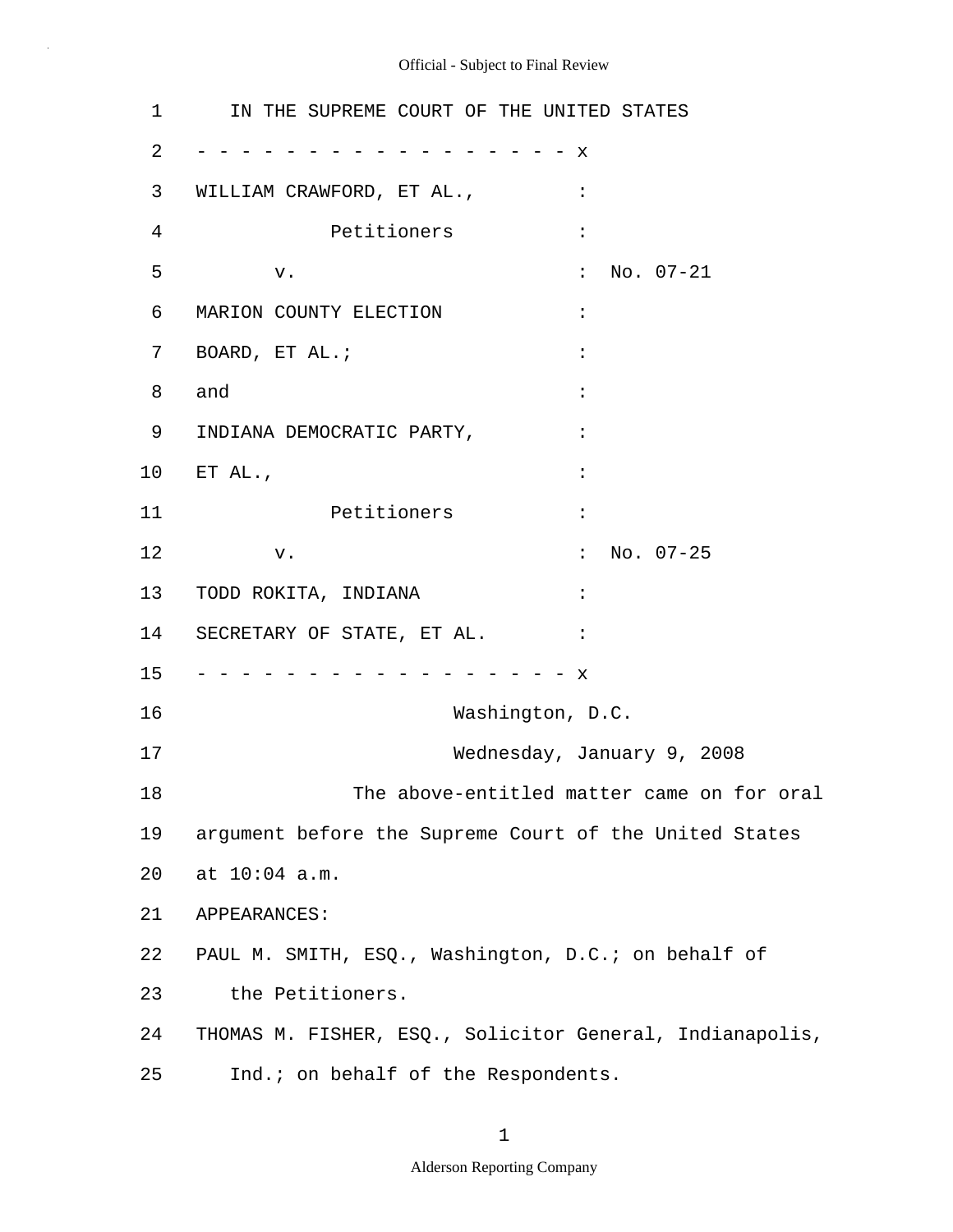| $\mathbf 1$      | GEN. PAUL D. CLEMENT, ESQ., Solicitor General,        |
|------------------|-------------------------------------------------------|
| $\boldsymbol{2}$ | Department of Justice, Washington, D.C.; on behalf of |
| $\mathsf{3}$     | the United States, as amicus curiae, supporting the   |
| $\overline{4}$   | Respondents.                                          |
| 5                |                                                       |
| $\epsilon$       |                                                       |
| $\overline{7}$   |                                                       |
| $\,8\,$          |                                                       |
| $\mathsf 9$      |                                                       |
| $10\,$           |                                                       |
| 11               |                                                       |
| $12$             |                                                       |
| $13$             |                                                       |
| 14               |                                                       |
| $15\,$           |                                                       |
| 16               |                                                       |
| $17$             |                                                       |
| $18\,$           |                                                       |
| 19               |                                                       |
| 20               |                                                       |
| 21               |                                                       |
| 22               |                                                       |
| 23               |                                                       |
| 24               |                                                       |
| 25               |                                                       |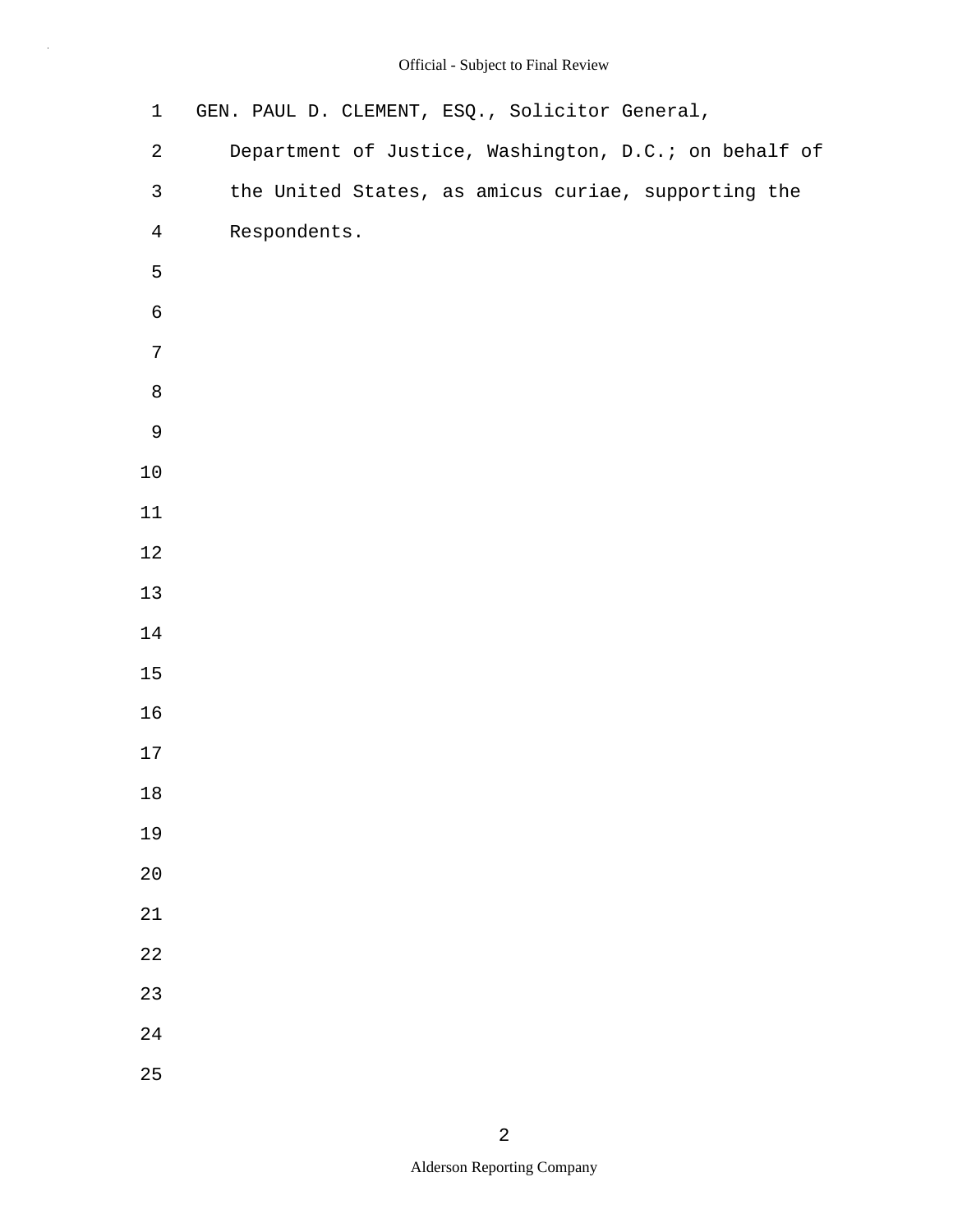| $\mathbf 1$    | CONTENTS                        |      |
|----------------|---------------------------------|------|
| 2              | ORAL ARGUMENT OF                | PAGE |
| 3              | PAUL M. SMITH, ESQ.             |      |
| $\overline{4}$ | On behalf of the Petitioners    | 3    |
| 5              | THOMAS M. FISHER, ESQ.          |      |
| 6              | On behalf of the Respondents    | 31   |
| 7              | GEN. PAUL D. CLEMENT, ESQ.      |      |
| 8              | On behalf of the United States, |      |
| 9              | supporting the Respondents      | 51   |
| 10             | REBUTTAL ARGUMENT OF            |      |
| 11             | PAUL M. SMITH, ESQ.             |      |
| 12             | On behalf of the Petitioners    | 62   |
| 13             |                                 |      |
| 14             |                                 |      |
| 15             |                                 |      |
| 16             |                                 |      |
| 17             |                                 |      |
| 18             |                                 |      |
| 19             |                                 |      |
| 20             |                                 |      |
| 21             |                                 |      |
| 22             |                                 |      |
| 23             |                                 |      |
| 24             |                                 |      |
| 25             |                                 |      |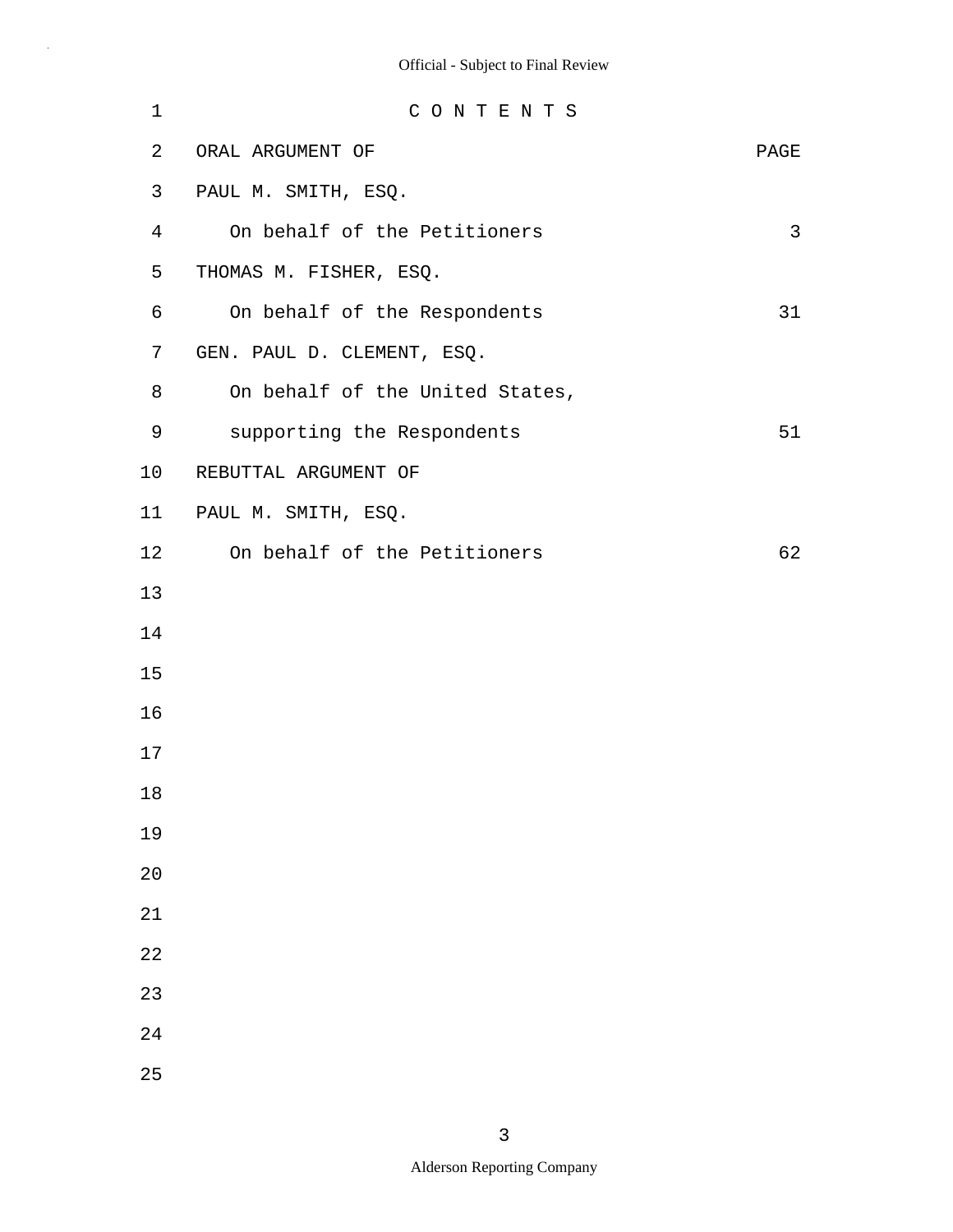1 2 3 4 5 6 7 8 9 10 11 12 13 14 15 16 17 18 19 20 21 22 23 24 25 P R O C E E D I N G S (10:04 a.m.) CHIEF JUSTICE ROBERTS: We'll hear argument first today in Case 07-21 and 07-25, Crawford v. Marion County Election Board and Indiana Democratic Party v. Secretary Rokita. Mr. Smith. ORAL ARGUMENT OF PAUL M. SMITH ON BEHALF OF THE PETITIONERS MR. SMITH: Mr. Chief Justice, and may it please the Court: This case involves a law that directly burdens our most fundamental right, the right to vote. Those Indiana voters who lack the identification now required by the new photo ID law must overcome substantial practical and financial burdens before they can continue to exercise their constitutional right. Now, the State says that those burdens are justified by the need to stamp out the scourge of voter impersonation fraud at the polls, but this Court has made clear many times that such a justification should not just be accepted at face value, but instead it should be scrutinized to assure that the claimed State interest is both real and sufficiently weighty to justify the burden being imposed on constitutional rights.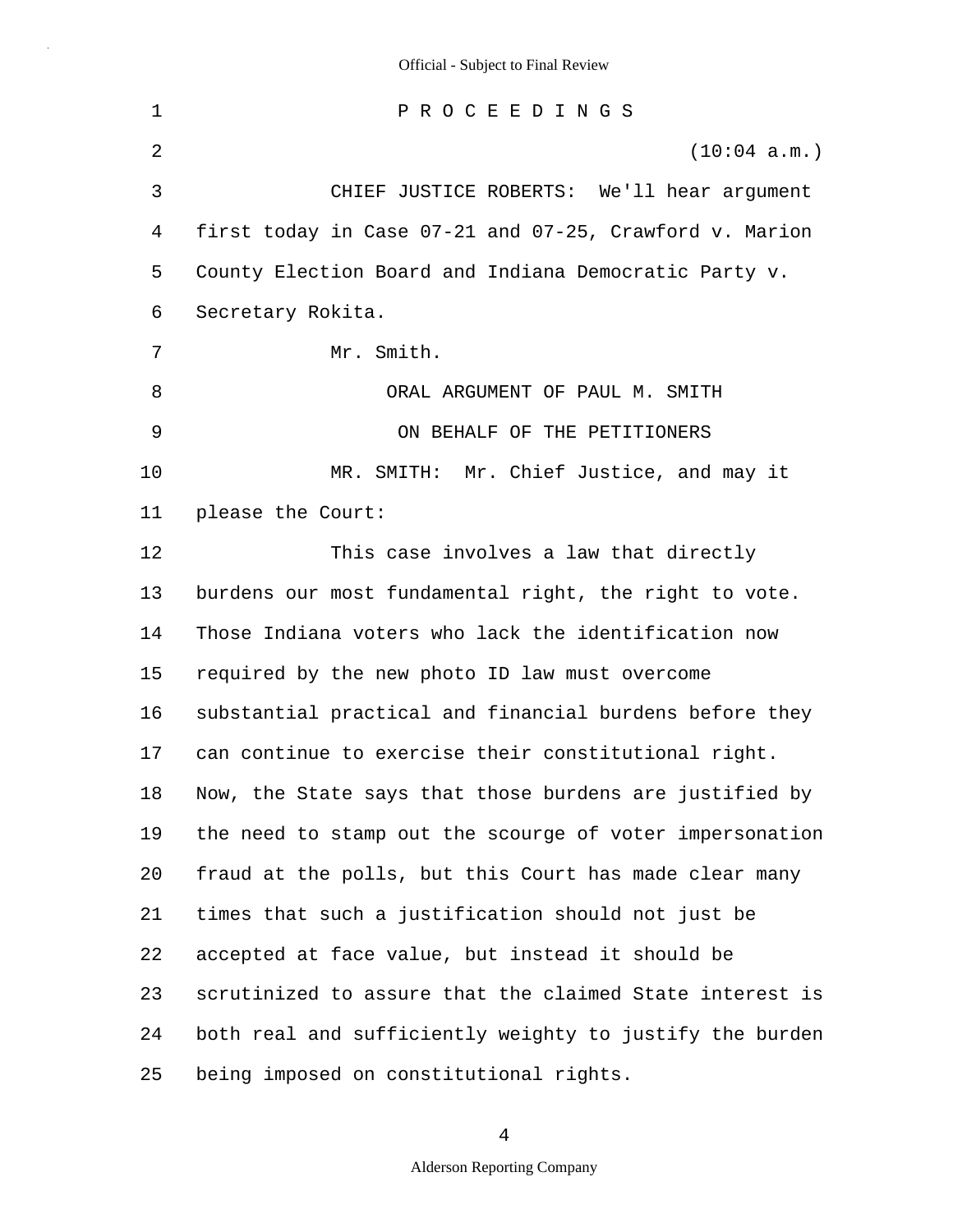| $\mathbf 1$    | JUSTICE SCALIA: Before -- before we get to               |
|----------------|----------------------------------------------------------|
| 2              | that, can we talk about standing a little? Who are       |
| 3              | the -- who are the complainants here?                    |
| $\overline{4}$ | MR. SMITH: There are many plaintiffs, Your               |
| 5              | Honor, including the ones that the courts below found    |
| 6              | have standing, the Democratic Party.                     |
| 7              | JUSTICE SCALIA: Courts below are sometimes               |
| 8              | wrong.                                                   |
| 9              | MR. SMITH: Yes, Your Honor, absolutely, and              |
| 10             | especially when I'm a petitioner I agree with you on     |
| 11             | that. But in this case, Your Honor, the Democratic       |
| $12 \,$        | Party was found to have standing correctly, I believe,   |
| 13             | on at least two grounds, associational standing as well  |
| 14             | as what you might call haven standing, the               |
| 15             | organizational interest being impaired by virtue of this |
| 16             | law.                                                     |
| 17             | JUSTICE SCALIA: Well, they still have to                 |
| 18             | identify individuals who are members. Now, what does it  |
| 19             | take to be a member of the Democratic Party here?        |
| 20             | MR. SMITH: Your Honor, in Indiana you                    |
| 21             | become a member of the Democratic Party by participating |
| 22             | in party affairs. They did identify members who are      |
| 23             | activists, who are poll workers, and that's why the      |
| 24             | district court said that as, as to the equal protection  |
| 25             | claim those people were sufficient to satisfy            |

5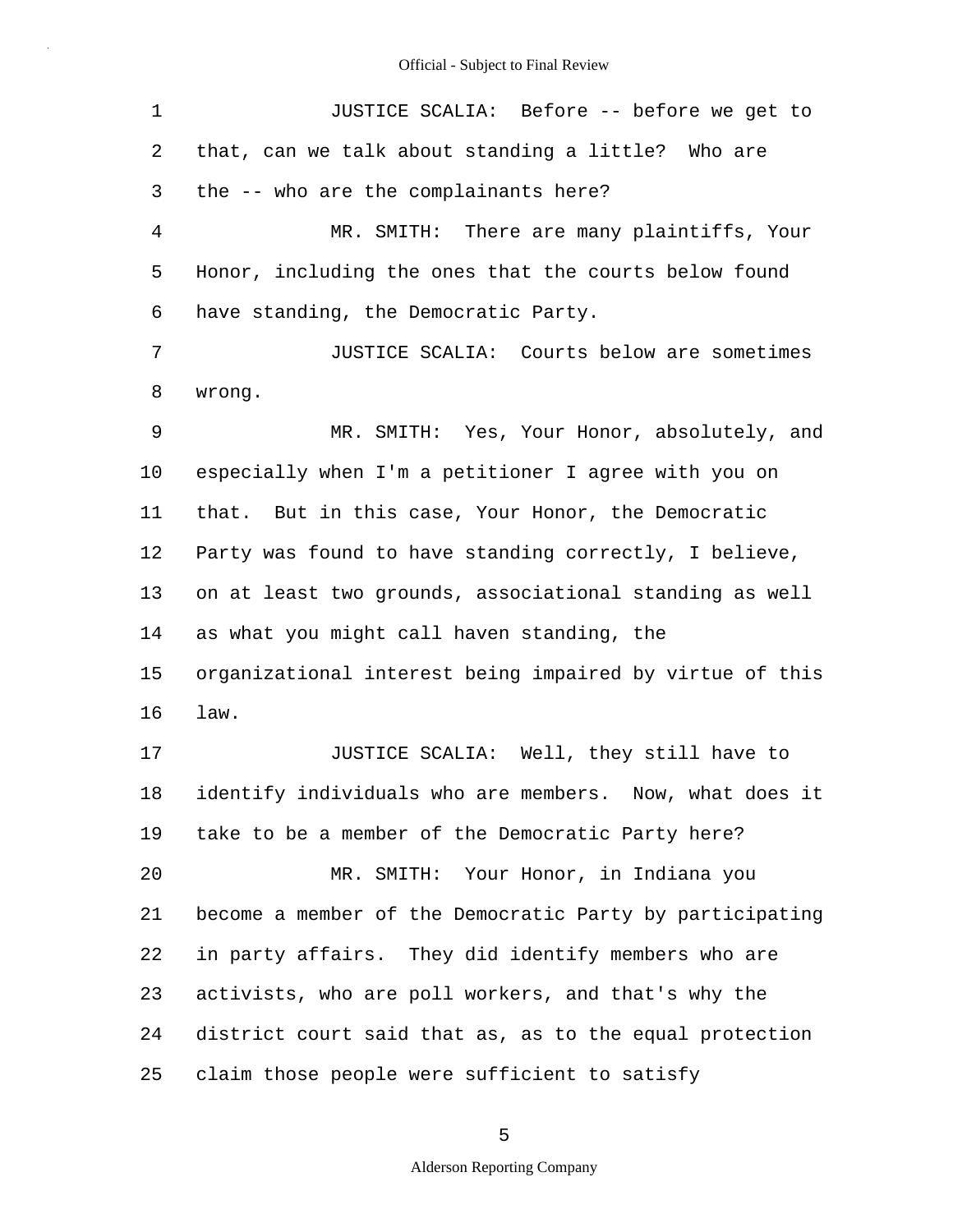1 associational standing.

25

2 3 4 5 6 7 8 9 10 11 12 13 14 15 16 17 18 19 20 21 22 23 24 JUSTICE SCALIA: I thought -- I thought they took the position that anybody who voted or intended to vote Democratic is a member of the Democratic Party. MR. SMITH: Well, there are different degrees of membership, different ways to become a member, as this Court has recognized -- JUSTICE SCALIA: Is there any way in which you can say -- and I thought this was the theory of associational standing -- that this individual has voluntarily given this organization the right to represent that person for particular purposes? MR. SMITH: There is no formal method of induction as you would have in the Elk's Club or something, Your Honor. But there clearly are methods by which you become a participant in the affairs of the party. For example, to vote in the primary you have to aver that you have either supported Democratic candidates in the last election or intend to in a future election. JUSTICE SCALIA: But that doesn't mean that I'm willing to have the Democratic Party represent me for all sorts of purposes. And these people can bring their own individual challenges. I mean, I'm not

questioning their ability to do it. But, but why is the

## 6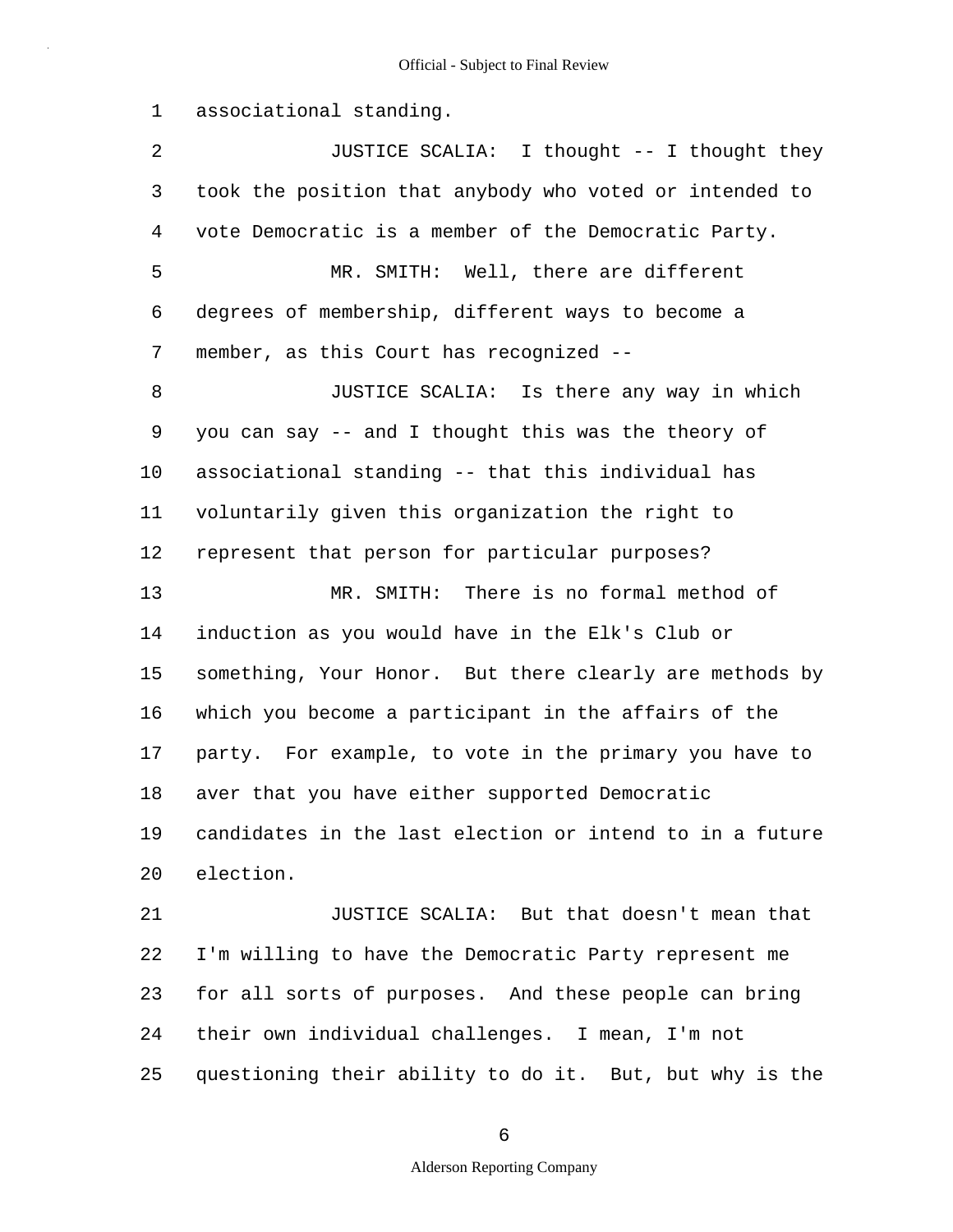1 2 3 4 5 6 7 8 9 10 11 12 13 14 15 16 17 18 19 20 21 22 23 24 25 Democratic Party their representative? MR. SMITH: Because they have -- the Democratic Party is an association of people joined together to elect candidates of a particular kind and those people include many people who are burdened by this law. This seems to be the absolutely quintessential case for associational standing, Your Honor. JUSTICE SOUTER: As I understand it, though, Mr. Smith, the trial court didn't rely on, simply on the associational standing of the Democratic Party, did it? MR. SMITH: No, that's correct, Your Honor. Well, the court of appeals relied as well on Havens Realty and said that the organizational interests of the party are being impaired by virtue of the fact that this is putting a burden on them achieving their goal, the Democratic Party's goal, of electing its candidates. JUSTICE SOUTER: And is doing so by forcing them to get people properly identified. MR. SMITH: Extend resources getting people, get their identification. It's very much like the Metropolitan Washington Airports Authority case which we cited in our brief, which involved a nonprofit organization aimed at trying to keep the noise level down at National Airport that was impaired by an

7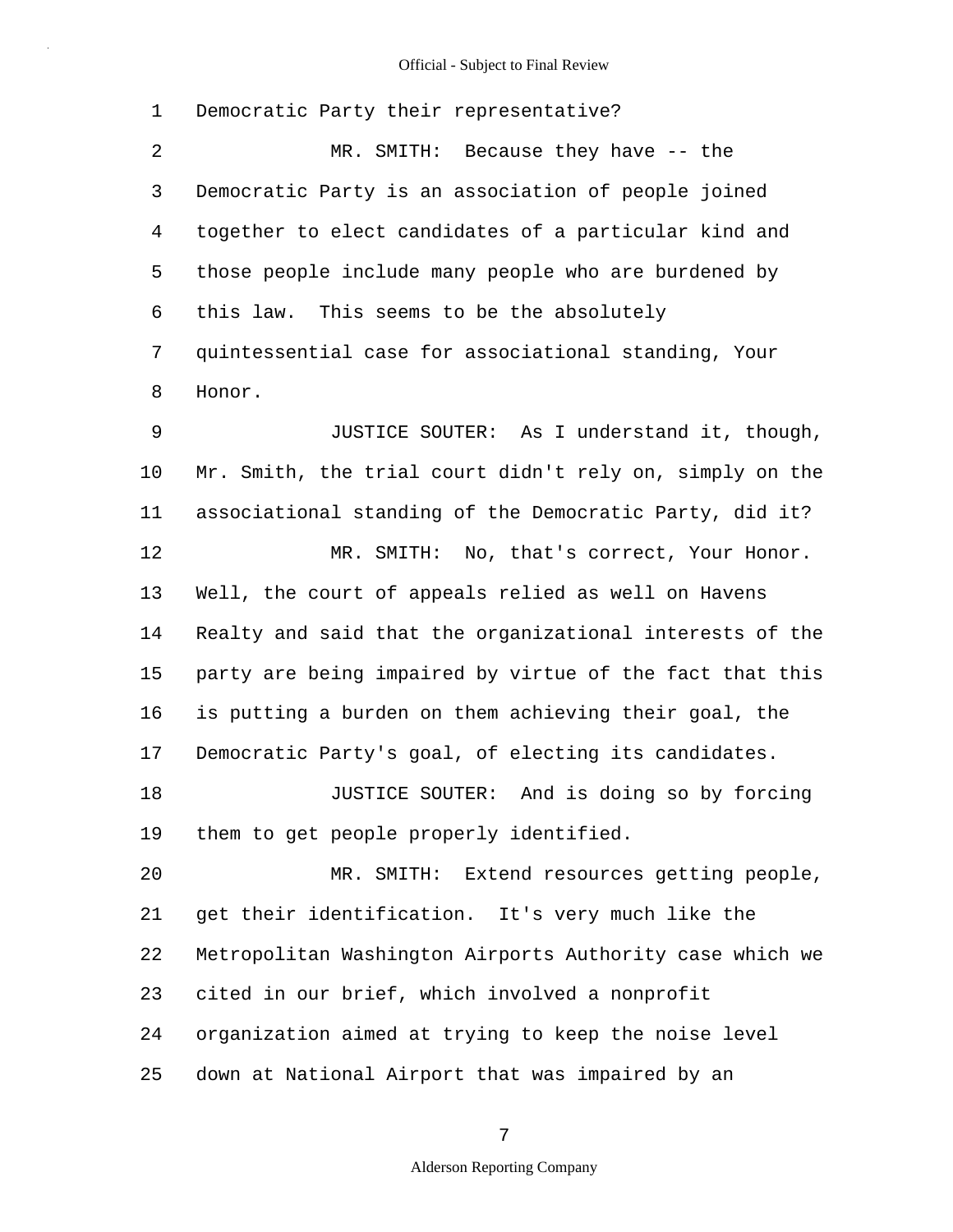| $\mathbf 1$    | unconstitutional statute in that case as well.         |
|----------------|--------------------------------------------------------|
| 2              | JUSTICE SCALIA: That organization had                  |
| 3              | I mean, you did join that organization.<br>members.    |
| $\overline{4}$ | MR. SMITH: Well, Your Honor --                         |
| 5              | JUSTICE SCALIA: And they identified members            |
| 6              | who would be, who would be annoyed by the noise.       |
| 7              | MR. SMITH: I'd note, Your Honor, that in               |
| 8              | the Hunt case itself there were no members. The Court  |
| 9              | said it doesn't really matter because the State agency |
| 10             | that had associational standing in Hunt functioned for |
| 11             | all purposes as the representatives of those, of those |
| 12             | apple farmers, but there was no formal membership      |
| 13             | organization, no members per se at all. But the Court  |
| 14             | said that shouldn't make a difference because there's  |
| 15             | really no actual functional difference between the two |
| 16             | situations. I would certainly submit --                |
| 17             | JUSTICE KENNEDY: I just think it's hard to             |
| 18             | confine your rationale if you say that any association |
| 19             | could sue. If it says, you know, there are people that |
| 20             | if they knew what we were doing, if they knew this     |
| 21             | problem they would really want us to sue on their      |
| 22             | behalf, I don't know if I'm going to confine your      |
| 23             | rationale.                                             |
| 24             | MR. SMITH: Well Your Honor, the thing that             |
| 25             | confines the rationale is it has to be something that  |

8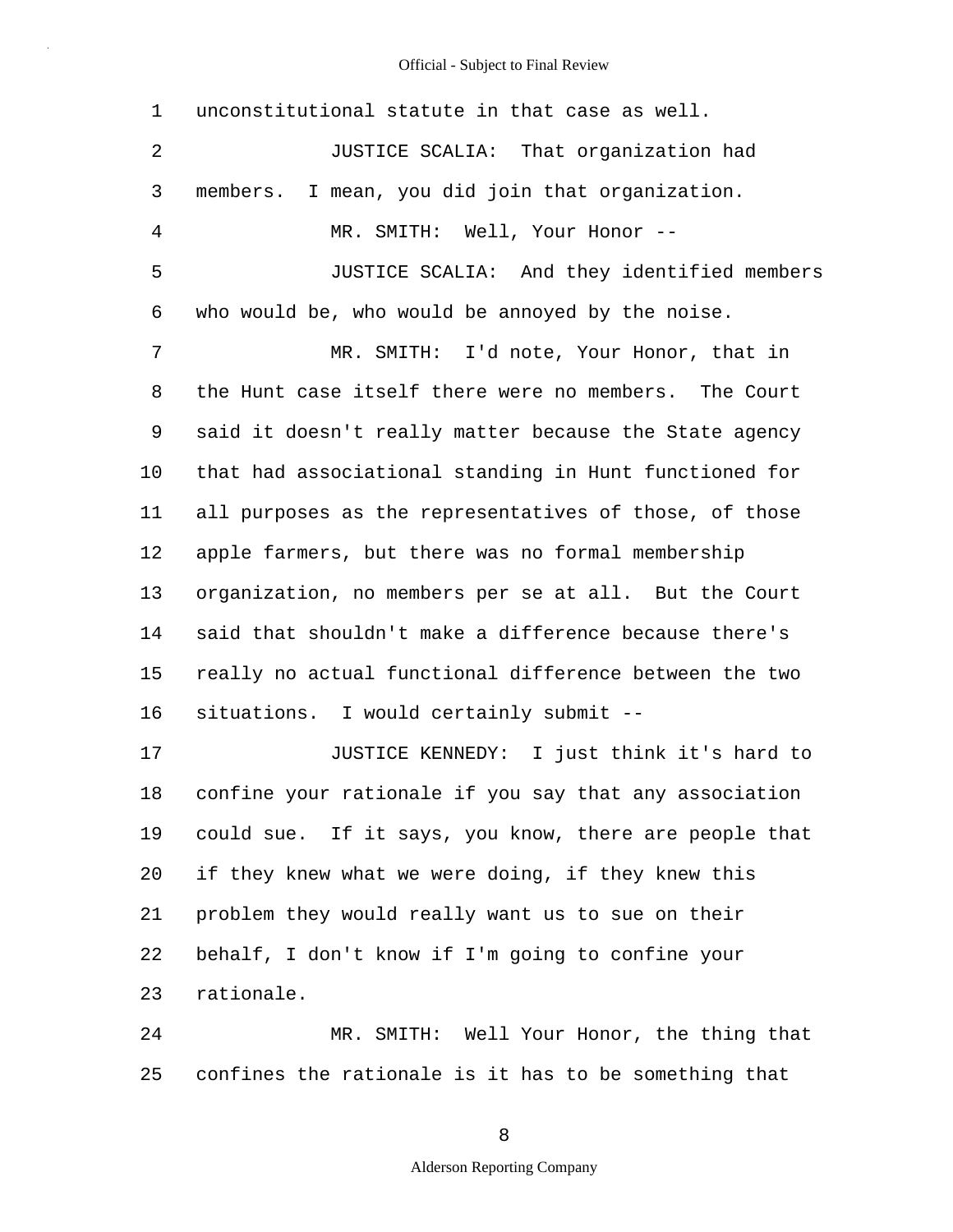1 2 3 4 5 6 relates as well to the purpose of the organization, of the association, the reason why these people are bound together as a group, and that is of course to get people to vote and vote to support -- support the goals of the organization, support the candidates, the nominees of the organization.

7 8 9 10 11 12 13 CHIEF JUSTICE ROBERTS: We can limit your standing argument to -- I guess it's based on the affidavits of Ms. Holland and Ms. Smith, the one who is a clerk for the Democratic Party and the other who is a judge for the Democratic Party. We don't have to agree with you that anybody who votes, might vote Democratic, is enough to give you standing.

14 15 16 17 18 19 20 21 22 23 24 25 MR. SMITH: But we also have other people in the record, Your Honor -- for example, Theresa Clemente, others who are active poll workers, activists in the party, who -- had been polled and found that they didn't have IDs and that they would be burdened by the difficulty of getting IDs. So that that -- there is specific standing evidence in there of specific people who, much more than just your average voter, are active in party affairs. They may not have a -- be card-carrying members of the Democratic Party, but they are as much a part of the Democratic Party as anybody possibly could be, who were identified in response to

9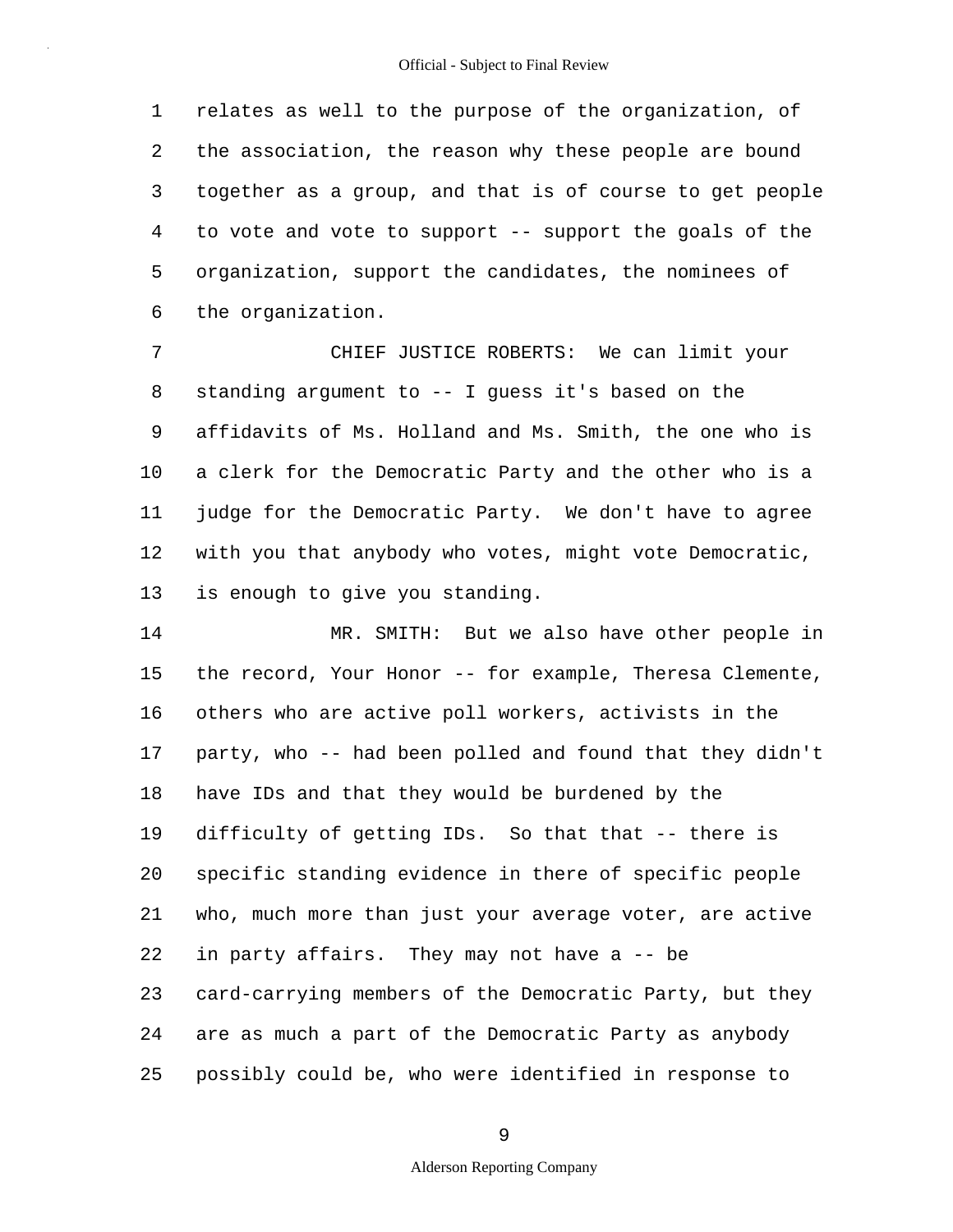1 2 3 4 5 6 7 8  $9 - -$ 10 11 12 13 14 15 16 17 18 19 20 21 22 23 24 25 interrogatories, about 9 or 10 of them, and were found to be satisfactory for purposes of standing by the district court on the equal protection claim. Now, in addition I would note as I suggested to Justice Souter, you don't have to go to the associational standing because the Democratic Party clearly is injured in its own right as an organization. Now, if I could turn to the merits then, the JUSTICE SCALIA: Excuse me. Even in its own right, it has to identify somebody that's a member or not. MR. SMITH: No. When it's in its own right the association, the organization, is injured, Your Honor. Now, the question -- if what you're suggesting, is there enough evidence here that people are actually being prevented from voting? JUSTICE SCALIA: Exactly, Democrats in particular, I suppose. MR. SMITH: A great deal of evidence in the record of the burdens that are imposed on people who try to comply with this law and continue exercising their constitutional right to vote. CHIEF JUSTICE ROBERTS: Well, I understood Judge Barker to say that you had not come up with a

10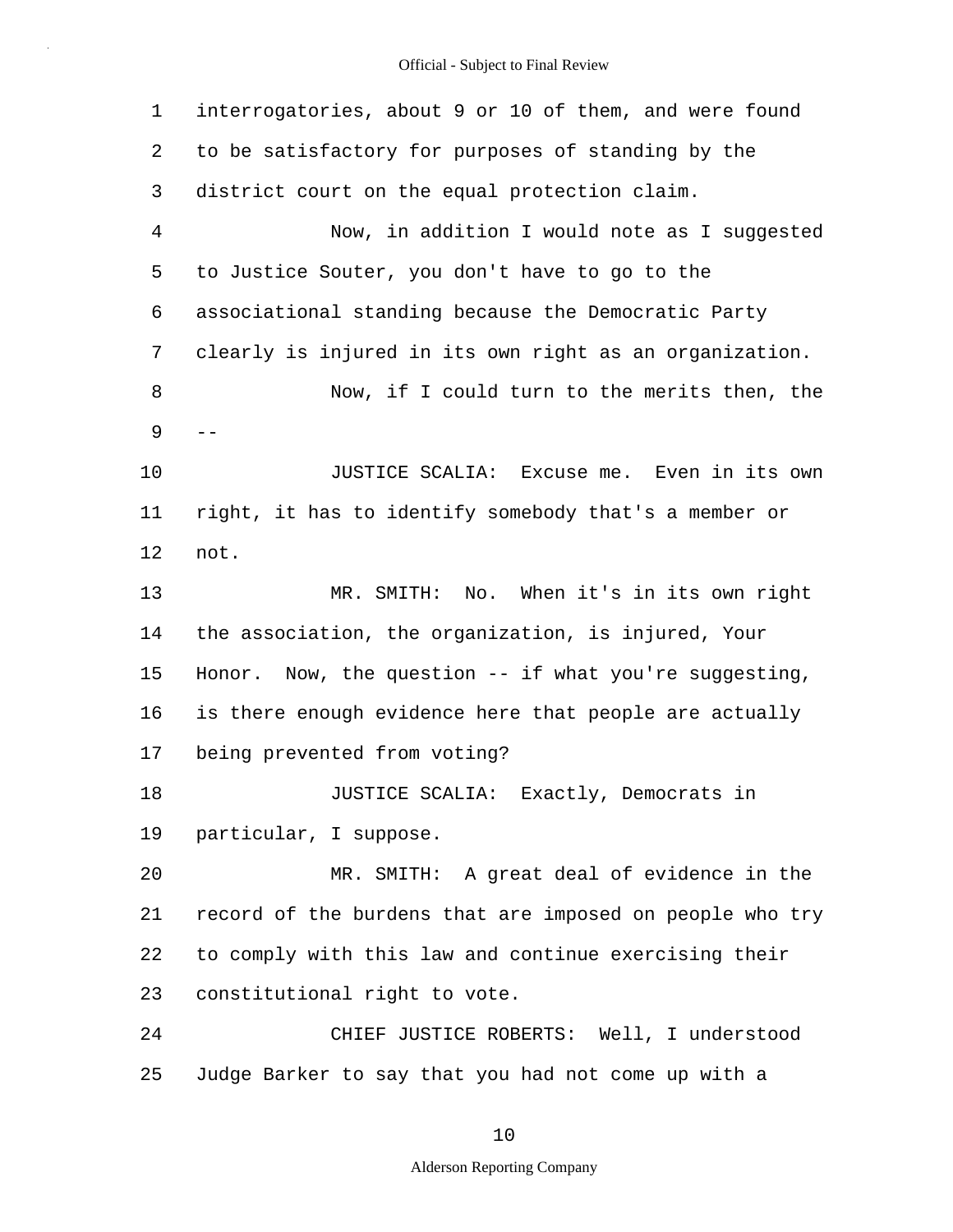1 2 3 4 5 6 7 8 9 10 11 12 13 14 15 16 17 18 19 20 21 22 23 24 25 single instance of somebody who was denied the right to vote because they didn't have a photo ID. MR. SMITH: Well, Your Honor, the record in this case was made when an election had not yet happened. So that comment, while it was certainly made, I don't quite understand its significance. This case was brought to try to prevent an irreparable loss of constitutional rights in advance of the implementation of this law. I think it had been used in two little towns in '05, Montezuma, Indiana, but other than that -- CHIEF JUSTICE ROBERTS: So elections were conducted under this law? MR. SMITH: I'm not even -- there were a couple of hundred people that had voted under the law, but nobody else had yet, at that point. Now, the -- JUSTICE SCALIA: Well, did you have anybody who said, I don't have a voter ID? MR. SMITH: Yes, we did, Your Honor. JUSTICE SCALIA: I plan to come in this next election, I plan to vote, and I don't have a voter ID card? MR. SMITH: Yes, we did, Your Honor. That's the 9 or 10 people who came from the poll worker survey. There was also a considerable amount of testimony about other people who said they wanted to vote, who spoke to

#### 11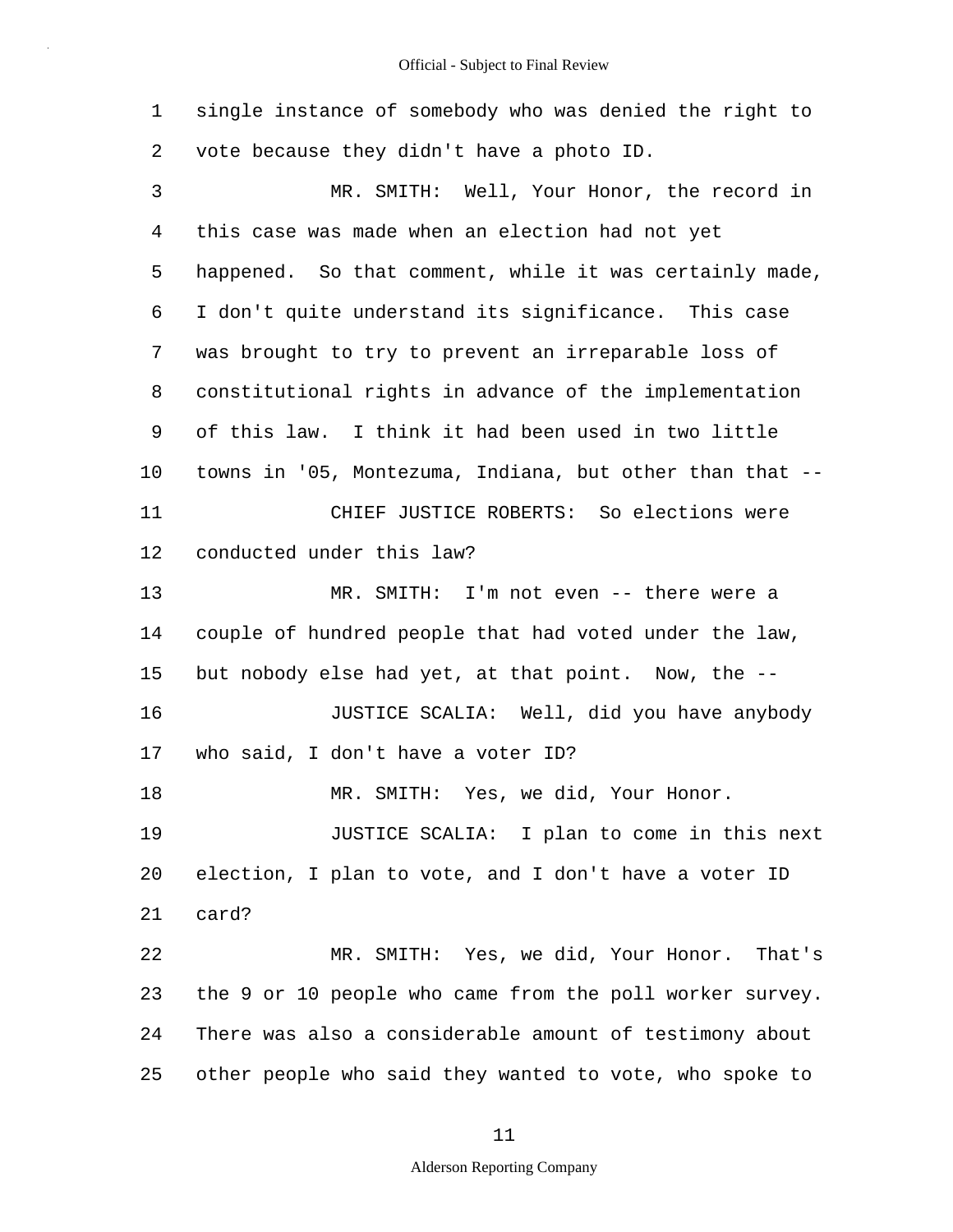1 2 3 4 5 many of the other plaintiffs, Mr. Crawford, the NAACP chapter. There's a lot of other plaintiffs who also submitted evidence of people saying: I don't have an ID, I'm not going to be able to get one, I'm not going to be able to vote.

6 7 8 9 CHIEF JUSTICE ROBERTS: But why -- and they're not going to be able to get one even though the State will provide them with one if they don't have one, subject to some identification?

10 11 12 13 14 15 16 MR. SMITH: Yes, Your Honor. But what the State did in 2002 was it ratcheted up the difficulty of getting one by requiring for the first time that you have an original certified birth certificate that you paid for and that -- and then you have to go through the hoops of what kind of identification you need for that. JUSTICE ALITO: Well, is it your position

17 18 19 20 that a State can't require any form of identification and can only require a signature, or would some lesser form of identification than Indiana has required be constitutional?

21 22 23 24 25 MR. SMITH: Your Honor, it may well be possible that there's certain situations that it could require it. Each case is a balancing test. As the Court said in Timmons, you have to make hard judgments on the specific facts of each case and identify both the

#### 12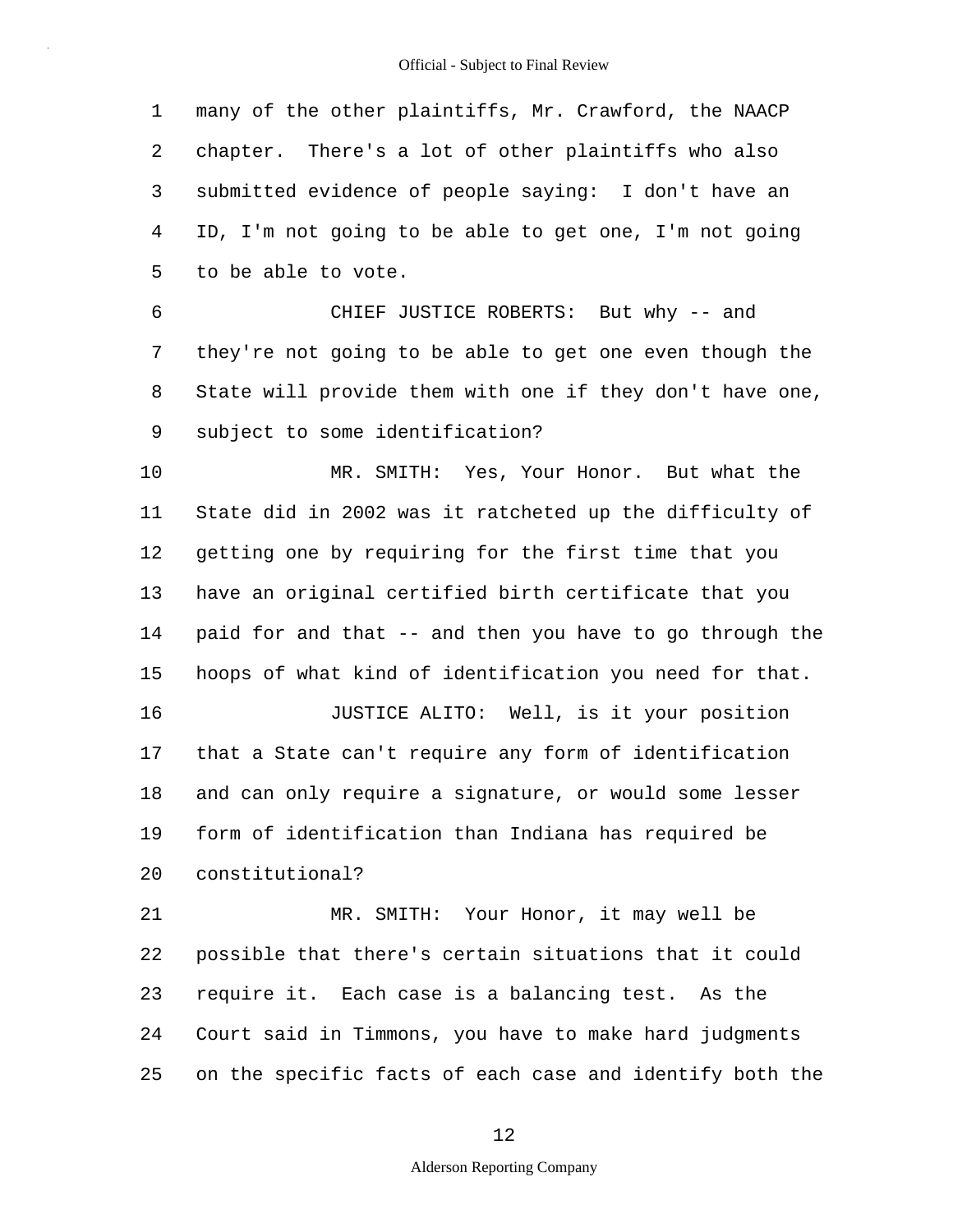1 2 3 4 5 6 7 8 9 10 11 12 13 14 15 16 17 18 19 20 21 22 23 24 25 State interest being served, the incremental State interest being served, and the degree of the burdens. JUSTICE ALITO: What was the answer to my question? Is any form of voter identification beyond a signature permissible or not? MR. SMITH: If it's readily available and not especially burdensome and there is some reason to think that it is preventing a fraud of some sort, serving some -- JUSTICE KENNEDY: But clearly you answer all of those questions that you've just posed, that you've just responded with, "no". So then your answer to Justice Alito should be no. MR. SMITH: Well, Your Honor, it is true -- JUSTICE KENNEDY: Although that leads to the next question, is whether or not there are ways in which the -- the central purpose of this law can be preserved but it could be less stringent. But I'd like you to respond to both of those things. MR. SMITH: Well, it is certainly true that, in fact, there is no evidence in this record of any significant amount of fraud that is still occurring with the existing system of voter identification. JUSTICE KENNEDY: That wasn't -- that wasn't the problem I had with your answer to that question.

13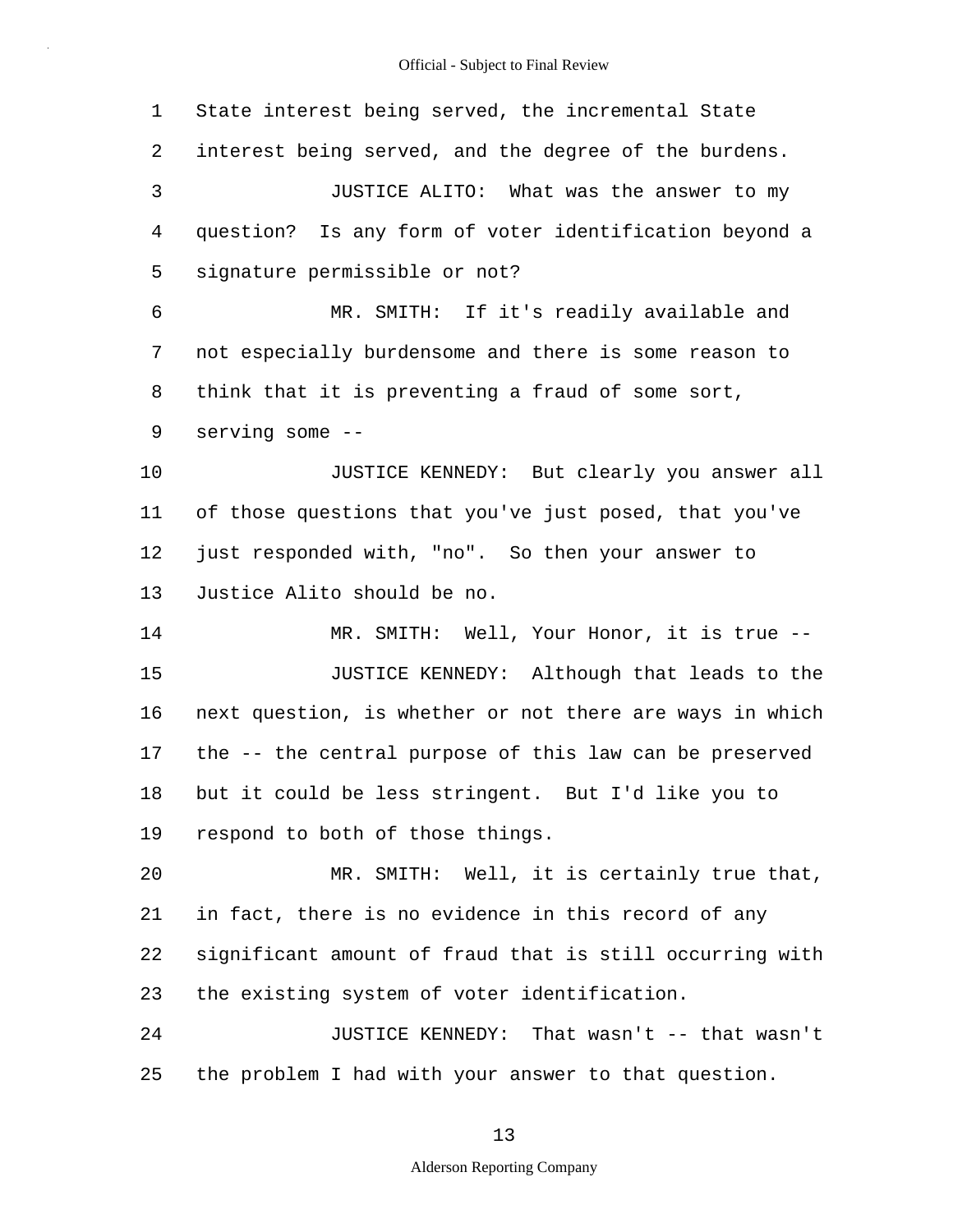1 2 3 4 5 6 7 8 9 10 11 12 13 14 15 16 17 18 19 20 21 22 23 24 You posed a number of questions to Justice Alito, or a number of responses, but to each one of those your own answer in the brief was no, and therefore your question -- the answer to Justice Alito's question should be no, there is no system that you know of that can impose a photo ID. MR. SMITH: I think -- I think that the current system works just fine. So if there's any degree of burden being imposed on the voter by some additional identification requirement, then I would say it's unconstitutional. JUSTICE GINSBURG: Mr. Smith -- JUSTICE KENNEDY: Your answer is no. MR. SMITH: Yes, Your Honor. JUSTICE GINSBURG: -- suppose at the time of registration there was a photograph taken right in the registration place and on the spot they gave you an ID with that photo, and everybody who registers would get one and there isn't any question of paying money to get a birth certificate. Would that be satisfactory? Ir that -- if you could make a photographic ID universally available, you would still have the problem of the religious objectors, but wouldn't everybody else be covered?

MR. SMITH: If you had a world in which that

14

25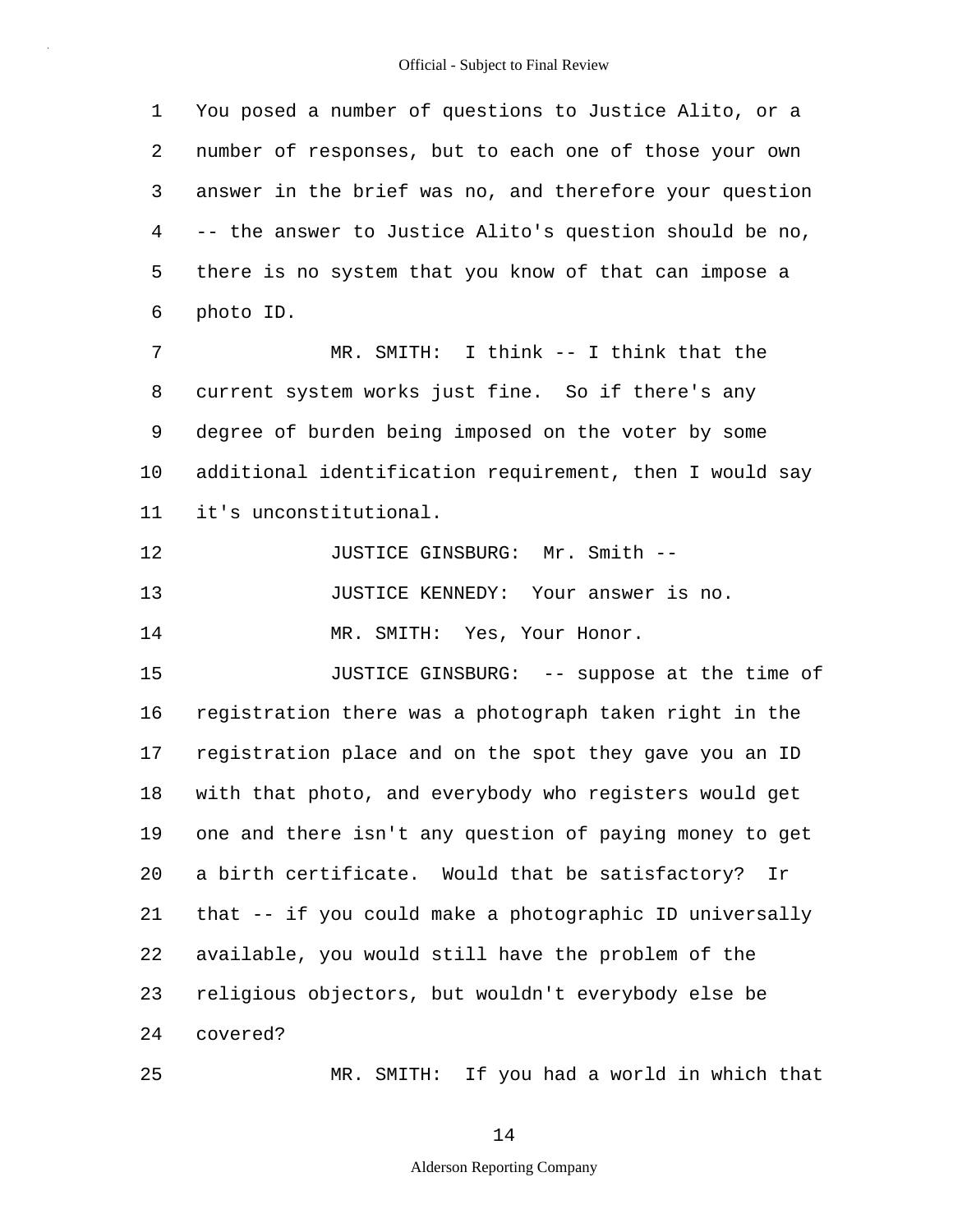1 2 3 4 5 6 7 8 9 10 11 12 13 14 15 16 17 18 19 20 21 22 23 24 25 were true, Your Honor, I think that would be potentially constitutional. That's a very different world than the one we live in, and -- CHIEF JUSTICE ROBERTS: That would be potentially constitutional? MR. SMITH: Yes, Your Honor. CHIEF JUSTICE ROBERTS: Okay. So we should ignore your religious objection argument in this case? MR. SMITH: Well, I was assuming that we would make some additional exemptions for particular people with those kinds of problems, if people can't have one. If the question is, if everybody has a photo ID in their pocket is it constitutional to require them to show them at the voting booth, the answer to that I think is yes. JUSTICE SCALIA: Well, do we know that that religious exemption won't be made? MR. SMITH: Excuse me, Your Honor? JUSTICE SCALIA: Do we know that that religious exemption won't be made? Nobody's asserted it. case. MR. SMITH: No, I'm not -- I'm not -- JUSTICE SCALIA: No, no. I mean in this In this case you're claiming there's a problem for people who, for religious reasons, don't want to

15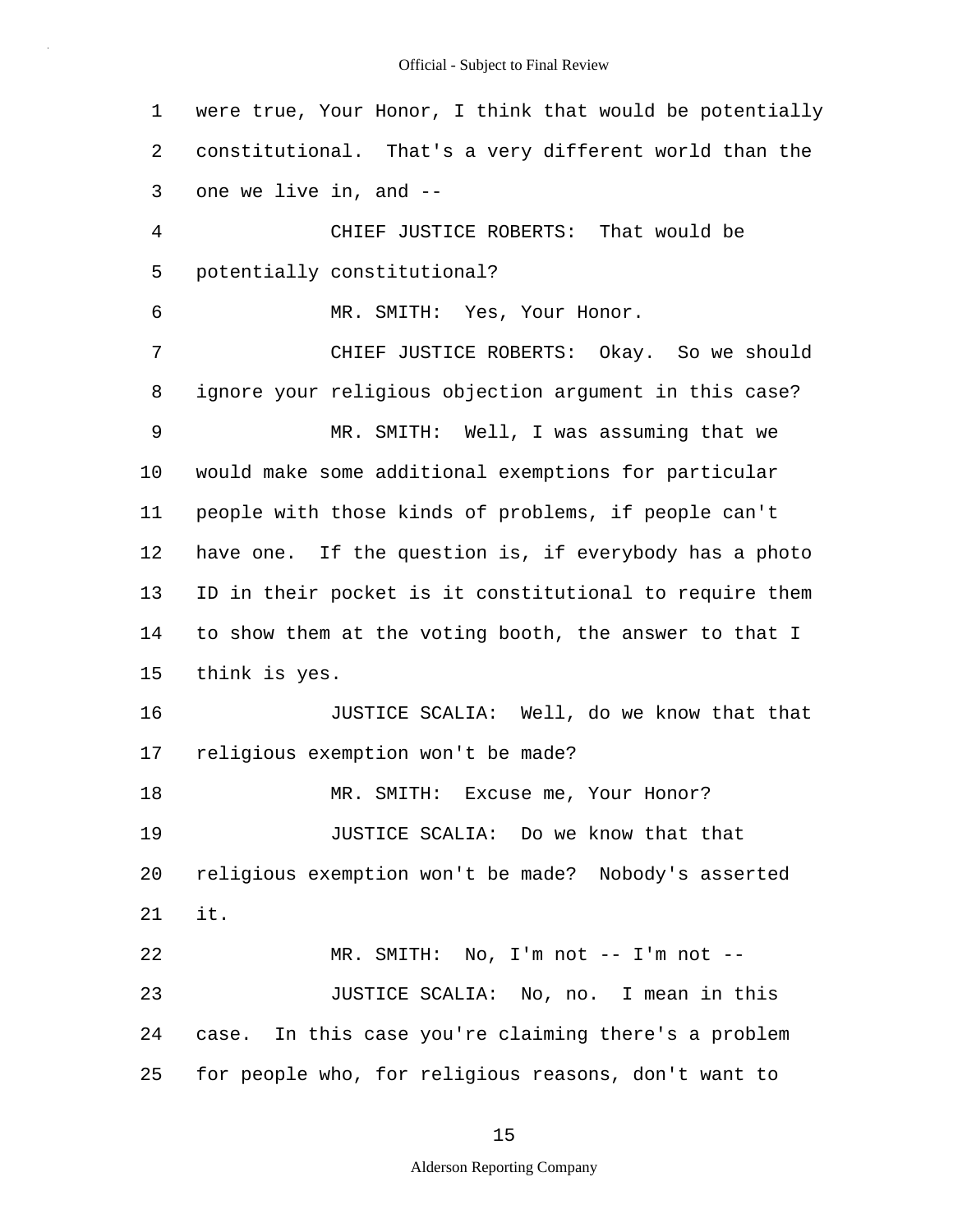1 2 3 have their photograph taken. Do we know that if that's the reason that they assert, I can't get the photograph, the State will say you can't vote?

4 5 6 7 8 9 10 11 12 13 14 MR. SMITH: I must be misunderstanding. We have every reason to think that they will let them vote. The only problem with that exemption, like the indigency exception, is that it's kind of gratuitively burdensome in that you have to go down to the county seat to vote every time; you can't vote in your polling place because you have to fill out this affidavit every time you vote. JUSTICE GINSBURG: And you could, you could do it twice. You could make the two trips, one to your local place and one to the distant place. MR. SMITH: Either way, your real voting

15 16 17 place is going to be the county clerk's office in the county seat, forever. That's -- it's not that they won't do it; it's --

18 19 20 CHIEF JUSTICE ROBERTS: Well, how far away is the furthest county seat for somebody in the county, MR. SMITH: I don't know the --

21 22 CHIEF JUSTICE ROBERTS: County seats aren't very far for people in Indiana.

23 24 25 MR. SMITH: No. If you're an indigent person, Your Honor, in Lake County, in Gary, Indiana, you'd have to take the bus 17 miles down to Crown Point

16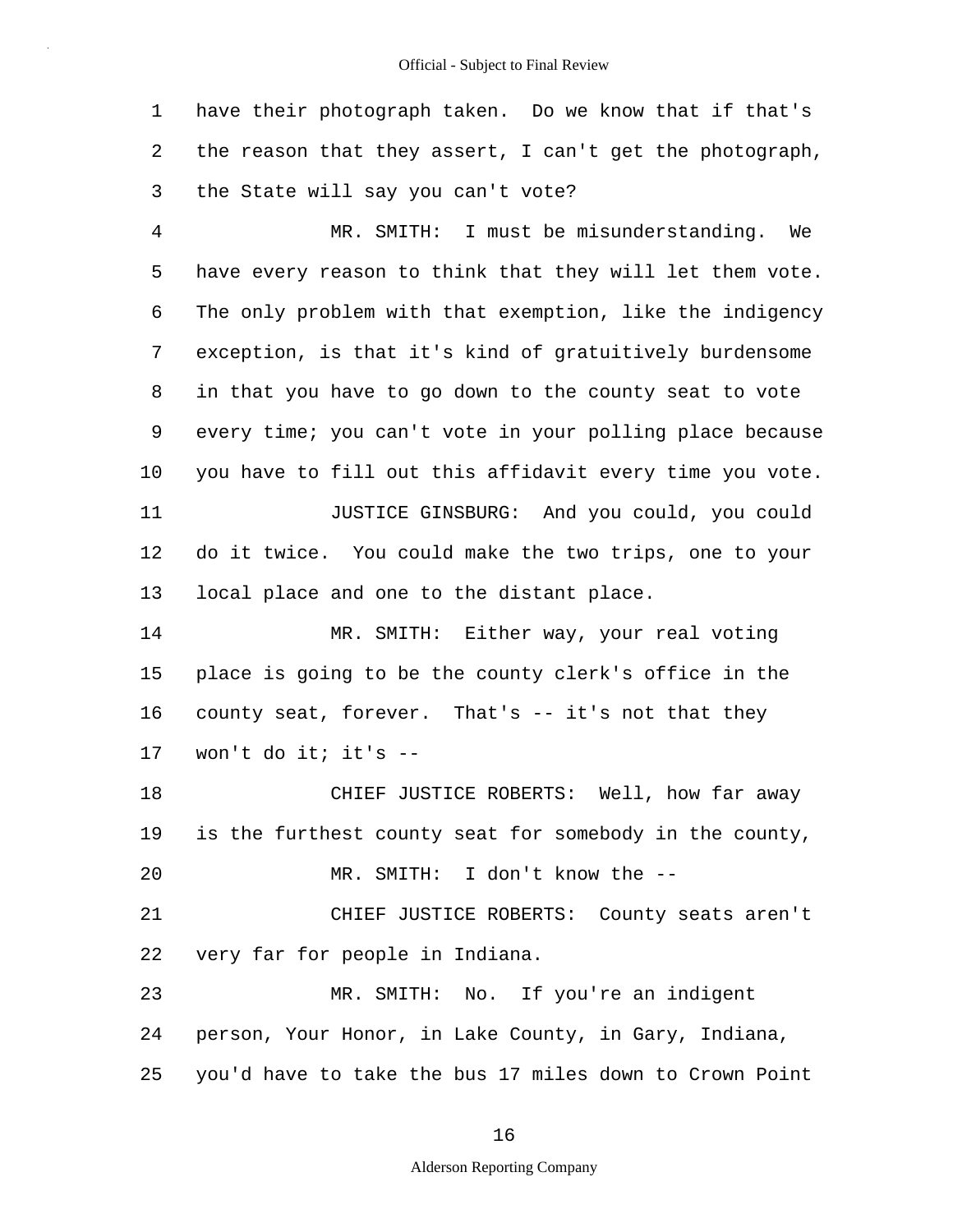1 2 3 4 5 6  $7 - -$ 8 9 10 11 12 13 14 15 16 17 18 19 20 21 22 23 24 25 to vote every time you want to vote. And if you're indigent that's a significant burden, and -- JUSTICE SCALIA: It's not a burden if you're not indigent? MR. SMITH: Well, it's -- it's less of a burden, Your Honor, considerably less of a burden. You JUSTICE SCALIA: 17 miles is 17 miles for the rich and the poor. MR. SMITH: -- public transportation, because the person presumably has no access to an automobile because they don't have a driver's license and they're indigent and they're living in Gary, Indiana. CHIEF JUSTICE ROBERTS: We have -- the record shows that fewer than 1 percent of people in Indiana don't have a photo ID. MR. SMITH: That is not what the record shows, Your Honor, and it's not what the district court said. I think it's -- it would be really a travesty if this Court decided the case on that assumption. What the district court said is if you compare the voting age population in the census to the total number of driver's licenses and IDs that have been issued, you get that disparity of 43,000 or 1 percent, but what the district

17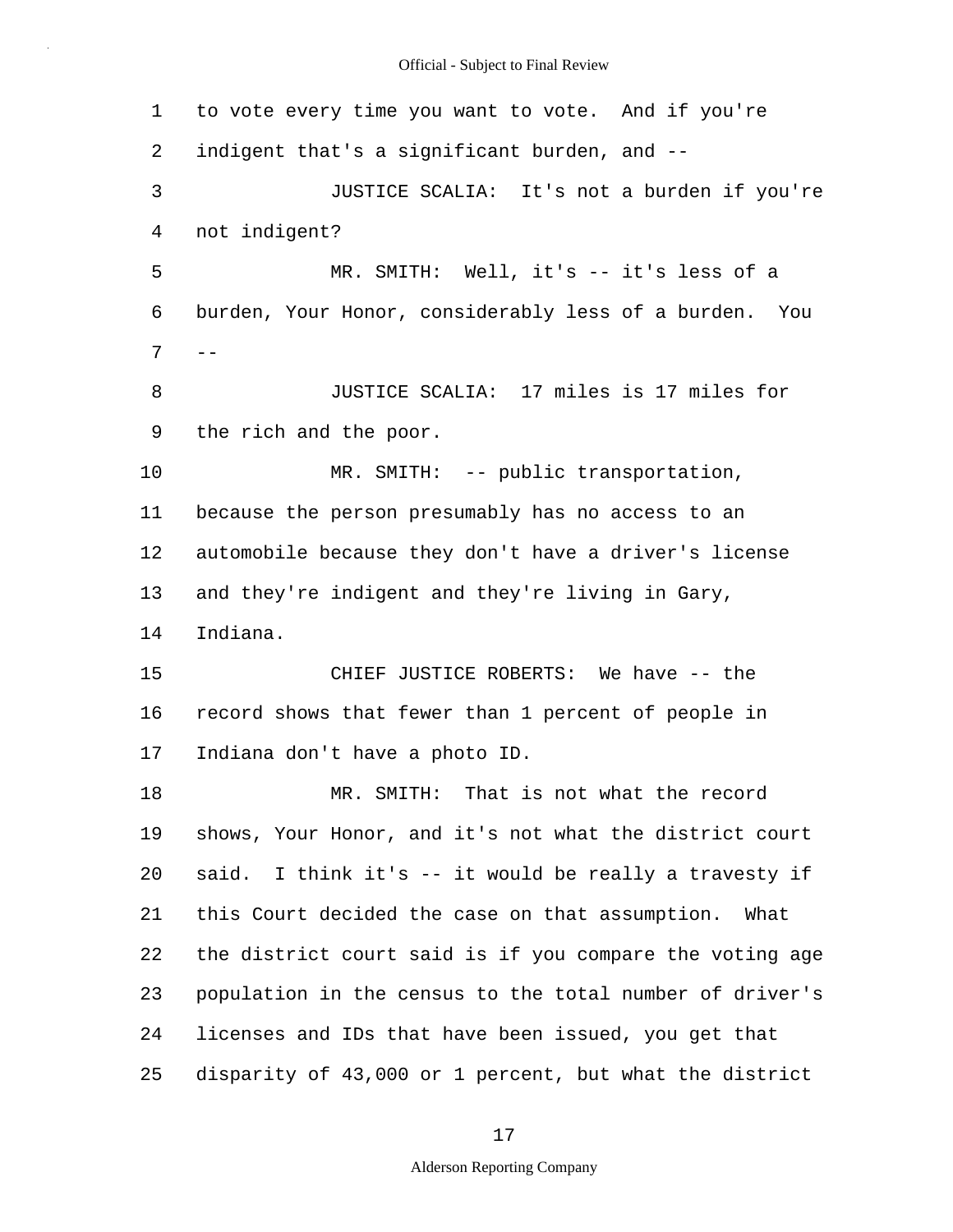1 2 3 4 5 6 7 8 9 10 11 12 13 14 15 16 17 18 19 20 21 22 23 24 25 court went on to say is this is probably not accurate because the total of licenses and IDs includes all the people who have died and left the State and their licenses are still unexpired. CHIEF JUSTICE ROBERTS: Well, so do the voting rolls. I thought the district court found 41 -- MR. SMITH: No, no. The population -- CHIEF JUSTICE ROBERTS: Mr. Smith. MR. SMITH: So sorry. CHIEF JUSTICE ROBERTS: -- 41.4 percent of the people on the voting rolls in Indiana were either dead or they were duplicate entries. MR. SMITH: But she wasn't looking at the voting rolls. She was comparing population in the census as of 2005 with the driver's license records. CHIEF JUSTICE ROBERTS: Do you take issue with the 41.4 percent figure for bad entries on the voting registration rolls? MR. SMITH: No, I have no reason to -- it may have gotten better now. They apparently have instituted a lot of efforts in the last 3 years to make it better, but -- CHIEF JUSTICE ROBERTS: And this is one of them, I suppose, requiring photo ID? MR. SMITH: No, I was referring to actually

18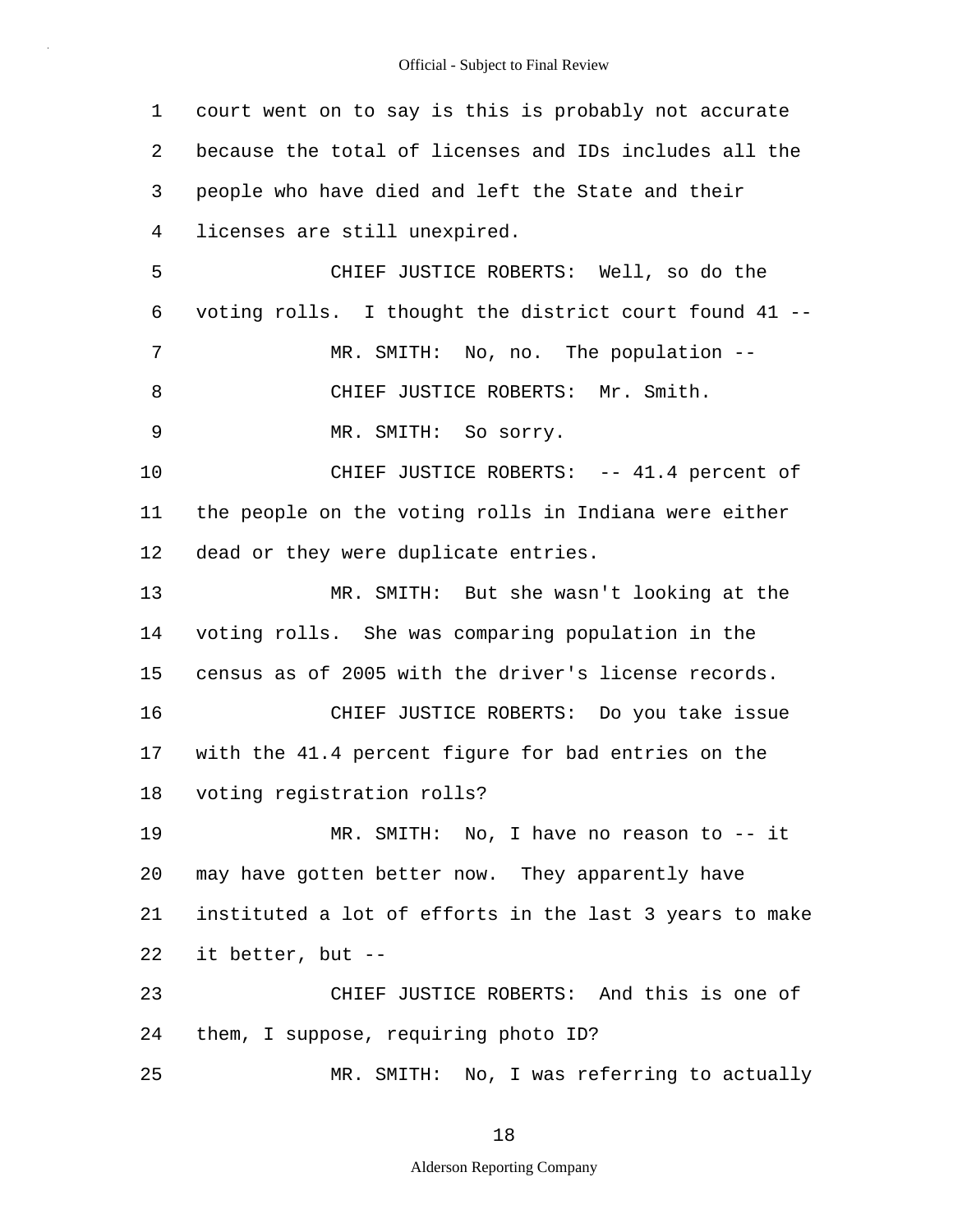1 2 3 4 5 6 7 8 9 10 11 12 13 14 15 16 17 18 19 20 21 22 cleaning up the voter rolls in compliance with the consent decree they signed with the United States. CHIEF JUSTICE ROBERTS: Well, don't you think if you have the voter rolls with a significant number of bad registrants, either dead or duplicates, that that presents a significant potential for fraud? MR. SMITH: I suppose. I don't know if I can say significant. The situation has existed for now a number of years, and the salient fact here is that there's not a single recorded example of voter impersonation fraud. CHIEF JUSTICE ROBERTS: Well, that's because it's less of an issue. If somebody wins an election by 500,000 votes, you may not be terribly worried if some percentage were cast by fraud, but you might look to the future and realize there could be a closer election and there -- it's a type of fraud that, because it's fraud, it's hard to detect. MR. SMITH: No, it's actually not, Your Honor. It's the type of fraud that the Elections Commission said -- found is unlikely, the most unlikely, because it's not that hard to detect. When you're going

24 25 with a neighborhood person who knows a lot of people who are there, you have to match that person's signature.

23

### 19

into the polls and saying, I'm Joe Smith, you're dealing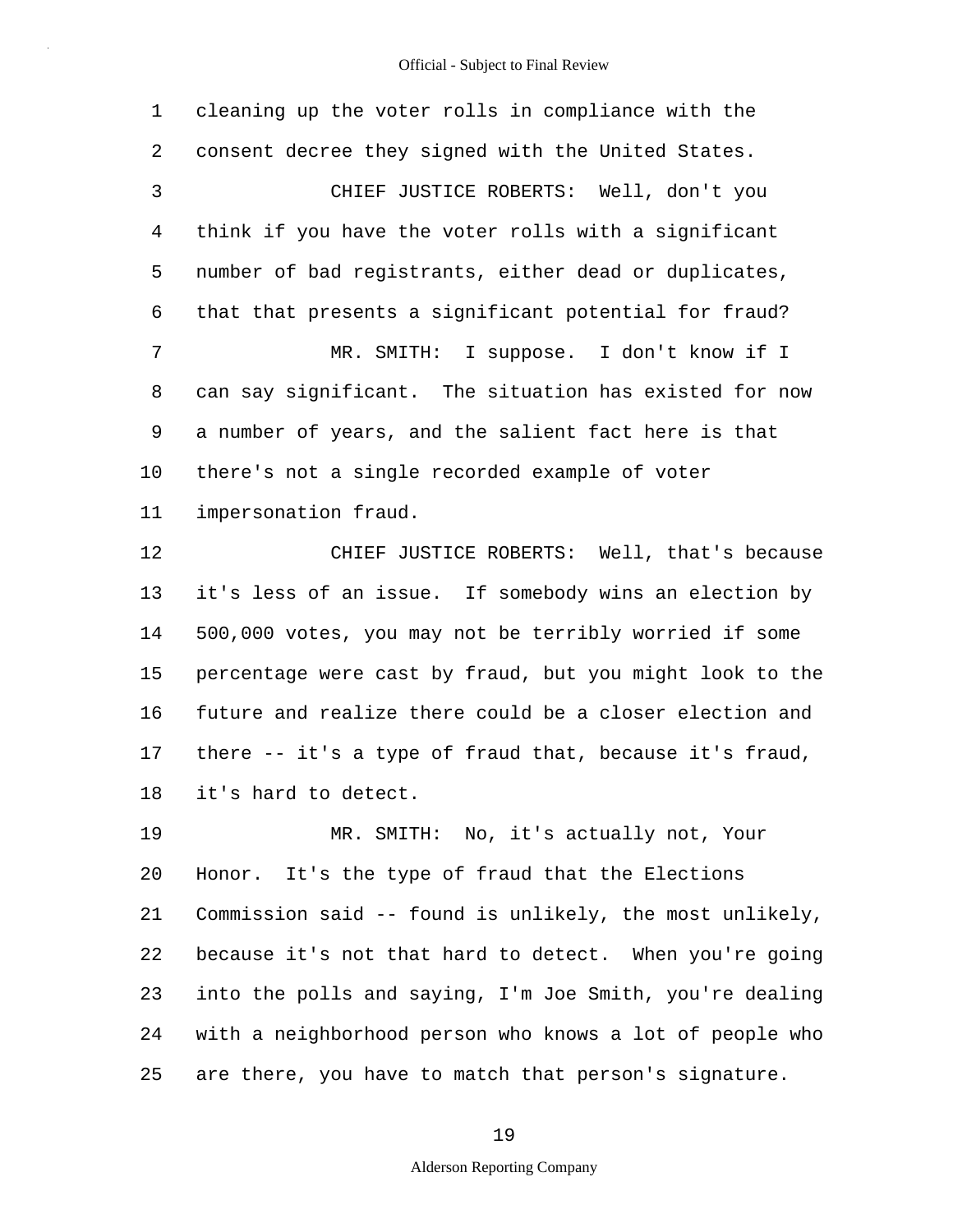| 1  | And if that person shows up later on to vote --          |
|----|----------------------------------------------------------|
| 2  | CHIEF JUSTICE ROBERTS: But the problem with              |
| 3  | the duplicate entries is there may be two entries for    |
| 4  | John Smith because John Smith has moved and the voter    |
| 5  | registration hasn't been updated. So all you need is     |
| 6  | somebody else to go in and say: I'm John Smith, this is  |
| 7  | my address. And later in the day somebody else comes in  |
| 8  | and says: I'm John Smith and this is my address. And     |
| 9  | because they're duplicates it's really difficult to      |
| 10 | check.                                                   |
| 11 | MR. SMITH: Well, the duplicates,                         |
| 12 | presumably, are in two different places, right. So they  |
| 13 | would vote in two different places.                      |
| 14 | But if -- what the -- the fraudfeasor                    |
| 15 | doesn't know is where the real John Smith is going to    |
| 16 | vote. So if he goes in and votes in one place and says,  |
| 17 | well, I'm going to -- I expect he's going to go in the   |
| 18 | other place, sooner or later, if you had any significant |
| 19 | amount of this kind of fraud occurring, people would be  |
| 20 | coming in and saying I can't vote. Somebody says I       |
| 21 | already voted.                                           |
| 22 | It's not happening and, indeed, every single             |
| 23 | indication in this record is that the evidence of this   |
| 24 | kind of fraud occurring, to call it scant is to          |
| 25 | overstate it.                                            |

# 20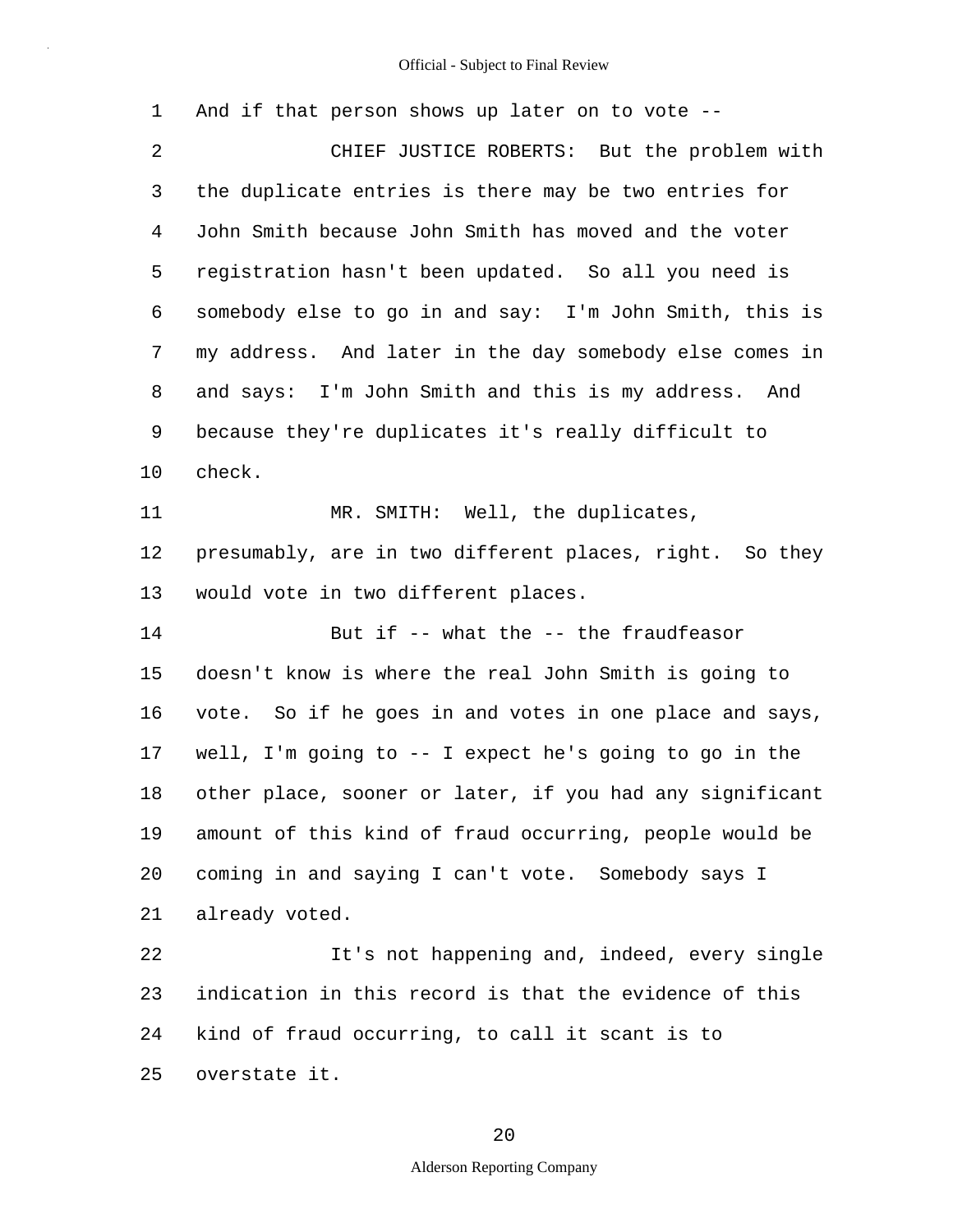| $\mathbf 1$ | JUSTICE SCALIA: The people who are dead or               |
|-------------|----------------------------------------------------------|
| 2           | have moved away would certainly not be objecting.        |
| 3           | MR. SMITH: No, Your Honor. I was talking                 |
| 4           | about the disparity between the number of people in the  |
| 5           | voting-age population and the number of licenses and     |
| 6           | saying you can't assume it's only a one percent          |
| 7           | differential. It's actually more like an eight or nine   |
| 8           | percent differential.                                    |
| 9           | JUSTICE SCALIA: I wasn't talking about                   |
| 10          | that. I was talking about whether there is a genuine     |
| 11          | threat of fraud which the State is moving to eliminate   |
| 12          |                                                          |
| 13          | MR. SMITH: The question is --                            |
| 14          | JUSTICE SCALIA: -- and your assertion that,              |
| 15          | you know, it's not much of a problem because the person  |
| 16          | whom you're impersonating would find out about it. I     |
| 17          | mean -- but that's certainly not the case for people who |
| 18          | have moved away or people, you know, the people in the   |
| 19          | graveyards that are still on the rolls.                  |
| 20          | MR. SMITH: It's certainly possible that                  |
| 21          | someone could commit this kind of a crime.               |
| 22          | JUSTICE SCALIA: I'd say likely.                          |
| 23          | MR. SMITH: Well, one of the things that                  |
| 24          | makes it less likely is if you try to actually affect an |
| 25          | election you need to sway a lot of votes. And in order   |

21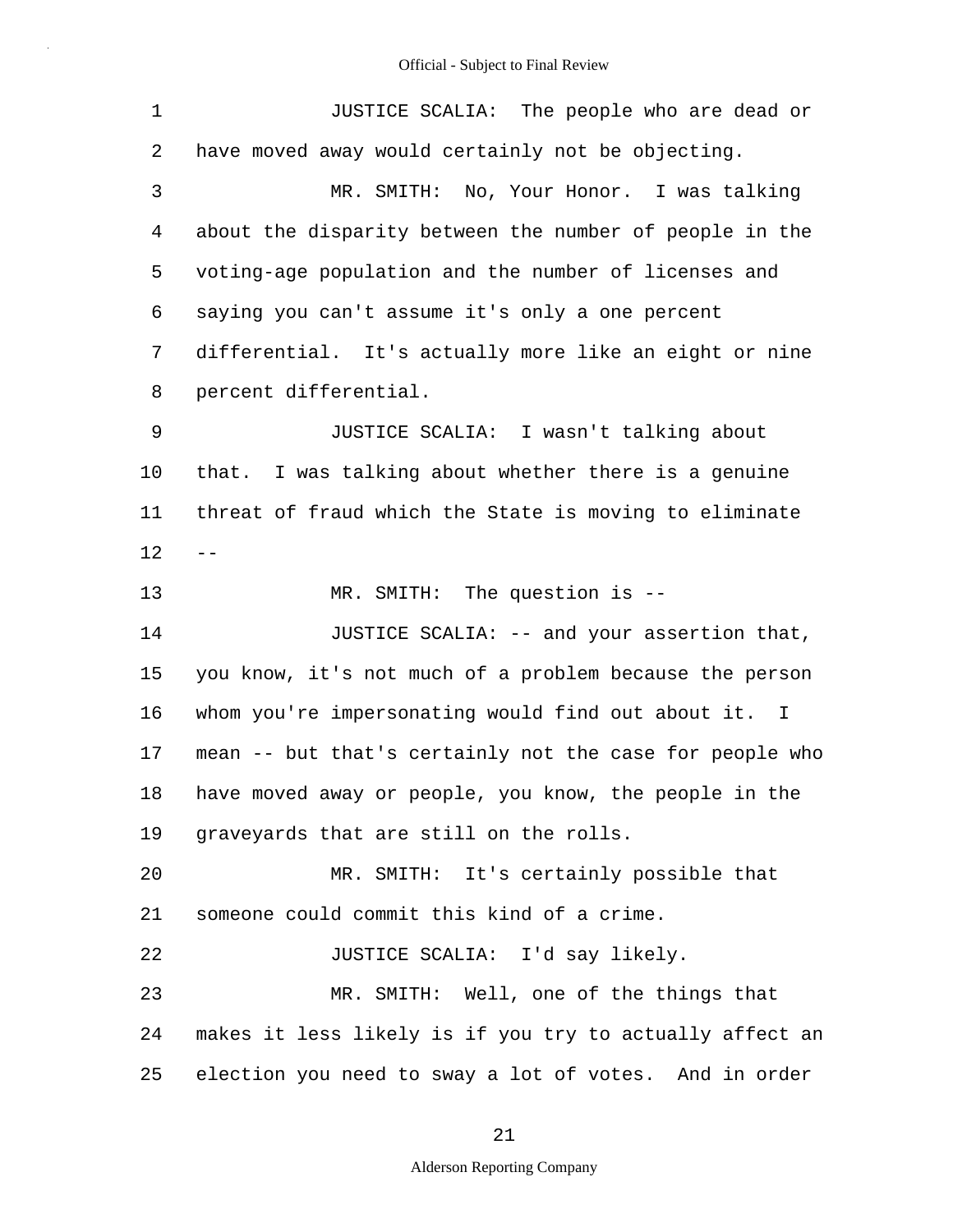1 2 3 4 5 6 7 8 9 10 11 12 13 14 15 16 17 18 19 20 21 22 23 24 25 to do that this way you'd have to have 100 or 200 or 500 co-conspirators, each of them assigned an identity, learning the signature of that person, and -- JUSTICE BREYER: You don't really -- I mean, that's what I wonder if there is no such evidence. How could you get evidence? It used to be common maybe urban legends, but of political bosses voting whole graveyards of dead people. All right. Now, that would be almost impossible to catch, I think. Someone walks in, saying: I'm Joe Smith. He doesn't say: I'm Joe Smith dead. He says, I'm Joe Smith, and he signs something. And the poll worker looks at it and the signature looks very weird. Well, what's the poll worker supposed to do? He's not going to go disrupt the election. And is there going to be a policeman there to follow this person home? Of course not. So that's their claim. Their claim is that we have a lot of anecdotes and there is a certain kind of fraud that you really just can't catch at the poll. MR. SMITH: Your Honor -- JUSTICE BREYER: Now, what's your response to that? Because that's their argument on the other side. MR. SMITH: First of all, on the point of

22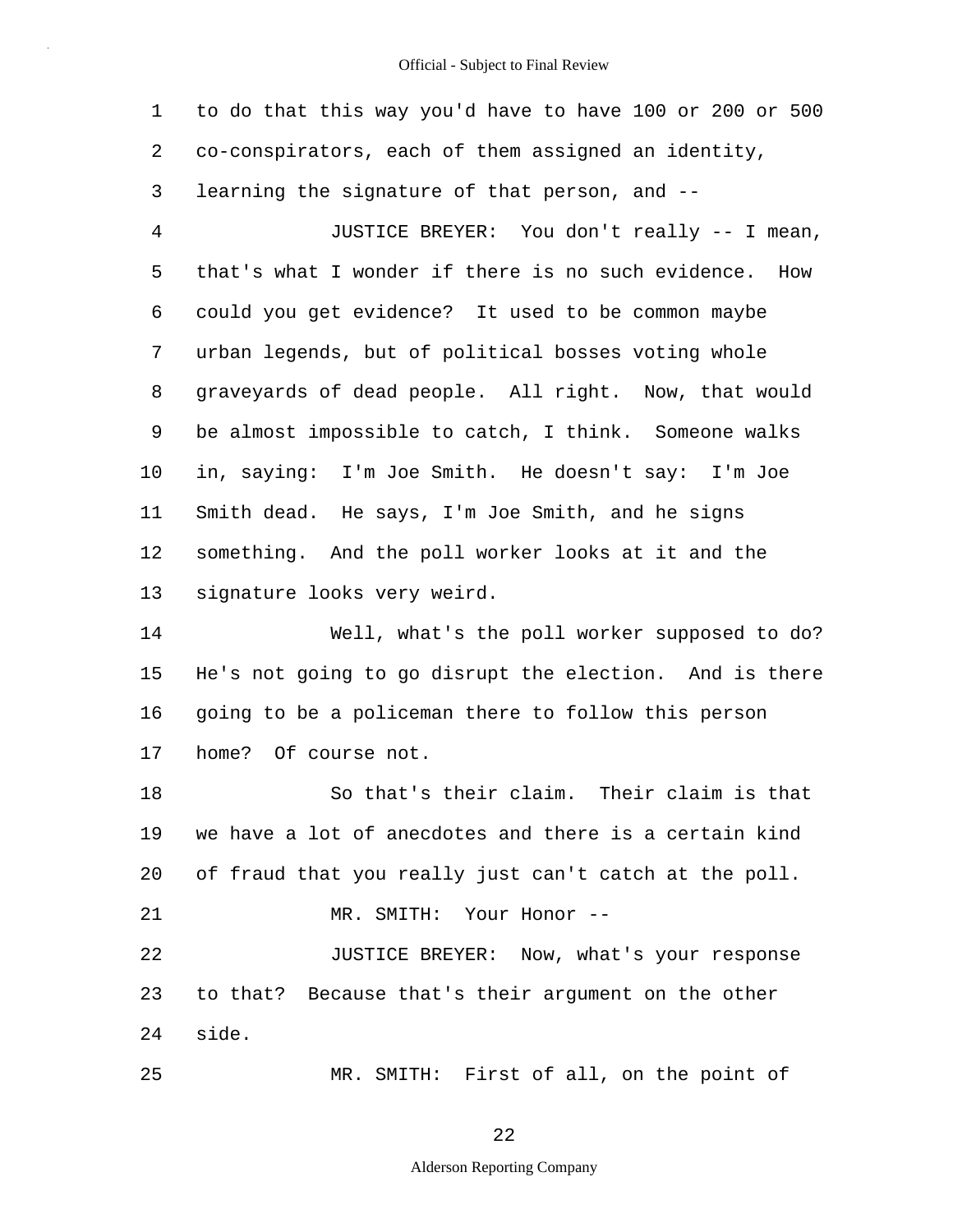1 2 the anecdotes, I would encourage you to look at the Brennan Center brief.

3 4 5 6 7 8 9 10 11 12 13 14 15 16 17 18 19 20 21 22 23 24 25 JUSTICE BREYER: I know there are arguments on both sides. But at the heart of this is what was Judge Posner's claim and others that this isn't the kind of fraud that you can just dismiss and say it never happens because the person would walk into the poll later and try to vote. What they are talking about is what Justice Scalia was talking about, and I'm simply trying to focus your answer on that part of the question. MR. SMITH: Well, Your Honor, many kinds of fraud do get caught, and they are no more easily detected than this kind of fraud to be detected. But this kind of fraud is not being caught. No one has been punished for this kind of fraud in living memory in this country. This is not -- JUSTICE BREYER: Well, they say that's because you can't catch it. MR. SMITH: Well, but Your Honor -- JUSTICE BREYER: How would you catch it, which is my question. MR. SMITH: First of all -- first of all, you talk about deterring it. You deter it by the signature match, by having to have the same age, by

#### 23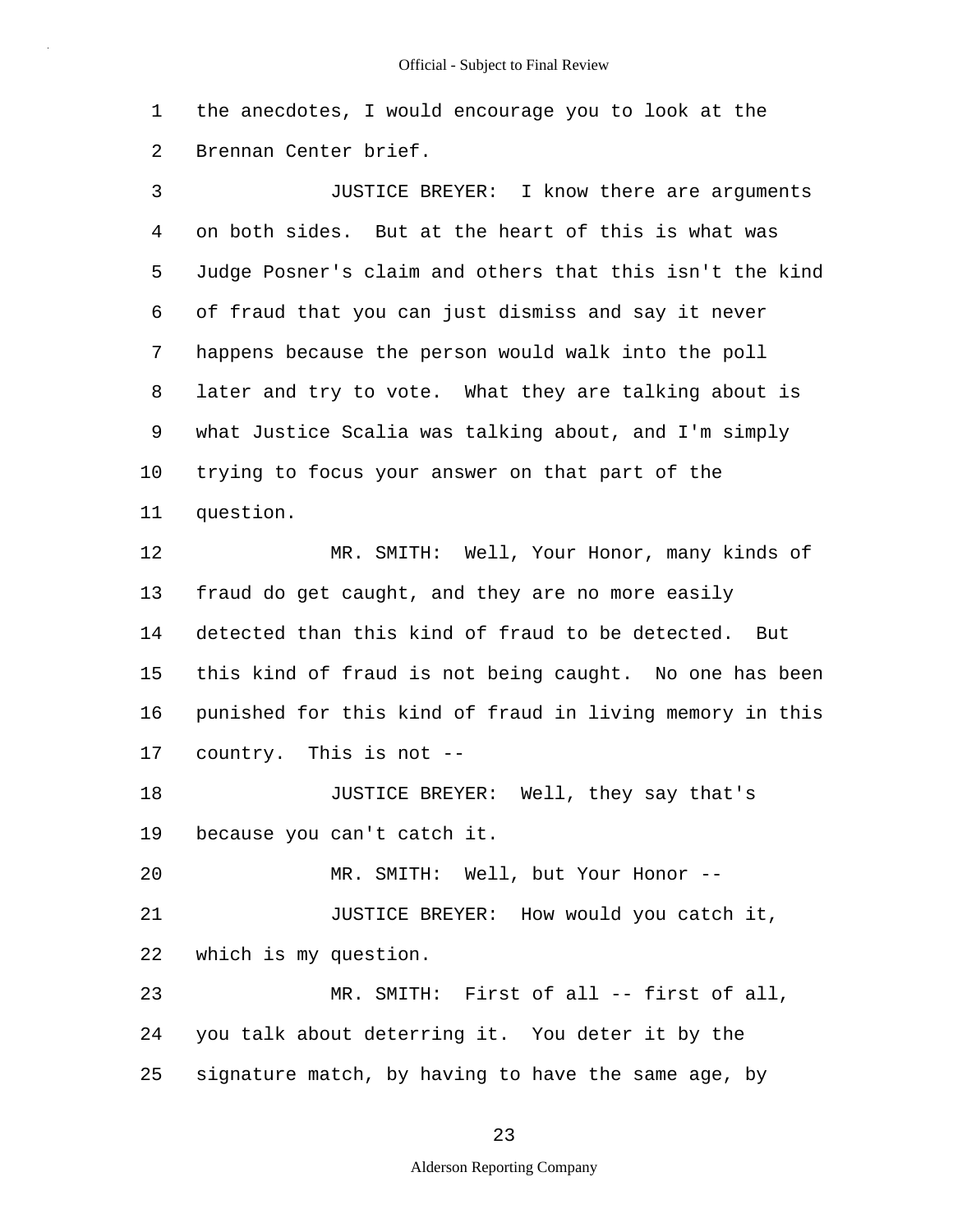1 2 3 having to get past people who know a lot of the people in the precinct, and by having very severe criminal penalties. And then you have --

4 5 6 7 8 9 10 11 12 13 14 15 JUSTICE ALITO: If this is not a problem at all, how do you account for the fact that the Commission on Federal Election Reform that was co-chaired by former President Carter and former Secretary of State Baker recommended a voter ID requirement, and many other countries around the world have voter ID requirements? MR. SMITH: What they recommended, Your Honor, is exactly what Justice Ginsburg anticipated, which is get everybody the cards, and then we'll be like Europe, and everything will work really fine, and it'll actually help the poor to have these IDs for a lot of other purposes.

16 17 18 19 20 21 22 JUSTICE GINSBURG: As I understand, they were going to have some years in between when their proposal was enacted, and they were going to have a mobile unit going around to all the neighborhoods, lots of advertising, because a premise of that Carter-Baker report was that everybody would easily and costlessly get this photo ID.

23 24 25 MR. SMITH: I would encourage the Court to refer to the Democratic Party Exhibit 18, which is an article by Carter, President Carter, and Secretary

24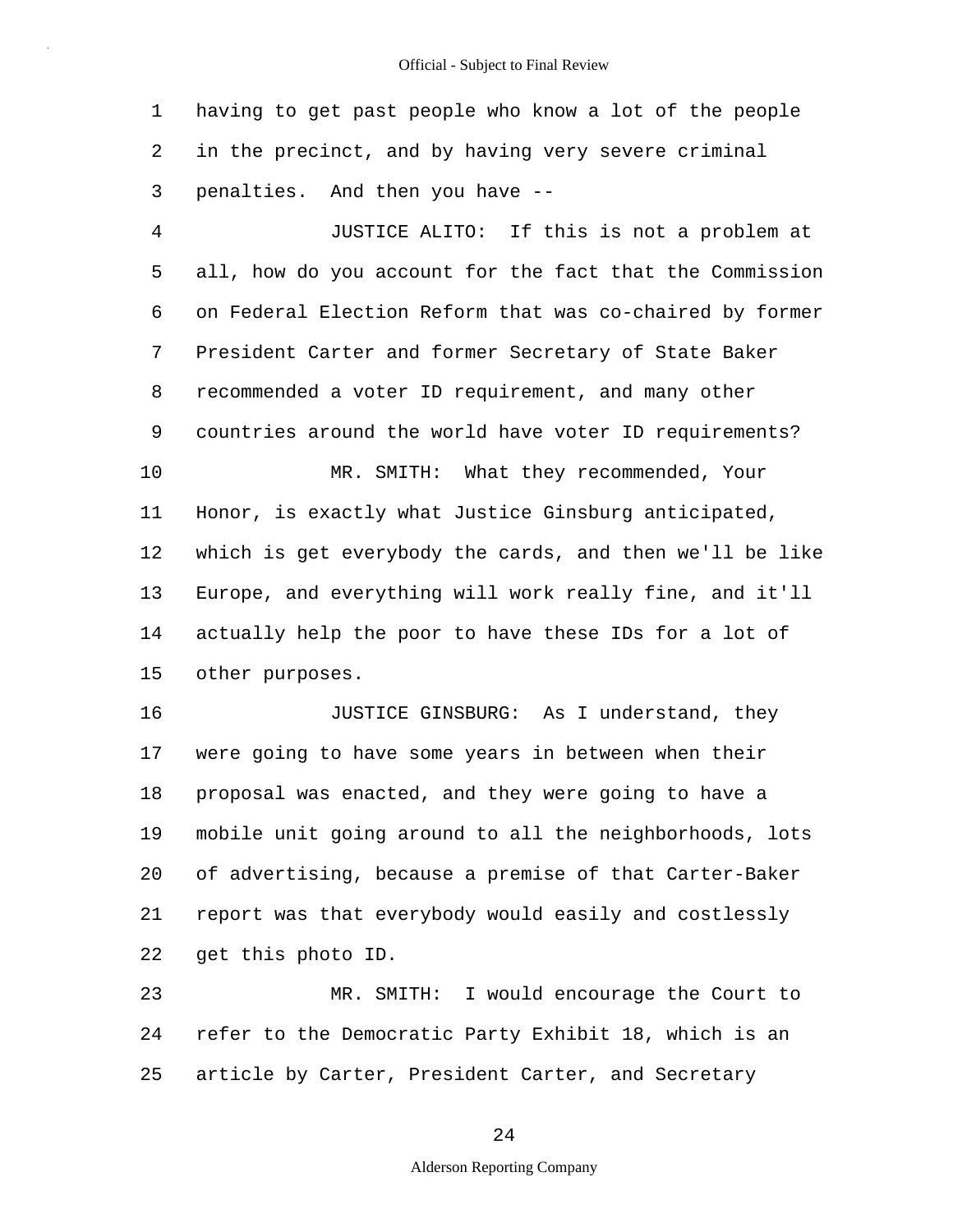1 2 3 4 5 6 7 8 9 10 11 12 13 14 15 16 17 18 19 20 21 22 23  $24 - -$ 25 Baker, following on their report, saying, look, there's a problem here; that 12 percent of the voting age population of this country doesn't have a license; we did not recommend this being a mandatory thing until we get those licenses in those people's hands. JUSTICE ALITO: Well, why would they even require that if it's not any problem at all? Doesn't it at least show that it is a problem of some dimension, maybe not as severe as Indiana claims, but there would be no need for any sort of photo ID problem, requirement, if there were no problem whatsoever. Isn't that true? MR. SMITH: Some States don't have signature matches. There may have been a minimal amount of additional benefit in some States from having that added. That was a decision they ultimately made, with some dissents. The reality, though, is if you do it not their way, but the Indiana way, which is to say you need an ID, we're not going to help you get it, in fact we're going to ratchet up the requirements for making you get it, and we're going to charge you money for it, then what you have is a very different system. Then you have CHIEF JUSTICE ROBERTS: They help you get

25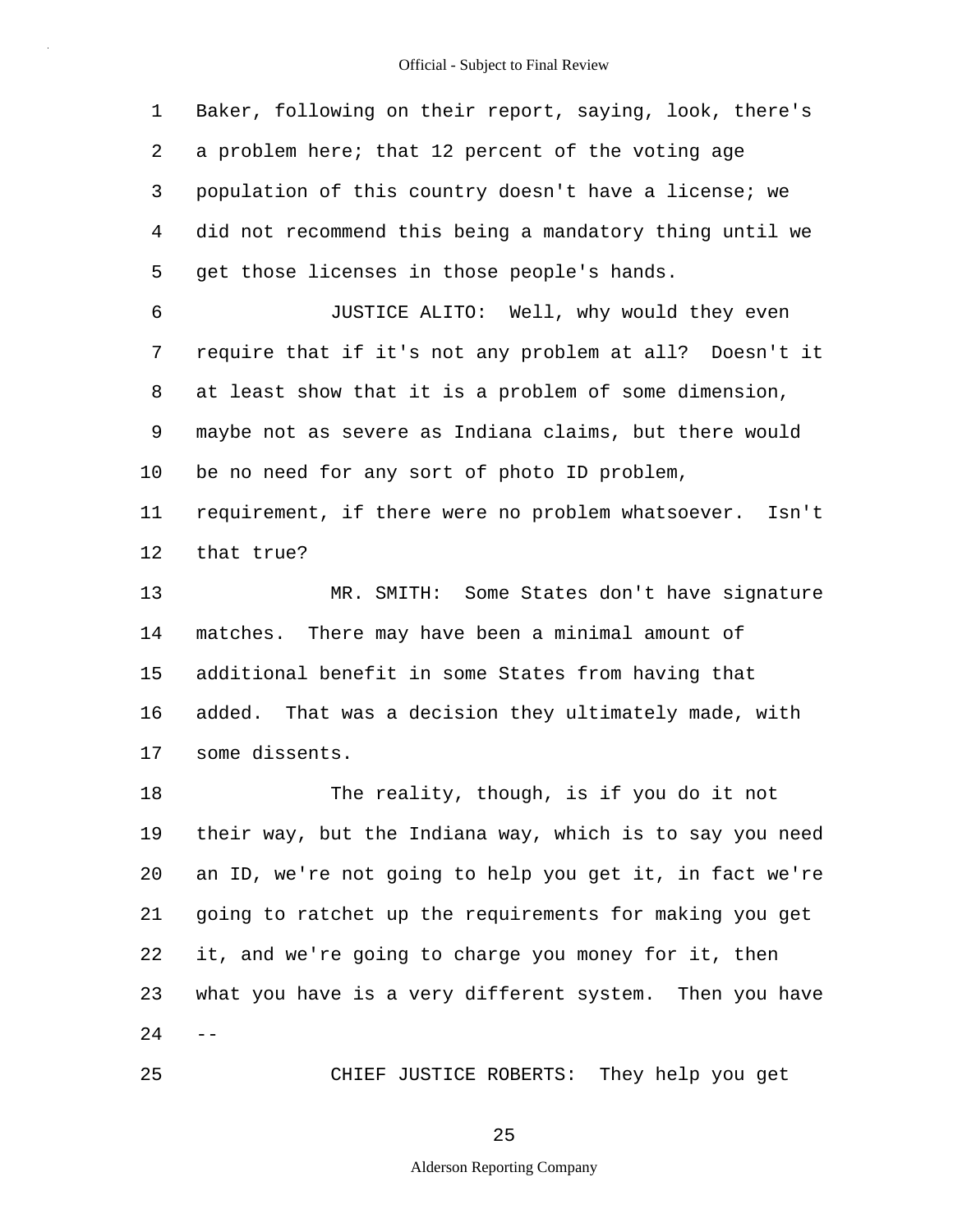1 2 3 it. They say if you don't have an ID we'll give you one. If you don't have a photo ID, come in and we'll give you one.

4 5 6 7 MR. SMITH: But what the record shows is that 60 percent of the time, when people go in and ask for one, they get sent home, because they don't have the right documentation because the rules --

8 9 10 CHIEF JUSTICE ROBERTS: What documentation did President Carter and Secretary Baker propose to require for their photo IDs?

11 12 13 14 15 16 17 18 19 20 21 22 23 24 MR. SMITH: Your Honor, I think they were very strong on having this birth certificate requirement, as well. So they -- they were talking about the real ID law and that sort of thing. So I'm not specific about what the report says on that, but they certainly thought there should be -- obviously, in the wake of 9/11 there is some concern about giving out these things too readily. So I'm reasonably sure they supported a birth certificate requirement as well. JUSTICE ALITO: Well, if you concede that some kind of voter ID requirement is appropriate, the problem that I have is where you draw the line on a record like this where there's nothing to quantify in any way the extent of the problem or the extent of the

25 burden, how many people will actually be prevented from

26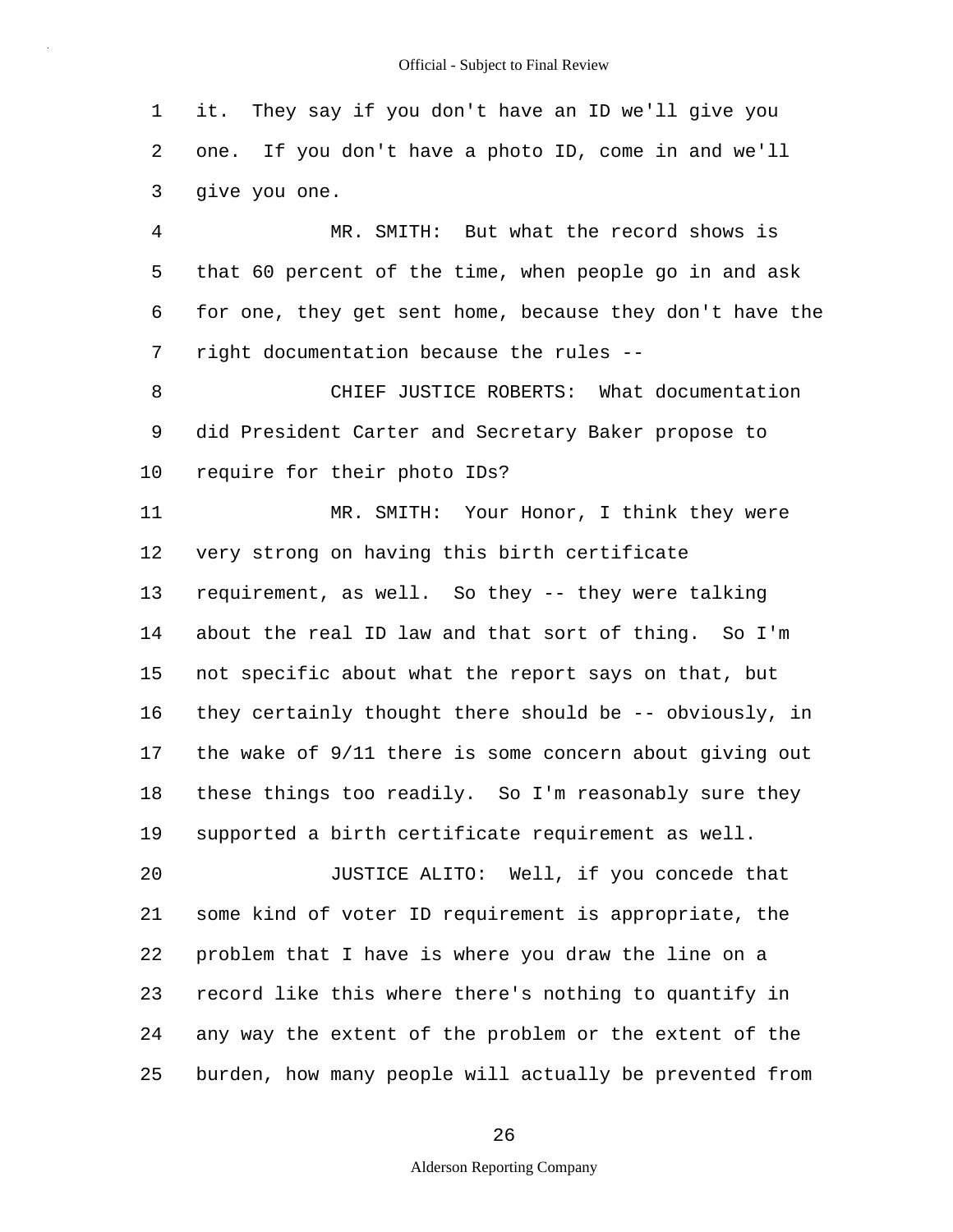1 2 3 4 5 6 7 8 9 10 11 12 13 14 voting or significantly burdened from voting as a result of the requirement? How do we tell whether this is on one side of the line or the other side of the line? MR. SMITH: Well, it is a difficult area of the law for you for that reason, Justice Alito. But if you like at Timmons what it says is there's no litmus test, there's no escaping the hard judgments. This is the area where the courts have to be not too deferential even though there are hard judgment calls about matters of degree, because this is an area where the concern is that the Legislative Branch and the Executive Branch are going to abuse their power to regulate the electoral process to find subtle ways to skew the outcome on election day.

15 16 17 18 19 As John Hard Ely says, this is an area where judicial review is the most important, the most legitimate. And so you can't shy away from that even though there are difficult matters of balancing involved and  $--$ 

20 21 22 23 24 25 JUSTICE SOUTER: Well, you're telling us that, you know, we've got to be careful and it's difficult. But Justice Alito's question is: What are we supposed to look at, how are we supposed to do it? MR. SMITH: You are supposed to look at how difficult it is to get the ID, what assistance is

27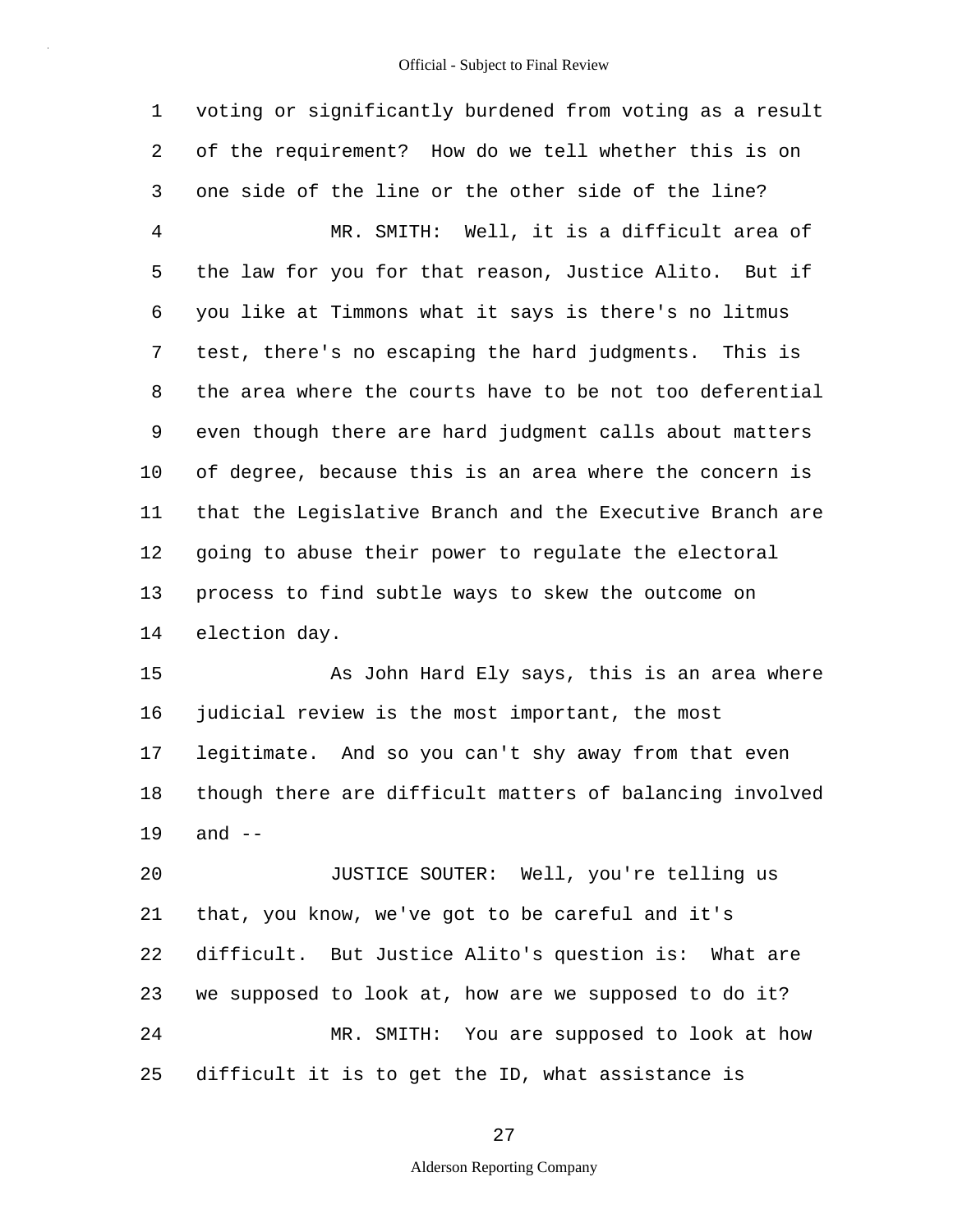| $\mathbf 1$ | provided or not being provided, how much it costs.       |
|-------------|----------------------------------------------------------|
| 2           | JUSTICE SOUTER: Let's get down -- let's get              |
| 3           | down to the question of quantification, which is one of  |
| 4           | the issues that he raised. What's your response to the   |
| 5           | issue that there is no quantification of the actual      |
| 6           | burden measured by the number of voters who are going to |
| 7           | be adversely affected? What's the answer to that?        |
| 8           | MR. SMITH: The answer is that there's                    |
| 9           | plenty of evidence in the record about the number of     |
| 10          | people in this country who don't have IDs.               |
| 11          | JUSTICE SOUTER: Well, let's talk about                   |
| 12          | Indiana. What have you got -- what is -- what is your    |
| 13          | best argument for Indiana?                               |
| 14          | MR. SMITH: The best argument for Indiana is              |
| 15          | if you take the district court's 43,000 figure and you   |
| 16          | adjust it for the two factors, death and departure, that |
| 17          | I mentioned before, the number becomes more like 400,000 |
| 18          | people in the State of Indiana who lack IDs and are of   |
| 19          | voting age, eligible -- voting age population people.    |
| 20          | JUSTICE SOUTER: And how many of them are                 |
| 21          | going to suffer from an unreasonable denial of an        |
| 22          | opportunity to get the ID which the State will provide   |
| 23          | through the Bureau of Motor Vehicles? How do we          |
| 24          | quantify that?                                           |
| 25          | MR. SMITH: It is obviously for each person               |

28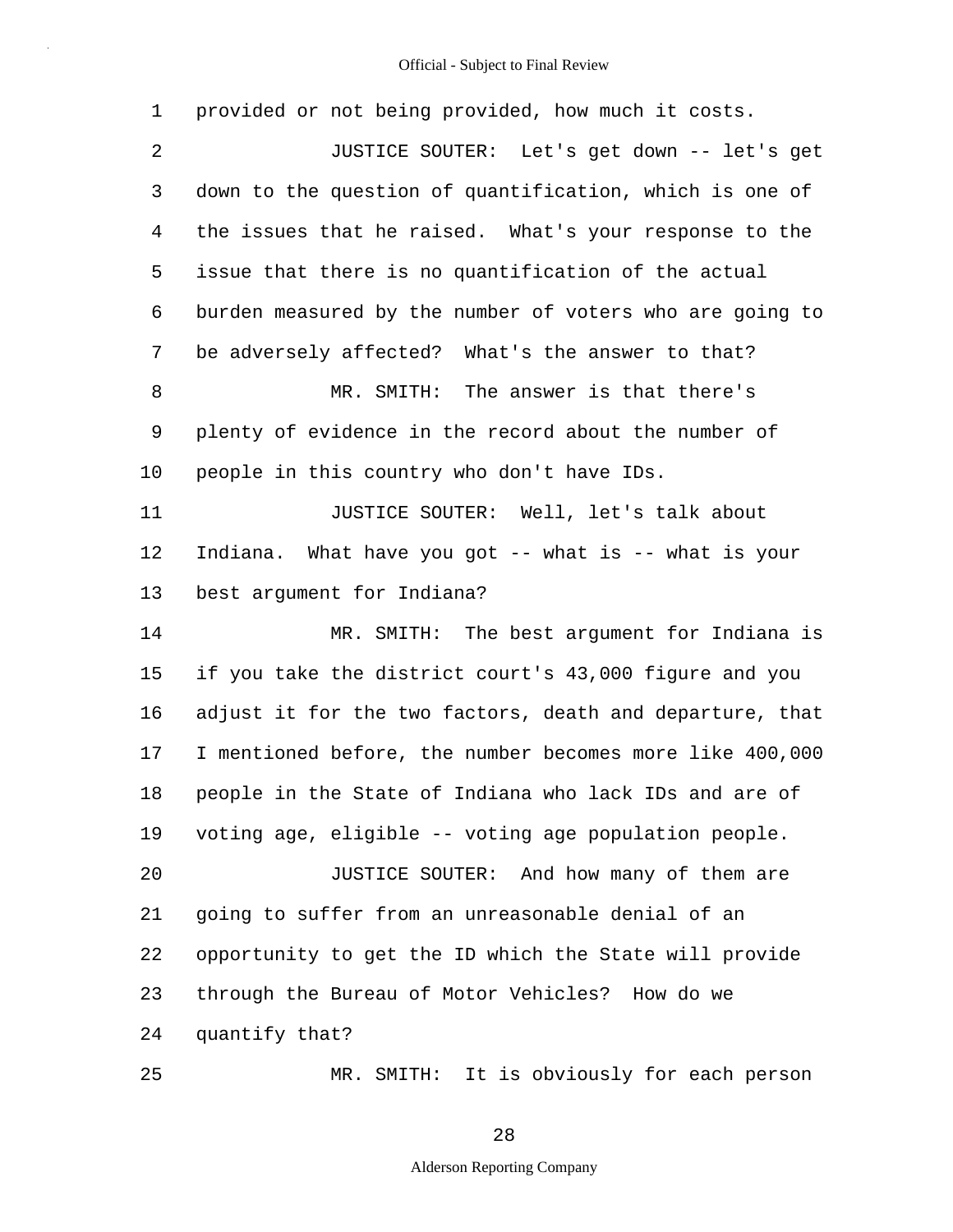1 2 3 4 5 6 7 8 9 10 11 12 13 14 15 16 17 18 19 20 21 22 23 24 a different matter of degree. The burdens here are along a whole spectrum because some people don't have a birth certificate, some people have -- don't have a birth certificate, but they have money. Some people don't have a birth certificate and they don't have money. JUSTICE SOUTER: Well, I know that. That's why it's a tough issue. But how do -- how are we going to -- how is a court going to arrive at some kind of a bottom line judgment on this issue? MR. SMITH: Well, because you -- you basically have to take into account all of those factors: How many people are potentially affected; how difficult it is; how similar it is to, say, a poll tax, for example, and say -- and then look at what purpose is being served here. Is there any real incremental benefit to anything by -- JUSTICE SOUTER: Okay, that's on -- that's on the other side of the issue. MR. SMITH: Right. JUSTICE SOUTER: But walk -- walk us through -- if you were writing the opinion and what you wanted to put in the opinion was a reasonable estimate of the number of people who are going to be substantially

25 burdened in having -- who do not now have the

29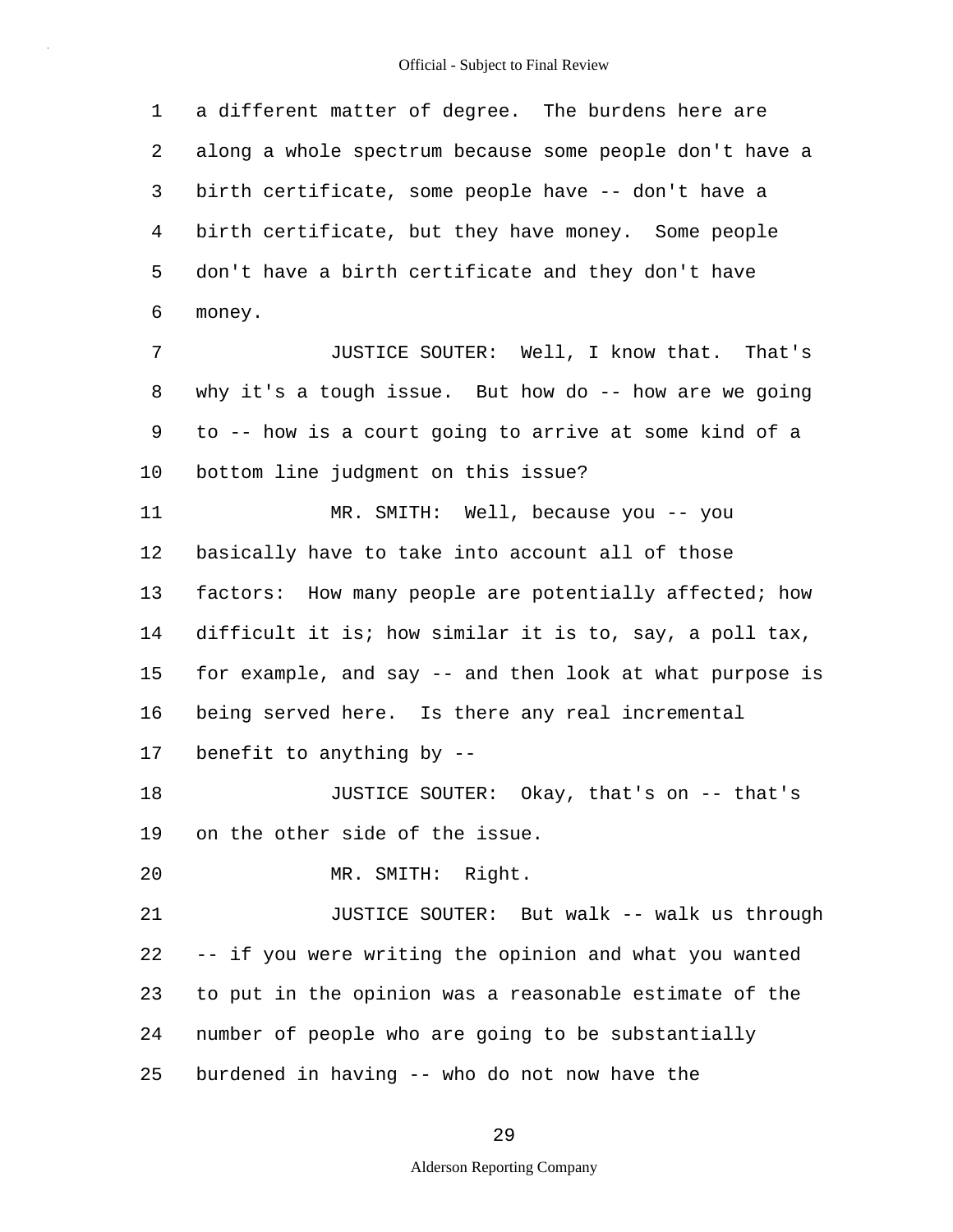1 2 3 4 5 6 7 8 9 10 11 12 13 14 15 16 17 18 19 20 21 22 23 24 25 identification, substantially burdened in getting it. What approximate number would you arrive at and how would you -- how would you get to it? MR. SMITH: Well, Your Honor, I would say of that 400,000 voting age people, probably about half of them are registered voters. It stands to reason that most of them are lower income people, and that therefore, the burden even of having to pay for the birth certificate is a significant one. That -- so that a very substantial portion of that 200,000 people in order -- JUSTICE STEVENS: Mr. Smith, is there anything in the record about the extent to which the political parties help people get their IDs, as they sometimes drive them to the polls for voting and so forth, the part they play in this process? MR. SMITH: I'm not aware of anything, Your Honor. This is a fairly new law at the time this record was being put together in 2005. But certainly, the parties -- JUSTICE STEVENS: Isn't it fair to presume that the parties would play a role in helping people get registered and getting to the polls? MR. SMITH: But, you know, what there is in the record, Your Honor, is the testimony from the

30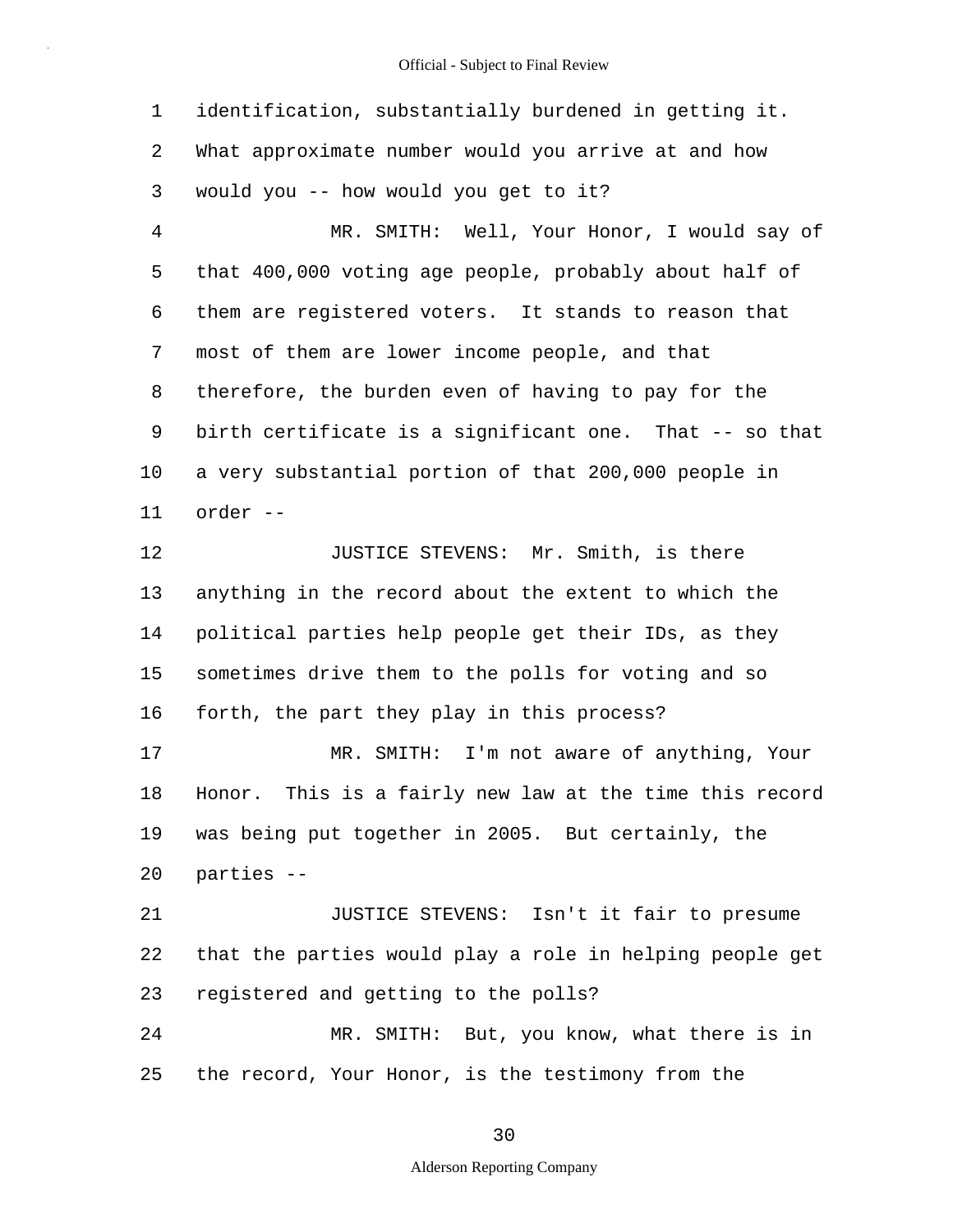| 1  | Lafayette Urban Ministry, which helps the needy in       |
|----|----------------------------------------------------------|
| 2  | Lafayette, Indiana. They had 150 people come to them     |
| 3  | and say: We want your help to get IDs. A year later,     |
| 4  | less than 75 had succeeded because they found themselves |
| 5  | caught in this Catch-22, where they went to get a birth  |
| 6  | certificate, they didn't have a driver's license, they   |
| 7  | didn't have the other kinds of very narrowly specified   |
| 8  | IDs they needed, and so they were basically in this      |
| 9  | bureaucratic maze, and they couldn't get out of it even  |
| 10 | with the kind of assistance you're imagining, Your       |
| 11 | Honor.                                                   |
| 12 | If I might reserve the balance of my time                |
| 13 | for rebuttal.                                            |
| 14 | CHIEF JUSTICE ROBERTS: Thank you,                        |
| 15 | Mr. Smith.                                               |
| 16 | Mr. Fisher.                                              |
| 17 | ORAL ARGUMENT OF THOMAS M. FISHER                        |
| 18 | ON BEHALF OF THE RESPONDENTS                             |
| 19 | MR. FISHER: Mr. Chief Justice, and may it                |
| 20 | please the Court:                                        |
| 21 | There is no evidence in the record of any                |
| 22 | kind suggesting that 400,000 people in Indiana lack this |
| 23 | form of identification. The only evidence in the         |
| 24 | record --                                                |
| 25 | JUSTICE SOUTER: I take it you accept the                 |

31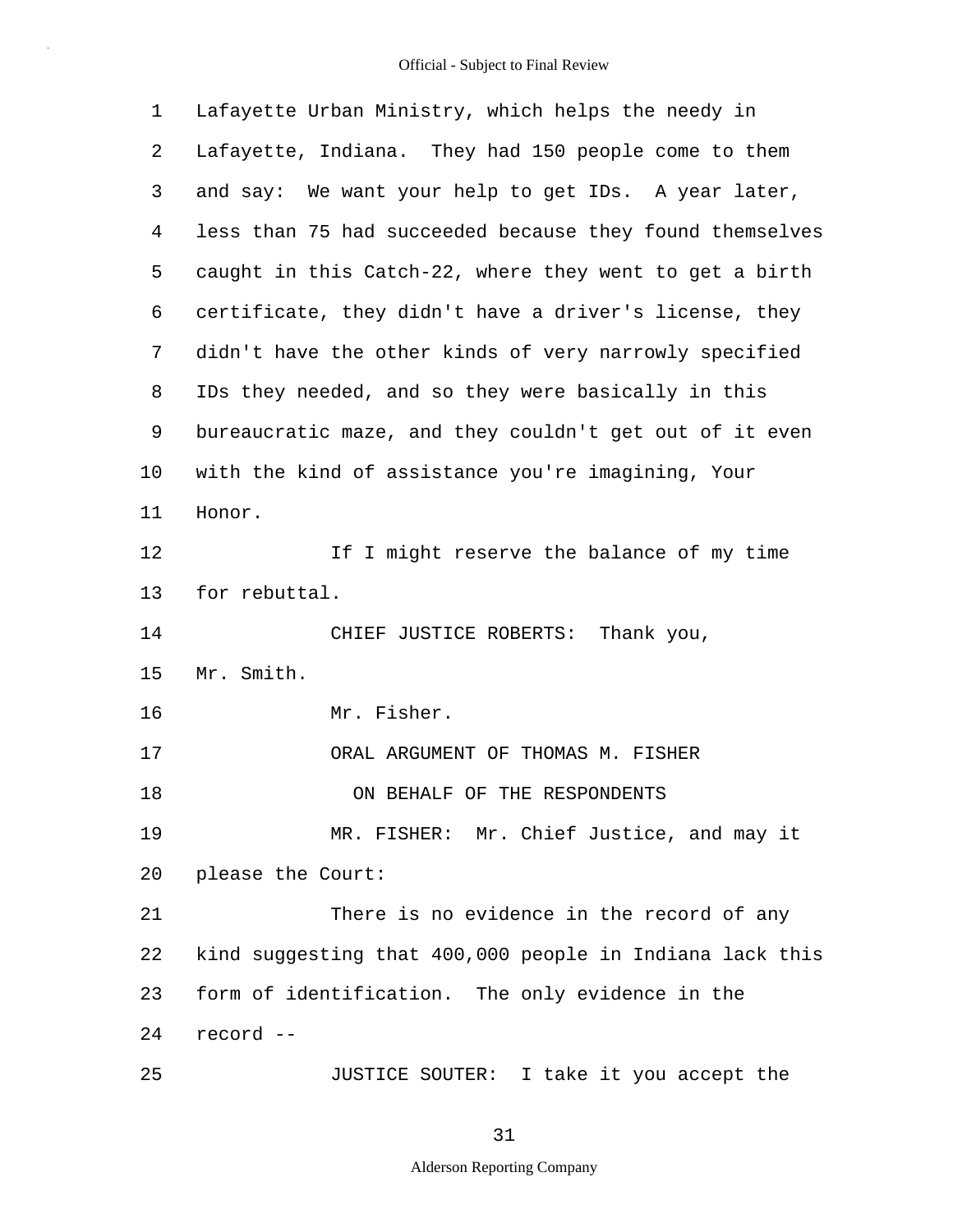1 2 3 4 5 figure of, what, about 50,000, to be further discounted by those who might vote absentee and so on? MR. FISHER: We've never had a problem. In fact, that data was submitted by the plaintiffs. It came from the Bureau of Motor Vehicles and was matched

6 against census data.

7 8 9 10 11 I don't think there's ever been any dispute about the accuracy of the record. Now, the judge did acknowledge that there might be some outliers one direction or another, but those cannot possibly account for 10 times the number.

12 13 14 15 16 17 18 19 20 21 22 23 JUSTICE SOUTER: No, I just want to -- I just want to know what your figure. Mr. Smith was starting with 400 and then getting it down 2 and so on. And my recollection in the red brief is that you said, all right, let's take the 43,000 figure. I forget what you discounted it for, but it got it down to 25,000. Some of those would be able to vote absentee, but this -- I take it you're conceding that, at least subject to some discount, there are probably about 25,000 people who may be affected by this adversely. Is that clear? MR. FISHER: Well, I think we would say that

24 25 that's the number -- that's the number that could conceivably be inconvenienced by this law. Now, to put

#### 32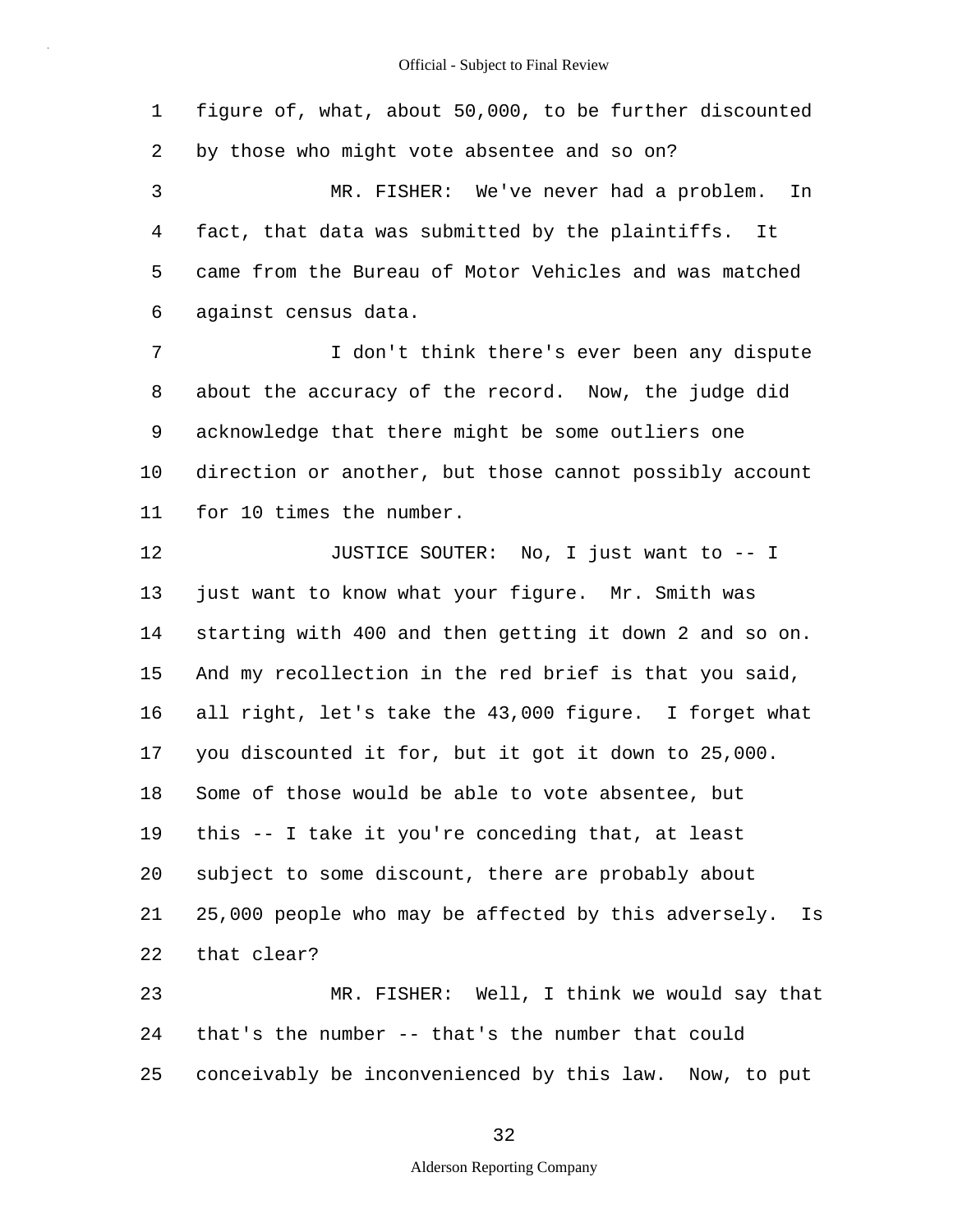1 2 3 4 5 that in perspective, I think you have to compare it, for example, to the number of people who are not registered to vote, because there again that's an incidental burden. That is something that inconveniences some people.

6 7 8 9 10 11 12 13 14 And we're talking about 35 times more -- in terms of a percentage, we're talking about 66.8 percent or so of the population that reports being registered to vote, far short of the percentage based on the calculations of the district court or anything in the ballpark of that that don't have photo identification. So we're talking about an infinitesimal portion of the electorate that could even be, conceivably be burdened by this.

15 16 17 18 19 20 21 22 JUSTICE SOUTER: Well, isn't that a little bit of a stretch, too, when you say "infinitesimal"? I mean, if you take your two-thirds figure and so on, isn't it fair to say that you're probably going to get down to something like 10,000 people or 10,000 plus who are going to be affected in the sense that they're going to have to scurry around if, if they're going to get the appropriate ID?

23 24 25 MR. FISHER: And at that level, you're talking about less than a half a percent of the total electorate. This is -- this is --

33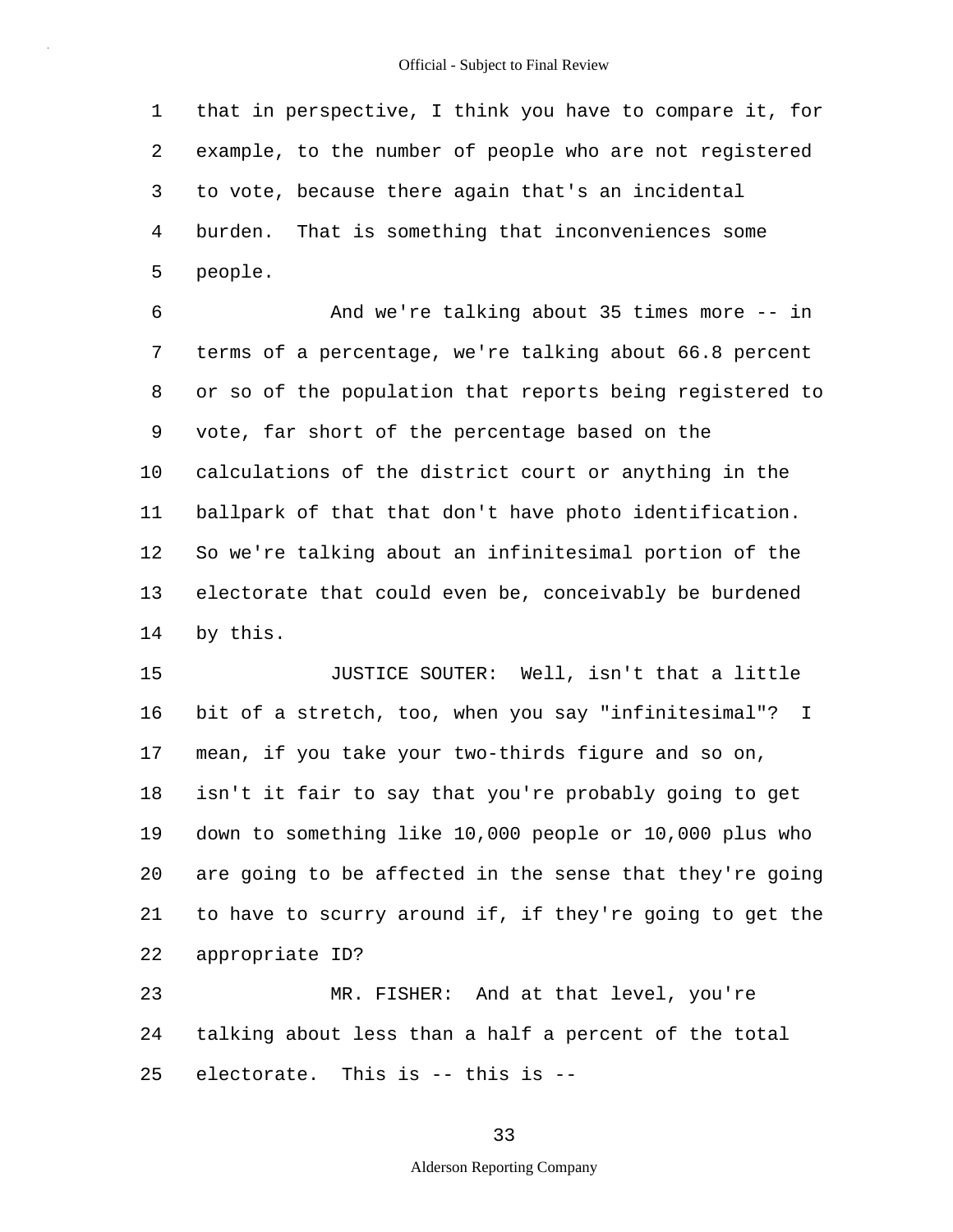| $\mathbf 1$ | JUSTICE SOUTER: Okay. But 10 -- isn't the                |
|-------------|----------------------------------------------------------|
| 2           | concern over 10,000 voters a sufficiently substantial    |
| 3           | concern to -- to be considered as something more than    |
| 4           | merely de minimis and is something that should count in  |
| 5           | a facial challenge?                                      |
| 6           | MR. FISHER: Well, if that's going to be the              |
| 7           | case, then you're going to have a big problem with voter |
| 8           | registration, which is a far bigger problem for more     |
| 9           | voters. That is a procedure that the Court has long      |
| 10          | accepted, has endorsed multiple times, and yet continues |
| 11          | --                                                       |
| 12          | JUSTICE SOUTER: Well, we haven't                         |
| 13          | endorsed -- I mean, correct me if I'm wrong, but we      |
| 14          | haven't endorsed a registration procedure that would     |
| 15          | require as much documentation and as much travel as --   |
| 16          | as the -- as this voter ID procedure would have.         |
| 17          | MR. FISHER: The point I'm making is that if              |
| 18          | we're going to look at the percent conceivably burdened  |
| 19          | by the law, then voter registration is called into       |
| 20          | question. And I don't think that the Democratic Party    |
| 21          | argues against that. I think in their reply brief they   |
| 22          | accepted that that's a possible response.                |
| 23          | Now, it's also terribly significant that we              |
| 24          | don't have anybody in front of this Court in this case   |
| 25          | who's injured by this law.                               |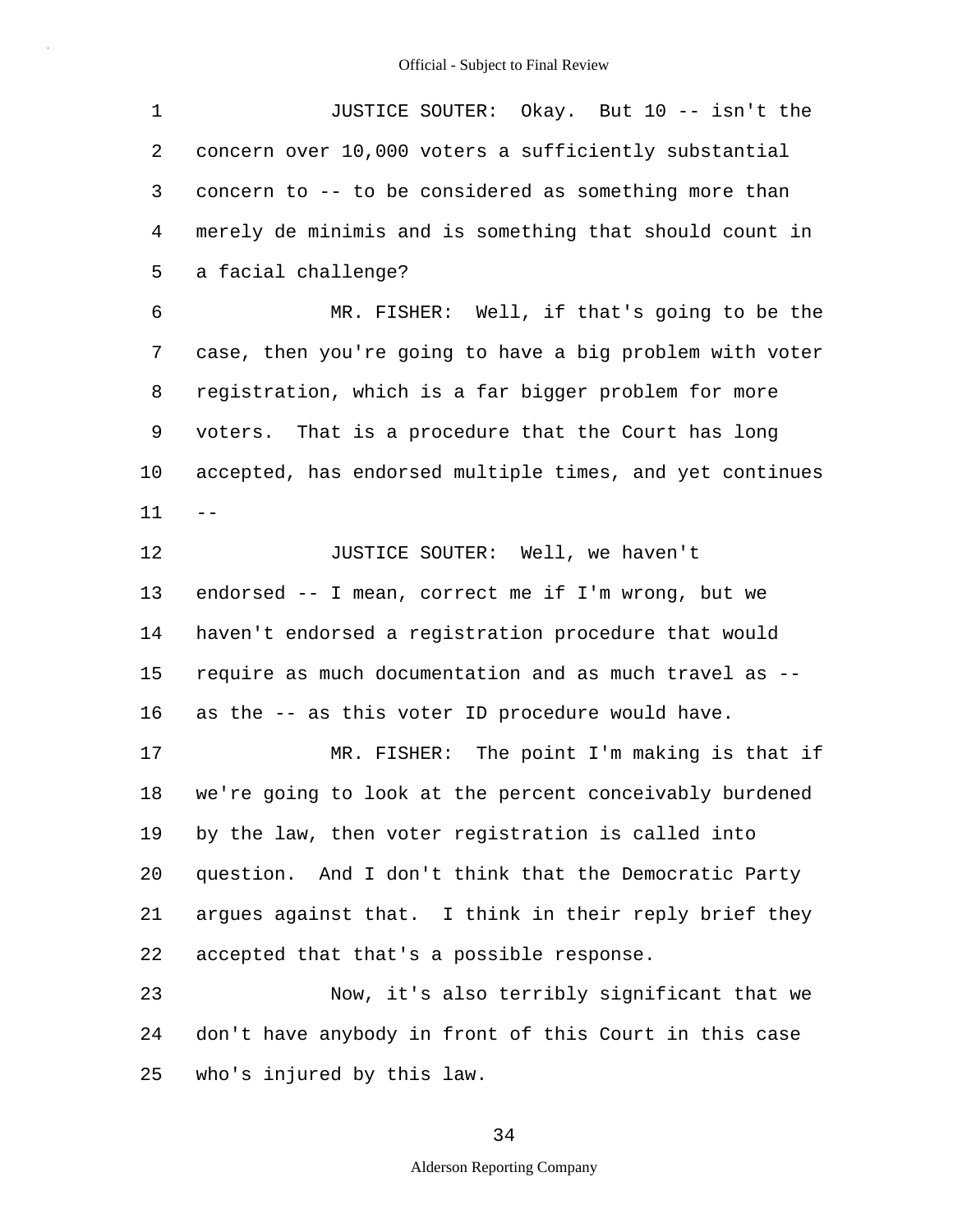|              | JUSTICE SCALIA: And why, why can't the                     |
|--------------|------------------------------------------------------------|
| $\mathbf{2}$ | people injured by this law appear themselves and say the   |
| $\mathbf{3}$ | law can't be applied to us? You seem to accept that a      |
| $4 \quad$    | facial challenge is appropriate here. Why is -- some       |
|              | 5 different kind of a facial challenge. I thought in the   |
|              | 6 usual facial challenge you have to show that there is no |
| 7            | situation in which the law cannot be constitutionally      |
| 8            | applied.                                                   |

9 10 11 MR. FISHER: I agree with that. I don't think that that  $-$ - that we take any issue with that notion.

12 13 14 15 16 17 18 19 20 21 22 23 24 JUSTICE SCALIA: Then why are we arguing about whether there is one half of one percent of the electorate who may be adversely affected and as to whom it might be unconstitutional? That one half of one percent, if and when it is sought to be applied to them, have a cause of action to say you can't apply it to me. But why -- what precedent is there for knocking down this entire law on a facial challenge when I think everybody agrees that in the vast majority of cases it doesn't impose a significant hardship? MR. FISHER: None. I think that that's exactly the point. That's why we argue there's no standing.

JUSTICE SOUTER: You agree that if you're

35

25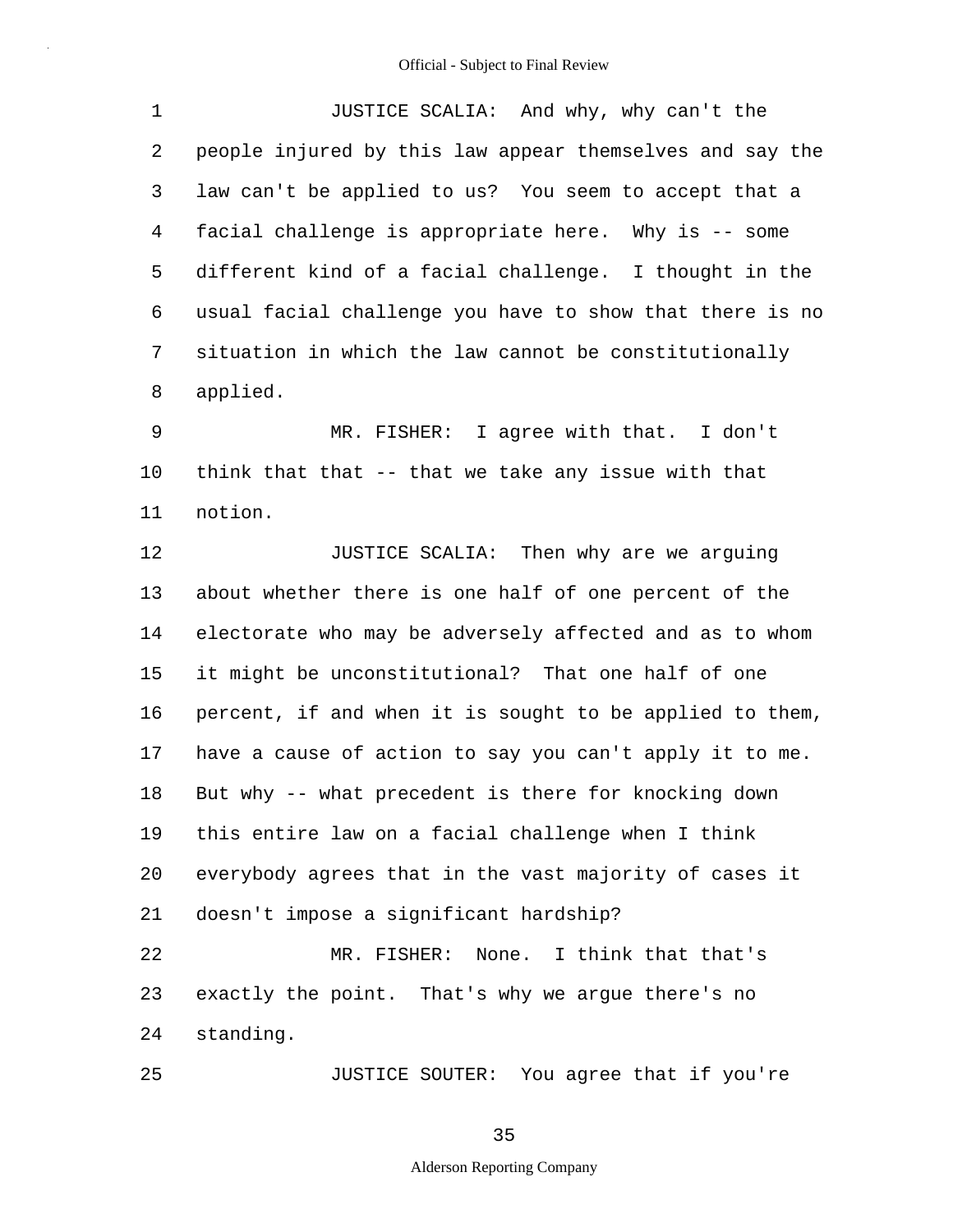| 1  | going to take the -- if this Court takes the Salerno    |
|----|---------------------------------------------------------|
| 2  | standard, there can never be a facial challenge to a    |
| 3  | registration requirement, a voter ID requirement. In    |
| 4  | other words, it's not merely that this facial challenge |
| 5  | would be knocked out; there never could be one.         |
| 6  | MR. FISHER: Well, I'm not sure that's the               |
| 7  | case. And if you look back at Marston, the voter        |
| 8  | registration --                                         |
| 9  | JUSTICE SOUTER: Salerno says unless there               |
| 10 | are no cases, the facial challenge is inappropriate.    |
| 11 | And that -- in the real world that will never be true   |
| 12 | with respect to a -- a voter ID law, will it?           |
| 13 | MR. FISHER: Well, I hope not. But I think               |
| 14 | that the Court has shown --                             |
| 15 | JUSTICE SOUTER: It never will be true, will             |
| 16 | it?                                                     |
| 17 | MR. FISHER: Right.                                      |
| 18 | JUSTICE SOUTER: It never be -- if that's                |
| 19 | going to be the standard, there will never be a facial  |
| 20 | challenge.                                              |
| 21 | MR. FISHER: I'm not sure that that's                    |
| 22 | terribly significant, because if you have an as-applied |
| 23 | challenge --                                            |
| 24 | JUSTICE SOUTER: There never will be there               |
| 25 | one, will there?                                        |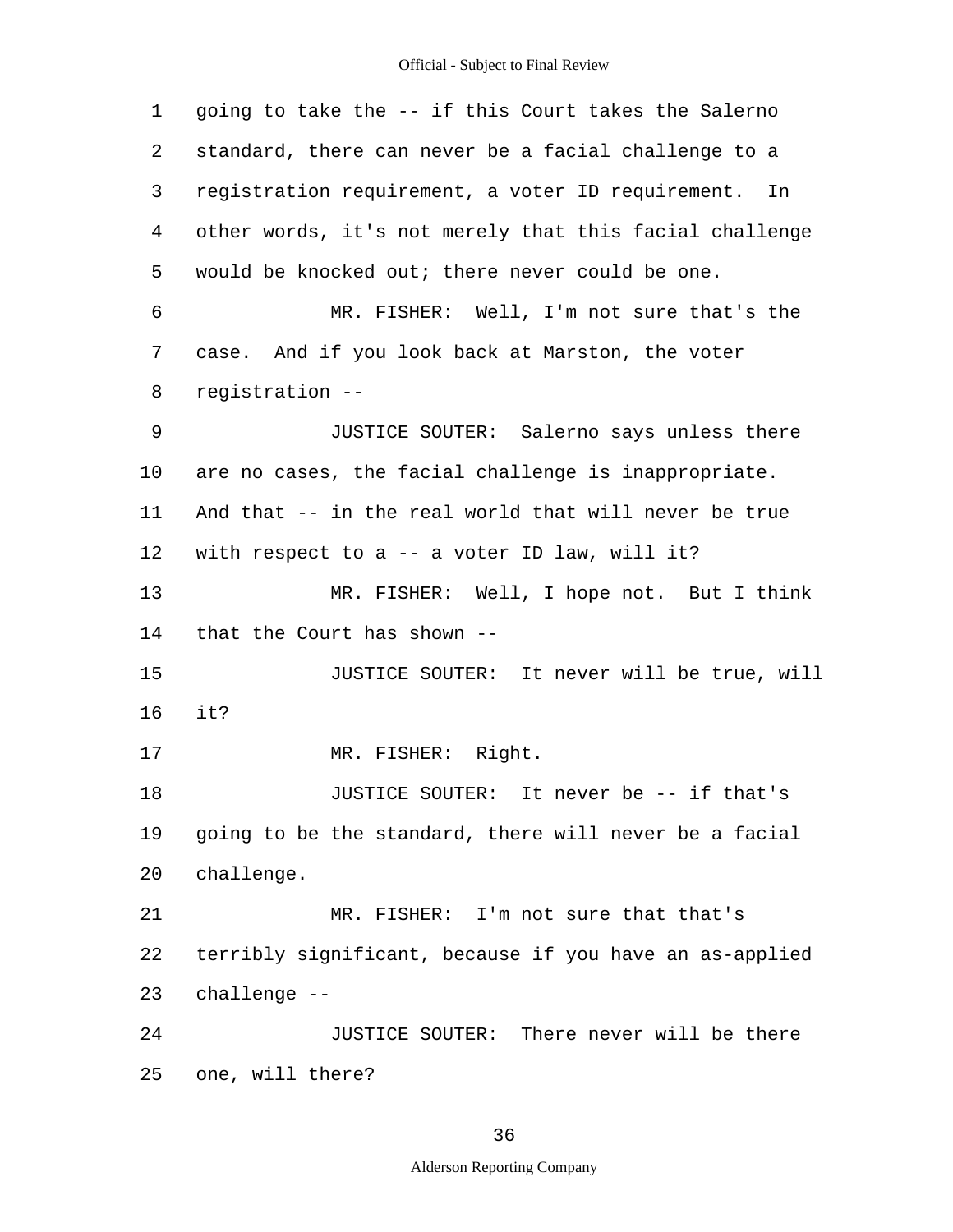| $\mathbf 1$ | MR. FISHER: As to an as-applied challenge?              |  |  |  |  |  |  |
|-------------|---------------------------------------------------------|--|--|--|--|--|--|
| 2           | I don't know why not.                                   |  |  |  |  |  |  |
| 3           | JUSTICE SOUTER: No, as to a pre-enforcement             |  |  |  |  |  |  |
| 4           | facial challenge to a law like this.                    |  |  |  |  |  |  |
| 5           | MR. FISHER: I think it could be                         |  |  |  |  |  |  |
| 6           | pre-enforcement and as-applied in a way that could have |  |  |  |  |  |  |
| 7           | ultimately --                                           |  |  |  |  |  |  |
| 8           | JUSTICE SOUTER: Yes, but I want you to                  |  |  |  |  |  |  |
| 9           | answer my question.                                     |  |  |  |  |  |  |
| 10          | MR. FISHER: I'm sorry. Yes, I think that's              |  |  |  |  |  |  |
| 11          | true.                                                   |  |  |  |  |  |  |
| 12          | JUSTICE SOUTER: We're not going to have                 |  |  |  |  |  |  |
| 13          | facial challenges here, are we?                         |  |  |  |  |  |  |
| 14          | MR. FISHER: Right.                                      |  |  |  |  |  |  |
| 15          | JUSTICE SOUTER: Okay.                                   |  |  |  |  |  |  |
| 16          | JUSTICE SCALIA: Does that scare you,                    |  |  |  |  |  |  |
| 17          | Mr. Fisher, that there can't be a facial challenge?     |  |  |  |  |  |  |
| 18          | MR. FISHER: No.                                         |  |  |  |  |  |  |
| 19          | JUSTICE SCALIA: I mean, every facial                    |  |  |  |  |  |  |
| 20          | challenge is an immense dictum on the part of this      |  |  |  |  |  |  |
| 21          | Court, isn't it?                                        |  |  |  |  |  |  |
| 22          | MR. FISHER: I think that's right.                       |  |  |  |  |  |  |
| 23          | JUSTICE SCALIA: This Court is sitting back              |  |  |  |  |  |  |
| 24          | and looking at the ceiling and saying, oh, we can       |  |  |  |  |  |  |
| 25          | envision not the case before us, but other cases. Maybe |  |  |  |  |  |  |

# 37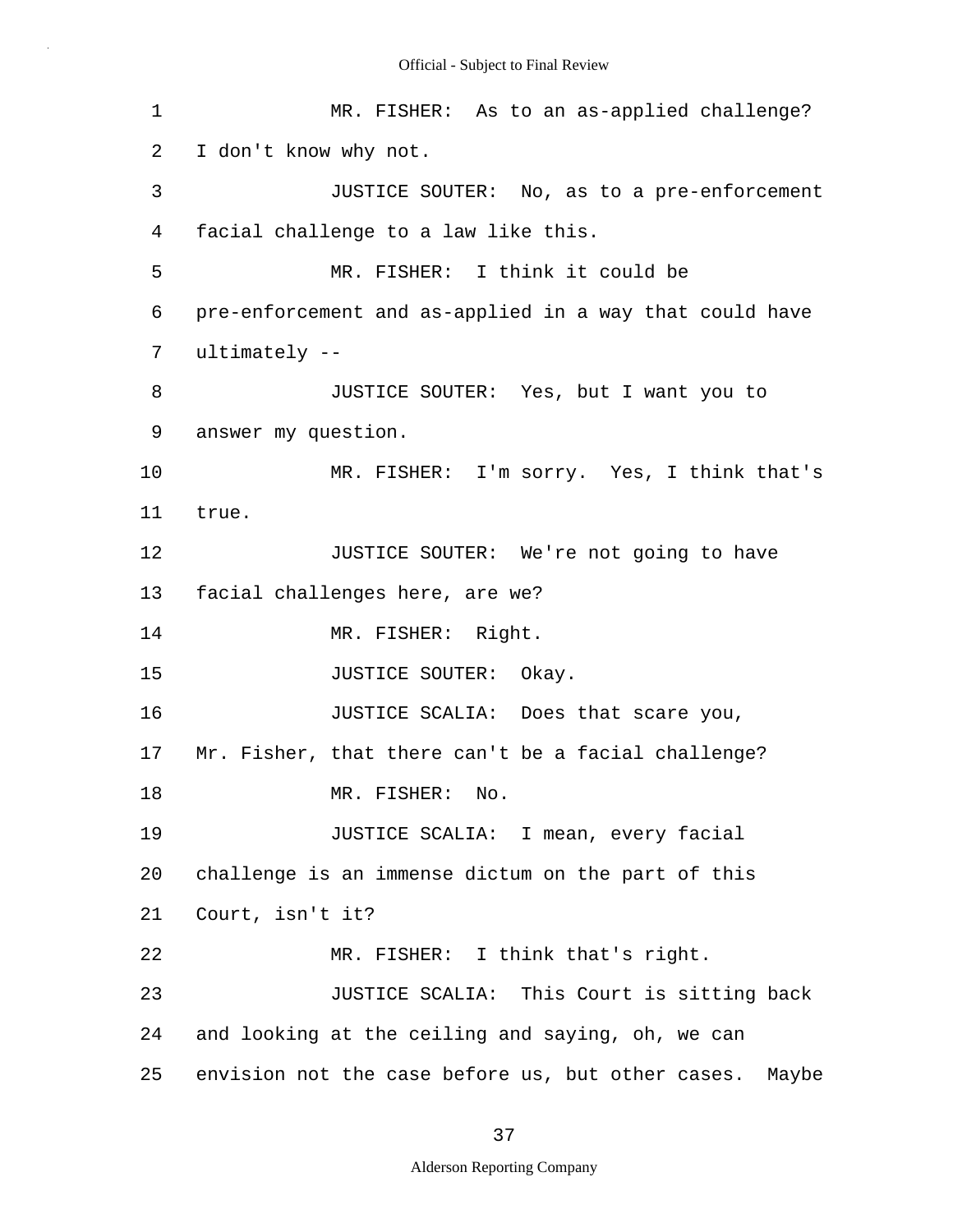1 2 3 4 5 6 7 8 9 10 11 12 13 14 15 16 17 18 19 20 21 22 23 24 25 it's one half of one percent or maybe it's 45 percent, who knows. But we can imagine cases in which this law could be unconstitutional, and therefore, the whole law is unconstitutional. That's not ordinarily the way courts behave, is it? MR. FISHER: I should hope not. JUSTICE SCALIA: Now, we've done that in the First Amendment area. JUSTICE GINSBURG: That is not the case that you are confronting. MR. FISHER: That's right. JUSTICE GINSBURG: I mean, the reason they are bringing a facial challenge is because the horse is going to be out of the barn. They will have the election, and just what they are afraid of could happen, that the result will be skewed in favor of the opposite party, because there are people who have not been able to vote. So, if you're going to talk about what is the impact of this, they are in this bind after the election -- well -- they've always -- already lost that one. Now, there is something in the briefs that happened after this case was instituted, but we know from Marion County that there were 34 people who were not able to have a vote counted. And of those 34, only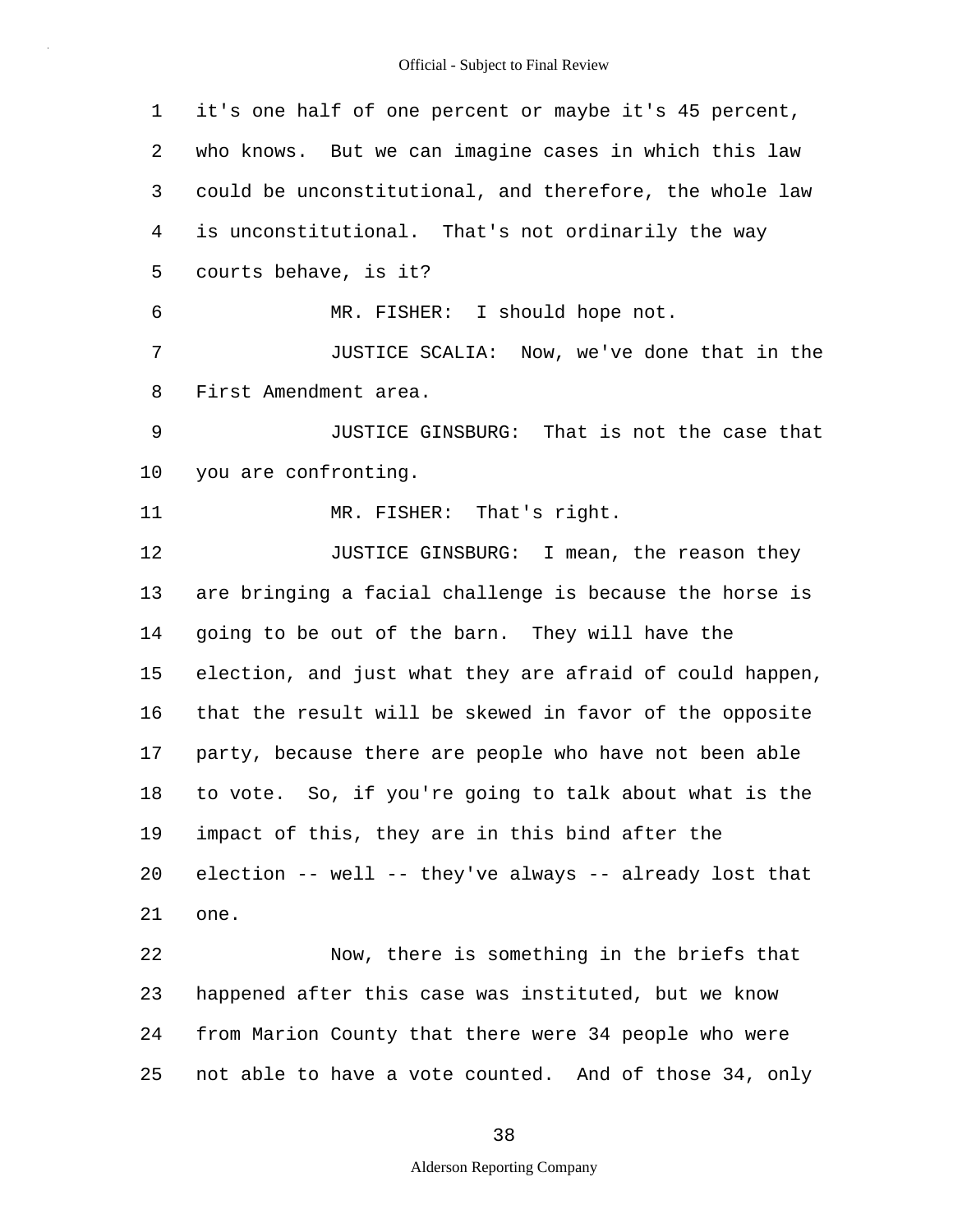1 2 3 4 two ended up qualifying after the fact. So, we know that in that one particular county, most of the people who were unable to satisfy the requirement initially ended up not satisfying it.

5 6 7 8 9 Is that -- I mean that's not hypothetical. That's real. But it does give you some confirmation that it isn't mere speculation that there are going to be many people who will not -- whose vote will not count.

10 11 12 13 MR. FISHER: With respect, Your Honor, for all we know, those may have been fraudulent ballots. It may well be the case that all 32 did not show up to validate their votes are fraudulent.

14 15 16 JUSTICE GINSBURG: It's the same board that said in all our experience, in all of our memory, there has never been an impersonator.

17 18 19 MR. FISHER: And that goes back to how we would know, because without an ID check, it's impossible to detect this kind of fraud.

20 21 JUSTICE BREYER: Well, if you're worried about fraud --

22 MR. FISHER: I'm sorry.

23 24 25 JUSTICE BREYER: If you're worried about fraud, what I don't understand, and I'd like to track it through with you, is the registration system. As I read

39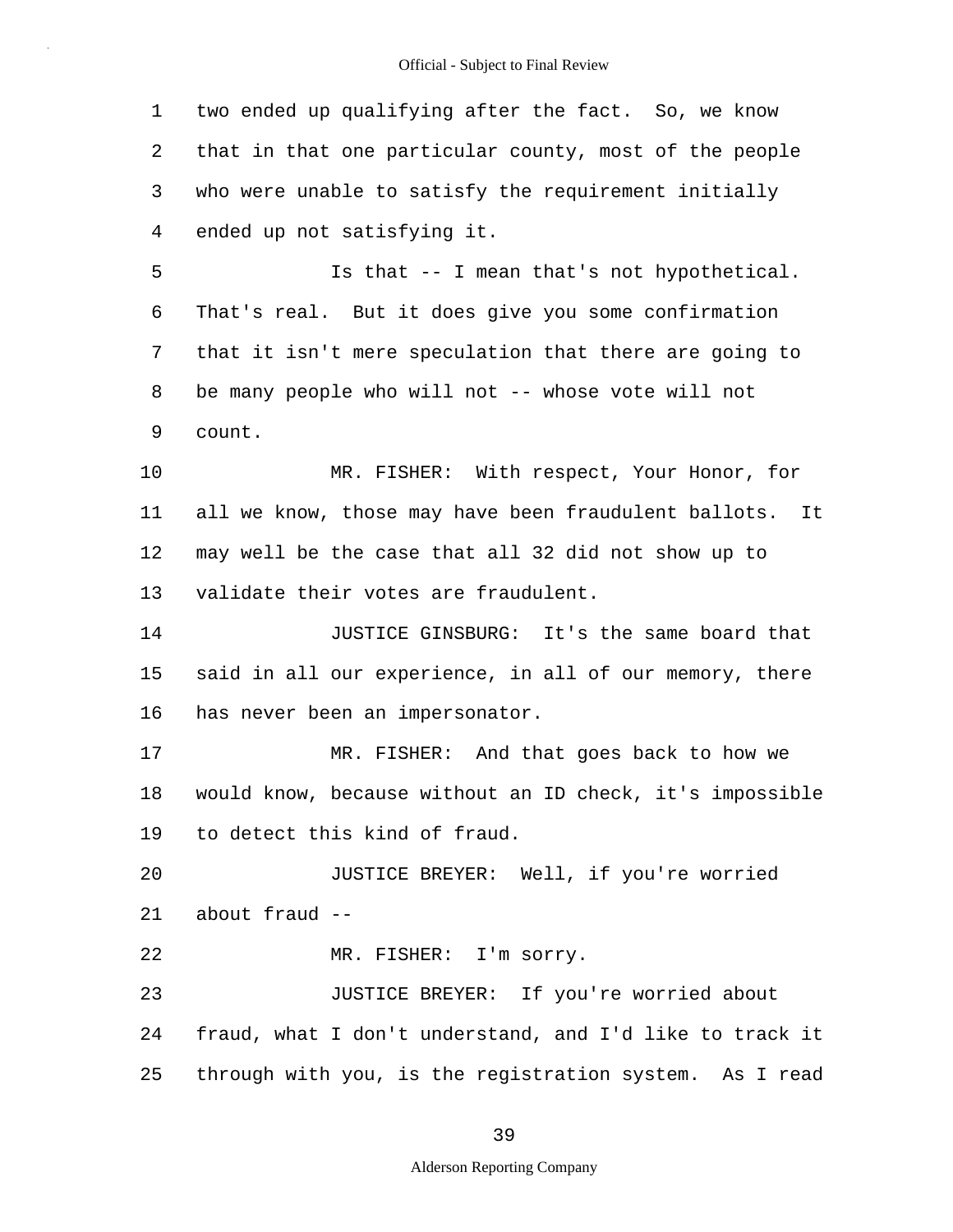1 2 3 4 5 6 7 the Indiana voter registration application, all a person has to do to register is to write in, enclose a utility bill that has his name and address, and if he doesn't have a photo ID, he can write the four numbers of his Social Security; and if he doesn't have that either he doesn't have to do anything, and they will give him a number -- and you mail it in. And you're registered.

8 9 10 11 12 13 14 15 16 17 18 19 So all a person who have to do if he wants to be fraudulent is make out a fraud one of those, and he has a photo ID; he can go to the polls. So my question to you is this: given that system of registration, focusing on the issue before us, why don't you just say and we'll give to you -- you put on -- if you don't have a photo ID, we'll give you one. Now there it would not stand as an obstacle; that apparently is what Georgia has done. And it doesn't require people to go out and spend \$10 or \$5 or something digging up their birth certificate, which if you tried to do, is quite a job for many people.

20 21 22 23 24 25 And therefore, you'd have all the things you want. All you would do is with the 43,000 people who don't have the IDs, you'd say we'll get you one. No big deal. You have a photo machine there when they come in to register; they have to go down; you take a picture of them and you hand it to them. And I would think that

40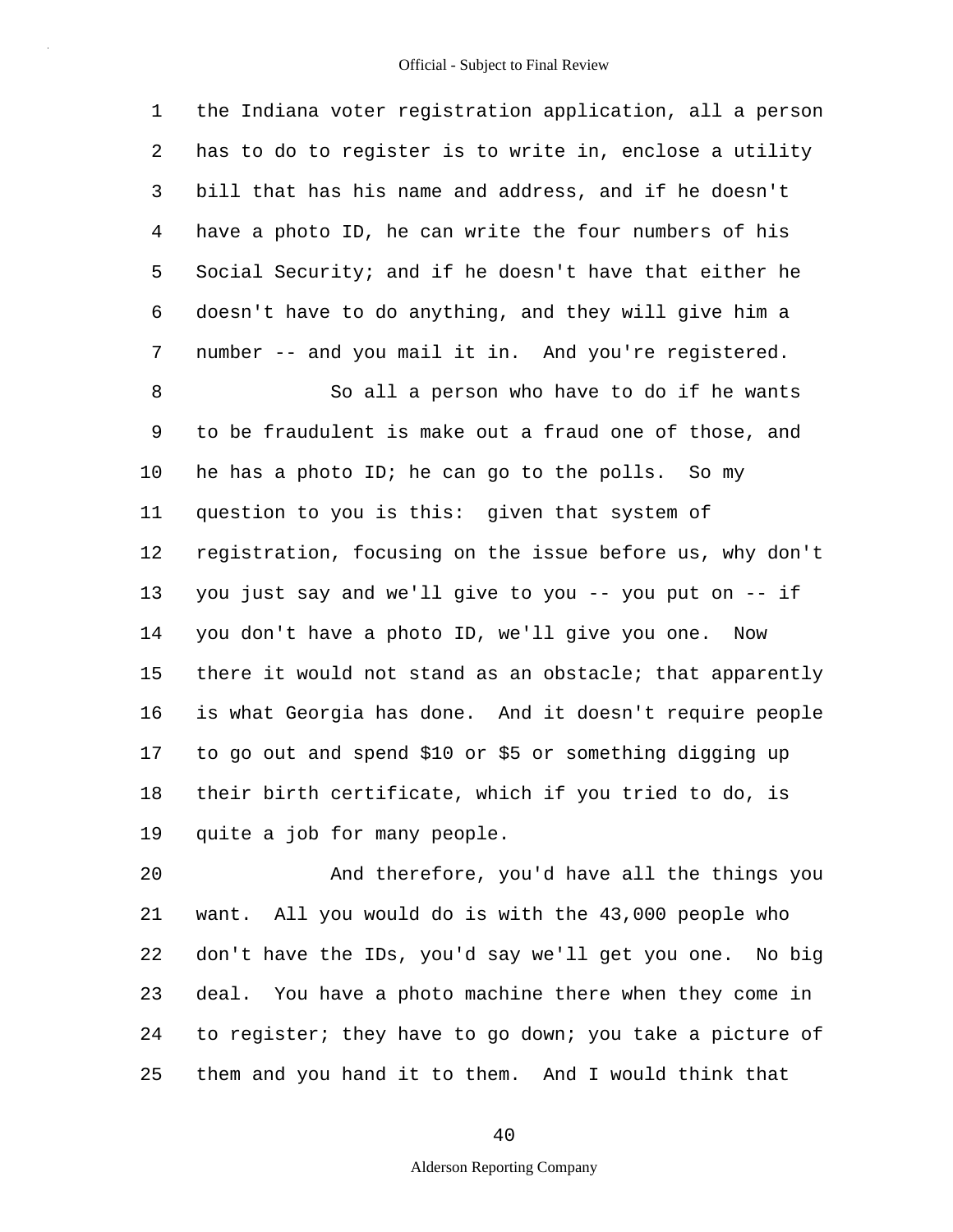1 2 3 4 5 6 that less restrictive way would satisfy your anti-fraud interests far better than the way you've chosen, but I leave my judgment out of it. I just would like you to talk through why that isn't a less restrictive way, which is far better in achieving your anti-fraud interests, or at least as good.

7 8 9 10 11 12 13 MR. FISHER: Well, because I think we want to have an idea that has some integrity to it. I mean, this is a balancing test that the legislature itself went through, which is to say they wanted to adopt a form of identification that might be effective and has been proven effective and has been accepted the world over as the standard form of identification. And --

14 15 16 17 18 19 20 JUSTICE BREYER: We are going to give -- all we are doing is, we will give you the photo. It has nothing to do with validity. That photo proves that Mr. Smith who comes in and asks for it is the same Mr. Smith who registered to vote. And that's all your system does in the first place. So what is the answer to that?

21 22 23 24 25 MR. FISHER: I think again that we, on the front end part of it is we are hamstrung on how we can regulate voter registration, in part by the National Voter Registration Act. Let me just make that part of it clear.

#### 41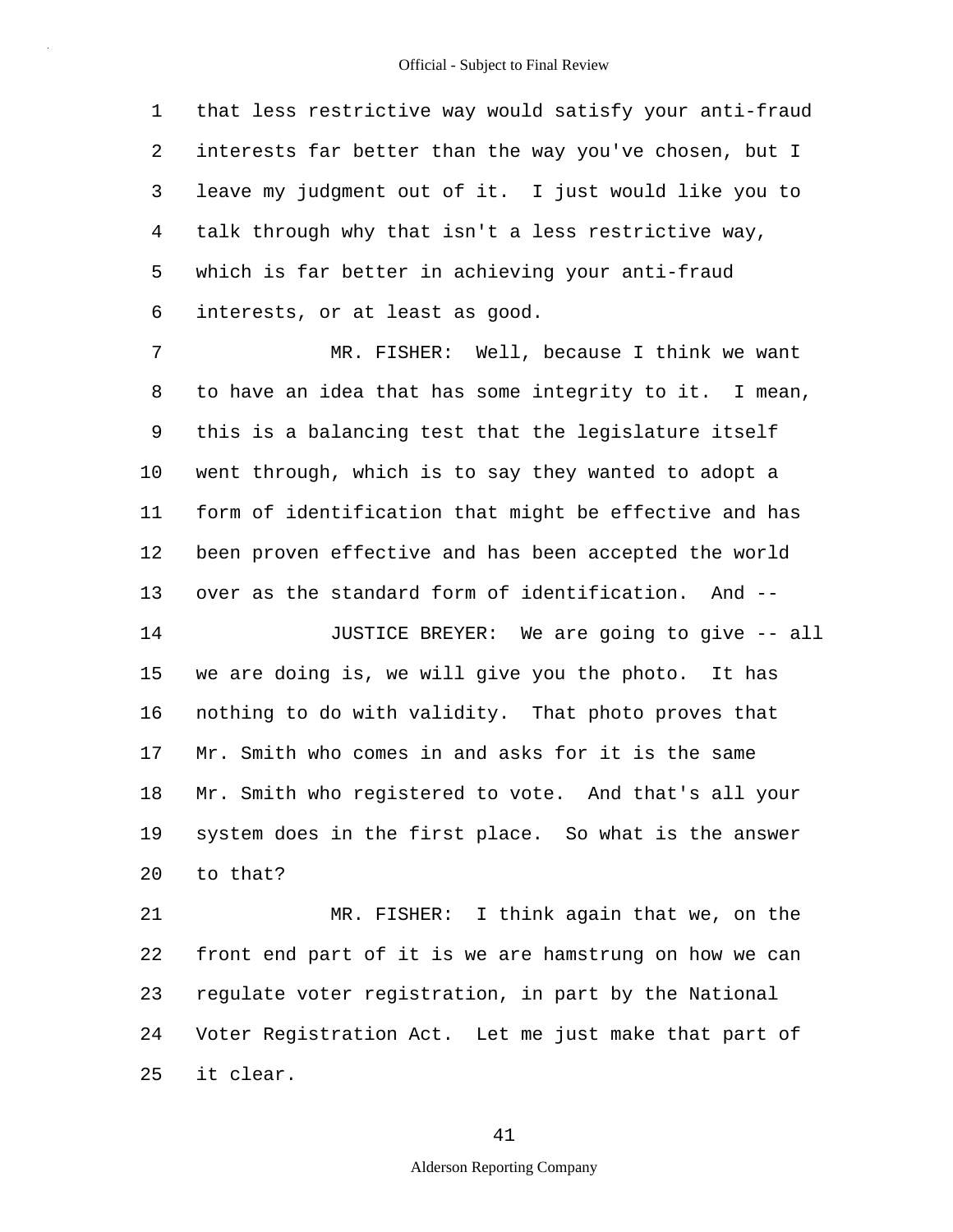| $\mathbf 1$    | JUSTICE BREYER: I'm not arguing about that.              |  |  |  |  |  |
|----------------|----------------------------------------------------------|--|--|--|--|--|
| $\overline{2}$ | I'm saying your whole -- I'll repeat it once more. I'm   |  |  |  |  |  |
| 3              | saying your whole system is a system designed to assure  |  |  |  |  |  |
| $\overline{4}$ | that the person at the voting booth is the same as the   |  |  |  |  |  |
| 5              | person who registers. I accept that, absolutely right.   |  |  |  |  |  |
| 6              | And I'm simply saying given that, why didn't you say     |  |  |  |  |  |
| 7              | Mr. Proto -- Mr. Likely, like to register: "Come in.     |  |  |  |  |  |
| 8              | If you don't have a photo ID, we will give you one."     |  |  |  |  |  |
| 9              | Now, what's the objection to that?                       |  |  |  |  |  |
| 10             | MR. FISHER: I think in part it's the                     |  |  |  |  |  |
| 11             | administrative apparatus. I mean, we are buying into --  |  |  |  |  |  |
| 12             | right now into a system that already exists, and in fact |  |  |  |  |  |
| 13             | with voter registration at the DMV as it's required, in  |  |  |  |  |  |
| 14             | many ways that is what you have. You go to the DMV       |  |  |  |  |  |
| 15             | anyway for other things.                                 |  |  |  |  |  |
| 16             | JUSTICE SCALIA: Suppose you -- you have                  |  |  |  |  |  |
| 17             | your photograph taken when you register. You're really   |  |  |  |  |  |
| 18             | an out of state person, you go in and register, you make |  |  |  |  |  |
| 19             | up an address, you come in, you have your photograph     |  |  |  |  |  |
| 20             | taken; it proves that you were the person that           |  |  |  |  |  |
| 21             | registers. It doesn't prove that you were the person     |  |  |  |  |  |
| 22             | that lives at that address, or that you are of such and  |  |  |  |  |  |
| 23             | such an age and whatnot, which the -- the means of       |  |  |  |  |  |
| 24             | identification that you require would show, wouldn't it? |  |  |  |  |  |
| 25             | JUSTICE STEVENS: But you don't -- you don't              |  |  |  |  |  |

42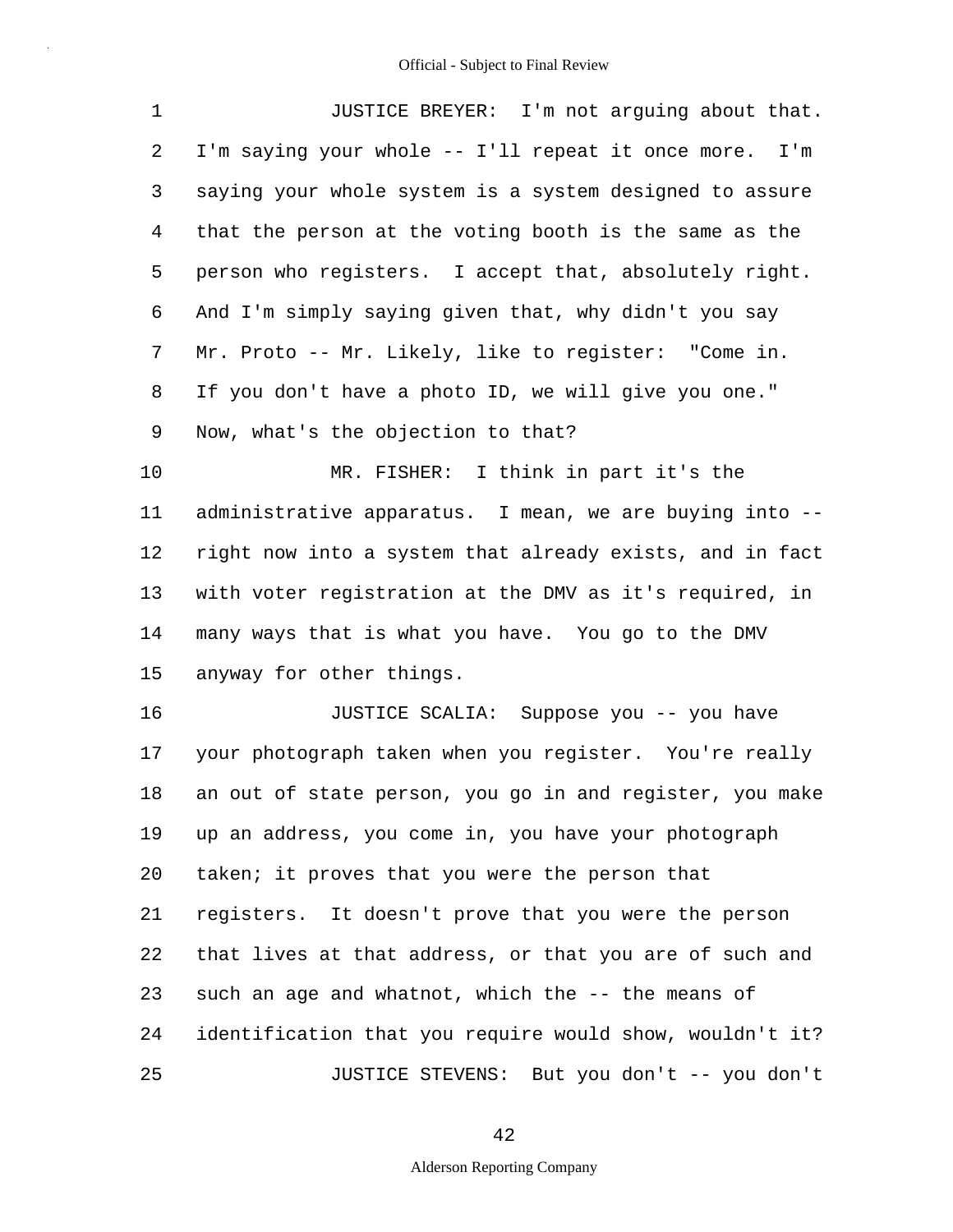1 2 have the photo identification required at registration, do you?

3 4 5 6 7 8 9 10 11 12 13 14 15 16 17 18 19 20 21 22 23 24 25 MR. FISHER: No, we don't. That's right. JUSTICE SCALIA: You can't, can you? MR. FISHER: I think there are problems with that. That -- that was a different battle -- JUSTICE KENNEDY: And even so is, there anything that prohibits the State from confirming the validity of the registration at the polling place? MR. FISHER: No. I think that's the main point here, which is it's at that point where the ballot is being cast, which is where we want identification, and where we want to -- JUSTICE STEVENS: Why wouldn't you have the same from in being sure the registration is correct? I don't understand that. MR. FISHER: Well, we -- well, I think we may very well, but I think the policy -- JUSTICE STEVENS: Why wouldn't you require photo ID then? MR. FISHER: Well, I think the policy struck nationally, under the motor voter, is to have an easy registration system, so that it may be problematic to introduce additional limits. JUSTICE STEVENS: Is it the policy to have

43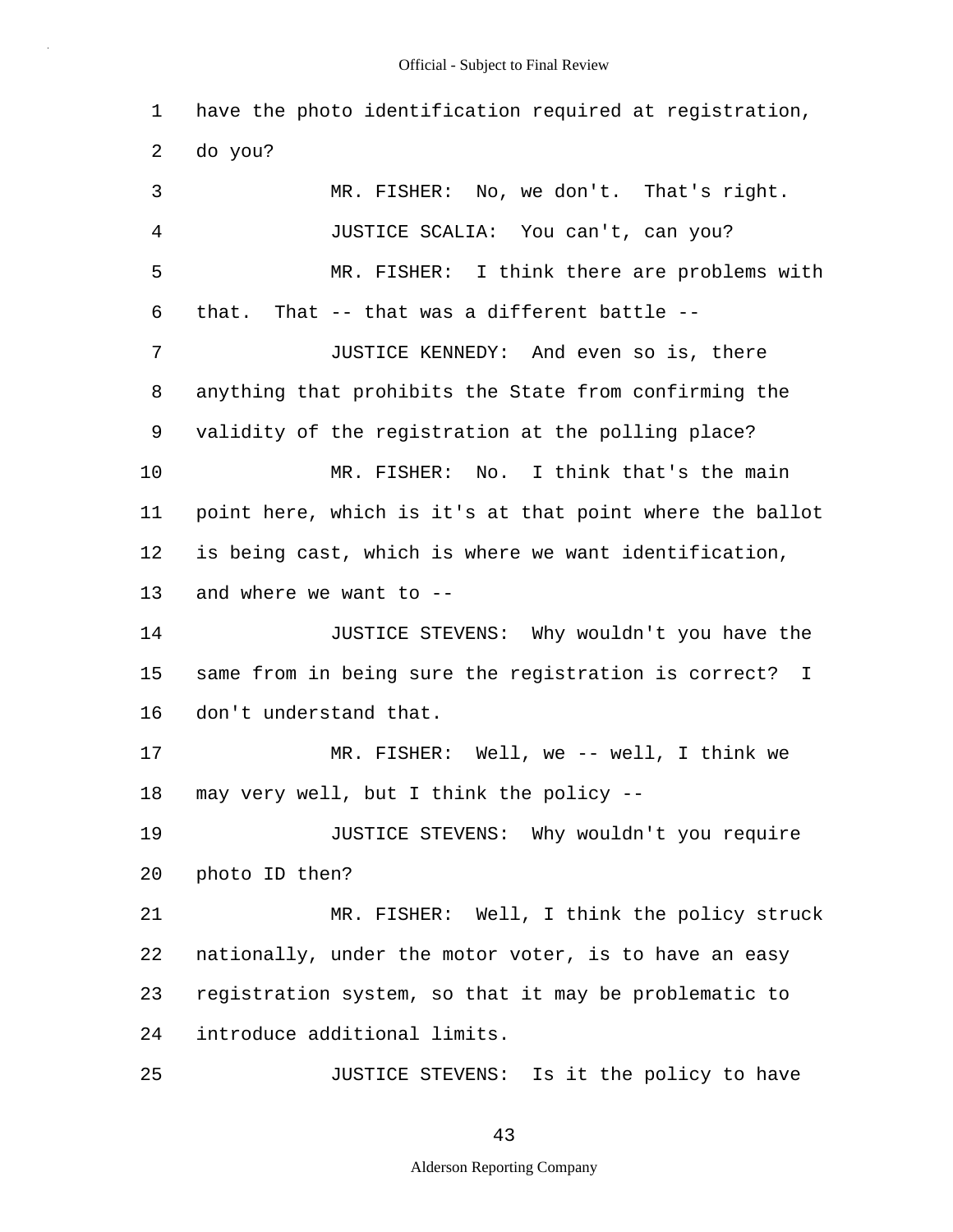1 2 3 4 5 6 7 8 9 10 11 12 13 14 15 16 17 18 19 20 21 22 23 24 25 it tougher to vote than to register? That doesn't make sense to me. MR. FISHER: Well, I think the theory is easy -- JUSTICE SCALIA: The national policy it to make it both easy to register and easy to vote. MR. FISHER: Well, and tough to cheat, hopefully, is the backside of that, which is what the idea is trying to do. CHIEF JUSTICE ROBERTS: Mr. Fisher, you make -- rely on the argument that 40 percent of the registrants -- or not registrants, the people on the - yes, registrants -- on the voter list are -- are not accurate. That argument is a little difficult to -- to take because what you're saying is we do such a lousy job on registration that we should be able to do a - have a more stringent voting requirement. Why do you do such a lousy job on registration? MR. FISHER: Well, I think that -- that part of the responsibility there does lie again with the National Voter Registration Act which limits how we may maintain those lists. The problem has grown since -- CHIEF JUSTICE ROBERTS: I thought you were sued by the Federal Government because you did such a bad job.

44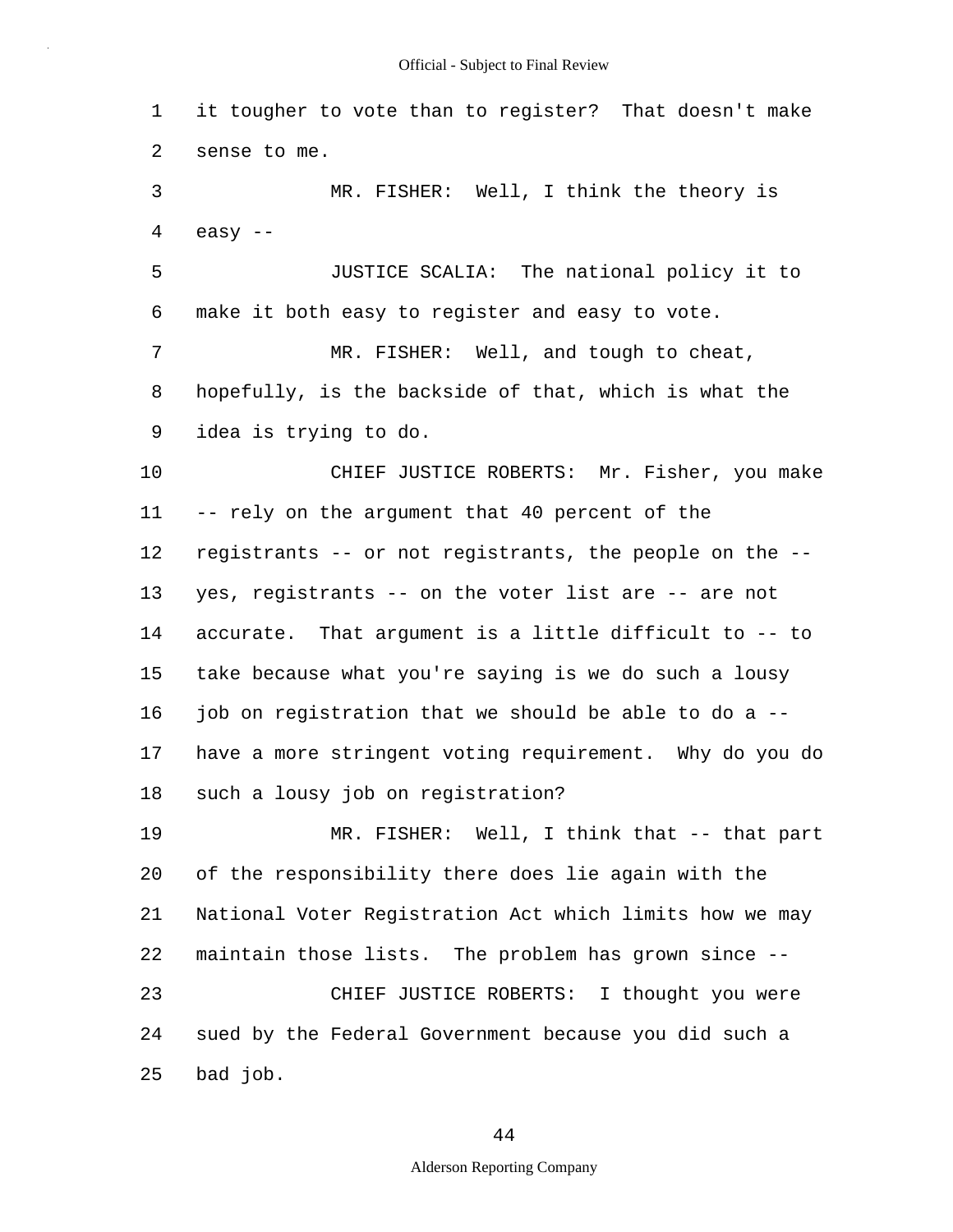| $\mathbf 1$ | MR. FISHER: There may be -- there's part of              |  |  |  |  |  |  |
|-------------|----------------------------------------------------------|--|--|--|--|--|--|
| 2           | it is the responsibility on our end, but part of it is   |  |  |  |  |  |  |
| 3           | also the -- the hoops we have to jump through pursuant   |  |  |  |  |  |  |
| 4           | to the National Voter Registration Act, and we've got a  |  |  |  |  |  |  |
| 5           | situation unfortunately where with inflated voter lists, |  |  |  |  |  |  |
| 6           | with reports of fraud around the country, the General    |  |  |  |  |  |  |
| 7           | Assembly is generally concerned about voter confidence   |  |  |  |  |  |  |
| 8           | and the legitimacy of elections, and that's precisely    |  |  |  |  |  |  |
| 9           | what this law is trying to target. Trying to reassure    |  |  |  |  |  |  |
| 10          | voters --                                                |  |  |  |  |  |  |
| 11          | JUSTICE GINSBURG: How does Indiana stack up              |  |  |  |  |  |  |
| 12          | against other States in the inflation of the voter       |  |  |  |  |  |  |
| 13          | rolls?                                                   |  |  |  |  |  |  |
| 14          | MR. FISHER: We are among the most inflated.              |  |  |  |  |  |  |
| 15          | I can't give you precise ranking but the expert that we  |  |  |  |  |  |  |
| 16          | brought forward said we are among the most inflated.     |  |  |  |  |  |  |
| 17          | JUSTICE GINSBURG: And you are under a                    |  |  |  |  |  |  |
| 18          | consent decree to do something about that?               |  |  |  |  |  |  |
| 19          | MR. FISHER: That's right, and we are taking              |  |  |  |  |  |  |
| 20          | those steps. Now I think it's important to bear in mind  |  |  |  |  |  |  |
| 21          | that -- that the parties to the consent decree at the    |  |  |  |  |  |  |
| 22          | State level, while they can't identify individuals who   |  |  |  |  |  |  |
| 23          | have -- have dormant registrations, and they can send    |  |  |  |  |  |  |
| 24          | those names, names that can be canceled to the local     |  |  |  |  |  |  |
| 25          | authorities, the local authorities are under no -- no    |  |  |  |  |  |  |

45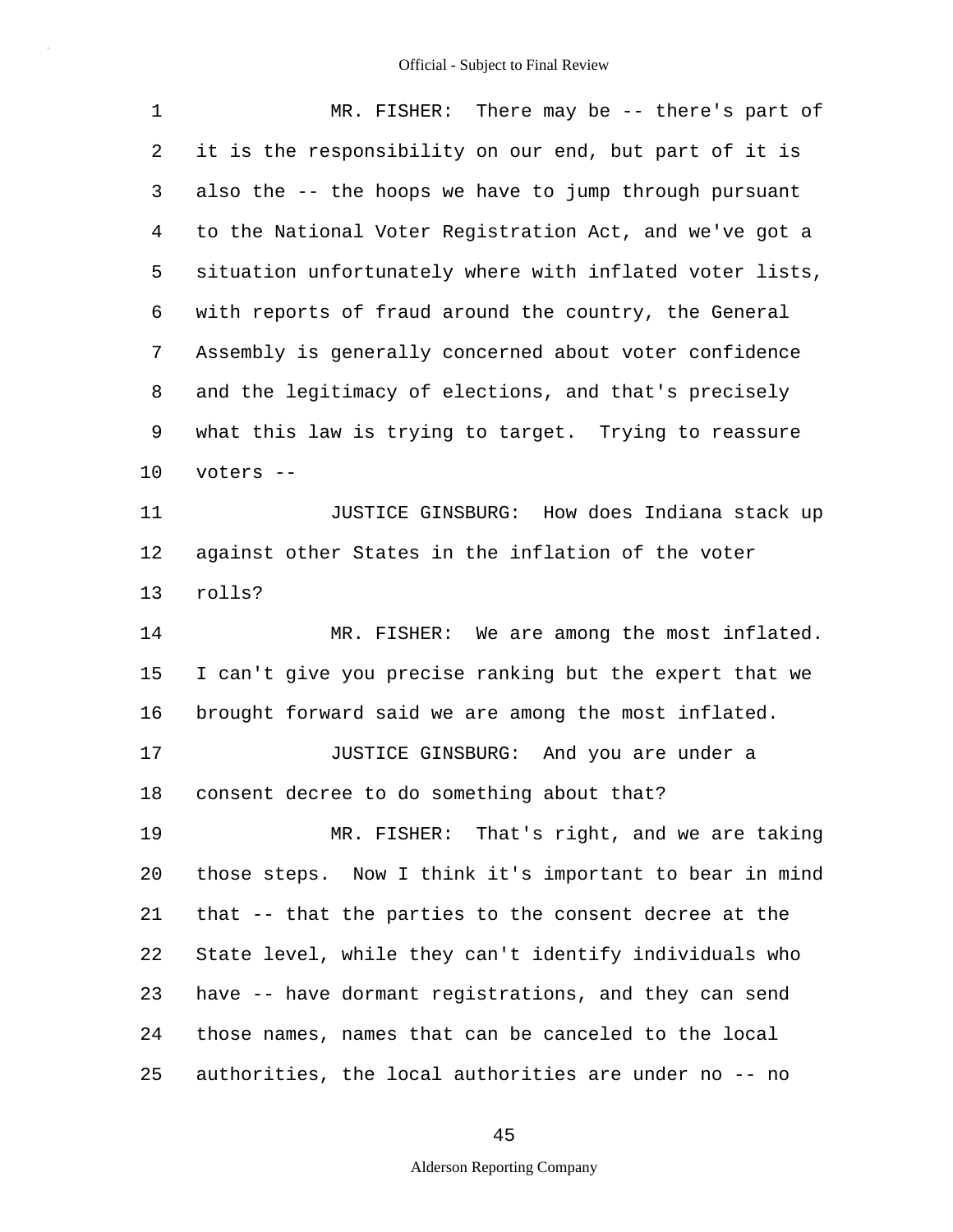| $\mathbf 1$ | responsibility under the consent decree or otherwise to |  |  |  |  |  |
|-------------|---------------------------------------------------------|--|--|--|--|--|
| 2           | -- to cancel those. And in fact the expert report that  |  |  |  |  |  |
| 3           | we had indicated that there were a number -- in 1998, I |  |  |  |  |  |
| 4           | think -- a number of duplicates and decedent            |  |  |  |  |  |
| 5           | registrations that were sent to the local authorities,  |  |  |  |  |  |
| 6           | only 30 percent of which were canceled.                 |  |  |  |  |  |
| 7           | JUSTICE SOUTER: Well, are you making the                |  |  |  |  |  |
| 8           | argument that you can place a heavier burden on voters  |  |  |  |  |  |
| 9           | to identify themselves because your State officials     |  |  |  |  |  |
| $10 \,$     | refuse to follow the law?                               |  |  |  |  |  |
| 11          | MR. FISHER: Well, I think it's part of it,              |  |  |  |  |  |
| 12          | $is$ --                                                 |  |  |  |  |  |
| 13          | JUSTICE SOUTER: I think that's the argument             |  |  |  |  |  |
| 14          | you were just making.                                   |  |  |  |  |  |
| 15          | MR. FISHER: Well --                                     |  |  |  |  |  |
| 16          | JUSTICE SOUTER: Even when we identify the               |  |  |  |  |  |
| 17          | duplicates, the local officials are still leaving them  |  |  |  |  |  |
| 18          | in the polls. I mean, surely you're not going to rest   |  |  |  |  |  |
| 19          | your case on that, are you?                             |  |  |  |  |  |
| 20          | MR. FISHER: Well, I think the larger point              |  |  |  |  |  |
| 21          | is that when we've got a situation where there is an    |  |  |  |  |  |
| 22          | obvious gap in security at the polls, where the public  |  |  |  |  |  |
| 23          | expects to show ID -- and -- as they would in any       |  |  |  |  |  |
| 24          | ordinary, everyday situation -- that is going to create |  |  |  |  |  |
| 25          | a lack of confidence, particularly when combined with   |  |  |  |  |  |

46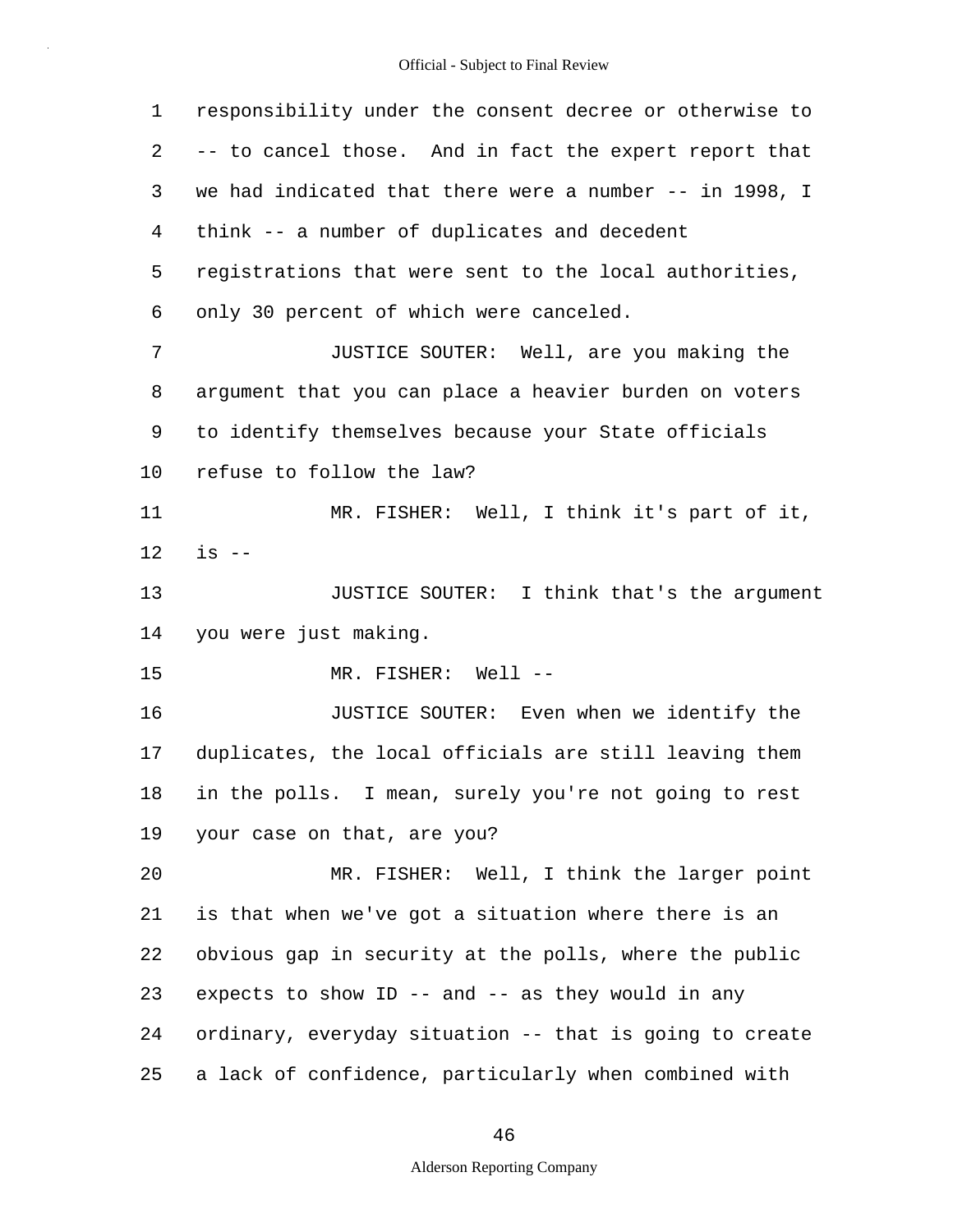1 what we have ended up with.

2 3 4 5 6 7 8 9 10 11 12 13 14 15 16 17 18 19 20 21 22 23 24 25 JUSTICE SOUTER: But you're still making the argument that there's a lack of confidence because our local officials won't cull the rolls of dead voters. MR. FISHER: Not explicitly. That is true; that's part of the argument, but the other part is that there is a reasonable and obvious step to take to ensure that there is no fraud at the polls. JUSTICE SOUTER: Maybe there is a reasonable, obvious step you can take to make your officials obey the law when you tell them how to do it. MR. FISHER: Well, we are limited even at that by the NVRA. JUSTICE SOUTER: Now wait a minute. Are you telling me that you are limited by some Federal statute from preventing local officials -- I'm sorry, from forcing local officials to take the action to cull the rolls of dead voters, when you have identified those dead voters for them? MR. FISHER: No, I'm not saying that, but I am saying -- JUSTICE SOUTER: Then -- then it's Indiana's responsibility to cull those rolls. Right? MR. FISHER: Consistent with the NVRA, yes. JUSTICE SOUTER: It's not a legitimate

47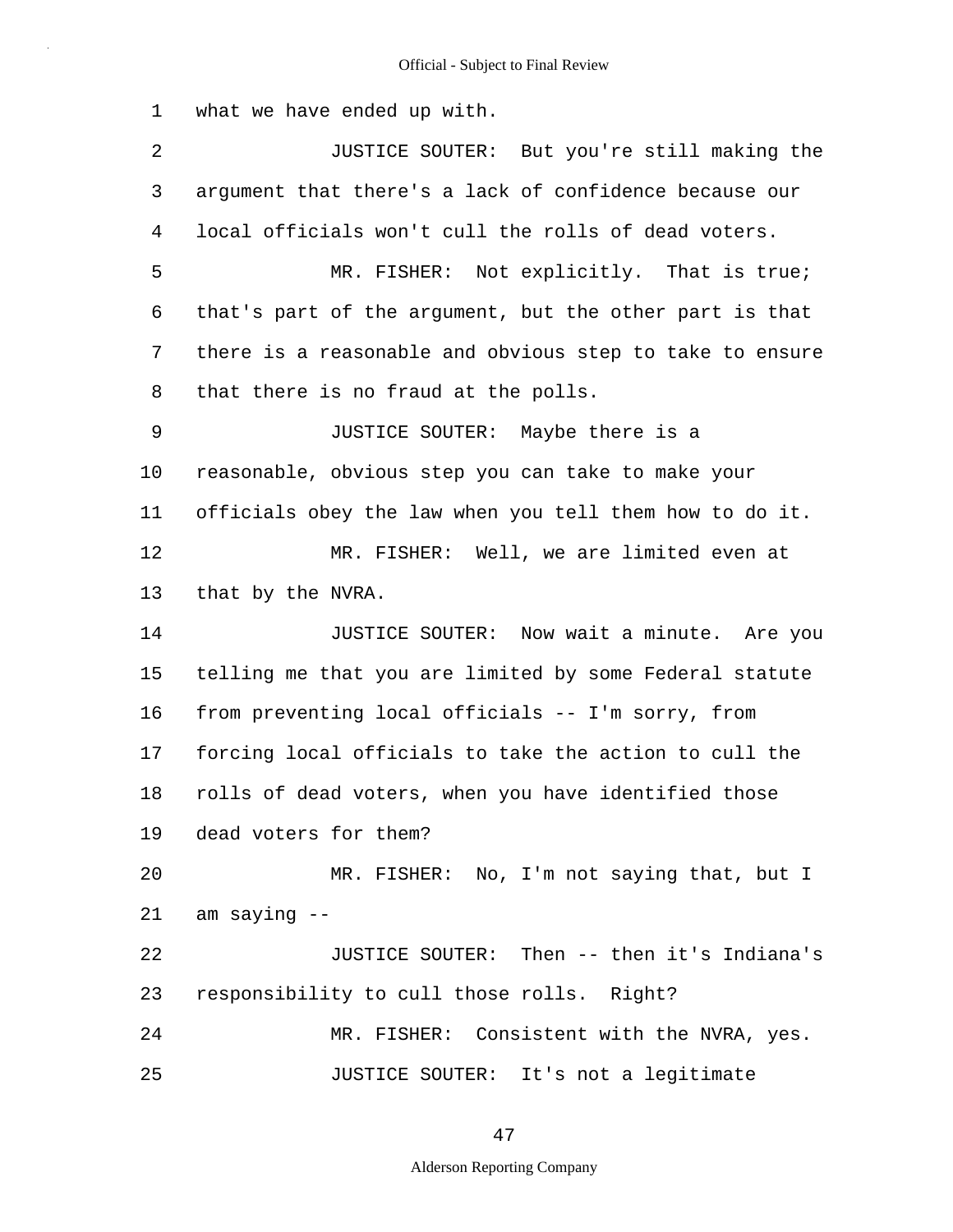1 2 3 4 5 6 7 8 9 10 11 12 13 14 15 16 17 18 19 20 21 22 23 24 25 argument to say we can put a heavier burden on identifying -- on voters to identify themselves because our officials are being contumacious. You don't rest on that argument? were. MR. FISHER: No, not at all. JUSTICE SOUT ER: Okay, good. I thought you  $-1$  MR. FISHER: No, that's not my theory. But JUSTICE GINSBURG: One aspect of your system -- I know your time is about to expire -- but it seems to me that every indigent person in -- who doesn't have a photo ID is put to a burden that the mass of voters are not put to -- that is either the two-step process and not going to my local precinct, but having to go to the county courthouse. That burden is on every indigent person who doesn't have a photo ID, so we are not speculating about numbers. That would be true for every indigent person who doesn't have photo ID, right? MR. FISHER: Who -- right, and who would have to pay a fee to get -- to get the ID. JUSTICE SCALIA: And for nonindigent people. I mean, there may be -- MR. FISHER: Well, that's right. Anybody who  $--$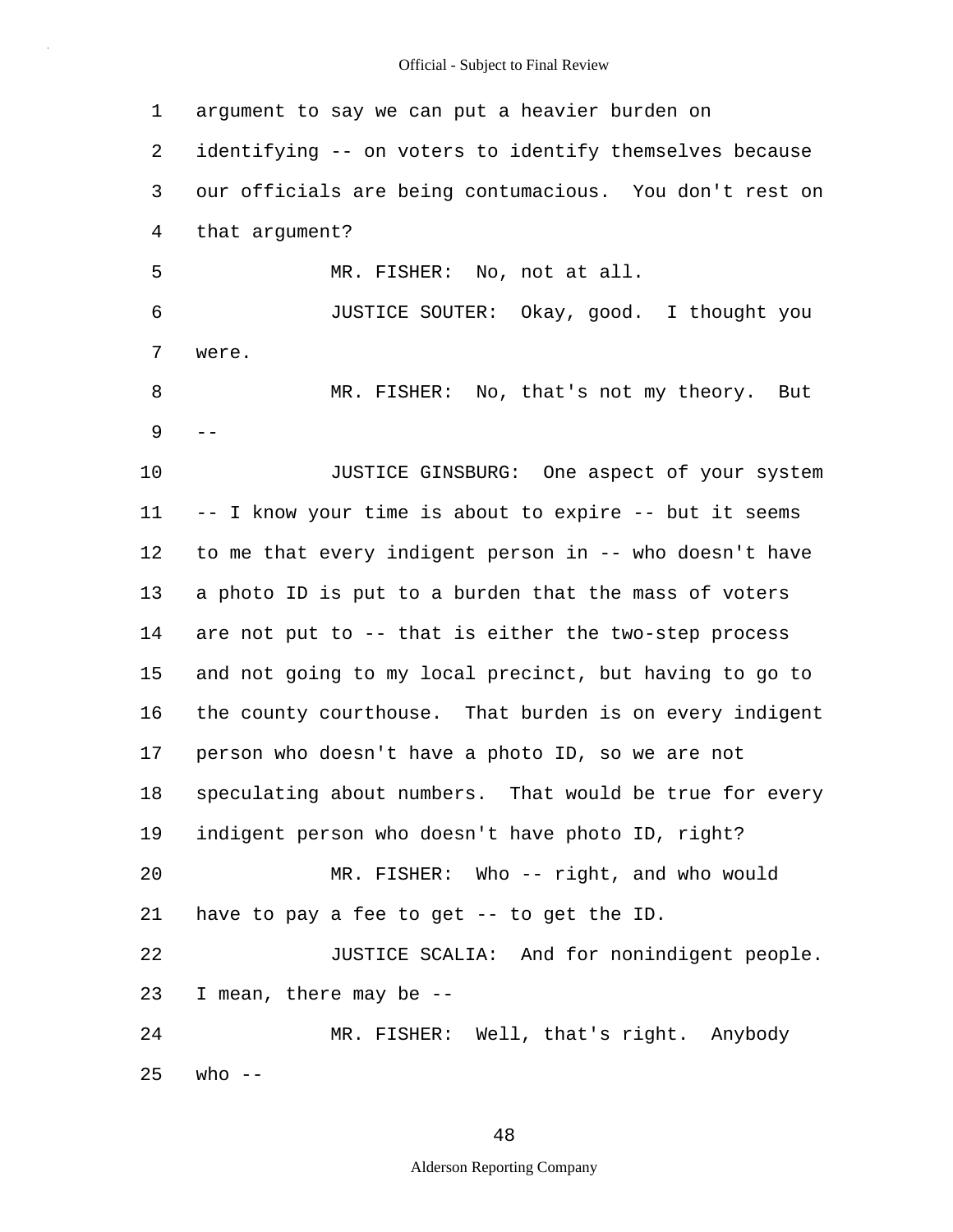| 1              | JUSTICE SCALIA: Some very well-to-do                     |  |  |  |  |  |  |
|----------------|----------------------------------------------------------|--|--|--|--|--|--|
| 2              | elderly, you don't drive, and they are in the same       |  |  |  |  |  |  |
| 3              | position.                                                |  |  |  |  |  |  |
| $\overline{4}$ | MR. FISHER: Well, and who can also vote                  |  |  |  |  |  |  |
| 5              | absentee without ID. But anybody who forgets their       |  |  |  |  |  |  |
| 6              | identification on election day, for example, would have  |  |  |  |  |  |  |
| 7              | to go through the same process, where they would cast a  |  |  |  |  |  |  |
| 8              | provisional ballot and then have to return to the clerk  |  |  |  |  |  |  |
| 9              | with in 10 days.                                         |  |  |  |  |  |  |
| 10             | JUSTICE GINSBURG: Well, they can go home                 |  |  |  |  |  |  |
| 11             | and get the identification and go back to their          |  |  |  |  |  |  |
| 12             | precinct; that's what the indigent can't do.             |  |  |  |  |  |  |
| 13             | MR. FISHER: Or a nonindigent person who                  |  |  |  |  |  |  |
| 14             | doesn't have ID but then needs to go to the DMV.         |  |  |  |  |  |  |
| 15             | JUSTICE KENNEDY: If we thought that the                  |  |  |  |  |  |  |
| 16             | birth certificate requirement for indigent people was -- |  |  |  |  |  |  |
| 17             | was burdensome, are there any States that have           |  |  |  |  |  |  |
| 18             | alternates to birth certificates? Do neighbors come in   |  |  |  |  |  |  |
| 19             | and testify that this is the person? And I was going to  |  |  |  |  |  |  |
| 20             | ask the Petitioners' counsel if there's some areas where |  |  |  |  |  |  |
| 21             | this statute -- where the central purpose and the        |  |  |  |  |  |  |
| 22             | central function of this statute can be preserved but    |  |  |  |  |  |  |
| 23             | there can be some reasonable alternatives for people who |  |  |  |  |  |  |
| 24             | have difficulty?                                         |  |  |  |  |  |  |
| 25             | MR. FISHER: Well, let me do point out one                |  |  |  |  |  |  |

MR. FISHER: Well, let me do point out one

49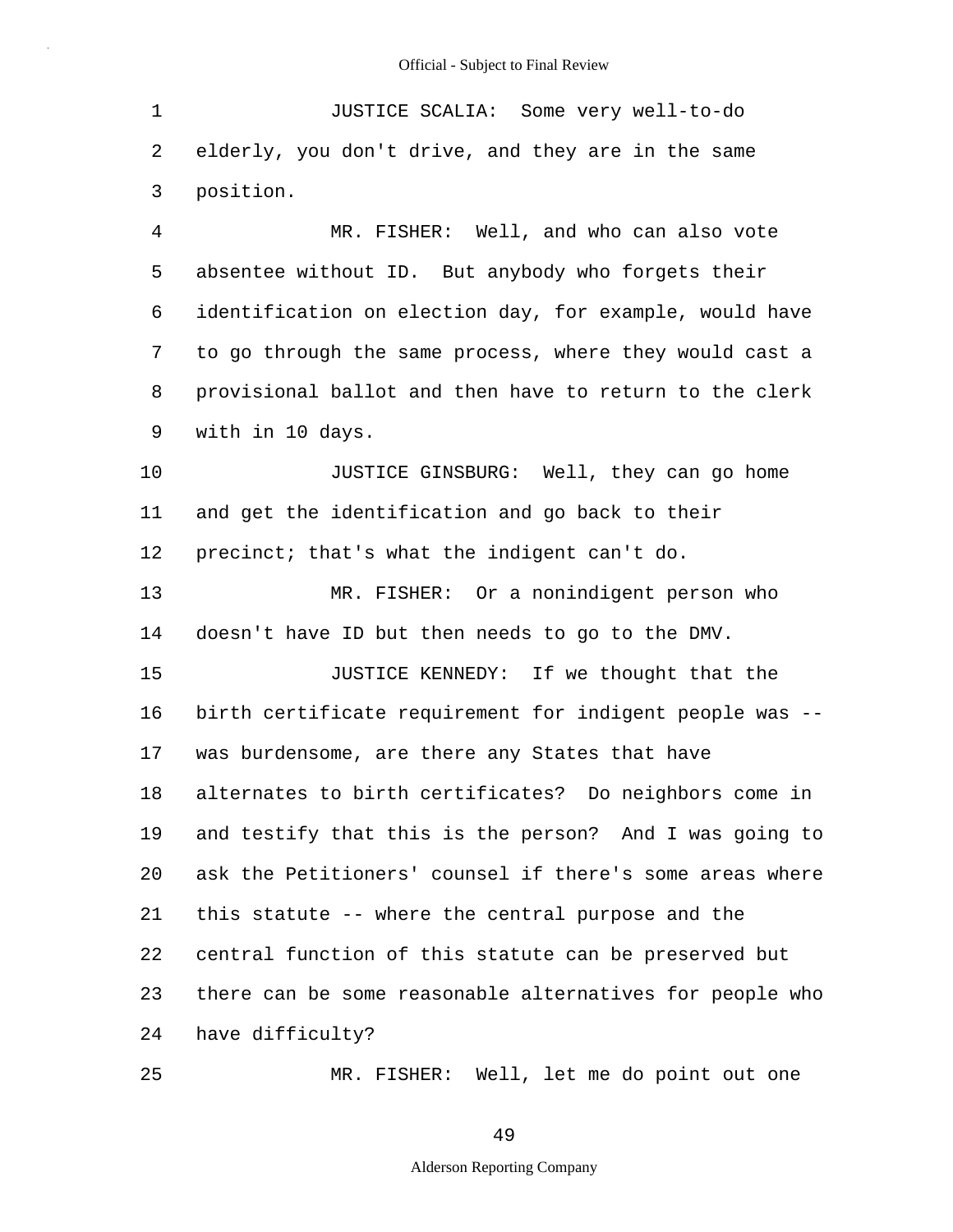1 2 3 4 5 6 7 8 9 10 11 12 13 14 15 16 17 18 19 20 21 22 23 24 25 category where there are some reasonable alternatives. With respect -- in Indiana -- with respect to the elderly who can swear that they were never issued a birth certificate, there is an alternate means of identification, but that's the only category. The other thing we run into is the REAL ID Act. If Indiana wants to have an identification card that can be acceptable in Federal facilities, it's going to have to have minimal criteria for issuing those photo identifications. And so I think with respect to that, it would not be permissible to get around a birth certificate, which is kind of a foundational document. I mean there are alternatives, such as a passport, but I don't -- you know, I don't mean to suggest that that's necessarily going to be easier than it is to get a birth certificate. It's just that -- JUSTICE SCALIA: Don't you need a birth certificate to get a passport? MR. FISHER: Well, that's what I mean. JUSTICE SCALIA: Yes. So maybe that's unconstitutional too. (Laughter.) MR. FISHER: Yes. And it -- it's worth bearing in mind that this form of identification is necessary to do so many everyday activities, and it's

50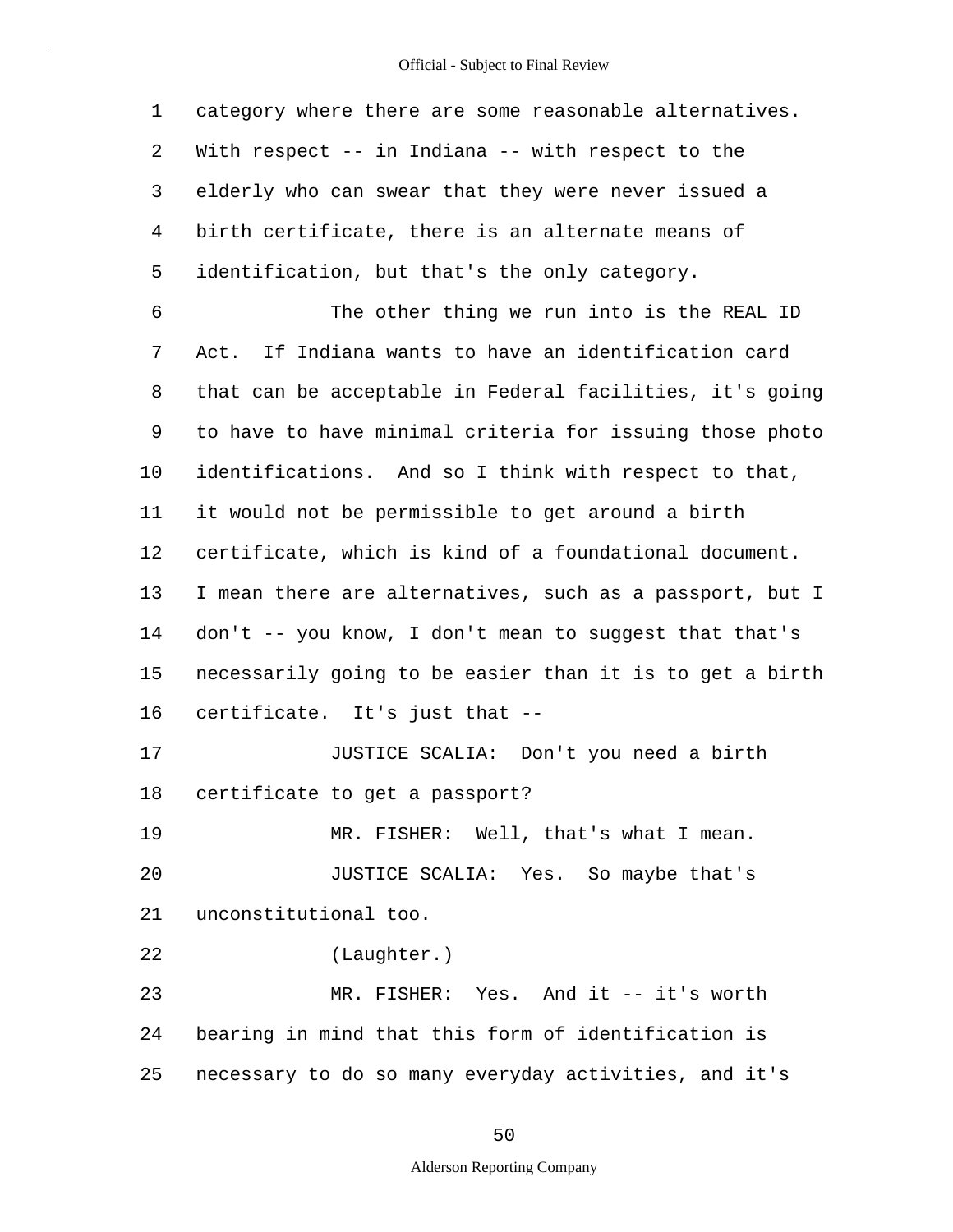| 1  | not as if the State of Indiana went out and created an     |  |  |  |  |  |
|----|------------------------------------------------------------|--|--|--|--|--|
| 2  | entirely new system to impose on the entire electorate,    |  |  |  |  |  |
| 3  | that everybody would have to start from square one.<br>The |  |  |  |  |  |
| 4  | vast majority of voters are already in compliance with     |  |  |  |  |  |
| 5  | this law, and the decision of the General Assembly, that   |  |  |  |  |  |
| 6  | it is a reasonable step to take for a measure of           |  |  |  |  |  |
| 7  | election security to bring the State's voting system       |  |  |  |  |  |
| 8  | into the 21st century and to require the same photo        |  |  |  |  |  |
| 9  | identification that you have to show typically to get on   |  |  |  |  |  |
| 10 | an airplane, to get into many Federal courthouses, is a    |  |  |  |  |  |
| 11 | reasonable step in the right direction to preserve voter   |  |  |  |  |  |
| 12 | confidence.                                                |  |  |  |  |  |
| 13 | CHIEF JUSTICE ROBERTS:<br>Thank you,                       |  |  |  |  |  |
| 14 | Mr. Fisher.                                                |  |  |  |  |  |
| 15 | MR. FISHER: Thank you.                                     |  |  |  |  |  |
| 16 | CHIEF JUSTICE ROBERTS: General Clement.                    |  |  |  |  |  |
| 17 | ORAL ARGUMENT OF GEN. PAUL D. CLEMENT                      |  |  |  |  |  |
| 18 | ON BEHALF OF THE UNITED STATES,                            |  |  |  |  |  |
| 19 | AS AMICUS CURIAE,                                          |  |  |  |  |  |
| 20 | SUPPORTING THE RESPONDENTS                                 |  |  |  |  |  |
| 21 | GENERAL CLEMENT: Mr. Chief Justice, and may                |  |  |  |  |  |
| 22 | it please the Court:                                       |  |  |  |  |  |
| 23 | Any system of voting that involves                         |  |  |  |  |  |
| 24 | registrations or precincts will necessarily require some   |  |  |  |  |  |
| 25 | mechanism for ascertaining a voter's identity.             |  |  |  |  |  |

51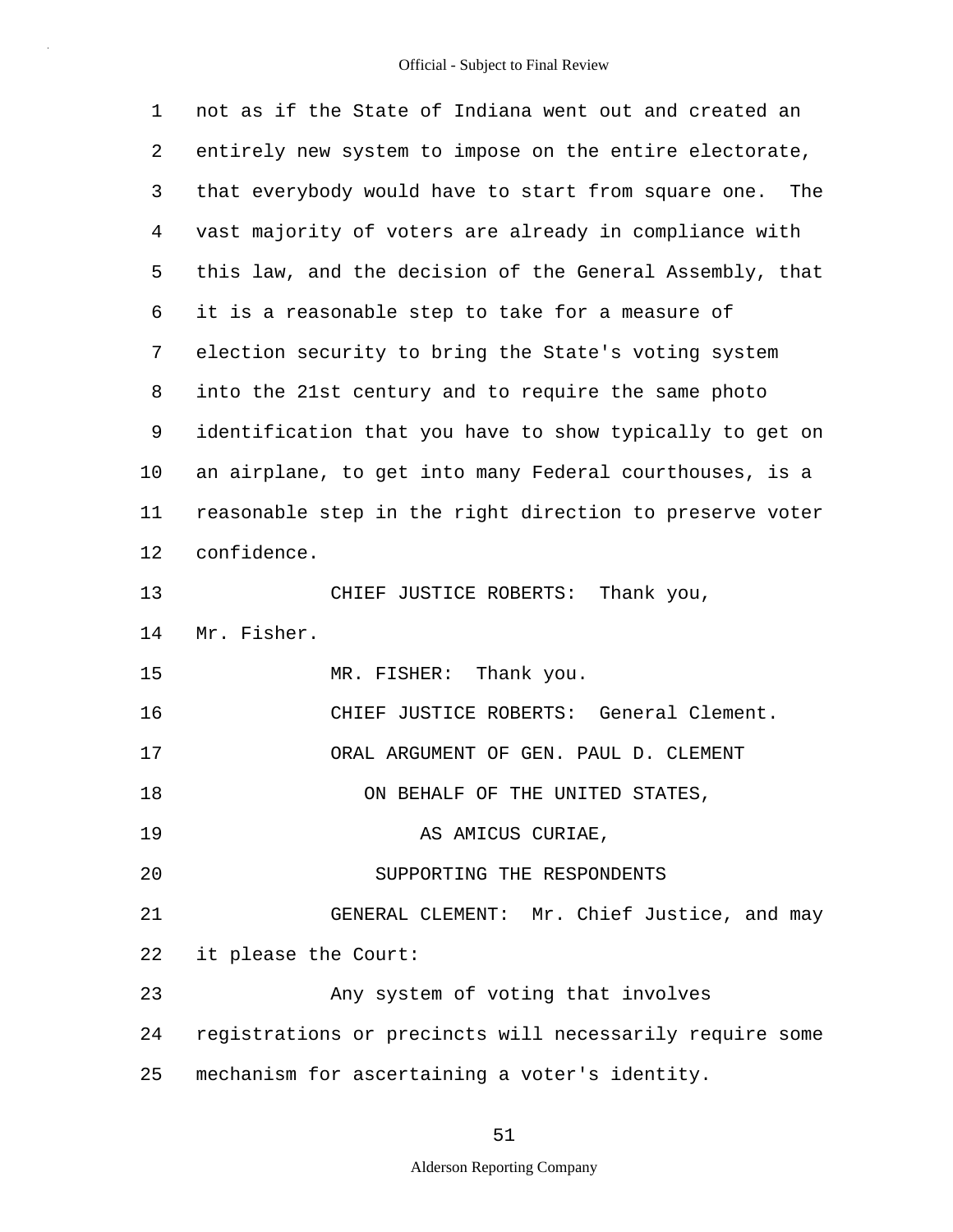1 2 3 4 5 6 7 Accordingly Petitioners cannot take issue that the constitutionality of some mechanism for ascertaining voter ID. And I take it from today's argument that they would concede the constitutionality of a signature match requirement. Likewise, nobody can really dispute the proposition that a government-issued photo ID is an awfully good way of verifying someone's identity.

8 9 10 11 12 13 So the dispute really boils down to, in a system where the States can legitimately ask for some kind of basis to ascertain ID, can they insist on a particularly good one, the photo ID? And we would suggest that there's nothing in the First or Fourteenth Amendments that precludes that from happening.

14 15 16 17 18 19 20 21 22 Now, with respect to the nature of this challenge, I think one thing that's very evident from the questions is this was a challenge that was brought to the statute on its face and was brought before there was any enforcement of the statute or any significant enforcement of the statute. Now, I would respectfully suggest that there's a better way to test the constitutionality of these statutes. JUSTICE GINSBURG: Before you do that,

23 24 25 General Clement, I'd like to you to concentrate on the one group of people where I think you can make a facial challenge and may not all speculating, and that's the

#### 52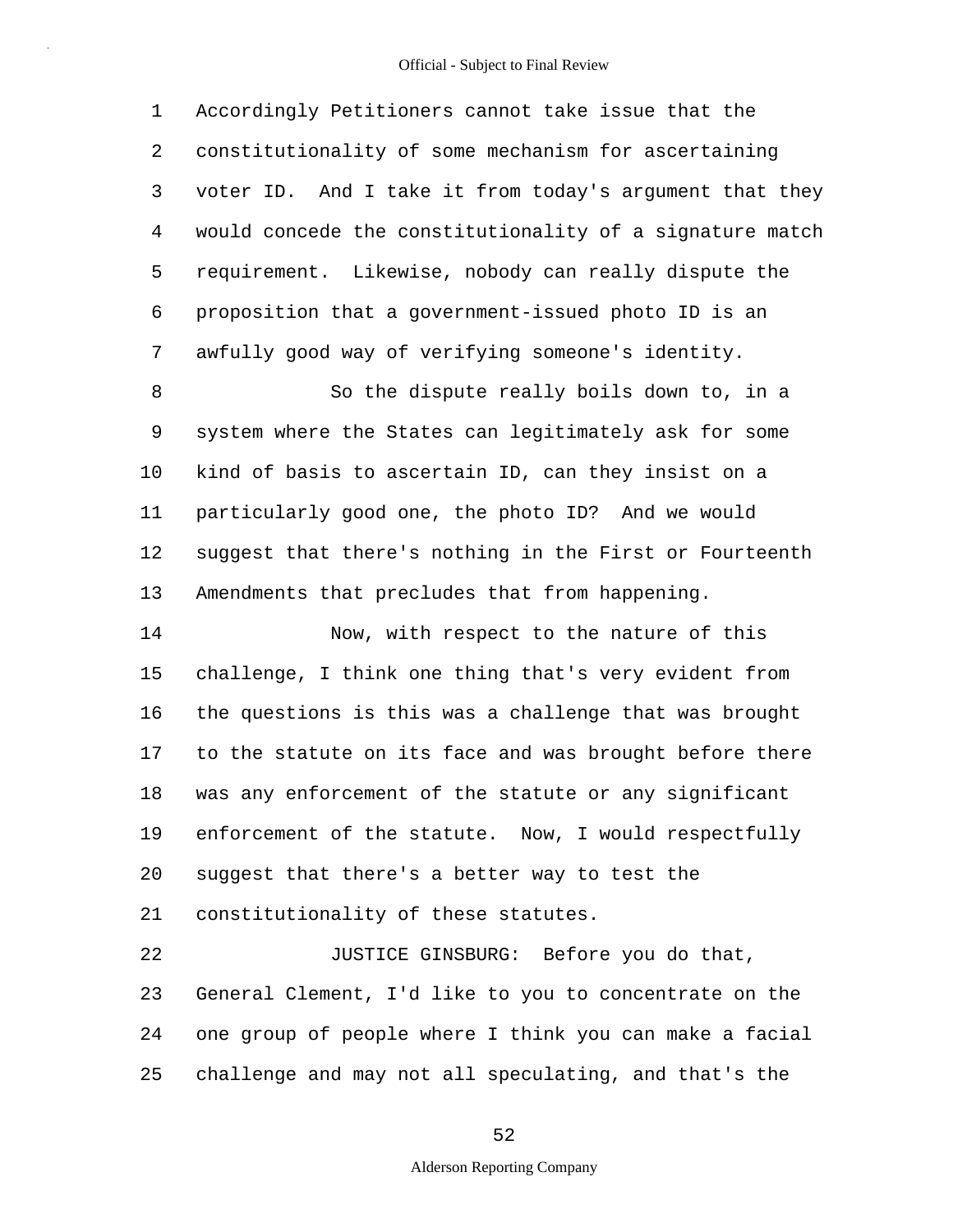1 2 3 4 5 6 7 8 9 10 11 12 13 14 15 16 17 18 19 20 21 22 23 24 25 indigent people who can't get -- don't have the photo ID. They don't drive, and they can't get up the money to get the birth certificate or whatever else. They do have a burden that, it seems to me, the State could easily eliminate if they want those people to vote, and that is to say okay, do the affidavit, the whole thing in your local precinct; we'll make it easy for you and not send you away, send you off to the county courthouse to get it validated. Why -- why, if you really wanted people to vote, wouldn't you do it that way? GENERAL CLEMENT: Well, Justice Ginsburg, I mean I can understand that you're concerned with that aspect of the statute and the fact that you can't execute an indigency affidavit in the polling place. I don't know why that's a basis for a facial challenge though. In particular, I think if you look at the Plaintiffs, the individual members, if they are members of the Indiana party that have been identified, they've certainly identified people who do not have the ID currently. I'm not sure that they were specific as to whether they were indigent or not. I'm not sure the individuals, the nine individuals, were really parsed out that way. And I would think the far better way to go about dealing with that issue is to take as a starting point -- I mean you pointed out that there were

53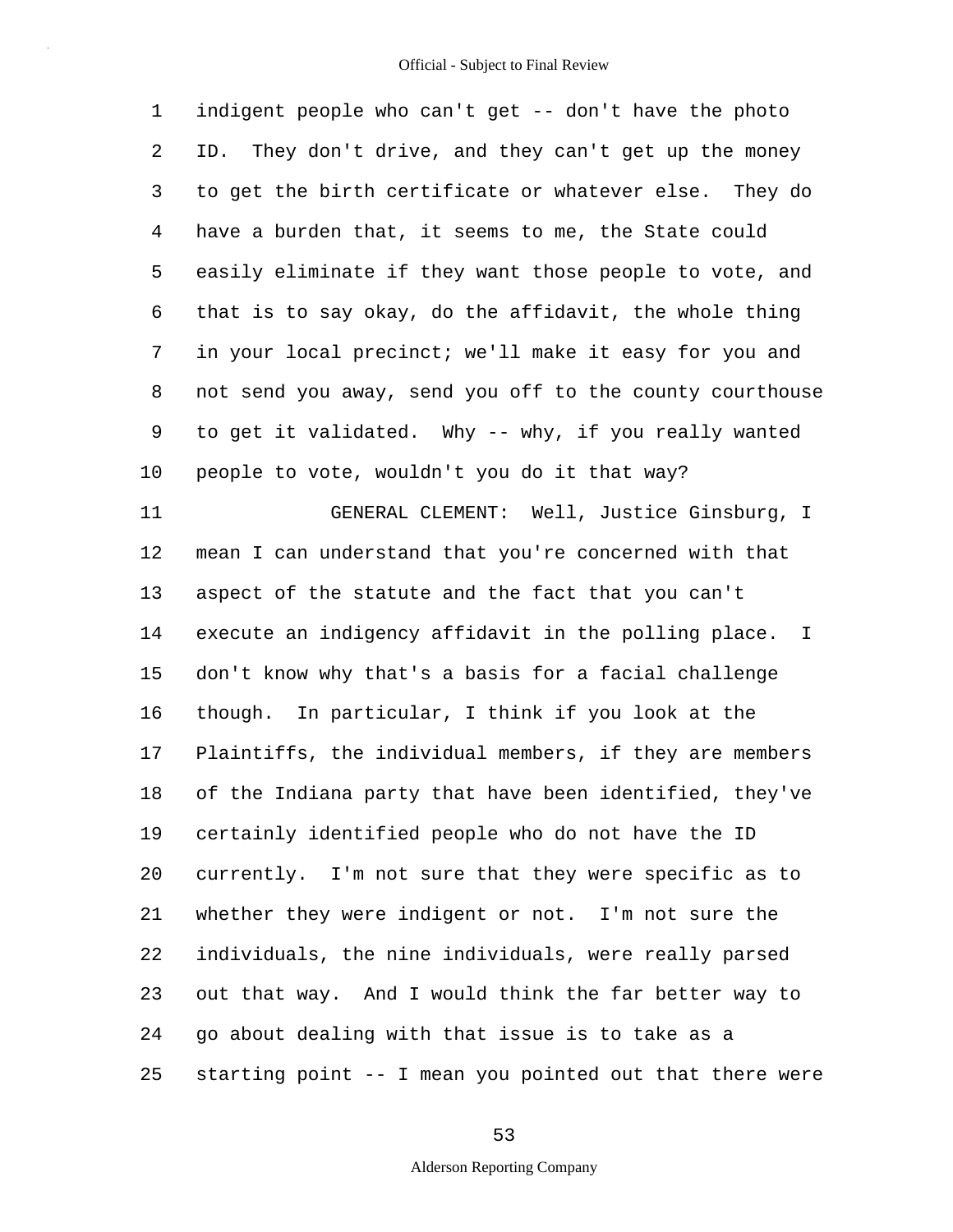1 2 3 4 5 6 7 8 9 10 11 12 13 14 15 16 17 18 19 20 21 22 23 24 25 32 provisional ballots cast in the Marion County election. Now, I gather from the State that's something like 0.02 percent of the ballots cast. So it suggests that this is not a monumental problem, but those 32 provisional ballots seem to me to be 32 possible plaintiffs with a much more concrete case -- JUSTICE GINSBURG: But I'm -- GENERAL CLEMENT: -- than anything we have before us. JUSTICE GINSBURG: Just on -- just on that one class of people. GENERAL CLEMENT: Sure. JUSTICE GINSBURG: And that's not going to change after the election. I mean here is a group of people who are being put to a burden of going someplace else. And my only question is, why couldn't the system make it easy for them if we really want to help America to vote, all Americans, and say we'll do it in the local precinct, somebody will be there to help you fill out the affidavit, instead of doing it in a way that's really going to discourage people from voting? GENERAL CLEMENT: And, Justice Ginsburg, I mean I see your concern, and I think if we had an as-applied challenge that wasn't this kind of grab bag challenge that looks at all the various different

54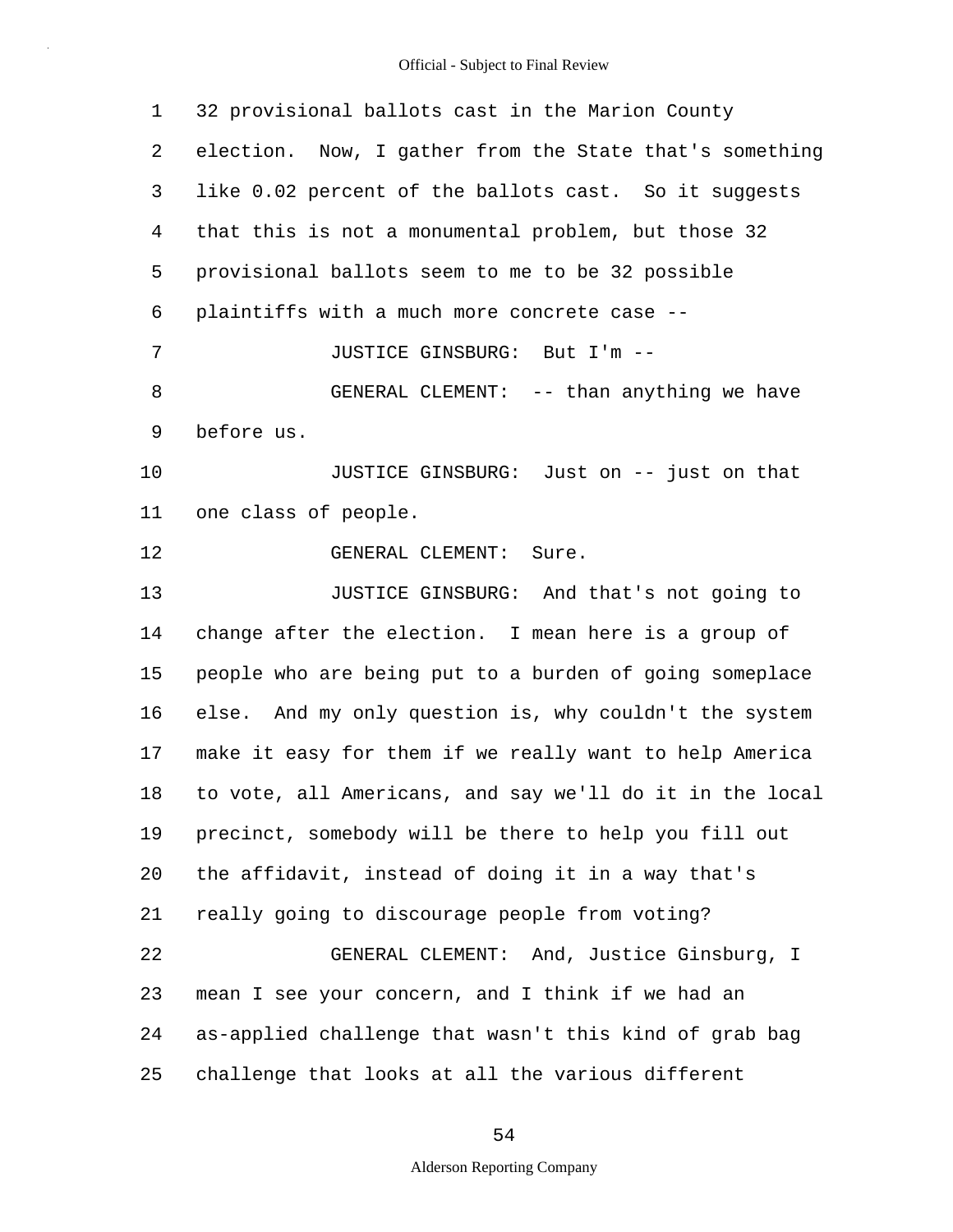| 1  | classes of people that might be adversely affected, if   |
|----|----------------------------------------------------------|
| 2  | we had a challenge that focused on that particular       |
| 3  | issue, I would imagine -- I don't know for sure -- I     |
| 4  | would imagine that the State would probably put on some  |
| 5  | evidence that says, look, there's a reason we did it     |
| 6  | that way; we piggybacked on the general provisional      |
| 7  | ballot provisions and what we decided is that, if we had |
| 8  | people executing indigency affidavits at the polling     |
| 9  | place, it would add to the lines as the the polls.       |
| 10 | JUSTICE SOUTER: They didn't make that                    |
| 11 | argument now. I mean we don't have to wait until after   |
| 12 | an election to hear that, any more than we have to wait  |
| 13 | until after an election to identify the voters that      |
| 14 | Justice Ginsburg has.                                    |
| 15 | GENERAL CLEMENT: But with respect, Justice               |
| 16 | Souter, I mean that's not the way this challenge         |
| 17 | proceeded. I mean there was a challenge to everything    |
| 18 | under the sun, to the whole sort of -- this statute ab   |
| 19 | initio, and it wasn't something that really put the      |
| 20 | State on notice that that was the nub of the dispute and |
| 21 | would put evidence in the record that might join the     |

22 issue.

23 24 25 And again I would say, of course, if there were that kind of as-applied challenge, one of the virtues of it would be that the remedy at the end of the

55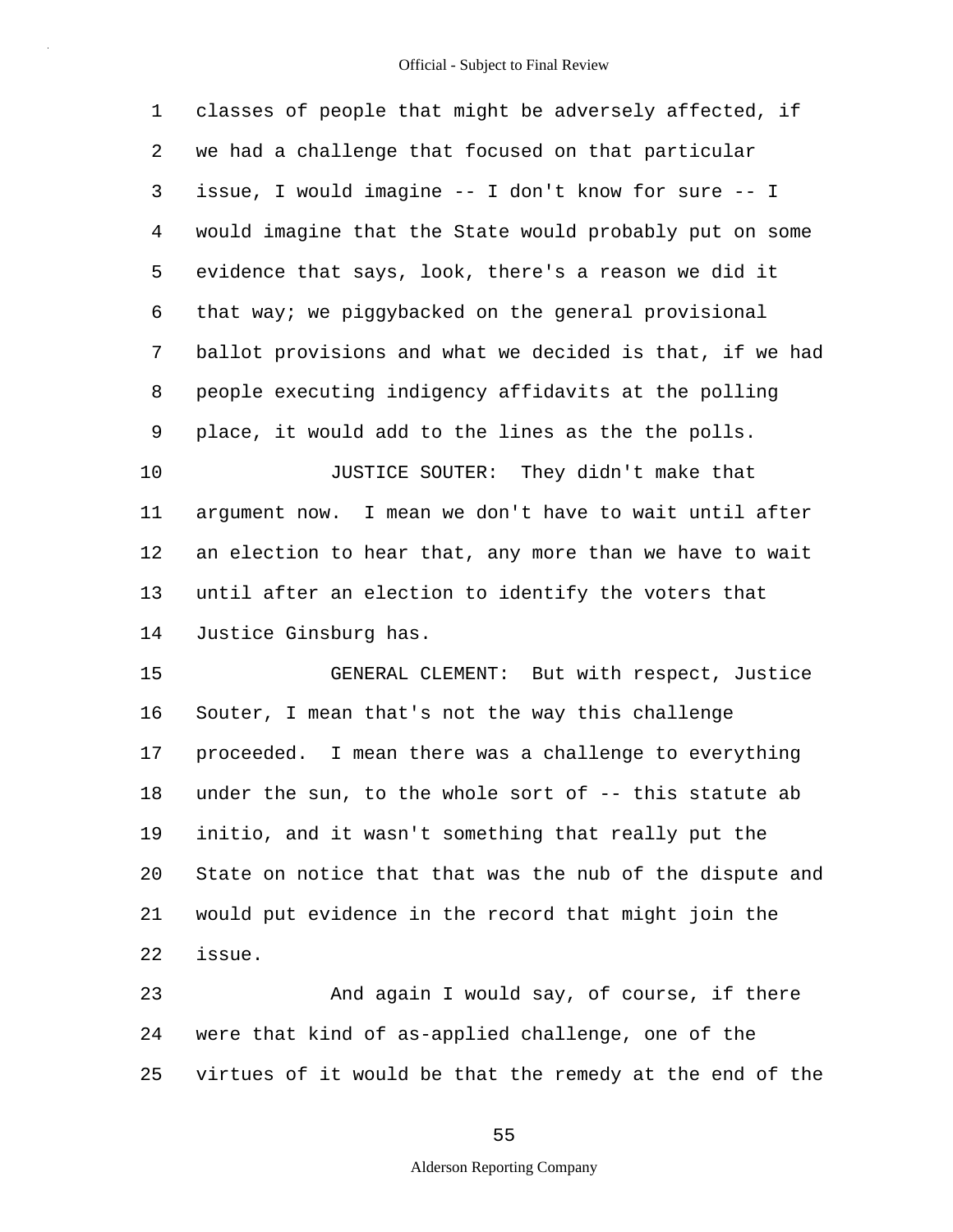1 2 3 4 5 6 7 8 9 10 11 12 13 14 15 16 17 18 19 20 21 22 23 24 25 day would not be to strike the statute down on its face, but it would be an injunction consistent with the teaching of this Court in Nayot that said, look, you need to have -- you need to be enjoined to offer the affidavits at the polling place -- JUSTICE SOUTER: That would be a -- GENERAL CLEMENT: -- because -- JUSTICE SOUTER: That would be a virtue, but one of the vices would be that it would be after the election and the entire matter would be academic for another 2 years, until another 2 years had passed. GENERAL CLEMENT: Well, I don't think so. I mean, at this point, like I said -- I mean we have these 32 potential plaintiffs. JUSTICE SCALIA: The provisional ballots would be counted, I assume. GENERAL CLEMENT: What's that? JUSTICE SCALIA: The provisional ballots would be counted. The ones that were unconstitutionally prevented from voting -- those claims would be counted. GENERAL CLEMENT: Well, if the claim could be brought in sufficient time, I suppose it would. JUSTICE SOUTER: And if we assume that everyone who has a decent claim under this Act went through the hoops to get the provisional ballot at the

56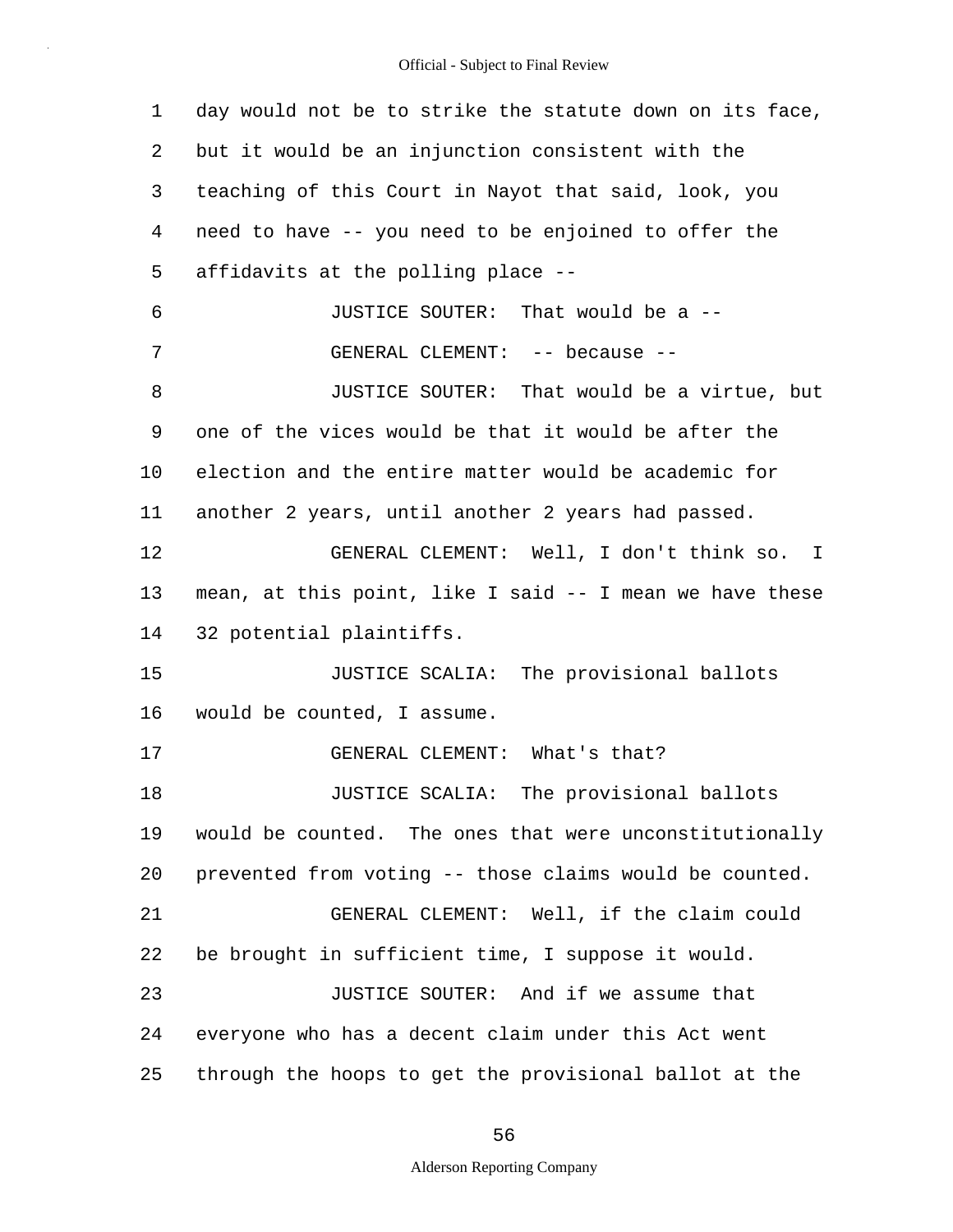| 1              | -- wherever the county office is and --                  |  |  |  |  |  |  |
|----------------|----------------------------------------------------------|--|--|--|--|--|--|
| $\overline{2}$ | GENERAL CLEMENT: Sure.                                   |  |  |  |  |  |  |
| 3              | JUSTICE SOUTER: -- that's an assumption                  |  |  |  |  |  |  |
| 4              | which need not necessarily be made.                      |  |  |  |  |  |  |
| 5              | GENERAL CLEMENT: But, conversely, nowhere                |  |  |  |  |  |  |
| 6              | is it -- nowhere is it a rational assumption that all 32 |  |  |  |  |  |  |
| 7              | of these individuals has a great claim. It may be that   |  |  |  |  |  |  |
| 8              | some of them are people who just forgot their ID --      |  |  |  |  |  |  |
| 9              | JUSTICE GINSBURG: Well, I'm not                          |  |  |  |  |  |  |
| 10             | concentrating --                                         |  |  |  |  |  |  |
| 11             | GENERAL CLEMENT: -- and for those people I               |  |  |  |  |  |  |
| 12             | don't think they have much of a claim.                   |  |  |  |  |  |  |
| 13             | JUSTICE GINSBURG: I was trying to deal with              |  |  |  |  |  |  |
| 14             | this one category of person, and the State -- it was     |  |  |  |  |  |  |
| 15             | addressed, and the State said, well, we can't do it that |  |  |  |  |  |  |
| 16             | way because that will lead to congestion at the polling  |  |  |  |  |  |  |
| 17             | place. But it seems to me that that is powerfully hard   |  |  |  |  |  |  |
| 18             | to reconcile with the claim that there are so few of     |  |  |  |  |  |  |
| 19             | these people it's not really a problem. If there are so  |  |  |  |  |  |  |
| 20             | few of them, then I don't understand why they should be  |  |  |  |  |  |  |
| 21             | put to the burden of going someplace other than the      |  |  |  |  |  |  |
| 22             | polling place.                                           |  |  |  |  |  |  |
| 23             | GENERAL CLEMENT: Well, Justice Ginsburg, I               |  |  |  |  |  |  |
| 24             | mean I think there's a rationale justification for that  |  |  |  |  |  |  |
| 25             | which is that, you know, if $-$ especially if there are  |  |  |  |  |  |  |

57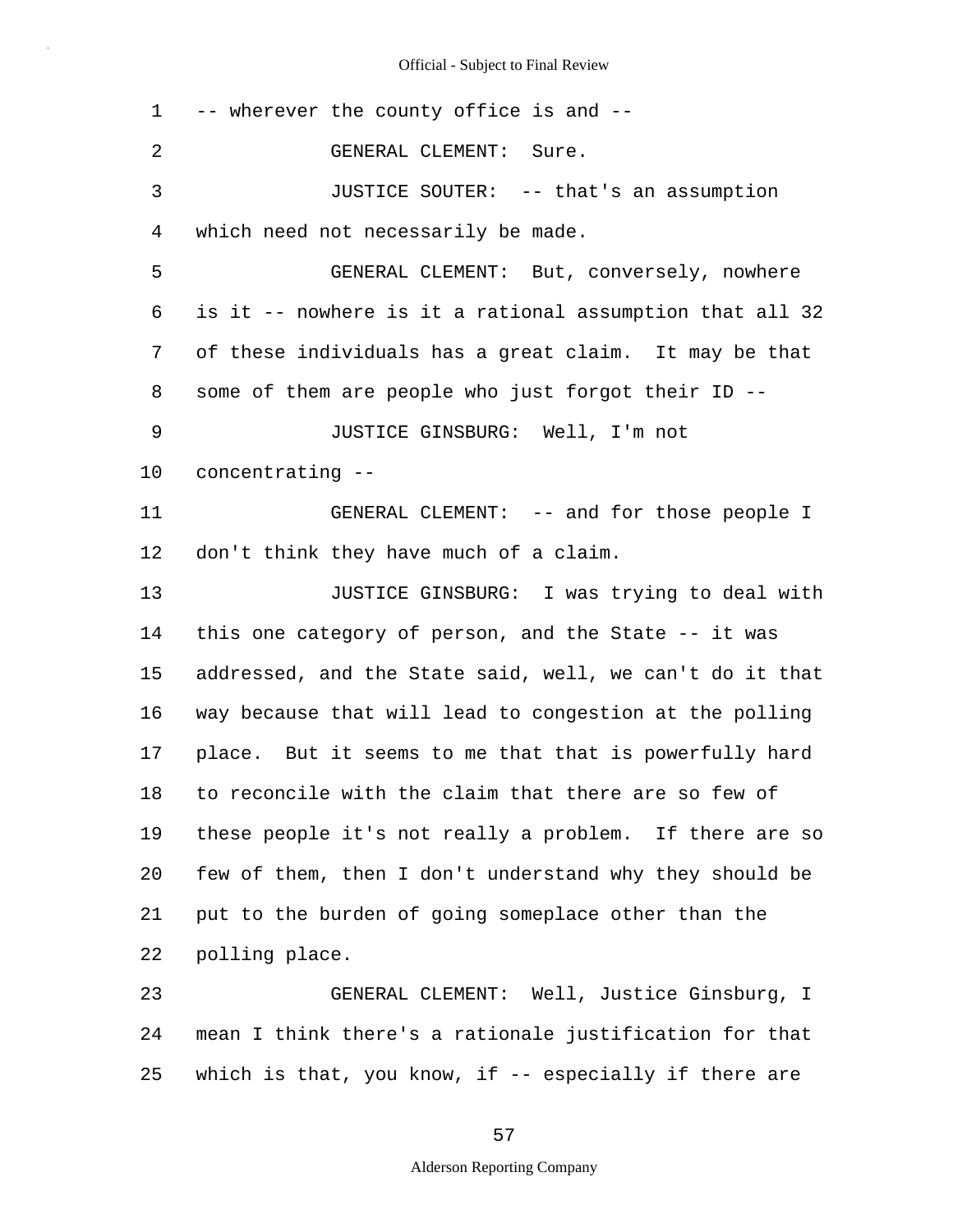1 2 3 4 5 6 only a handful of these people, is do you really want to instruct every poll worker at every precinct on how to deal with this unusual situation or do you want to say, you know, that's sort of an outlying situation, let's instruct one poll worker at the county elections office how to deal with it?

7 8 9 10 11 12 Now, at the end of the day, you may not be persuaded that that's the way to do it. I think that's a reasonable argument, but an as-applied challenge could focus like a laser beam on those particular voters and those challenges. You could have particular indigent voters in front of you.

13 14 15 16 17 18 19 20 21  $22 - -$  And it seems to me that that's the preferable way to adjudicate this kind of claims, and I think what this Court could do is this Court could reject the facial challenge that is before it here that leave open the possibility of that as-applied challenge, or one could certainly imagine a veteran who has a Federal photo ID without an expiration date who comes into court and says, look, it's irrational to make me go get a different form of ID. That as-applied challenge

23 24 25 JUSTICE KENNEDY: If we did that, I assume challenges could be made in advance of the election. GENERAL CLEMENT: I don't see any reason why

58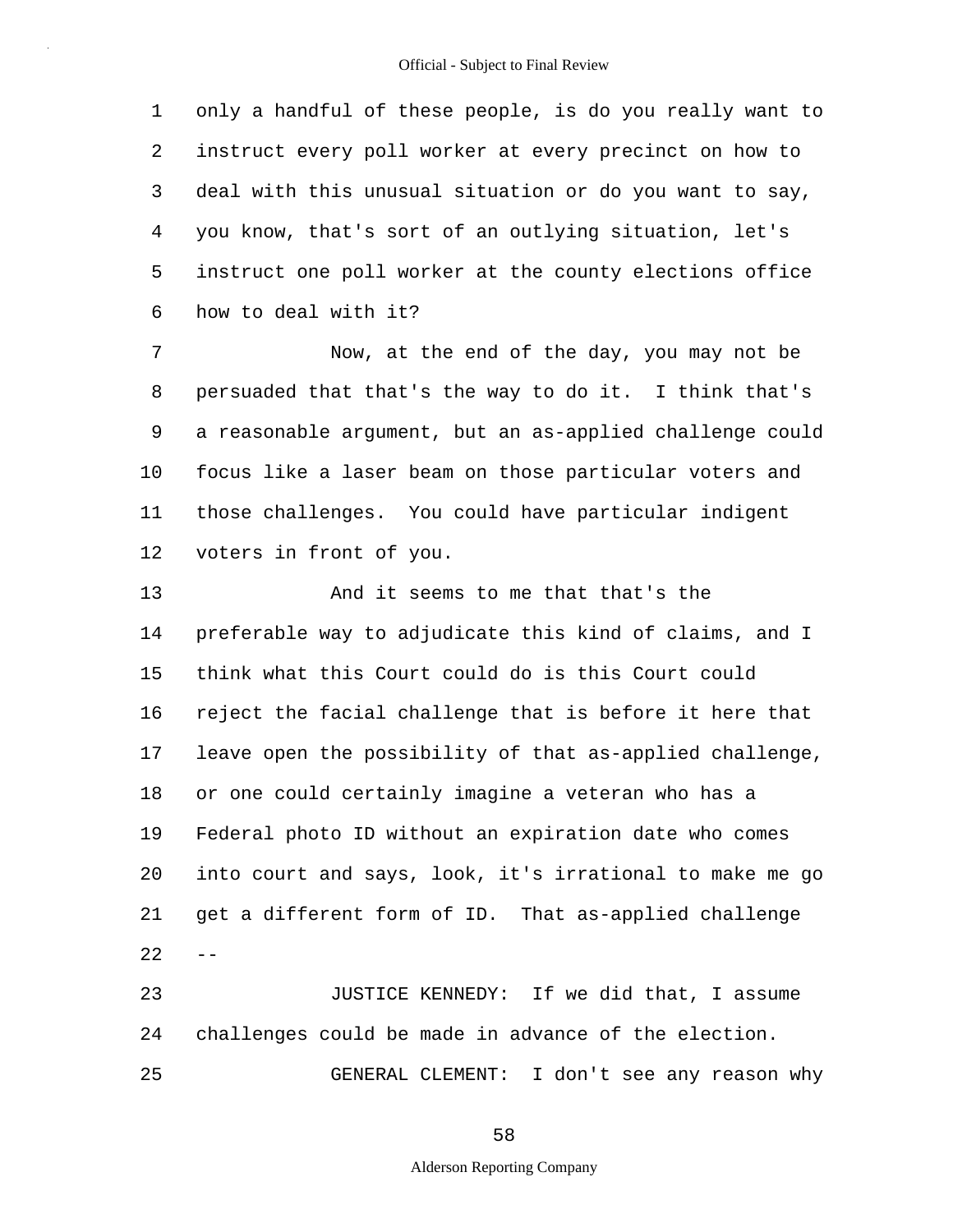1 2 they couldn't be. I mean it might depend a little bit on the nature of the challenge.

3 4 5 6 7 8 9 CHIEF JUSTICE ROBERTS: And presumably the challenges could be adjudicated. You have 10 days to go down to the courthouse when you file a provisional ballot, and if it turns out the election was decided by three votes and there are 30 provisional ballots, presumably the challenge can be brought at that point as well.

10 11 12 13 14 15 16 17 18 GENERAL CLEMENT: That is true, and there is a provision for judicial review under Indiana law, of the provisional ballots, if there's an ongoing dispute. But I also take the point that some of this could be taken care of well in advance of the election, which is actually, I think, a very healthy way to deal with election disputes. And so my hypothetical veteran with the card, he has got the card in his wallet right now, or her wallet right now. They can go get --

19 20 21 22 23 24 JUSTICE STEVENS: Is it not unrealistic to assume it would be easier to file a lawsuit and go off with the burden of litigation rather than go back to get the second affidavit? If you're challenging two affidavits, you know, to have a Federal case over it seems a little bit improbable.

25 GENERAL CLEMENT: You know, it may be,

59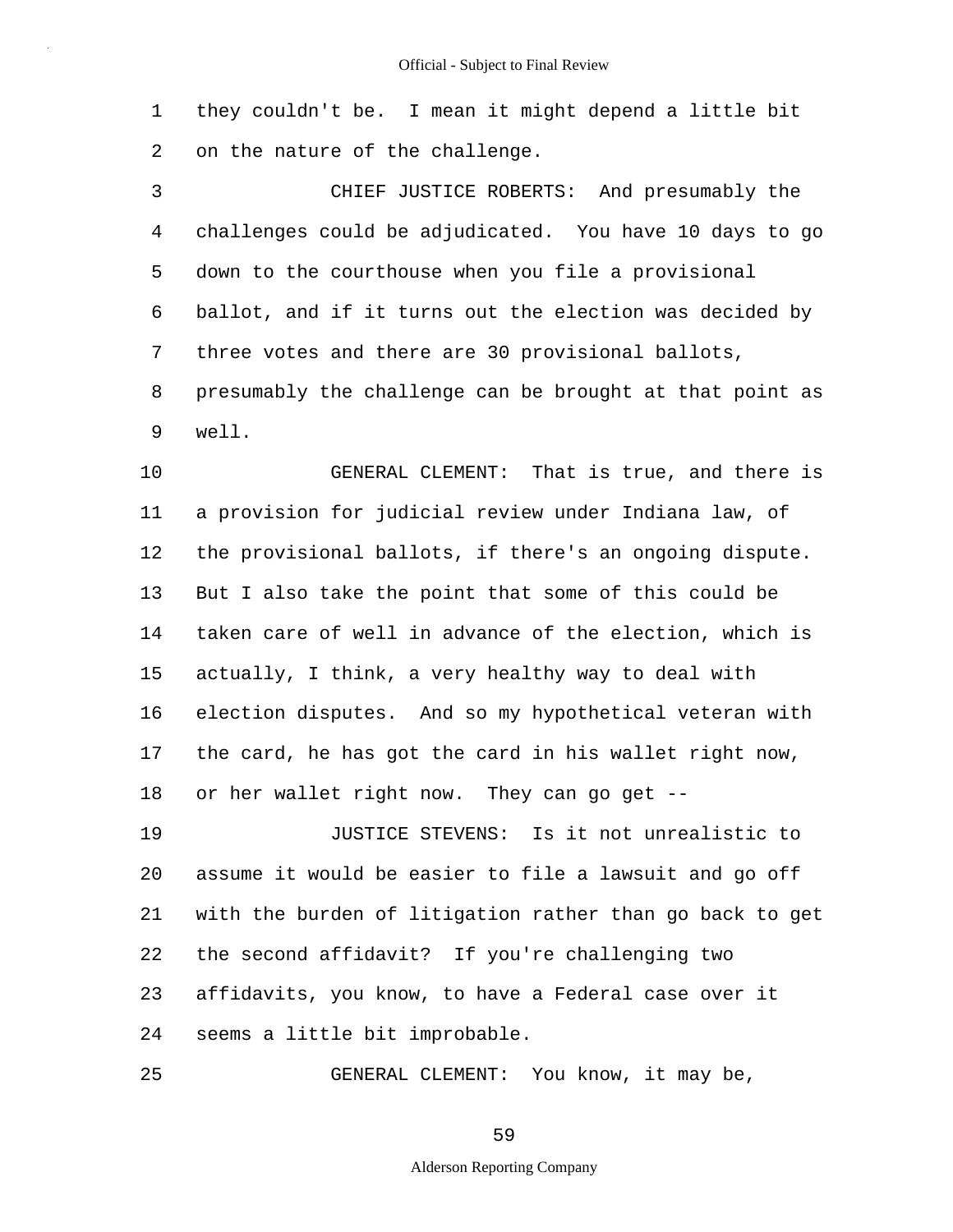1 2 3 4 5 6 7 8 9 10 11 12 13 14 15 16 17 18 19 20 21 22 23 24 25 Justice Stevens, that it's easier to get somebody to help you out with the Federal case than it is with the second -- with the second affidavit. I don't know. I mean, you know, I think if you look around where there have been these laws -- JUSTICE SCALIA: Things called class actions, right? GENERAL CLEMENT: Yes. I think, if you look where there have been these laws, there have been -- the one observed phenomenon definitely is litigation. So I do think that these claims will be brought. I just really think that in choosing the mode of litigation, you know, Justice Kennedy for the Court in the partial-birth case said that as-applied challenges are the basic building block of adjudication. And this seems like a particularly appropriate case to apply that lesson, because I can imagine there -- CHIEF JUSTICE ROBERTS: Do you think there is standing in this case to bring the facial challenge? GENERAL CLEMENT: I think it's a close question, Mr. Chief Justice. I would say that I think there is standing. I think the standing that exists here is the standing to represent the nine or so individuals that are addressed specifically on pages 49a

60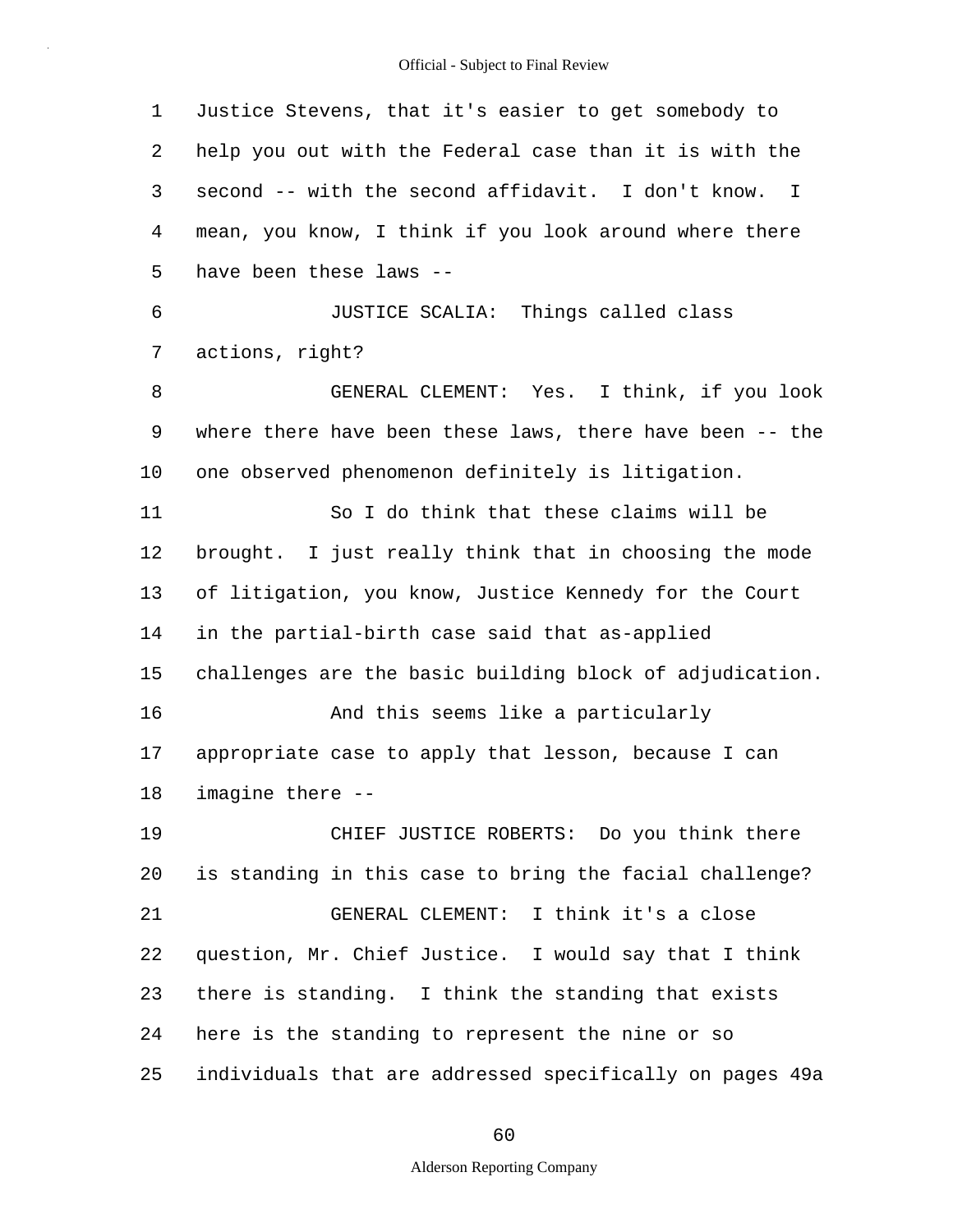1 2 and 51a of the district court opinion. Those are individuals who do not have photo IDs.

3 4 5 6 I think that as to the membership issue, boy, if the Indiana Democratic Party has any members, its probably these individuals, because they are poll workers and active in the parties.

7 8 9 10 11 And what I would say about those individuals, though, is that it is telling that the only individuals they have been able to identify who don't have photo IDs also happen to be elderly individuals who can, by right, vote by absentee ballot.

12 13 14 15 16 17 18 Now, that's not to say -- and I would -- I would concede there is a legally protected interest in voting in person sufficient to cross the Article III threshold. But I think, when you are looking for the real world impact, it is telling that the people they have been able to identify do have a ready mechanism available to them.

19 20 21 22 23 24 25 JUSTICE STEVENS: If you look at the real world impact and you ask whether the Democratic Party has standing to challenge the law, is it relevant that the State legislature is split entirely on party lines? GENERAL CLEMENT: May I answer the question? You know, I don't think that's relevant in this -- I would hate to think that a party line vote would

61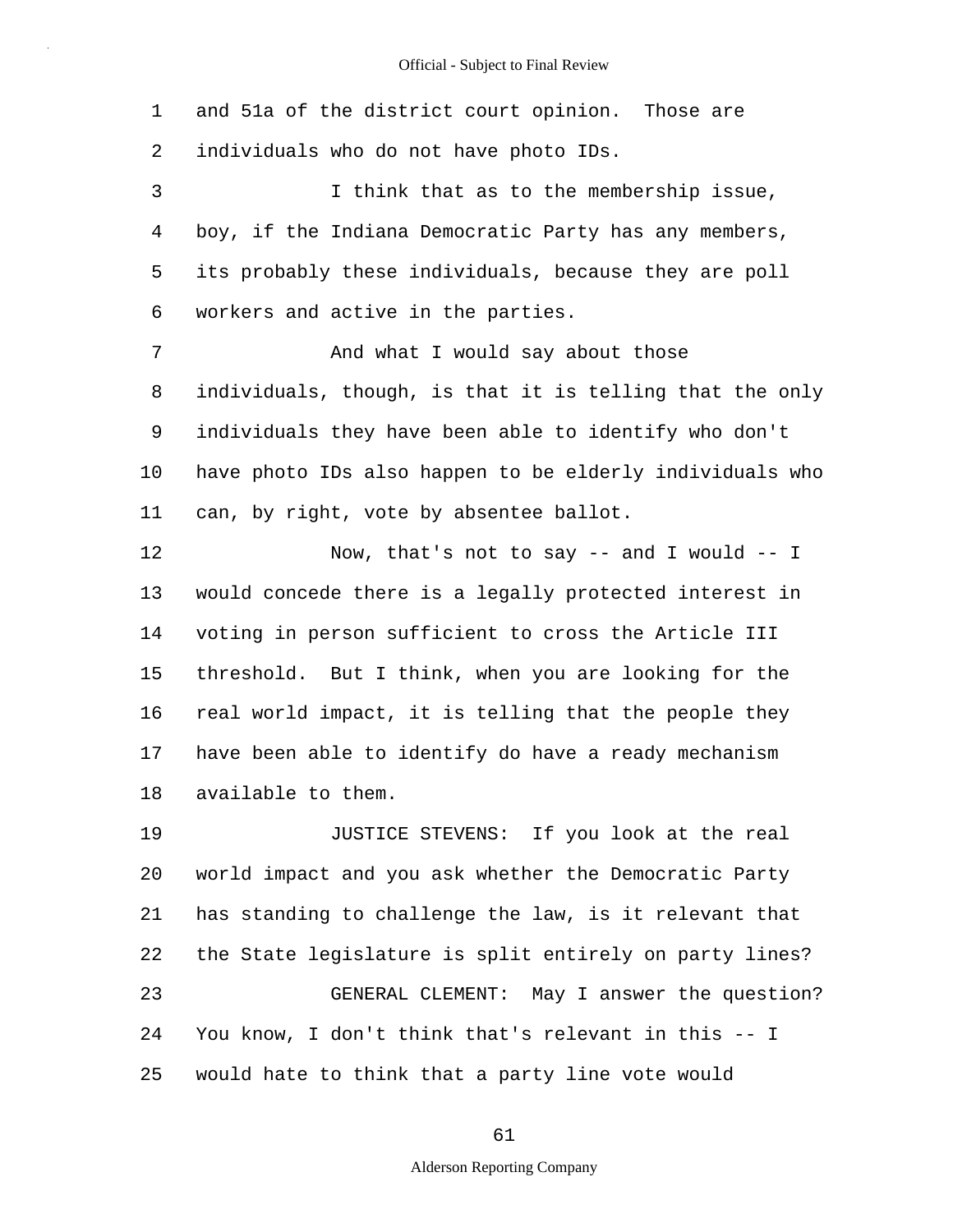1 2 necessarily give the other party standing as a general rule.

3 4 5 6 7 8 9 10 11 12 13 14 15 16 17 18 19 20 21 22 23 24 25 I don't think that you would adopt that, and this goes out of the record, of course, to a recent study. But the one study that's been done actually shows that the Democratic Party did well in the 2006 elections, and turnout went up a little bit. JUSTICE STEVENS: But don't you think it's fair to infer that this law does have an adverse impact on the Democrats that is different from its impact on the Republicans? GENERAL CLEMENT: Well, again, if I could answer, I mean I would just say that, you know, if this was a cleverly designed mechanism by the Republican Party to disadvantage the Democratic Party, at least in 2006 it looks like it went pretty far awry from their perspective. CHIEF JUSTICE ROBERTS: Thank you, General Clement. Mr. Smith, three minutes. REBUTTAL ARGUMENT OF PAUL M. SMITH ON BEHALF OF THE PETITIONERS MR. SMITH: Thank you, Your Honor. Let me start by addressing the question of what reasonable alternatives there are to the strict law that we are dealing with here. This is the most strict

#### 62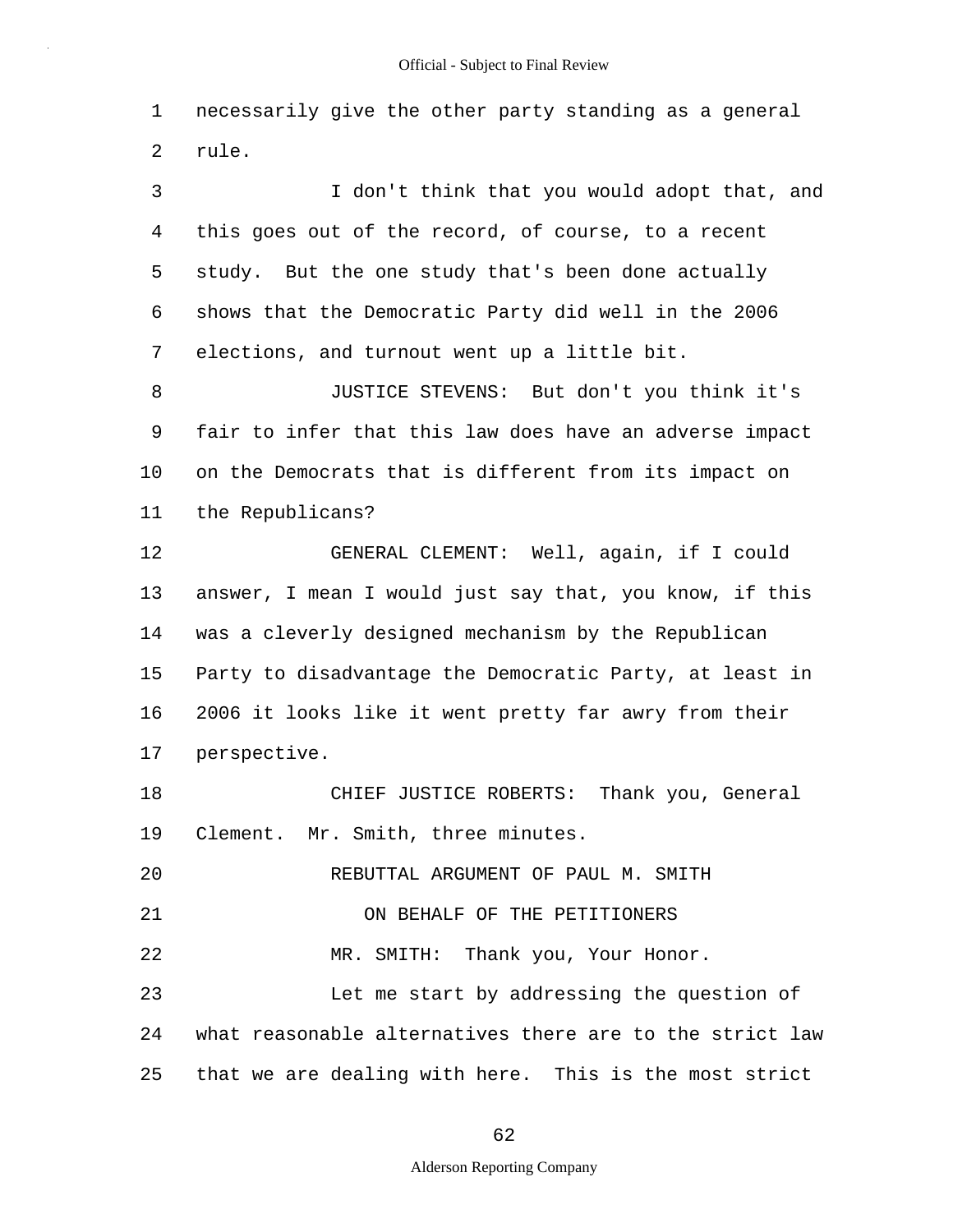1 2 3 4 law in the country. And what you have when you look at the range of laws that are out there in other States is a very different set of responses that occur when a voter shows up without an ID in hand.

5 6 7 8 9 10 In Michigan and several other States, for example, the response is to say: All right, we are going to make you fill out an affidavit attesting to who you are, and that you are a registered voter; that you live in this precinct; and we'll let you go ahead and vote a regular ballot.

11 12 13 That in those States they -- they consider that a sufficient safeguard while looking at the IDs of all the people who have the IDs.

14 15 16 17 18 In Florida they have a different approach, which is to let you vote a provisional ballot, and then what they do is they judge your signature match later on in exactly the same process that's used for absentee ballots.

19 20 21 22 23 24 25 We have a lot of information in this record about why it's okay to have absentee ballots allowed without an ID in Indiana, and they say, well, we have these specialized committees that know how to do signature matches; and they are trained; and so we get thousands of these absentee ballots in. But we can very carefully scrutinize them.

#### 63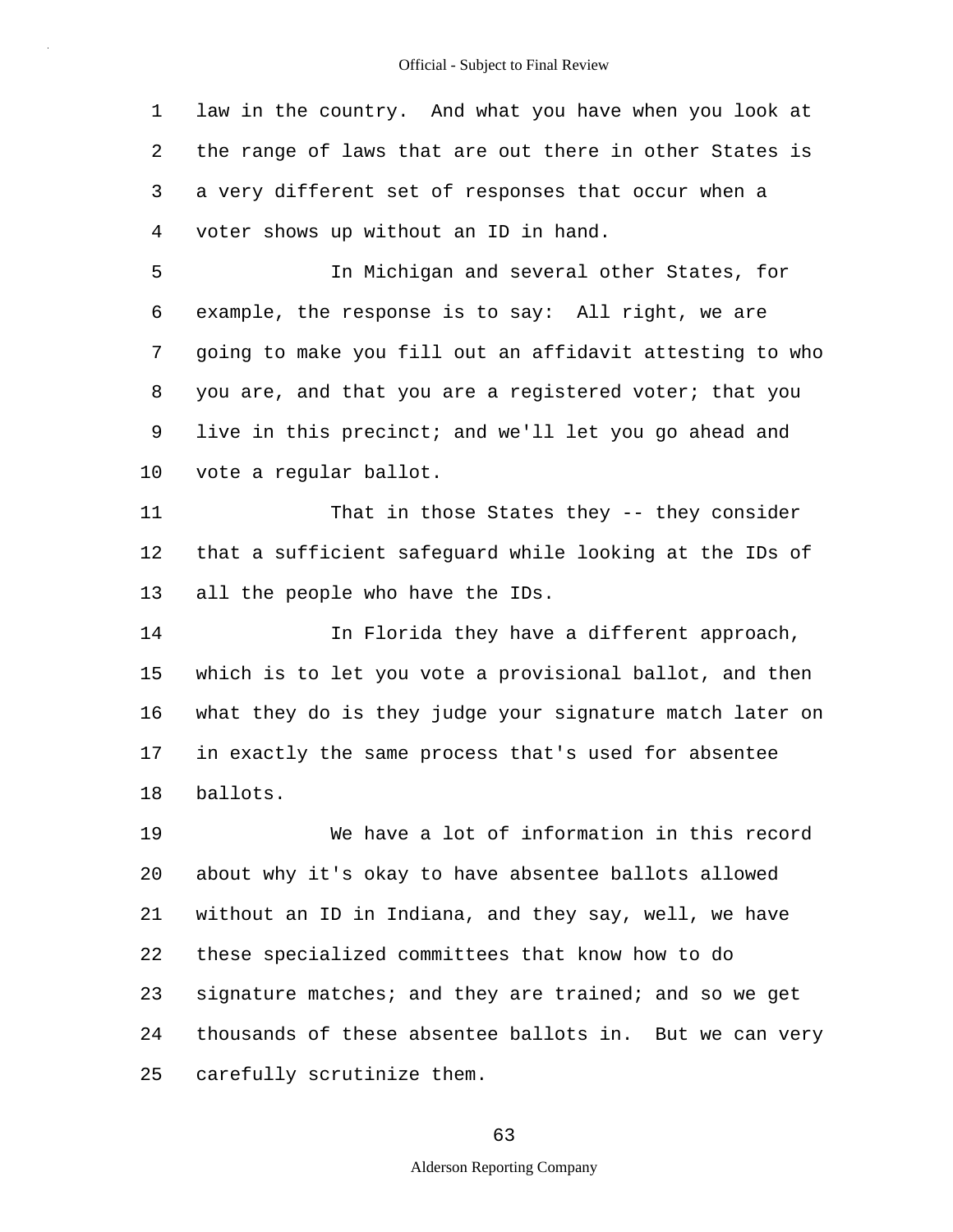| 1              | You could do very easily do exactly the same             |  |  |  |  |  |
|----------------|----------------------------------------------------------|--|--|--|--|--|
| 2              | thing with respect to the provisional ballots cast by    |  |  |  |  |  |
| 3              | people who show up without their ID without --           |  |  |  |  |  |
| $\overline{4}$ | JUSTICE SCALIA: Who do you do with                       |  |  |  |  |  |
| 5              | illiterates who don't have a signature? Do you match     |  |  |  |  |  |
| 6              | "Xs," or what?                                           |  |  |  |  |  |
| 7              | MR. SMITH: Well, Your Honor --                           |  |  |  |  |  |
| 8              | JUSTICE SCALIA: Aren't there going to be                 |  |  |  |  |  |
| 9              | problems under any system you imagine?                   |  |  |  |  |  |
| 10             | MR. SMITH: Yes, there are; and it's this                 |  |  |  |  |  |
| 11             | Court's job under the Burdick line of cases to weigh the |  |  |  |  |  |
| 12             | benefits and the burdens and come out with the           |  |  |  |  |  |
| 13             | appropriate decision about whether the legislature went  |  |  |  |  |  |
| 14             | too hard -- far.                                         |  |  |  |  |  |
| 15             | Let me talk a little bit about this facial               |  |  |  |  |  |
| 16             | versus as-applied approach. To paraphrase King Lear:     |  |  |  |  |  |
| 17             | That way lies madness, Your Honor. This Court has never  |  |  |  |  |  |
| 18             | looked at these issues on an as-applied basis.           |  |  |  |  |  |
| 19             | The Burdick test, in its very nature, is                 |  |  |  |  |  |
| 20             | about facial weighing of systemic benefits and burdens   |  |  |  |  |  |
| 21             | from the particular rule. And there is a reason for      |  |  |  |  |  |
| 22             | that, because the concern is systemic; that the burdens  |  |  |  |  |  |
| 23             | that are being imposed, a whole range of them depending  |  |  |  |  |  |
| 24             | on the kind of people involved and their particular      |  |  |  |  |  |
| 25             | circumstances, will have an effect on the outcome of the |  |  |  |  |  |

# 64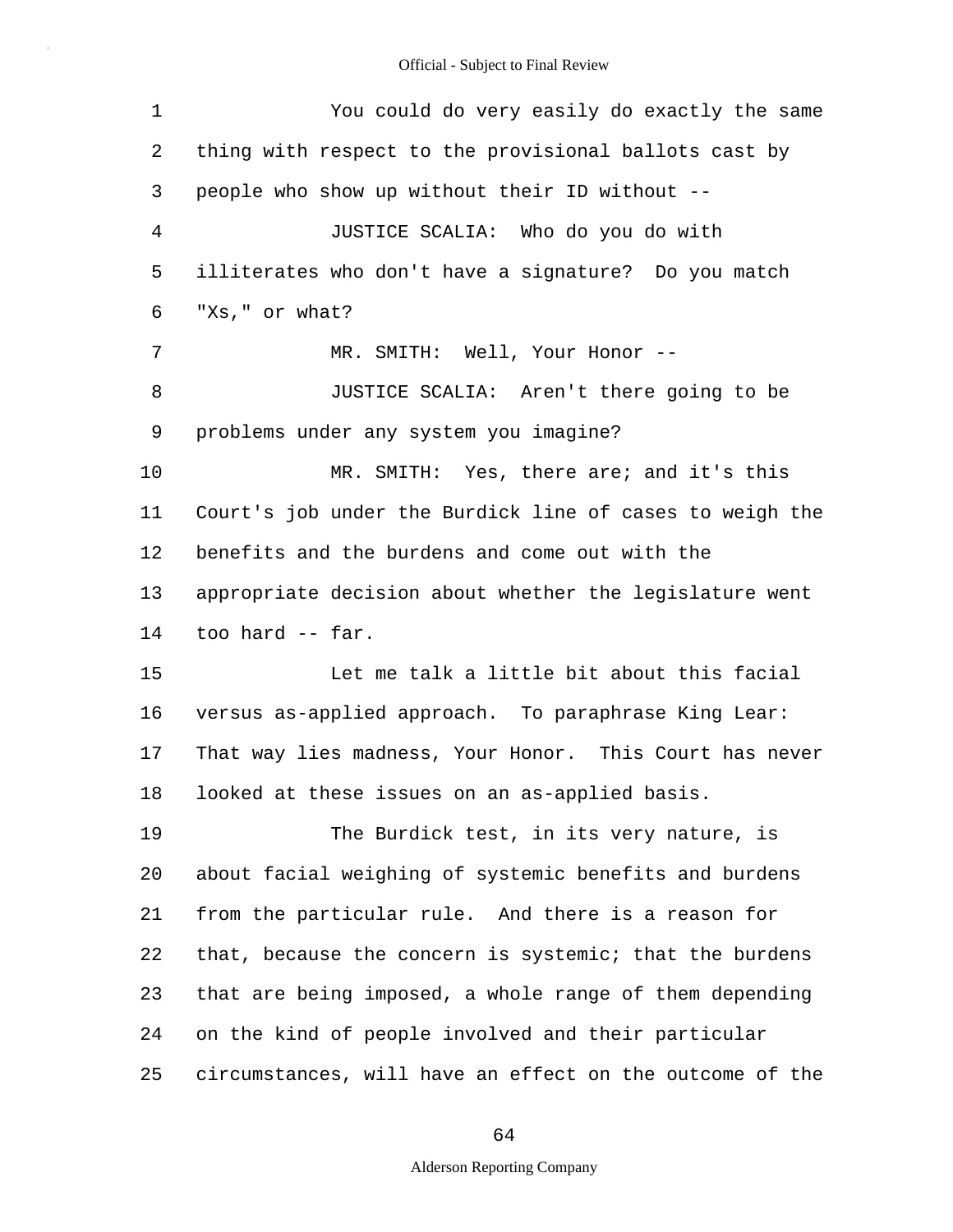1 election overall.

2 3 4 5 6 7 8 9 10 11 12 13 14 15 16 17 18 19 20 21 22 23 24 Imagine, if you will, what it would be like to try to have all these class actions being brought, some by the people who don't have IDs, some by the people who have IDs but don't have enough money. You would have to figure out exactly how much money people are allowed to have in order to be in this exempt class. The courts would then be creating exempt classes, trying to decide whether the legislature would have wanted an exemption drawn or not. The whole thing would be a complete and utter morass. And, ultimately, even if you did carve out an exception for indigent people or for some other group of people, you ultimately would leave untouched the real problem, which is the concern that even for people who are relatively - suffer relatively minor inconvenience, maybe one percent of them are not going to show up and vote. And that's exactly what the legislature may have been trying to accomplish here. So that is not the way the jurisprudence in this area ever looks at it. Nobody applied the poll -- nobody challenged the poll tax as-applied. JUSTICE KENNEDY: You want us to invalidate a statute on the ground that it's a minor inconvenience

to a small percentage of voters?

25

65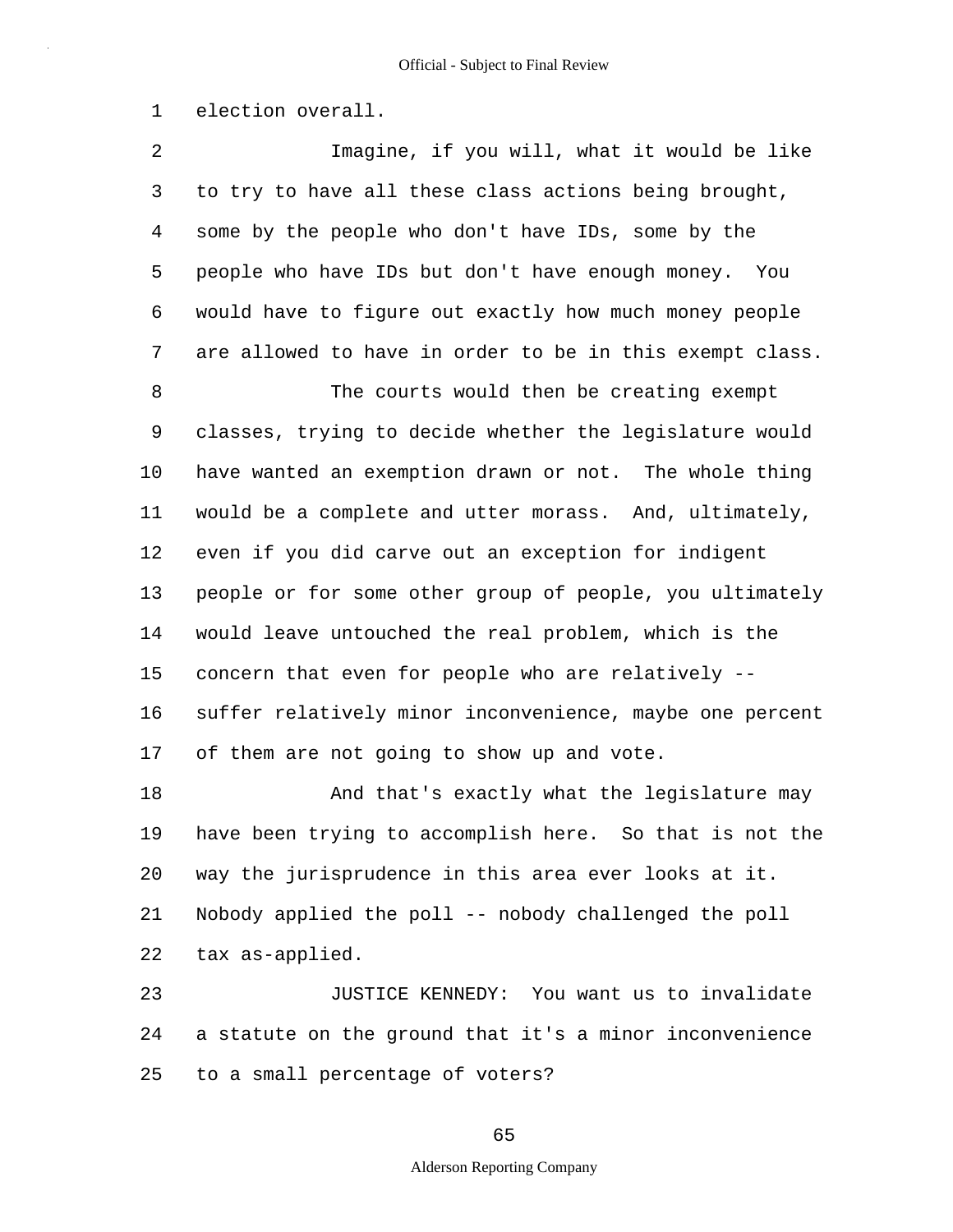| $\mathbf 1$ | MR. SMITH: That it imposes a range of                    |  |  |  |  |  |
|-------------|----------------------------------------------------------|--|--|--|--|--|
| 2           | burdens on people from quite severe to less severe, and  |  |  |  |  |  |
| 3           | those burdens vastly outweigh the -- any incremental     |  |  |  |  |  |
| 4           | state interest that is being served, Your Honor.         |  |  |  |  |  |
| 5           | That's our -- our analysis, and I think it's             |  |  |  |  |  |
| 6           | certainly completely consistent with every decision      |  |  |  |  |  |
| 7           | right up through Klingman a couple of years ago. That's  |  |  |  |  |  |
| 8           | the test that this Court applies.                        |  |  |  |  |  |
| $\mathsf 9$ | CHIEF JUSTICE ROBERTS: You said it serves                |  |  |  |  |  |
| 10          | no purpose. What if we determine that it does serve a    |  |  |  |  |  |
| 11          | purpose in preventing fraud. How are we supposed to      |  |  |  |  |  |
| 12          | weigh that against your asserted burden on the right to  |  |  |  |  |  |
| 13          | vote?                                                    |  |  |  |  |  |
| 14          | MR. SMITH: Well, you have to make some                   |  |  |  |  |  |
| 15          | judgment about the incremental, additional benefit above |  |  |  |  |  |
| 16          | what's already been in place for decades, and it worked  |  |  |  |  |  |
| 17          | extremely effectively, Your Honor. And, obviously, you   |  |  |  |  |  |
| 18          | do the balancing. I'm just the advocate here. But it     |  |  |  |  |  |
| 19          | seems to me you have to say is there any real benefit    |  |  |  |  |  |
| 20          | here compared to these burdens?                          |  |  |  |  |  |
| 21          | JUSTICE SCALIA: Well, if you want to talk                |  |  |  |  |  |
| 22          | about increments, why shouldn't we also ask whether our  |  |  |  |  |  |
| 23          | judgment does more harm than good; whether -- whether    |  |  |  |  |  |
| 24          | the remedy for -- for the inconvenience to a small       |  |  |  |  |  |
| 25          | number of people is to wash away the whole statute,      |  |  |  |  |  |

# 66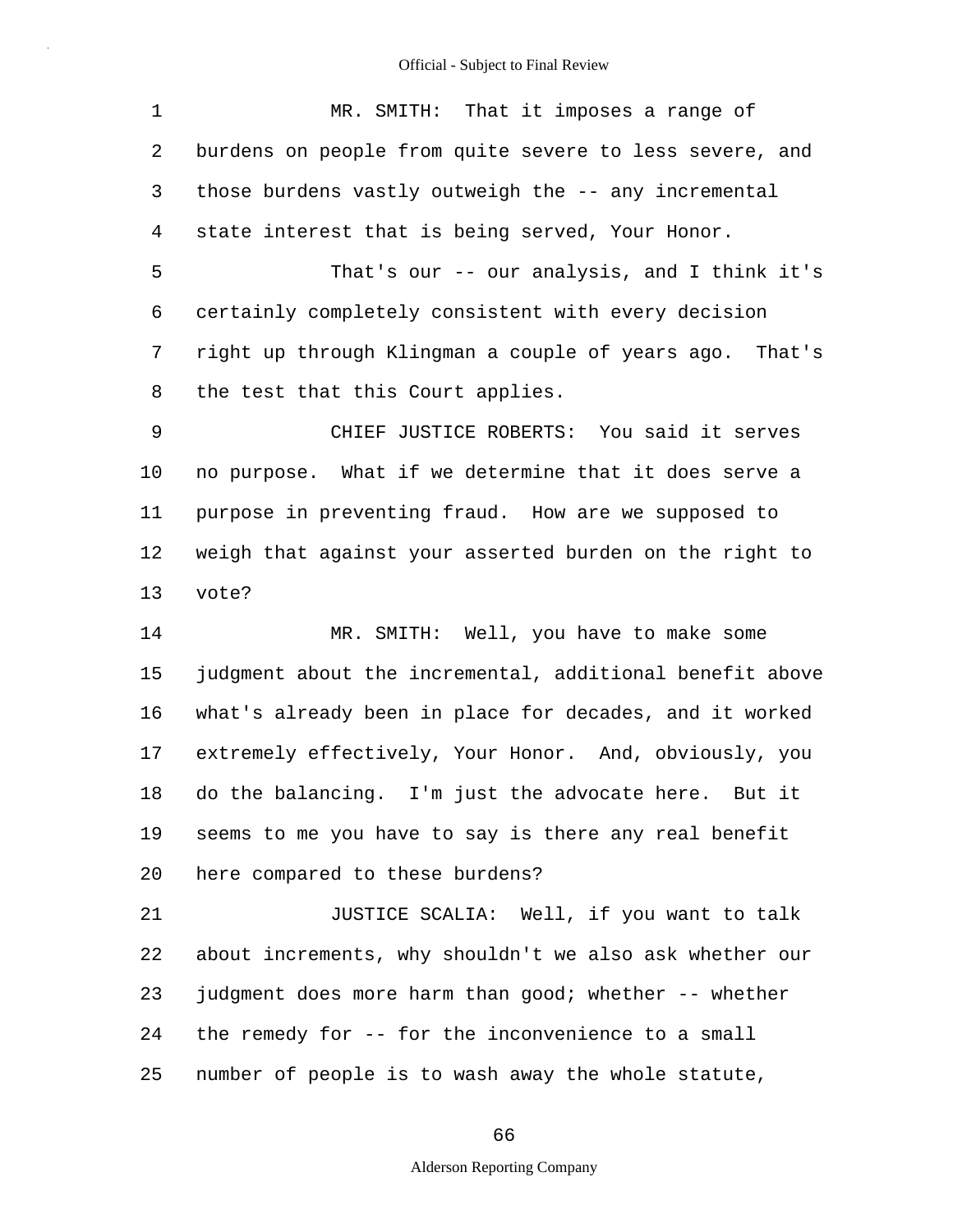which in most of its applications is perfectly okay? Why don't we do that weighing of benefits and burdens of increments versus needs? MR. SMITH: Well, Your Honor, I think the number of people who are adversely affected is part of the analysis. But if you come in and you come to the conclusion that there is essentially no real, significant benefit from making all of these other people who have IDs show them, then the balance comes out that you throw the law out. That's the way the analysis works. CHIEF JUSTICE ROBERTS: Thank you, Mr. Smith. The case is submitted. (Whereupon, at 11:07 a.m., the case in the above-entitled matter was submitted.)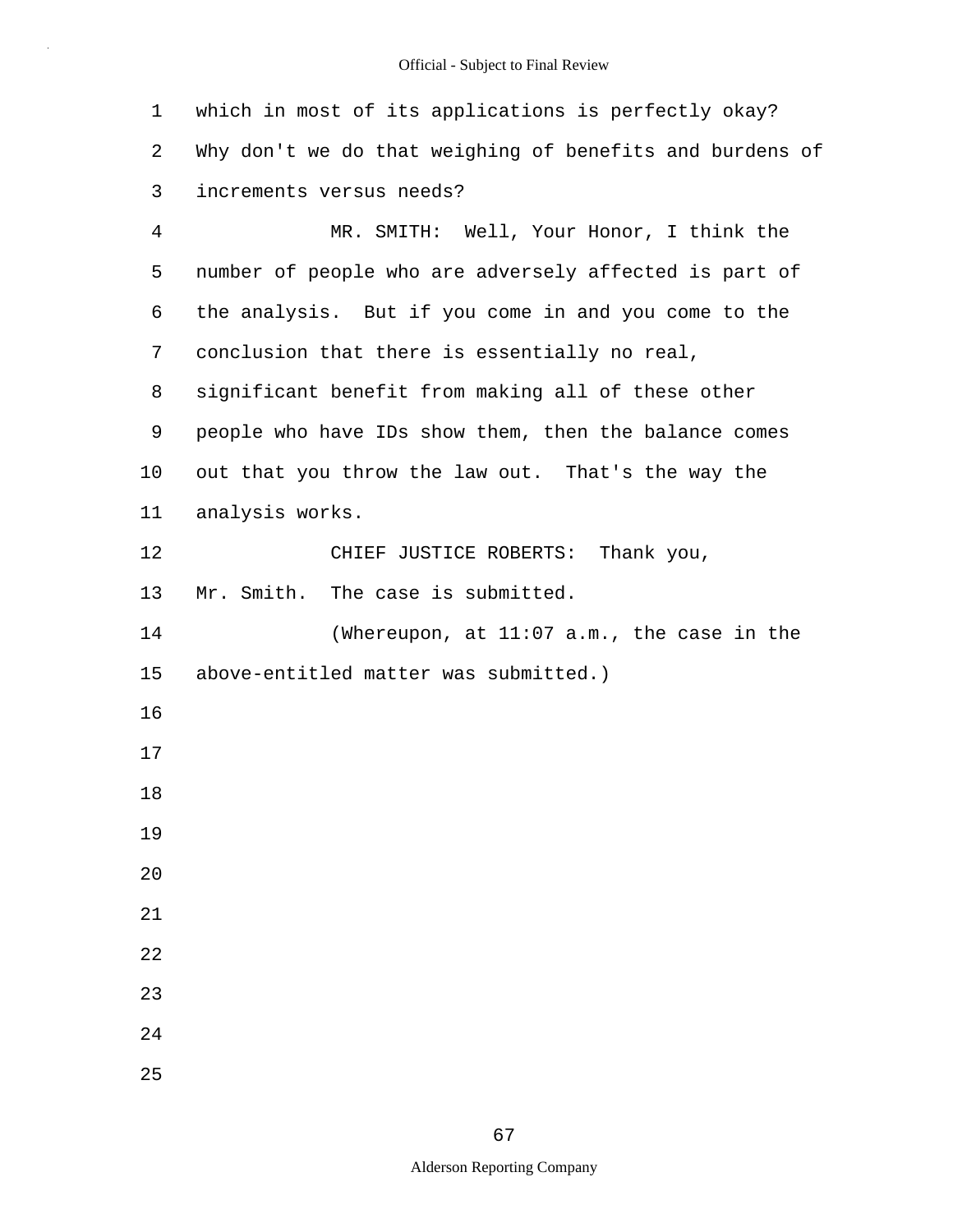| A                             | addition 10:4               | 35:9,25                   | 41:5                          | arguments 23:3                |
|-------------------------------|-----------------------------|---------------------------|-------------------------------|-------------------------------|
| ab 55:18                      | additional 14:10            | agrees 35:20              | anybody 6:3                   | arrive 29:9 30:2              |
|                               | 15:10 25:15                 | ahead $63:9$              | 9:12,24 11:16                 | article 24:25                 |
| ability 6:25<br>able 12:4,5,7 | 43:24 66:15                 | aimed 7:24                | 34:24 48:24                   | 61:14                         |
| 32:18 38:17,25                | address $20:7,8$            | airplane 51:10            | 49:5                          | ascertain 52:10               |
| 44:16 61:9,17                 | 40:3 42:19,22               | Airport 7:25              | anyway 42:15                  | ascertaining                  |
| above-entitled                | addressed 57:15             | <b>Airports</b> 7:22      | apparatus $42:11$             | 51:25 52:2                    |
| 1:18 67:15                    | 60:25                       | AL 1:3,7,10,14            | apparently                    | asks $41:17$                  |
| absentee $32:2,18$            | addressing                  | Alito 12:16 13:3          | 18:20 40:15                   | aspect $48:10$                |
| 49:5 61:11                    | 62:23                       | 13:13 14:1                | appeals 7:13                  | 53:13                         |
| 63:17,20,24                   | adjudicate                  | 24:4 25:6                 | appear 35:2                   | <b>Assembly 45:7</b>          |
| absolutely 5:9                | 58:14                       | 26:20 27:5                | <b>APPEARAN</b>               | 51:5                          |
| 7:642:5                       | adjudicated                 | <b>Alito's 14:4</b>       | 1:21                          | assert 16:2                   |
| abuse $27:12$                 | 59:4                        | 27:22                     | apple $8:12$                  | asserted 15:20                |
| academic 56:10                | adjudication                | allowed 63:20             | application 40:1              | 66:12                         |
| accept 31:25                  | 60:15                       | 65:7                      | applications                  | assertion 21:14               |
| 35:3 42:5                     | adjust $28:16$              | alternate 50:4            | 67:1                          | assigned 22:2                 |
| acceptable 50:8               | administrative              | alternates 49:18          | applied 35:3,8                | assistance 27:25              |
| accepted 4:22                 | 42:11                       | alternatives              | 35:16 65:21                   | 31:10                         |
| 34:10,22 41:12                | adopt $41:10$               | 49:23 50:1,13             | applies 66:8                  | association 7:3               |
| access 17:11                  | 62:3                        | 62:24                     | apply $35:17$                 | 8:18 9:2 10:14                |
| accomplish                    | advance 11:8                | <b>Amendment</b>          | 60:17                         | associational                 |
| 65:19                         | 58:24 59:14                 | 38:8                      | approach 63:14                | 5:13 6:1,10 7:7               |
| account 24:5                  | adverse 62:9                | <b>Amendments</b>         | 64:16                         | 7:11 8:10 10:6                |
| 29:12 32:10                   | adversely 28:7              | 52:13                     | appropriate                   | assume 21:6                   |
| accuracy 32:8                 | 32:21 35:14                 | America 54:17             | 26:21 33:22                   | 56:16,23 58:23                |
| accurate 18:1                 | 55:1 67:5                   | <b>Americans</b>          | 35:4 60:17                    | 59:20                         |
| 44:14                         | advertising                 | 54:18                     | 64:13                         | assuming 15:9                 |
| achieving 7:16                | 24:20                       | amicus 2:3                | approximate                   | assumption                    |
| 41:5                          | advocate 66:18              | 51:19                     | 30:2                          | 17:21 57:3,6                  |
| acknowledge                   | affairs 5:22 6:16           | amount $11:24$            | area 27:4,8,10                | assure 4:23 42:3              |
| 32:9                          | 9:22                        | 13:22 20:19               | 27:15 38:8                    | as-applied 36:22              |
| Act 41:24 44:21               | affect 21:24                | 25:14                     | 65:20                         | 37:1,6 54:24                  |
| 45:4 50:7                     | affidavit 16:10             | analysis 66:5             | areas $49:20$                 | 55:24 58:9,17                 |
| 56:24                         | 53:6,14 54:20               | 67:6,11                   | argue $35:23$                 | 58:21 60:14                   |
| action $35:17$                | 59:22 60:3                  | anecdotes 22:19           | argues 34:21                  | 64:16,18 65:22                |
| 47:17                         | 63:7                        | 23:1                      | arguing $35:12$               | attesting 63:7                |
| actions 60:7                  | affidavits 9:9              | annoyed 8:6               | 42:1                          | authorities                   |
| 65:3                          | 55:8 56:5                   | <b>answer</b> 13:3,10     | argument 1:19                 | 45:25,25 46:5                 |
| active 9:16,21                | 59:23                       | 13:12,25 14:3             | 3:2,104:3,8                   | <b>Authority 7:22</b>         |
| 61:6                          | afraid $38:15$              | 14:4,13 15:14             | 9:8 15:8 22:23                | automobile<br>17:12           |
| activists 5:23                | age 17:22 23:25             | 23:10 28:7,8              | 28:13,14 31:17                |                               |
| 9:16                          | 25:2 28:19,19<br>30:5 42:23 | 37:9 41:19<br>61:23 62:13 | 44:11,14 46:8<br>46:13 47:3,6 | available 13:6<br>14:22 61:18 |
| activities 50:25              | agency 8:9                  |                           | 48:1,4 51:17                  | aver 6:18                     |
| actual 8:15 28:5              | ago 66:7                    | anticipated<br>24:11      | 52:3 55:11                    | average 9:21                  |
| add 55:9                      | <b>agree</b> 5:10 9:11      | anti-fraud 41:1           | 58:9 62:20                    | aware 30:17                   |
| added 25:16                   |                             |                           |                               |                               |
|                               |                             |                           |                               |                               |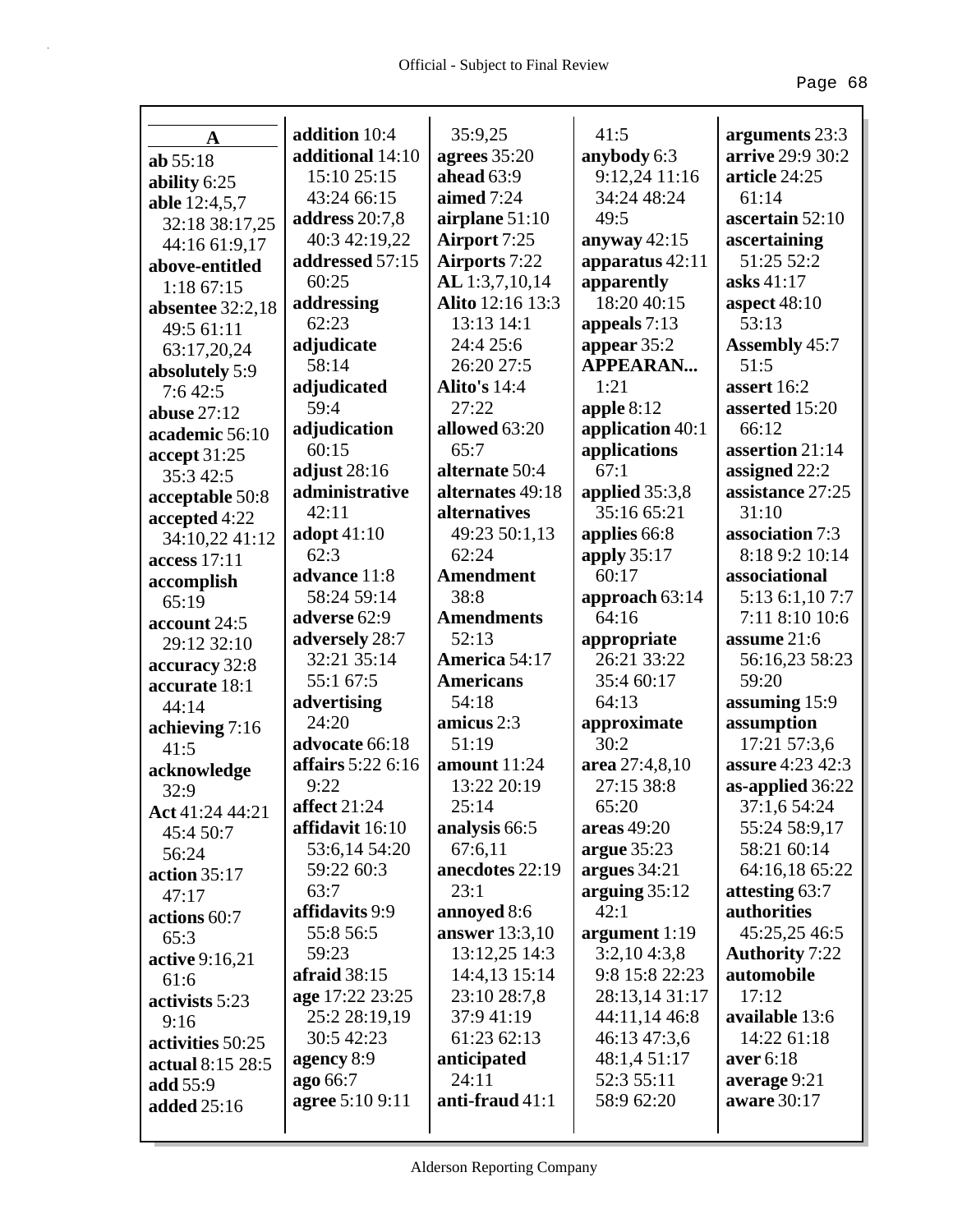|                            | believe 5:12              |                                  | 7:4,179:5           | certain 12:22     |
|----------------------------|---------------------------|----------------------------------|---------------------|-------------------|
| awfully 52:7<br>awry 62:16 | benefit $25:15$           | bringing $38:13$<br>brought 11:7 | card 11:21 50:7     | 22:19             |
| a.m 1:20 4:2               | 29:17 66:15,19            | 45:16 52:16,17                   | 59:17,17            | certainly 8:16    |
| 67:14                      | 67:8                      | 56:22 59:8                       | cards $24:12$       | 11:5 13:20        |
|                            | benefits 64:12            | 60:12 65:3                       | card-carrying       | 21:2,17,20        |
| B                          | 64:20 67:2                | building $60:15$                 | 9:23                | 26:16 30:19       |
| back 36:7 37:23            | <b>best</b> 28:13,14      | burden 4:24                      | care 59:14          | 53:19 58:18       |
| 39:17 49:11                | <b>better</b> 18:20,22    | 7:16 14:9 17:2                   | careful 27:21       | 66:6              |
| 59:21                      | 41:2,5 52:20              | 17:3,6,6 26:25                   | carefully 63:25     | certificate 12:13 |
| backside 44:8              | 53:23                     | 28:6 30:8 33:4                   | Carter 24:7,25      | 14:20 26:12,19    |
| <b>bad</b> 18:17 19:5      | beyond 13:4               | 46:8 48:1,13                     | 24:25 26:9          | 29:3,4,5 30:9     |
| 44:25                      | big 34:7 40:22            | 48:16 53:4                       | <b>Carter-Baker</b> | 31:6 40:18        |
| <b>bag 54:24</b>           | bigger 34:8               | 54:15 57:21                      | 24:20               | 49:16 50:4,12     |
| <b>Baker</b> 24:7 25:1     | <b>bill</b> 40:3          | 59:21 66:12                      | carve 65:12         | 50:16,18 53:3     |
| 26:9                       | <b>bind</b> 38:19         | burdened 7:5                     | case 4:4,12 5:11    | certificates      |
| balance 31:12              | birth $12:13$             | 9:1827:1                         | 7:7,228:1,8         | 49:18             |
| 67:9                       | 14:20 26:12,19            | 29:25 30:1                       | 11:4,6 12:23        | certified 12:13   |
| balancing 12:23            | 29:3,4,5 30:9             | 33:13 34:18                      | 12:25 15:8,24       | challenge 34:5    |
| 27:18 41:9                 | 31:5 40:18                | burdens $4:13,16$                | 15:24 17:21         | 35:4,5,6,19       |
| 66:18                      | 49:16,18 50:4             | 4:18 10:21                       | 21:17 34:7,24       | 36:2,4,10,20      |
| <b>ballot</b> 43:11        | 50:11,15,17               | 13:2 29:1                        | 36:7 37:25          | 36:23 37:1,4      |
| 49:8 55:7                  | 53:3                      | 64:12,20,22                      | 38:9,23 39:12       | 37:17,20 38:13    |
| 56:25 59:6                 | bit 33:16 59:1            | 66:2,3,20 67:2                   | 46:19 54:6          | 52:15,16,25       |
| 61:11 63:10,15             | 59:24 62:7                | burdensome                       | 59:23 60:2,14       | 53:15 54:24,25    |
| ballots 39:11              | 64:15                     | 13:7 16:7                        | 60:17,20 67:13      | 55:2,16,17,24     |
| 54:1,3,5 56:15             | <b>block</b> 60:15        | 49:17                            | 67:14               | 58:9,16,17,21     |
| 56:18 59:7,12              | <b>board</b> 1:7 4:5      | <b>Burdick 64:11</b>             | cases 35:20         | 59:2,8 60:20      |
| 63:18,20,24                | 39:14                     | 64:19                            | 36:10 37:25         | 61:21             |
| 64:2                       | boils $52:8$              | <b>Bureau</b> 28:23              | 38:2 64:11          | challenged        |
| ballpark 33:11             | <b>booth</b> 15:14        | 32:5                             | cast 19:15 43:12    | 65:21             |
| <b>Barker</b> 10:25        | 42:4                      | bureaucratic                     | 49:7 54:1,3         | challenges 6:24   |
| <b>barn</b> 38:14          | bosses 22:7               | 31:9                             | 64:2                | 37:13 58:11,24    |
| <b>based</b> 9:8 33:9      | <b>bottom 29:10</b>       | <b>bus</b> 16:25                 | catch 22:9,20       | 59:4 60:15        |
| basic $60:15$              | bound 9:2                 | buying $42:11$                   | 23:19,21            | challenging       |
| basically 29:12            | boy 61:4                  |                                  | Catch-22 31:5       | 59:22             |
| 31:8                       | <b>Branch</b> 27:11,11    | $\mathbf C$                      | category $50:1,5$   | change $54:14$    |
| basis $52:10$              | <b>Brennan 23:2</b>       | $C$ 3:1 4:1                      | 57:14               | chapter $12:2$    |
| 53:15 64:18                | <b>BREYER 22:4</b>        | calculations                     | caught 23:13,15     | charge 25:22      |
| <b>battle</b> 43:6         | 22:22 23:3,18             | 33:10                            | 31:5                | cheat 44:7        |
| <b>beam</b> 58:10          | 23:21 39:20,23            | call 5:14 20:24                  | cause 35:17         | check 20:10       |
| <b>bear</b> 45:20          | 41:14 42:1                | called 34:19                     | ceiling 37:24       | 39:18             |
| bearing $50:24$            | <b>brief</b> 7:23 14:3    | 60:6                             | census $17:23$      | Chief 4:3,10 9:7  |
| behalf $1:22,25$           | 23:2 32:15                | calls 27:9                       | 18:15 32:6          | 10:24 11:11       |
| 2:23:4,6,8,12              | 34:21                     | cancel 46:2                      | Center 23:2         | 12:6 15:4,7       |
| 4:9 8:22 31:18             | briefs 38:22              | canceled 45:24                   | central 13:17       | 16:18,21 17:15    |
| 51:18 62:21                | <b>bring</b> $6:23\,51:7$ | 46:6                             | 49:21,22            | 18:5,8,10,16      |
| behave 38:5                | 60:20                     | candidates 6:19                  | century $51:8$      | 18:23 19:3,12     |
|                            |                           |                                  |                     |                   |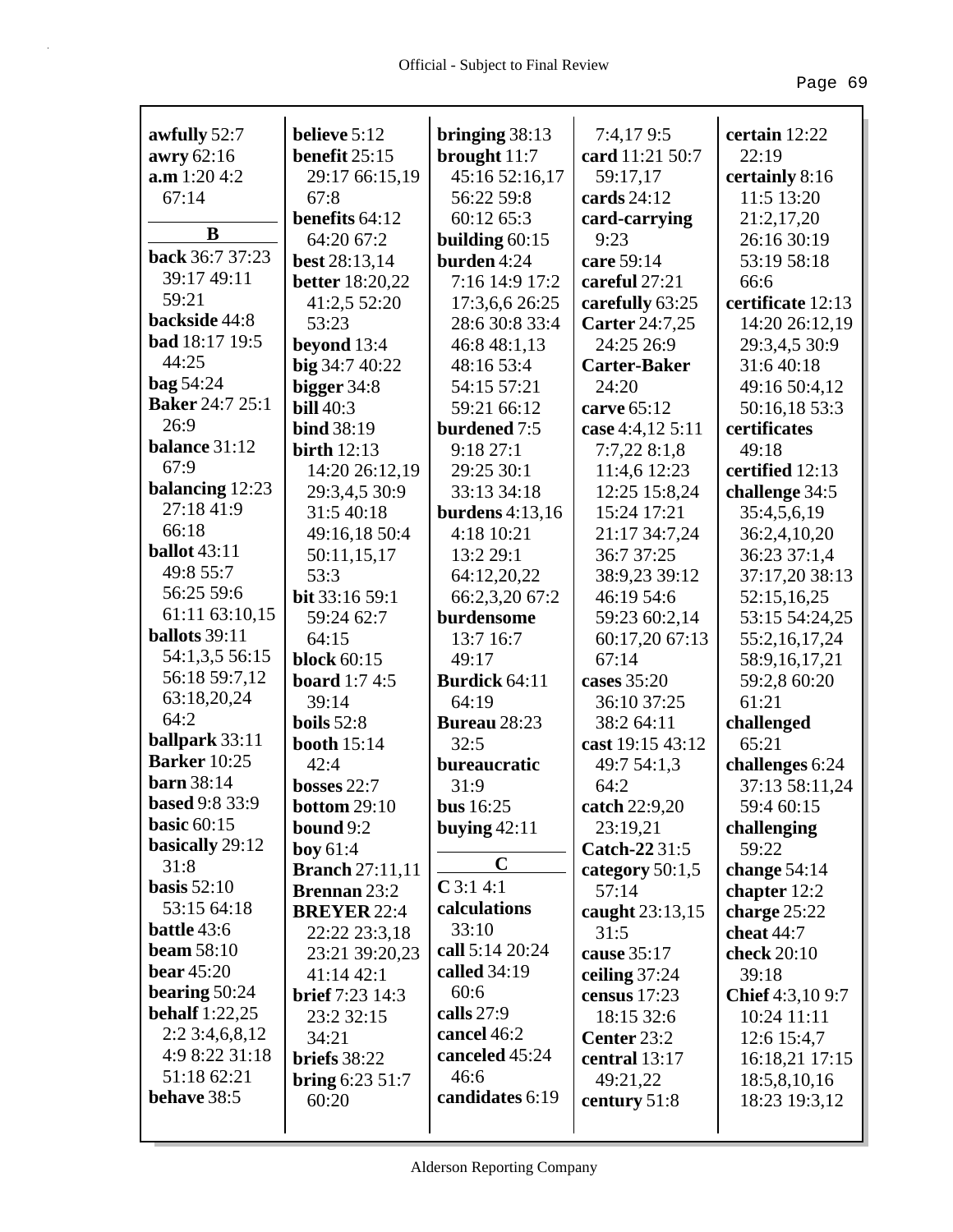| 20:2 25:25             | 11:19 26:2        | 46:25 47:3       | 45:6 63:1        | <b>Crown</b> 16:25        |
|------------------------|-------------------|------------------|------------------|---------------------------|
| 26:8 31:14,19          | 31:2 40:23        | 51:12            | county 1:6 4:5   | cull 47:4,17,23           |
| 44:10,23 51:13         | 42:7,19 49:18     | confine 8:18,22  | 16:8, 15, 16, 19 | curiae 2:3 51:19          |
| 51:16,21 59:3          | 64:12 67:6,6      | confines 8:25    | 16:19,21,24      | current 14:8              |
| 60:19,22 62:18         | comes 20:7        | confirmation     | 38:24 39:2       | currently 53:20           |
| 66:9 67:12             | 41:17 58:19       | 39:6             | 48:16 53:8       | D                         |
| choosing $60:12$       | 67:9              | confirming 43:8  | 54:1 57:1 58:5   | $D$ 2:1 3:7 4:1           |
| chosen 41:2            | coming $20:20$    | confronting      | couple $11:14$   | 51:17                     |
| circumstances          | comment 11:5      | 38:10            | 66:7             | <b>data</b> 32:4,6        |
| 64:25                  | <b>Commission</b> | congestion       | course 9:3 22:17 | date 58:19                |
| cited 7:23             | 19:21 24:5        | 57:16            | 55:23 62:4       | day 20:7 27:14            |
| claim 5:25 10:3        | commit $21:21$    | consent 19:2     | court 1:1,19     | 49:6 56:1 58:7            |
| 22:18,18 23:5          | committees        | 45:18,21 46:1    | 4:11,20 5:24     |                           |
| 56:21,24 57:7          | 63:22             | consider 63:11   | 6:7 7:10,13 8:8  | days 49:9 59:4<br>de 34:4 |
| 57:12,18               | common 22:6       | considerable     | 8:13 10:3        |                           |
| claimed 4:23           | compare 17:22     | 11:24            | 12:24 17:19,21   | dead 18:12 19:5           |
| claiming 15:24         | 33:1              | considerably     | 17:22 18:1,6     | 21:1 22:8,11              |
| claims 25:9            | compared 66:20    | 17:6             | 24:23 29:9       | 47:4,18,19                |
| 56:20 58:14            | comparing         | considered 34:3  | 31:20 33:10      | deal 10:20 40:23          |
| 60:11                  | 18:14             | consistent 47:24 | 34:9,24 36:1     | 57:13 58:3,6              |
| class 54:11 60:6       | complainants      | 56:2 66:6        | 36:14 37:21,23   | 59:15                     |
| 65:3,7                 | 5:3               | constitutional   | 51:22 56:3       | dealing 19:23             |
| classes 55:1 65:9      | complete 65:11    | 4:17,25 10:23    | 58:15,15,20      | 53:24 62:25               |
| cleaning 19:1          | completely 66:6   | 11:8 12:20       | 60:13 61:1       | death 28:16               |
| clear 4:20 32:22       | compliance 19:1   | 15:2,5,13        | 64:17 66:8       | decades 66:16             |
| 41:25                  | 51:4              | constitutionali  | courthouse       | decedent 46:4             |
| clearly 6:15 10:7      | comply $10:22$    | 52:2,4,21        | 48:16 53:8       | decent 56:24              |
| 13:10                  | concede 26:20     | constitutionally | 59:5             | decide 65:9               |
| <b>Clement</b> 2:1 3:7 | 52:4 61:13        | 35:7             | courthouses      | decided 17:21             |
| 51:16,17,21            | conceding 32:19   | continue 4:17    | 51:10            | 55:7 59:6                 |
| 52:23 53:11            | conceivably       | 10:22            | courts $5:5,7$   | decision 25:16            |
| 54:8,12,22             | 32:25 33:13       | continues 34:10  | 27:8 38:5 65:8   | 51:5 64:13                |
| 55:15 56:7,12          | 34:18             | contumacious     | court's $28:15$  | 66:6                      |
| 56:17,21 57:2          | concentrate       | 48:3             | 64:11            | decree 19:2               |
| 57:5,11,23             | 52:23             | conversely 57:5  | covered 14:24    | 45:18,21 46:1             |
| 58:25 59:10,25         | concentrating     | correct 7:12     | co-chaired 24:6  | deferential 27:8          |
| 60:8,21 61:23          | 57:10             | 34:13 43:15      | co-conspirators  | definitely 60:10          |
| 62:12,19               | concern 26:17     | correctly 5:12   | 22:2             | degree 13:2 14:9          |
| Clemente 9:15          | 27:10 34:2,3      | costlessly 24:21 | Crawford 1:3     | 27:10 29:1                |
| clerk 9:10 49:8        | 54:23 64:22       | costs 28:1       | 4:4 12:1         | degrees 6:6               |
| clerk's 16:15          | 65:15             | counsel 49:20    | create 46:24     | <b>Democratic 1:9</b>     |
| cleverly 62:14         | concerned 45:7    | count 34:4 39:9  | created 51:1     | 4:55:6,11,19              |
| close 60:21            | 53:12             | counted 38:25    | creating 65:8    | 5:21 6:4,4,18             |
| closer 19:16           | conclusion 67:7   | 56:16,19,20      | crime 21:21      | 6:227:1,3,11              |
| Club $6:14$            | concrete 54:6     | countries 24:9   | criminal 24:2    | 7:17 9:10,11              |
| combined 46:25         | conducted 11:12   | country $23:17$  | criteria 50:9    | 9:12,23,24                |
| come 10:25             | confidence 45:7   | 25:3 28:10       | cross $61:14$    | 10:6 24:24                |
|                        |                   |                  |                  |                           |
|                        |                   |                  |                  |                           |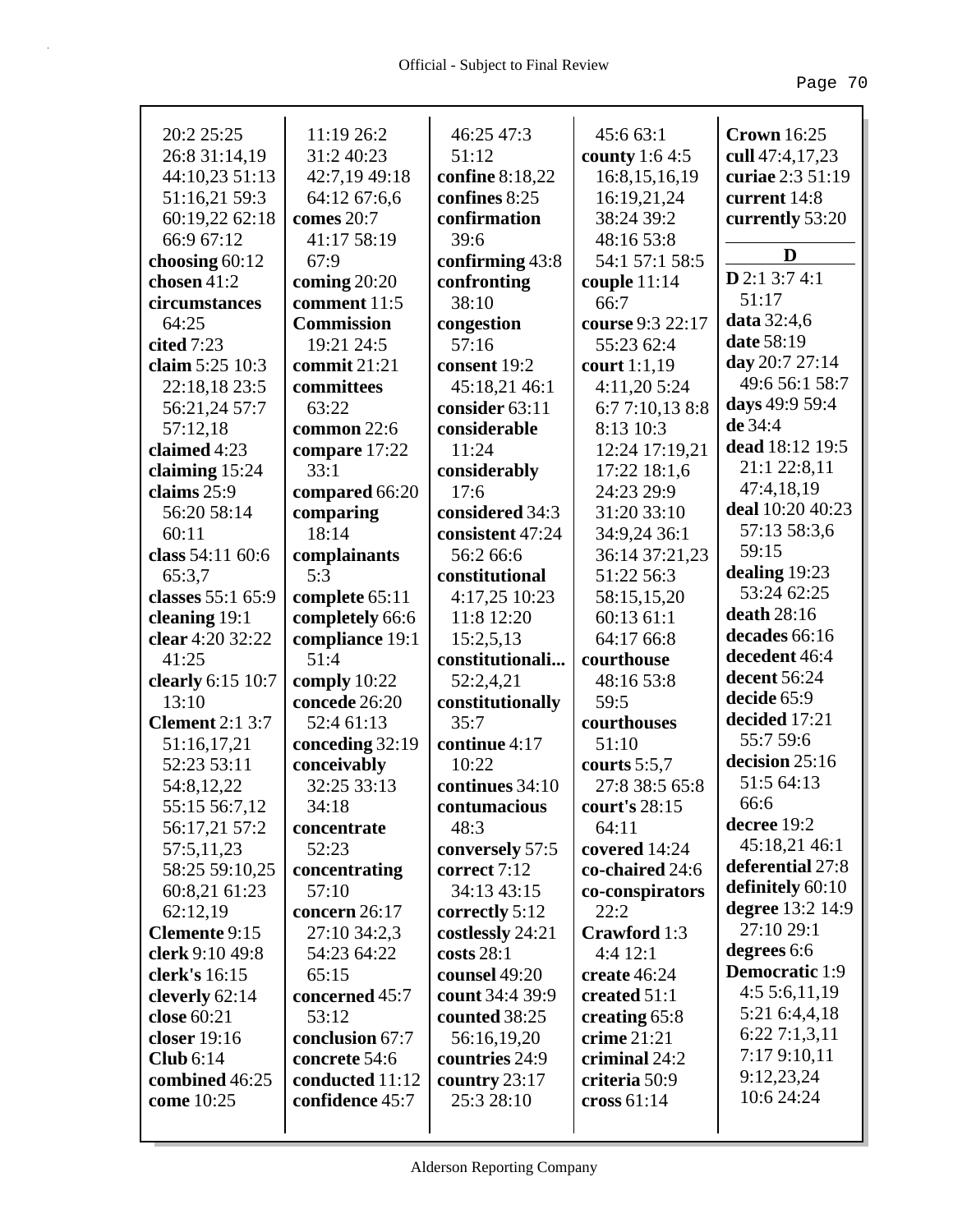| 34:20 61:4,20                            | discourage<br>54:21               | 44:6,6 53:7<br>54:17               | 52:18,19                   | <b>Executive 27:11</b>            |
|------------------------------------------|-----------------------------------|------------------------------------|----------------------------|-----------------------------------|
| 62:6,15                                  |                                   |                                    | enjoined 56:4              | exempt $65:7,8$                   |
| <b>Democrats</b><br>10:18 62:10          | dismiss 23:6                      | effect $64:25$<br>effective 41:11  | ensure 47:7                | exemption<br>15:17,20 16:6        |
|                                          | disparity 17:25<br>21:4           |                                    | entire 35:19               | 65:10                             |
| denial 28:21                             |                                   | 41:12                              | 51:2 56:10                 |                                   |
| denied 11:1                              | dispute 32:7                      | effectively 66:17<br>efforts 18:21 | entirely 51:2<br>61:22     | exemptions<br>15:10               |
| <b>Department</b> 2:2<br>departure 28:16 | 52:5,8 55:20<br>59:12             |                                    |                            | exercise 4:17                     |
|                                          |                                   | eight $21:7$<br>either 6:18        | entries 18:12,17<br>20:3,3 |                                   |
| depend 59:1                              | disputes 59:16                    |                                    | envision 37:25             | exercising 10:22<br>Exhibit 24:24 |
| depending<br>64:23                       | disrupt $22:15$<br>dissents 25:17 | 16:14 18:11                        |                            |                                   |
|                                          |                                   | 19:5 40:5                          | equal 5:24 10:3            | existed 19:8                      |
| designed 42:3                            | distant $16:13$                   | 48:14                              | escaping 27:7              | existing 13:23                    |
| 62:14                                    | district 5:24                     | elderly 49:2                       | especially 5:10            | exists $42:12$                    |
| detect 19:18,22                          | 10:3 17:19,22                     | 50:3 61:10                         | 13:7 57:25                 | 60:23                             |
| 39:19                                    | 17:25 18:6                        | elect 7:4                          | <b>ESQ</b> 1:22,24 2:1     | expect $20:17$                    |
| detected 23:14                           | 28:15 33:10                       | electing 7:17                      | 3:3,5,7,11                 | expects 46:23                     |
| 23:14                                    | 61:1                              | election $1:64:5$                  | essentially 67:7           | experience                        |
| deter 23:24                              | <b>DMV</b> 42:13,14               | 6:19,20 11:4                       | estimate 29:23             | 39:15                             |
| determine 66:10                          | 49:14                             | 11:20 19:13,16                     | ET 1:3,7,10,14             | expert $45:15$                    |
| deterring 23:24                          | document 50:12                    | 21:25 22:15                        | <b>Europe 24:13</b>        | 46:2                              |
| dictum $37:20$                           | documentation                     | 24:6 27:14                         | everybody                  | expiration 58:19                  |
| <b>died</b> 18:3                         | 26:7,8 34:15                      | 38:15,20 49:6                      | 14:18,23 15:12             | expire 48:11                      |
| difference 8:14                          | doing 7:18 8:20                   | 51:7 54:2,14                       | 24:12,21 35:20             | explicitly 47:5                   |
| 8:15                                     | 41:15 54:20                       | 55:12,13 56:10                     | 51:3                       | <b>Extend 7:20</b>                |
| different 6:5,6                          | dormant 45:23                     | 58:24 59:6,14                      | everyday 46:24             | extent 26:24,24                   |
| 15:2 20:12,13                            | draw 26:22                        | 59:16 65:1                         | 50:25                      | 30:13                             |
| 25:23 29:1                               | drawn $65:10$                     | elections 11:11                    | evidence 9:20              | extremely 66:17                   |
| 35:543:6                                 | drive 30:15 49:2                  | 19:20 45:8                         | 10:16,20 12:3              |                                   |
| 54:25 58:21                              | 53:2                              | 58:5 62:7                          | 13:21 20:23                | $\mathbf{F}$                      |
| 62:10 63:3,14                            | driver's $17:12$                  | electoral 27:12                    | 22:5,6 28:9                | face 4:22 52:17                   |
| differential 21:7                        | 17:23 18:15                       | electorate 33:13                   | 31:21,23 55:5              | 56:1                              |
| 21:8                                     | 31:6                              | 33:25 35:14                        | 55:21                      | facial 34:5 35:4                  |
| difficult 20:9                           | duplicate 18:12                   | 51:2                               | evident 52:15              | 35:5,6,19 36:2                    |
| 27:4,18,22,25                            | 20:3                              | eligible 28:19                     | exactly 10:18              | 36:4,10,19                        |
| 29:14 44:14                              | duplicates 19:5                   | eliminate 21:11                    | 24:11 35:23                | 37:4,13,17,19                     |
| difficulty 9:19                          | 20:9,11 46:4                      | 53:5                               | 63:17 64:1                 | 38:13 52:24                       |
| 12:11 49:24                              | 46:17                             | <b>Elk's</b> 6:14                  | 65:6,18                    | 53:15 58:16                       |
| digging $40:17$                          | D.C 1:16,22 2:2                   | Ely 27:15                          | example 6:17               | 60:20 64:15,20                    |
| dimension 25:8                           |                                   | enacted 24:18                      | 9:15 19:10                 | facilities 50:8                   |
| direction 32:10                          | E                                 | enclose 40:2                       | 29:15 33:2                 | fact 7:15 13:21                   |
| 51:11                                    | $E$ 3:1 4:1,1                     | encourage 23:1                     | 49:6 63:6                  | 19:9 24:5                         |
| directly $4:12$                          | easier $50:15$                    | 24:23                              | exception 16:7             | 25:20 32:4                        |
| disadvantage                             | 59:20 60:1                        | ended 39:1,4                       | 65:12                      | 39:1 42:12                        |
| 62:15                                    | easily $23:13$                    | 47:1                               | <b>Excuse 10:10</b>        | 46:2 53:13                        |
| discount 32:20                           | 24:21 53:5                        | endorsed 34:10                     | 15:18                      | factors 28:16                     |
| discounted 32:1                          | 64:1                              | 34:13,14                           | execute 53:14              | 29:13                             |
| 32:17                                    | easy 43:22 44:4                   | enforcement                        | executing 55:8             | facts $12:25$                     |
|                                          |                                   |                                    |                            |                                   |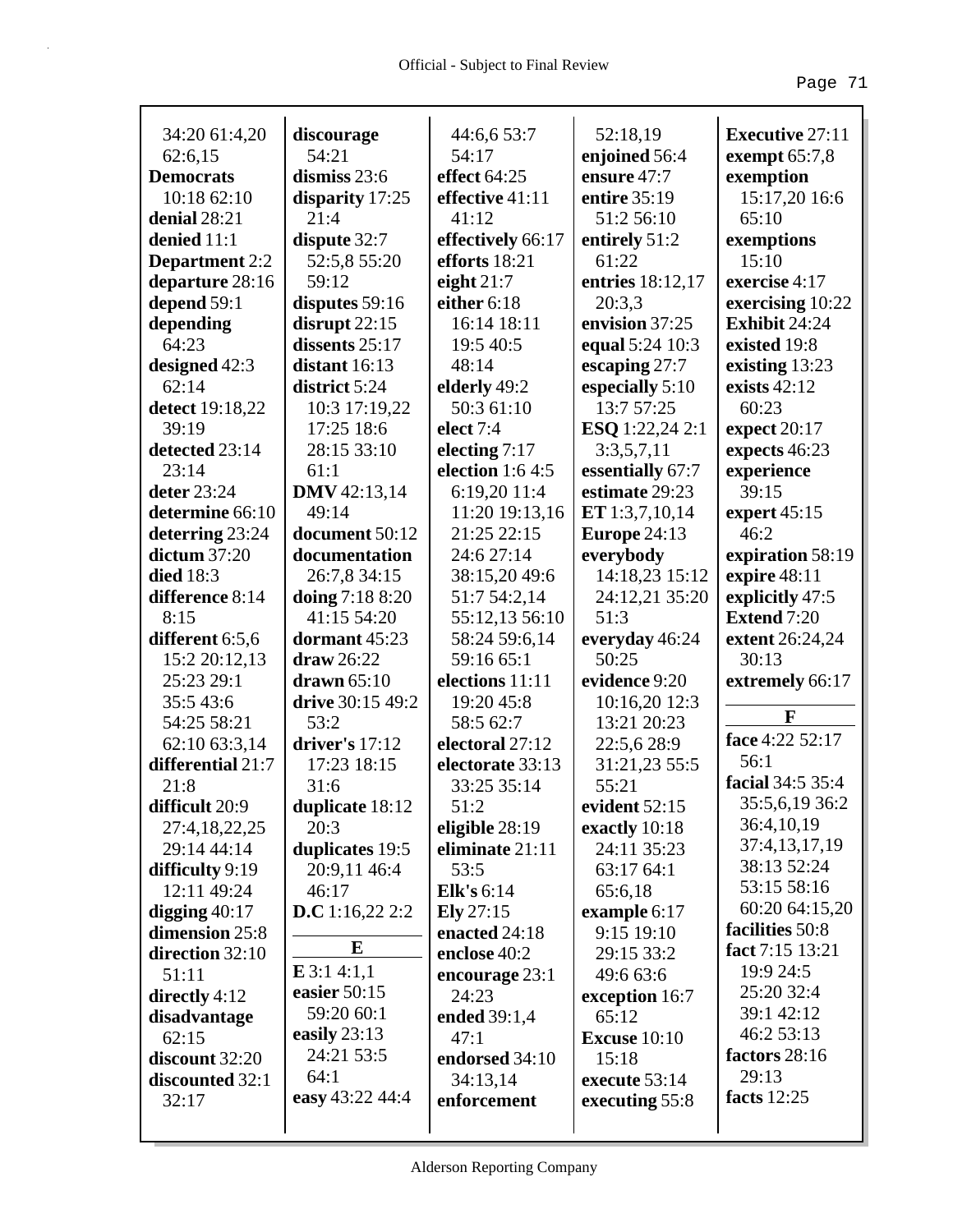| fair 30:21 33:18       | 49:4,13,25             | 41:22 58:12        | 42:8 45:15       | 21:19 22:8        |
|------------------------|------------------------|--------------------|------------------|-------------------|
| 62:9                   | 50:19,23 51:14         | function 49:22     | 62:1             | great 10:20 57:7  |
| fairly $30:18$         | 51:15                  | functional 8:15    | given 6:11 40:11 | ground 65:24      |
| far $16:18,22$         | Florida 63:14          | functioned 8:10    | 42:6             | grounds $5:13$    |
| 33:9 34:8 41:2         | focus $23:10$          | fundamental        | giving $26:17$   | group 9:3 52:24   |
| 41:5 53:23             | 58:10                  | 4:13               | go 10:5 12:14    | 54:14 65:13       |
| 62:16 64:14            | focused 55:2           | further 32:1       | 16:8 20:6,17     | $grown 44:22$     |
| farmers 8:12           | focusing 40:12         | furthest 16:19     | 22:15 26:5       | guess 9:8         |
| favor 38:16            | follow $22:16$         | future 6:19        | 40:10,17,24      |                   |
| Federal 24:6           | 46:10                  | 19:16              | 42:14,18 48:15   | $\bf H$           |
| 44:24 47:15            | following 25:1         |                    | 49:7,10,11,14    | half 30:5 33:24   |
| 50:8 51:10             | forcing $7:18$         | G                  | 53:24 58:20      | 35:13,15 38:1     |
| 58:19 59:23            | 47:17                  | $G$ 4:1            | 59:4,18,20,21    | hamstrung         |
| 60:2                   | forever $16:16$        | gap 46:22          | 63:9             | 41:22             |
| fee 48:21              | forget 32:16           | <b>Gary</b> 16:24  | goal 7:16,17     | hand 40:25 63:4   |
| <b>fewer</b> 17:16     | forgets 49:5           | 17:13              | goals 9:4        | handful 58:1      |
| figure $18:17$         | forgot $57:8$          | gather $54:2$      | goes 20:16 39:17 | hands $25:5$      |
| 28:15 32:1,13          | form 12:17,19          | <b>GEN 2:1 3:7</b> | 62:4             | happen $38:15$    |
| 32:16 33:17            | 13:4 31:23             | 51:17              | going 8:22 12:4  | 61:10             |
| 65:6                   | 41:11,13 50:24         | general $1:24$ 2:1 | 12:4,7 16:15     | happened 11:5     |
| file 59:5,20           | 58:21                  | 45:6 51:5,16       | 19:22 20:15,17   | 38:23             |
| fill 16:10 54:19       | formal 6:13 8:12       | 51:21 52:23        | 20:17 22:15,16   | happening         |
| 63:7                   | <b>former</b> 24:6,7   | 53:11 54:8,12      | 24:17,18,19      | 20:22 52:13       |
| financial $4:16$       | forth 30:16            | 54:22 55:6,15      | 25:20,21,22      | happens 23:7      |
| find $21:16\ 27:13$    | forward $45:16$        | 56:7, 12, 17, 21   | 27:12 28:6,21    | hard 8:17 12:24   |
| fine 14:8 24:13        | <b>found</b> 5:5,12    | 57:2,5,11,23       | 29:8,9,24        | 19:18,22 27:7     |
| first $4:4$ 12:12      | 9:17 10:1 18:6         | 58:25 59:10,25     | 33:18,20,20,21   | 27:9,15 57:17     |
| 22:25 23:23,23         | 19:21 31:4             | 60:8,21 61:23      | 34:6,7,18 36:1   | 64:14             |
| 38:8 41:19             | foundational           | 62:1,12,18         | 36:19 37:12      | hardship 35:21    |
| 52:12                  | 50:12                  | generally 45:7     | 38:14,18 39:7    | <b>harm</b> 66:23 |
| <b>Fisher</b> 1:24 3:5 | four 40:4              | genuine $21:10$    | 41:14 46:18,24   | hate 61:25        |
| 31:16,17,19            | <b>Fourteenth</b>      | Georgia 40:16      | 48:15 49:19      | haven $5:14$      |
| 32:3,23 33:23          | 52:12                  | getting 7:20       | 50:8,15 54:13    | Havens $7:13$     |
| 34:6,17 35:9           | <b>fraud</b> 4:20 13:8 | 9:19 12:12         | 54:15,21 57:21   | healthy 59:15     |
| 35:22 36:6,13          | 13:22 19:6,11          | 30:1,23 32:14      | 63:7 64:8        | hear $4:355:12$   |
| 36:17,21 37:1          | 19:15,17,17,20         | Ginsburg $14:12$   | 65:17            | heart $23:4$      |
| 37:5,10,14,17          | 20:19,24 21:11         | 14:15 16:11        | good 41:6 48:6   | heavier 46:8      |
| 37:18,22 38:6          | 22:20 23:6,13          | 24:11,16 38:9      | 52:7,11 66:23    | 48:1              |
| 38:11 39:10,17         | 23:14,15,16            | 38:12 39:14        | gotten $18:20$   | help 24:14 25:20  |
| 39:22 41:7,21          | 39:19,21,24            | 45:11,17 48:10     | Government       | 25:25 30:14       |
| 42:10 43:3,5           | 40:9 45:6 47:8         | 49:10 52:22        | 44:24            | 31:3 54:17,19     |
| 43:10,17,21            | 66:11                  | 53:11 54:7,10      | government-is    | 60:2              |
| 44:3,7,10,19           | fraudfeasor            | 54:13,22 55:14     | 52:6             | helping $30:22$   |
| 45:1,14,19             | 20:14                  | 57:9,13,23         | $graph 54:24$    | helps $31:1$      |
| 46:11,15,20            | fraudulent             | give 9:13 26:1,3   | gratuitively     | Holland 9:9       |
| 47:5,12,20,24          | 39:11,13 40:9          | 39:6 40:6,13       | 16:7             | home 22:17 26:6   |
| 48:5,8,20,24           | front $34:24$          | 40:14 41:14,15     | graveyards       | 49:10             |
|                        |                        |                    |                  |                   |
|                        |                        |                    |                  |                   |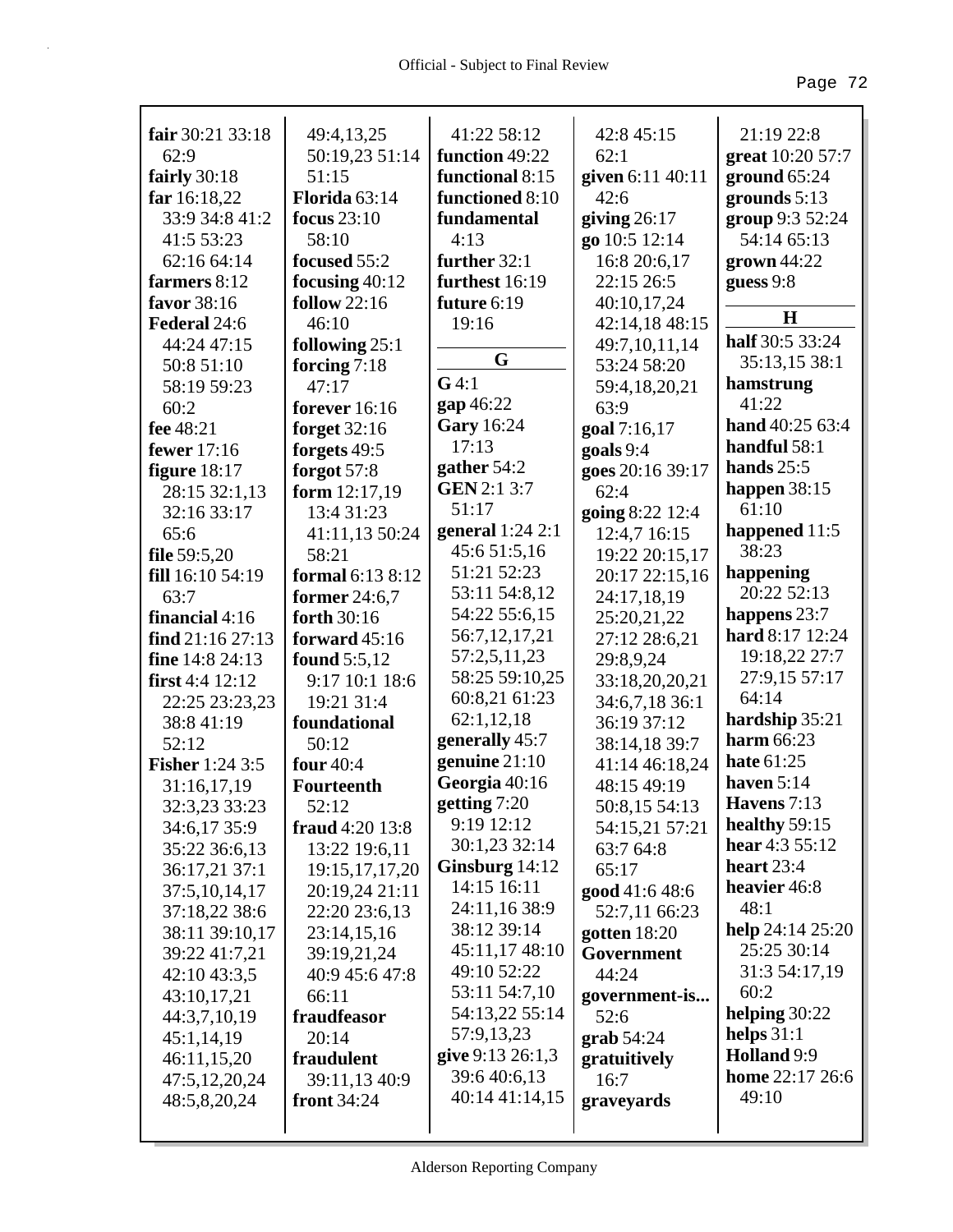| <b>Honor</b> 5:5,9,11 | identification     | 4:19 19:11      | 63:21               | interrogatories          |
|-----------------------|--------------------|-----------------|---------------------|--------------------------|
| 5:20 6:15 7:8         | 4:14 7:21 12:9     | impersonator    | Indianapolis        | 10:1                     |
| 7:12 8:4,7,24         | 12:15,17,19        | 39:16           | 1:24                | introduce 43:24          |
| 9:15 10:15            | 13:4,23 14:10      | implementation  | Indiana's 47:22     | invalidate 65:23         |
| 11:3,18,22            | 30:1 31:23         | 11:8            | indicated 46:3      | involved 7:23            |
| 12:10,21 13:14        | 33:11 41:11,13     | important 27:16 | indication 20:23    | 27:18 64:24              |
| 14:14 15:1,6          | 42:24 43:1,12      | 45:20           | indigency 16:6      | involves 4:12            |
| 15:18 16:24           | 49:6,11 50:5,7     | impose 14:5     | 53:14 55:8          | 51:23                    |
| 17:6,19 19:20         | 50:24 51:9         | 35:21 51:2      | indigent 16:23      | Ir $14:20$               |
| 21:3 22:21            | identifications    | imposed 4:25    | 17:2,4,13           | irrational 58:20         |
| 23:12,20 24:11        | 50:10              | 10:21 14:9      | 48:12,16,19         | irreparable 11:7         |
| 26:11 30:4,18         | identified 7:19    | 64:23           | 49:12,16 53:1       | <b>issue</b> 18:16       |
| 30:25 31:11           | 8:5 9:25 47:18     | imposes 66:1    | 53:21 58:11         | 19:13 28:5               |
| 39:10 62:22           | 53:18,19           | impossible 22:9 | 65:12               | 29:8,10,19               |
| 64:7,17 66:4          | identify $5:18,22$ | 39:18           | individual 6:10     | 35:10 40:12              |
| 66:17 67:4            | 10:11 12:25        | improbable      | 6:24 53:17          | 52:1 53:24               |
| hoops $12:15$         | 45:22 46:9,16      | 59:24           | individuals 5:18    | 55:3,22 61:3             |
| 45:3 56:25            | 48:2 55:13         | inappropriate   | 45:22 53:22,22      | <b>issued</b> 17:24      |
| hope 36:13 38:6       | 61:9,17            | 36:10           | 57:7 60:25          | 50:3                     |
| hopefully 44:8        | identifying 48:2   | incidental 33:3 | 61:2,5,8,9,10       | issues 28:4              |
| <b>horse</b> 38:13    | identity 22:2      | include 7:5     | induction 6:14      | 64:18                    |
| hundred 11:14         | 51:25 52:7         | includes 18:2   | infer $62:9$        | issuing $50:9$           |
| <b>Hunt</b> 8:8,10    | IDs 9:18,19        | including 5:5   | infinitesimal       | it'll 24:13              |
| hypothetical          | 17:24 18:2         | income 30:7     | 33:12,16            |                          |
| 39:5 59:16            | 24:14 26:10        | inconvenience   | inflated $45:5,14$  | $\mathbf{J}$             |
|                       | 28:10,18 30:14     | 65:16,24 66:24  | 45:16               | <b>January</b> 1:17      |
| I                     | 31:3,8 40:22       | inconvenienced  | inflation 45:12     | job $40:19$ $44:16$      |
| ID 4:15 11:2,17       | 61:2,10 63:12      | 32:25           | information         | 44:18,25 64:11           |
| 11:20 12:4            | 63:13 65:4,5       | inconveniences  | 63:19               | Joe 19:23 22:10          |
| 14:6,17,21            | 67:9               | 33:4            | initially 39:3      | 22:10,11                 |
| 15:13 17:17           | ignore 15:8        | incremental     | <b>initio 55:19</b> | <b>John</b> $20:4,4,6,8$ |
| 18:24 24:8,9          | <b>III</b> 61:14   | 13:1 29:16      | injunction 56:2     | 20:15 27:15              |
| 24:22 25:10,20        | illiterates 64:5   | 66:3,15         | injured $10:7,14$   | join 8:3 55:21           |
| 26:1,2,14,21          | imagine 38:2       | increments      | 34:25 35:2          | joined 7:3               |
| 27:25 28:22           | 55:3,4 58:18       | 66:22 67:3      | <b>insist 52:10</b> | judge 9:11 10:25         |
| 33:22 34:16           | 60:18 64:9         | Ind $1:25$      | instance 11:1       | 23:5 32:8                |
| 36:3,12 39:18         | 65:2               | Indiana 1:9,13  | instituted 18:21    | 63:16                    |
| 40:4,10,14            | imagining $31:10$  | 4:5,145:20      | 38:23               | judgment 27:9            |
| 42:8 43:20            | immense 37:20      | 11:10 12:19     | instruct $58:2,5$   | 29:10 41:3               |
| 46:23 48:13,17        | impact 38:19       | 16:22,24 17:14  | integrity 41:8      | 66:15,23                 |
| 48:19,21 49:5         | 61:16,20 62:9      | 17:17 18:11     | intend 6:19         | judgments                |
| 49:14 50:6            | 62:10              | 25:9,19 28:12   | intended 6:3        | 12:24 27:7               |
| 52:3,6,10,11          | impaired 5:15      | 28:13,14,18     | interest 4:23       | judicial 27:16           |
| 53:2,19 57:8          | 7:15,25            | 31:2,22 40:1    | 5:15 13:1,2         | 59:11                    |
| 58:19,21 63:4         | impersonating      | 45:11 50:2,7    | 61:13 66:4          | $jump\,45:3$             |
| 63:21 64:3            | 21:16              | 51:1 53:18      | interests 7:14      | jurisprudence            |
| <b>idea</b> 41:8 44:9 | impersonation      | 59:11 61:4      | 41:2,6              | 65:20                    |
|                       |                    |                 |                     |                          |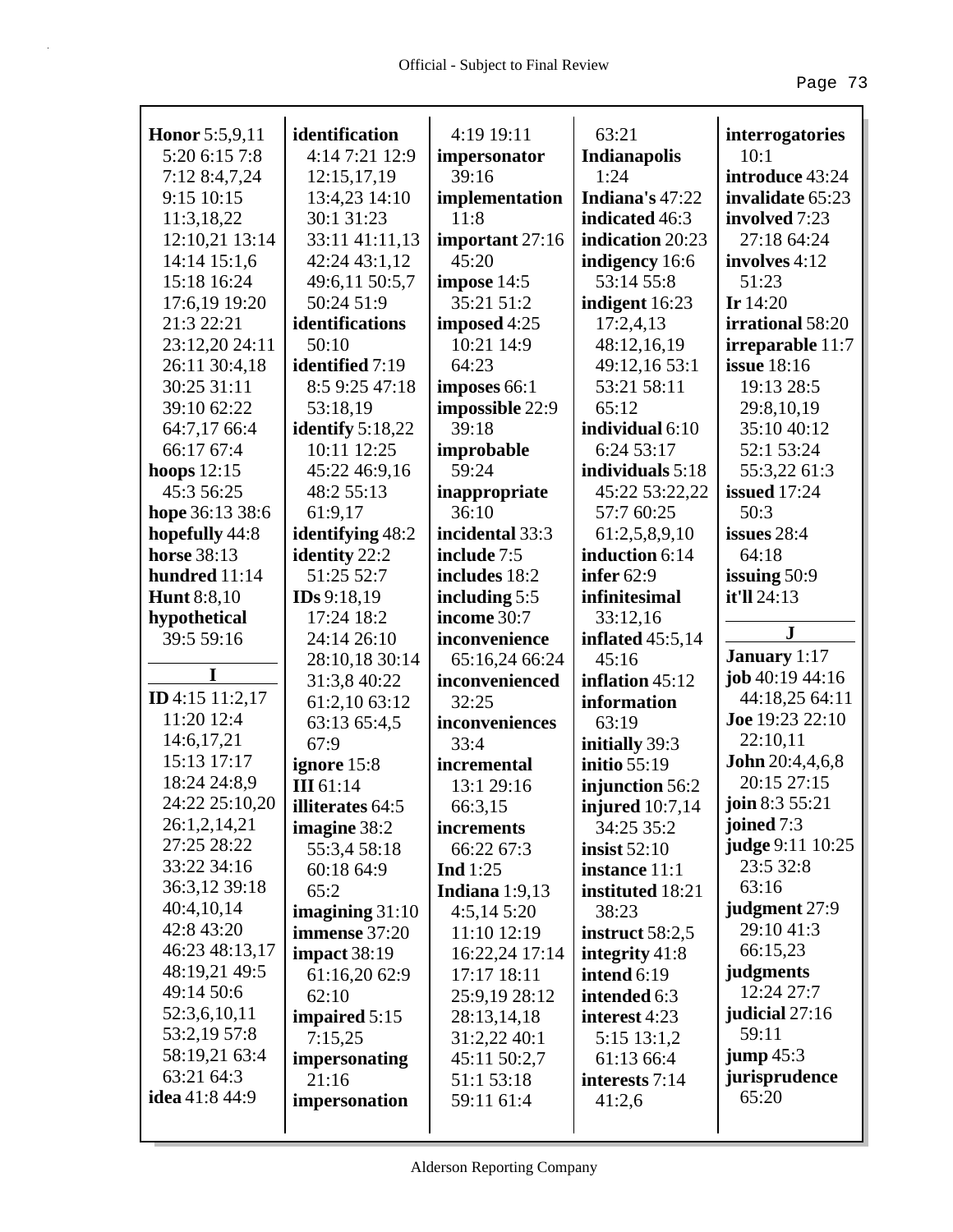| <b>Justice 2:2 4:3</b>         | 57:3,9,13,23            | 57:25 58:4              | legitimate 27:17        | 25:1 27:23,24                  |
|--------------------------------|-------------------------|-------------------------|-------------------------|--------------------------------|
| 4:105:1,7,17                   | 58:23 59:3,19           | 59:23,25 60:3           | 47:25                   | 29:15 34:18                    |
| 6:2,8,21 7:9,18                | 60:1,6,13,19            | 60:4,13 61:24           | legitimately            | 36:7 53:16                     |
| 8:2,5,179:7                    | 60:22 61:19             | 62:13 63:22             | 52:9                    | 55:5 56:3                      |
| 10:5, 10, 18, 24               | 62:8,18 64:4,8          | knows 19:24             | lesser $12:18$          | 58:20 60:4,8                   |
| 11:11,16,19                    | 65:23 66:9,21           | 38:2                    | lesson $60:17$          | 61:19 63:1                     |
| 12:6,16 13:3                   | 67:12                   | L                       | let's 28:2,2,11         | <b>looked</b> 64:18            |
| 13:10,13,15,24                 | justification           | lack 4:14 28:18         | 32:16 58:4              | looking $18:13$                |
| 14:1,4,12,13                   | 4:21 57:24              | 31:22 46:25             | <b>level</b> 7:24 33:23 | 37:24 61:15                    |
| 14:15 15:4,7                   | justified 4:18          | 47:3                    | 45:22                   | 63:12                          |
| 15:16,19,23                    | justify 4:24            | Lafayette 31:1,2        | license 17:12           | looks 22:12,13                 |
| 16:11,18,21                    | K                       | <b>Lake</b> 16:24       | 18:15 25:3              | 54:25 62:16                    |
| 17:3,8,15 18:5                 | <b>keep</b> 7:24        | larger $46:20$          | 31:6                    | 65:20                          |
| 18:8, 10, 16, 23               | <b>Kennedy 8:17</b>     | laser 58:10             | licenses 17:24          | loss 11:7<br><b>lost</b> 38:20 |
| 19:3,12 20:2                   | 13:10,15,24             | Laughter 50:22          | 18:2,4 21:5<br>25:5     | lot 12:2 18:21                 |
| 21:1,9,14,22<br>22:4,22 23:3,9 | 14:13 43:7              | law $4:12,15\ 5:16$     | lie $44:20$             | 19:24 21:25                    |
| 23:18,21 24:4                  | 49:15 58:23             | 7:6 10:22 11:9          | lies $64:17$            | 22:19 24:1,14                  |
| 24:11,16 25:6                  | 60:13 65:23             | 11:12,14 13:17          | Likewise 52:5           | 63:19                          |
| 25:25 26:8,20                  | <b>kind</b> $7:4$ 12:15 | 26:14 27:5              | limit 9:7               | lots $24:19$                   |
| 27:5,20,22                     | 16:7 20:19,24           | 30:18 32:25             | limited 47:12,15        | lousy 44:15,18                 |
| 28:2,11,20                     | 21:21 22:19             | 34:19,25 35:2           | limits $43:24$          | <b>lower</b> 30:7              |
| 29:7,18,21                     | 23:5, 14, 15, 16        | 35:3,7,19               | 44:21                   |                                |
| 30:12,21 31:14                 | 26:21 29:9              | 36:12 37:4              | line 26:22 27:3,3       | M                              |
| 31:19,25 32:12                 | 31:10,22 35:5           | 38:2,3 45:9             | 29:10 61:25             | $M$ 1:22,24 3:3,5              |
| 33:15 34:1,12                  | 39:19 50:12             | 46:10 47:11             | 64:11                   | 3:11 4:8 31:17                 |
| 35:1,12,25                     | 52:10 54:24             | 51:5 59:11              | lines 55:9 61:22        | 62:20                          |
| 36:9,15,18,24                  | 55:24 58:14             | 61:21 62:9,24           | list $44:13$            | machine 40:23                  |
| 37:3,8,12,15                   | 64:24                   | 63:1 67:10              | lists 44:22 45:5        | madness 64:17                  |
| 37:16,19,23                    | kinds $15:11$           | laws 60:5,9 63:2        | litigation 59:21        | mail $40:7$                    |
| 38:7,9,12                      | 23:12 31:7              | lawsuit 59:20           | 60:10,13                | main 43:10                     |
| 39:14,20,23                    | <b>King 64:16</b>       | lead 57:16              | litmus $27:6$           | maintain 44:22                 |
| 41:14 42:1,16                  | Klingman 66:7           | leads $13:15$           | <b>little</b> 5:2 11:9  | majority 35:20                 |
| 42:25 43:4,7                   | <b>knew</b> 8:20,20     | Lear $64:16$            | 33:15 44:14             | 51:4                           |
| 43:14,19,25                    | knocked 36:5            | learning $22:3$         | 59:1,24 62:7            | making $25:21$                 |
| 44:5,10,23                     | knocking $35:18$        | <b>leave</b> 41:3 58:17 | 64:15                   | 34:17 46:7,14                  |
| 45:11,17 46:7                  | <b>know</b> 8:19,22     | 65:14                   | live 15:3 63:9          | 47:2 67:8                      |
| 46:13,16 47:2                  | 14:5 15:16,19           | leaving $46:17$         | lives $42:22$           | mandatory 25:4                 |
| 47:9,14,22,25                  | 16:1,20 19:7            | left 18:3               | living $17:13$          | <b>Marion</b> 1:6 4:4          |
| 48:6,10,22                     | 20:15 21:15,18          | legally $61:13$         | 23:16                   | 38:24 54:1                     |
| 49:1,10,15                     | 23:3 24:1               | legends $22:7$          | <b>local</b> 16:13      | <b>Marston</b> 36:7            |
| 50:17,20 51:13                 | 27:21 29:7              | Legislative             | 45:24,25 46:5           | mass $48:13$                   |
| 51:16,21 52:22                 | 30:24 32:13             | 27:11                   | 46:17 47:4,16           | <b>match</b> 19:25             |
| 53:11 54:7,10                  | 37:2 38:23              | legislature 41:9        | 47:17 48:15             | 23:25 52:4                     |
| 54:13,22 55:10                 | 39:1,11,18              | 61:22 64:13             | 53:7 54:18              | 63:16 64:5                     |
| 55:14,15 56:6                  | 48:11 50:14             | 65:9,18                 | long 34:9               | matched 32:5                   |
| 56:8,15,18,23                  | 53:15 55:3              | legitimacy 45:8         | look 19:15 23:1         | matches $25:14$                |
|                                |                         |                         |                         |                                |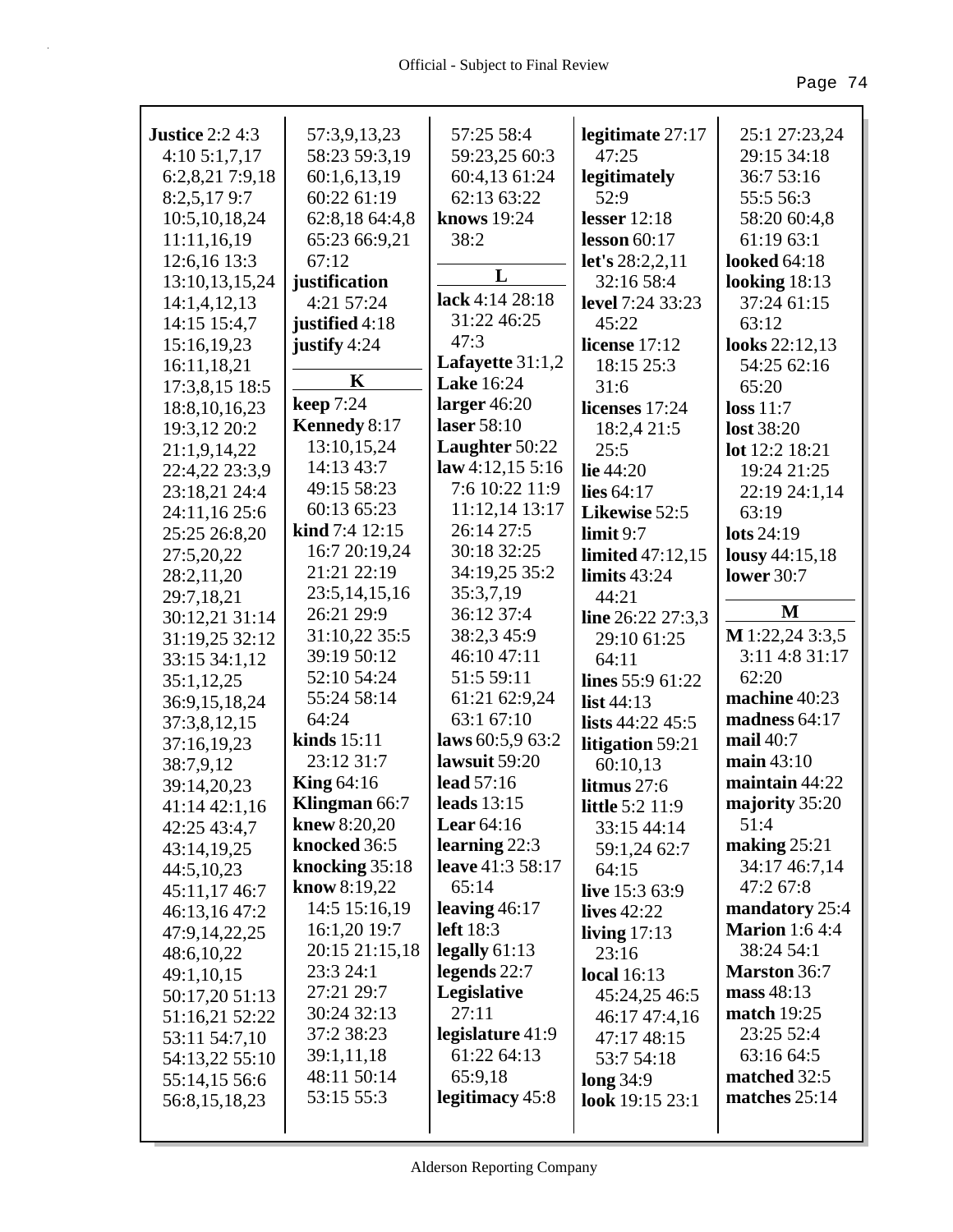| 63:23                   | Michigan 63:5       | necessary 50:25               | objecting 21:2                      | 64:25                    |
|-------------------------|---------------------|-------------------------------|-------------------------------------|--------------------------|
| matter 1:18 8:9         | miles 16:25 17:8    | need 4:19 12:15               | objection 15:8                      | outliers 32:9            |
| 29:1 56:10              | 17:8                | 20:5 21:25                    | 42:9                                | outlying 58:4            |
| 67:15                   | mind 45:20          | 25:10,19 50:17                | objectors 14:23                     | outweigh 66:3            |
| matters 27:9,18         | 50:24               | 56:4,4 57:4                   | observed 60:10                      | overall 65:1             |
| maze 31:9               | minimal $25:14$     | needed 31:8                   | obstacle 40:15                      | overcome 4:15            |
| mean 6:21,24            | 50:9                | needs 49:14 67:3              | obvious 46:22                       | overstate 20:25          |
| 8:3 15:23               | minimis 34:4        | needy $31:1$                  | 47:7,10                             | ${\bf P}$                |
| 21:17 22:4              | Ministry 31:1       | neighborhood                  | obviously 26:16                     |                          |
| 33:17 34:13             | minor 65:16,24      | 19:24                         | 28:25 66:17                         | P4:1                     |
| 37:19 38:12             | minute $47:14$      | neighborhoods                 | occur 63:3                          | <b>PAGE 3:2</b>          |
| 39:5 41:8               | minutes $62:19$     | 24:19                         | occurring 13:22                     | pages 60:25              |
| 42:11 46:18             | misunderstan        | neighbors 49:18               | 20:19,24                            | paid 12:14               |
| 48:23 50:13,14          | 16:4                | never 23:6 32:3               | offer 56:4                          | paraphrase               |
| 50:19 53:12,25          | <b>mobile 24:19</b> | 36:2,5,11,15                  | office 16:15 57:1                   | 64:16                    |
| 54:14,23 55:11          | mode 60:12          | 36:18,19,24                   | 58:5                                | parsed 53:22             |
| 55:16,17 56:13          | money 14:19         | 39:16 50:3                    | officials 46:9,17                   | part 9:24 23:10          |
| 56:13 57:24             | 25:22 29:4,6        | 64:17                         | 47:4,11,16,17                       | 30:16 37:20              |
| 59:1 60:4               | 53:2 65:5,6         | new 4:15 30:18                | 48:3                                | 41:22,23,24              |
| 62:13                   | <b>Montezuma</b>    | 51:2                          | oh 37:24                            | 42:10 44:19              |
| means $42:23$           | 11:10               | nine 21:7 53:22               | okay 15:7 29:18                     | 45:1,2 46:11             |
| 50:4                    | monumental          | 60:24                         | 34:1 37:15                          | 47:6,6 67:5              |
| measure 51:6            | 54:4                | <b>Nobody's 15:20</b>         | 48:6 53:6                           | partial-birth            |
| measured 28:6           | morass $65:11$      | noise 7:24 8:6                | 63:20 67:1                          | 60:14                    |
| mechanism               | motor 28:23         | nominees 9:5                  | once 42:2                           | participant 6:16         |
| 51:25 52:2              | 32:5 43:22          | nonindigent                   | ones 5:5 56:19                      | participating            |
| 61:17 62:14             |                     |                               |                                     |                          |
|                         | moved 20:4 21:2     | 48:22 49:13                   | ongoing 59:12                       | 5:21                     |
| member 5:19,21          | 21:18               | nonprofit 7:23                | open 58:17                          | particular 6:12          |
| 6:4,7 10:11             | moving $21:11$      | note 8:7 10:4                 | opinion 29:22                       | 7:4 10:19                |
| members 5:18            | multiple 34:10      | notice 55:20                  | 29:23 61:1                          | 15:10 39:2               |
| 5:22 8:3,5,8,13         |                     | notion 35:11                  | opportunity                         | 53:16 55:2               |
| 9:23 53:17,17           | N                   | nub 55:20                     | 28:22                               | 58:10,11 64:21           |
| 61:4                    | $N$ 3:1,14:1        |                               |                                     | 64:24                    |
| membership 6:6          | <b>NAACP</b> 12:1   | number 14:1,2<br>17:23 19:5,9 | opposite 38:16<br>oral 1:18 3:2 4:8 | particularly             |
| 8:12 61:3               | name $40:3$         | 21:4,5 28:6,9                 | 31:17 51:17                         | 46:25 52:11              |
|                         | names 45:24,24      | 28:17 29:24                   | <b>order</b> 21:25                  | 60:16                    |
| memory $23:16$<br>39:15 | narrowly 31:7       | 30:2 32:11,24                 | 30:11 65:7                          | parties 30:14,20         |
| mentioned               | national 7:25       | 32:24 33:2                    | ordinarily 38:4                     | 30:22 45:21              |
| 28:17                   | 41:23 44:5,21       |                               |                                     | 61:6                     |
|                         | 45:4                | 40:7 46:3,4<br>66:25 67:5     | ordinary 46:24                      | <b>party</b> 1:9 4:5 5:6 |
| mere 39:7               | nationally 43:22    |                               | organization                        | 5:12, 19, 21, 22         |
| merely 34:4<br>36:4     | nature 52:14        | numbers 40:4                  | 6:11 7:24 8:2,3                     | 6:4,17,227:1,3           |
|                         | 59:2 64:19          | 48:18                         | 8:13 9:1,5,6                        | 7:11,15 9:10             |
| merits 10:8             | <b>Nayot</b> 56:3   | <b>NVRA</b> 47:13,24          | 10:7,14                             | 9:11,17,22,23            |
| method 6:13             | necessarily         | O                             | organizational                      | 9:24 10:6                |
| methods 6:15            | 50:15 51:24         | <b>O</b> 3:1 4:1              | 5:15 7:14                           | 24:24 34:20              |
| <b>Metropolitan</b>     | 57:4 62:1           | obey $47:11$                  | original 12:13                      | 38:17 53:18              |
| 7:22                    |                     |                               | outcome 27:13                       |                          |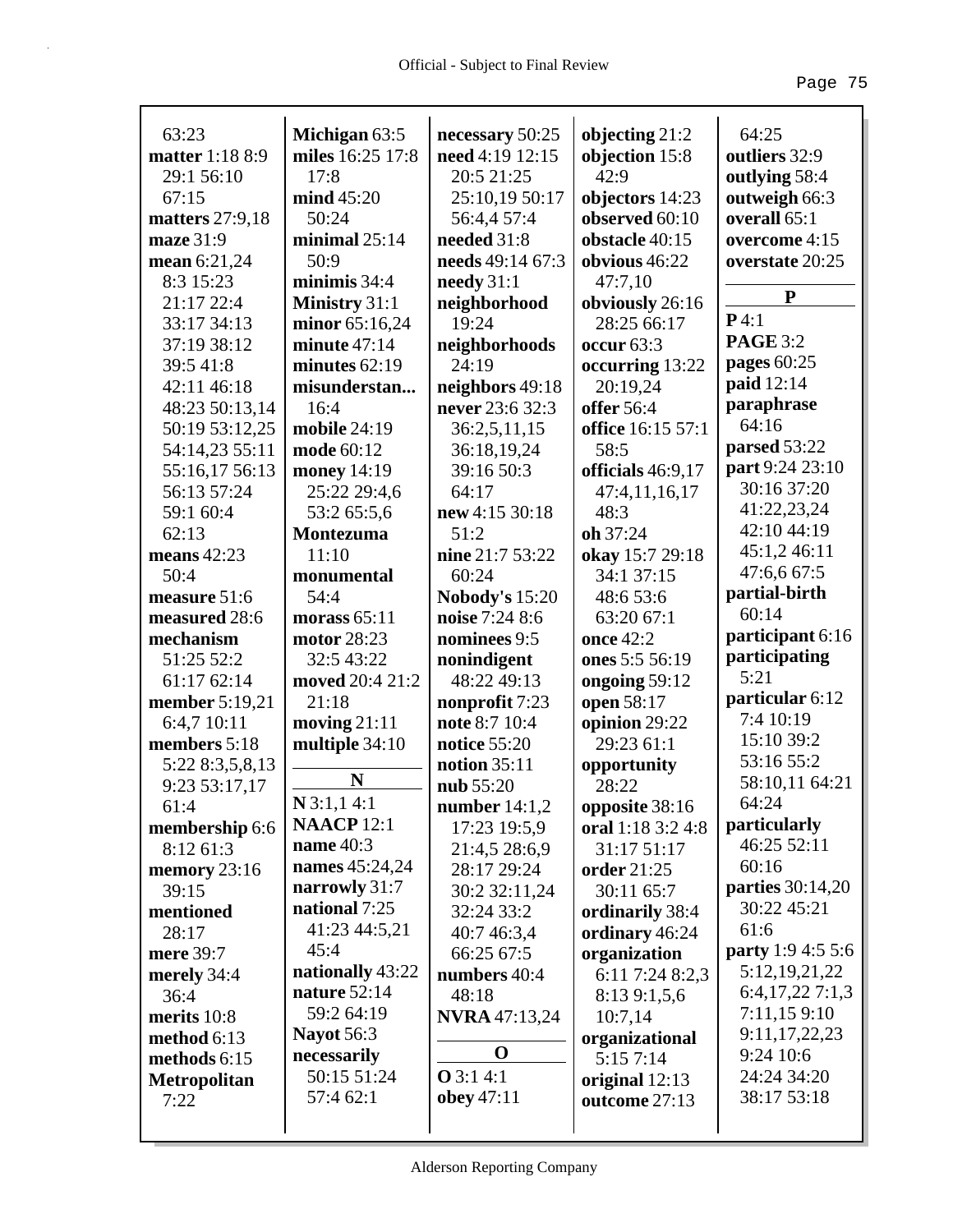| 61:4,20,22,25        | 26:5 33:7,24           | photographic     | 30:15,23 40:10        | presumably        |
|----------------------|------------------------|------------------|-----------------------|-------------------|
| 62:1,6,15,15         | 34:18 35:13,16         | 14:21            | 46:18,22 47:8         | 17:11 20:12       |
| <b>Party's 7:17</b>  | 38:1,1 44:11           | picture 40:24    | 55:9                  | 59:3,8            |
| passed 56:11         | 46:6 54:3              | piggybacked      | poor 17:9 24:14       | presume 30:21     |
| passport 50:13       | 65:16                  | 55:6             | population            | pretty $62:16$    |
| 50:18                | percentage             | place 14:17 16:9 | 17:23 18:7,14         | prevent 11:7      |
| <b>PAUL</b> 1:22 2:1 | 19:15 33:7,9           | 16:13,13,15      | 21:5 25:3             | prevented 10:17   |
| 3:3,7,114:8          | 65:25                  | 20:16,18 41:19   | 28:19 33:8            | 26:25 56:20       |
| 51:17 62:20          | perfectly 67:1         | 43:9 46:8        | portion 30:10         | preventing 13:8   |
| pay 30:8 48:21       | permissible 13:5       | 53:14 55:9       | 33:12                 | 47:16 66:11       |
| paying $14:19$       | 50:11                  | 56:5 57:17,22    | <b>posed</b> 13:11    | pre-enforcem      |
| penalties 24:3       | person 6:12            | 66:16            | 14:1                  | 37:3,6            |
| people 5:25 6:23     | 16:24 17:11            | places 20:12,13  | position 6:3          | primary 6:17      |
| 7:3,5,5,19,20        | 19:24 20:1             | plaintiffs 5:4   | 12:16 49:3            | probably 18:1     |
| 8:19 9:2,3,14        | 21:15 22:3,16          | 12:1,2 32:4      | <b>Posner's 23:5</b>  | 30:5 32:20        |
| 9:20 10:16,21        | 23:7 28:25             | 53:17 54:6       | possibility 58:17     | 33:18 55:4        |
| 11:14,23,25          | 40:1,8 42:4,5          | 56:14            | possible 12:22        | 61:5              |
| 12:3 15:11,11        | 42:18,20,21            | plan $11:19,20$  | 21:20 34:22           | problem 8:21      |
| 15:25 16:22          | 48:12,17,19            | play 30:16,22    | 54:5                  | 13:25 14:22       |
| 17:16 18:3,11        | 49:13,19 57:14         | please 4:11      | possibly 9:25         | 15:24 16:6        |
| 19:24 20:19          | 61:14                  | 31:20 51:22      | 32:10                 | 20:2 21:15        |
| 21:1,4,17,18         | person's 19:25         | plenty 28:9      | potential 19:6        | 24:4 25:2,7,8     |
| 21:18 22:8           | perspective 33:1       | plus 33:19       | 56:14                 | 25:10,11 26:22    |
| 24:1,1 26:5,25       | 62:17                  | pocket 15:13     | potentially 15:1      | 26:24 32:3        |
| 28:10,18,19          | persuaded 58:8         | point 11:15      | 15:5 29:13            | 34:7,8 44:22      |
| 29:2,3,4,13,24       | petitioner 5:10        | 16:25 22:25      | power 27:12           | 54:4 57:19        |
| 30:5,7,10,14         | <b>Petitioners</b> 1:4 | 34:17 35:23      | powerfully            | 65:14             |
| 30:22 31:2,22        | $1:11,23$ 3:4,12       | 43:11,11 46:20   | 57:17                 | problematic       |
| 32:21 33:2,5         | 4:9 49:20 52:1         | 49:25 53:25      | practical 4:16        | 43:23             |
| 33:19 35:2           | 62:21                  | 56:13 59:8,13    | precedent 35:18       | problems 15:11    |
| 38:17,24 39:2        | phenomenon             | pointed 53:25    | precinct 24:2         | 43:5 64:9         |
| 39:8 40:16,19        | 60:10                  | policeman 22:16  | 48:15 49:12           | procedure 34:9    |
| 40:21 44:12          | photo 4:15 11:2        | policy 43:18,21  | 53:7 54:19            | 34:14,16          |
| 48:22 49:16,23       | 14:6,18 15:12          | 43:25 44:5       | 58:2 63:9             | proceeded 55:17   |
| 52:24 53:1,5         | 17:17 18:24            | political 22:7   | precincts 51:24       | process $27:13$   |
| 53:10,19 54:11       | 24:22 25:10            | 30:14            | precise $45:15$       | 30:16 48:14       |
| 54:15,21 55:1        | 26:2,10 33:11          | poll 5:23 9:16   | precisely 45:8        | 49:7 63:17        |
| 55:8 57:8,11         | 40:4,10,14,23          | 11:23 22:12,14   | precludes 52:13       | prohibits 43:8    |
| 57:19 58:1           | 41:15,16 42:8          | 22:20 23:7       | preferable            | properly 7:19     |
| 61:16 63:13          | 43:1,20 48:13          | 29:14 58:2,5     | 58:14                 | proposal 24:18    |
| 64:3,24 65:4,5       | 48:17,19 50:9          | 61:5 65:21,21    | premise 24:20         | propose 26:9      |
| 65:6, 13, 13, 15     | 51:8 52:6,11           | polled $9:17$    | presents 19:6         | proposition 52:6  |
| 66:2,25 67:5,9       | 53:1 58:19             | polling 16:9     | preserve 51:11        | protected 61:13   |
| people's 25:5        | 61:2,10                | 43:9 53:14       | preserved 13:17       | protection 5:24   |
| percent 17:16        | photograph             | 55:8 56:5        | 49:22                 | 10:3              |
| 17:25 18:10,17       | 14:16 16:1,2           | 57:16,22         | <b>President 24:7</b> | <b>Proto</b> 42:7 |
| 21:6,8 25:2          | 42:17,19               | polls 4:20 19:23 | 24:25 26:9            | prove $42:21$     |
|                      |                        |                  |                       |                   |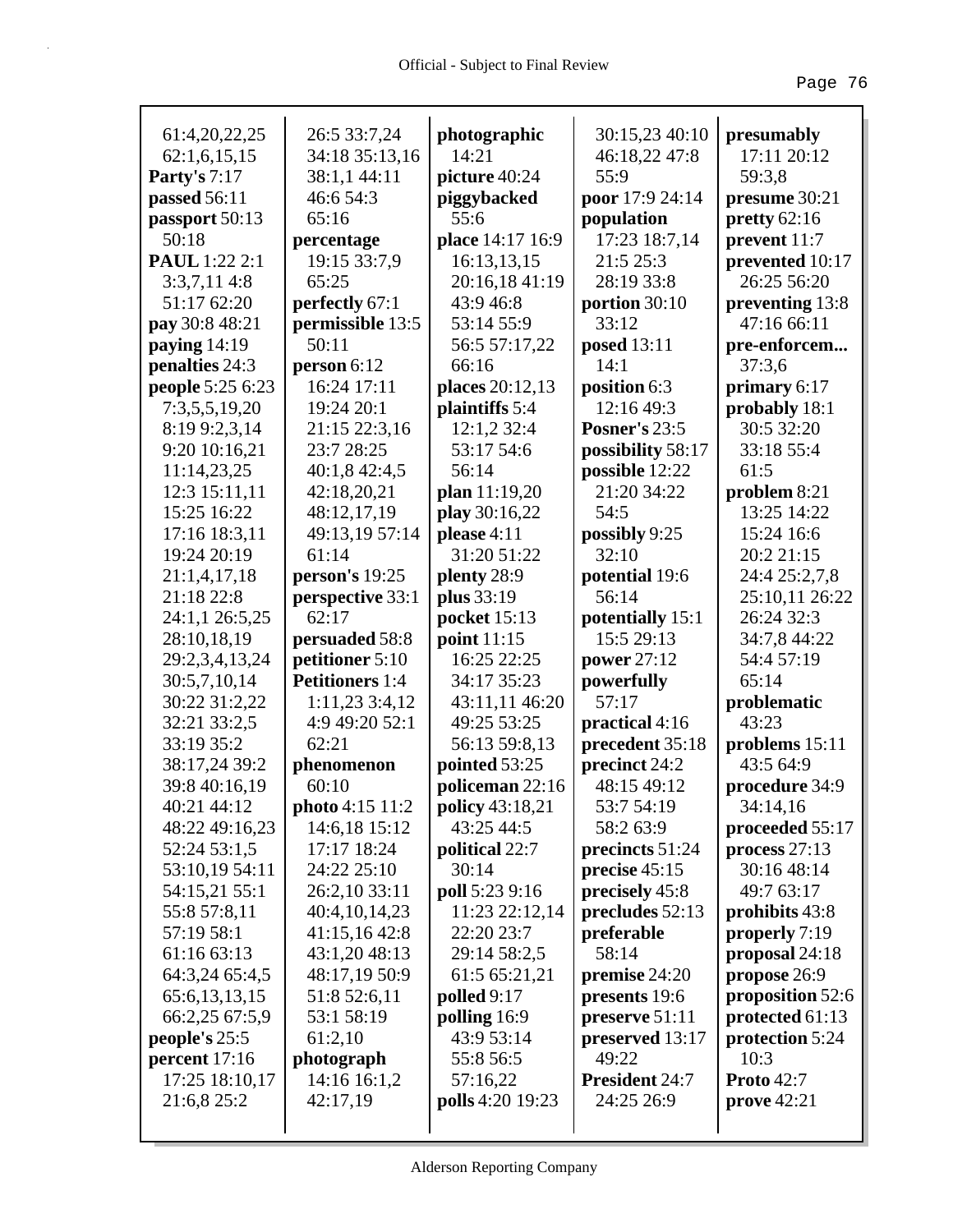| proven 41:12      | questions 13:11        | 51:6,11 58:9       | 41:23,24 42:13     | 43:1               |
|-------------------|------------------------|--------------------|--------------------|--------------------|
| proves $41:16$    | 14:1 52:16             | 62:24              | 43:1,9,15,23       | requirement        |
| 42:20             | quintessential         | reasonably         | 44:16,18,21        | 14:10 24:8         |
| provide 12:8      | 7:7                    | 26:18              | 45:4               | 25:11 26:13,19     |
| 28:22             | quite 11:6 40:19       | reasons $15:25$    | registrations      | 26:21 27:2         |
| provided $28:1,1$ | 66:2                   | reassure 45:9      | 45:23 46:5         | 36:3,3 39:3        |
| provision 59:11   |                        | rebuttal $3:10$    | 51:24              | 44:17 49:16        |
| provisional 49:8  | $\mathbf R$            | 31:13 62:20        | regular $63:10$    | 52:5               |
| 54:1,5 55:6       | R4:1                   | recognized 6:7     | regulate 27:12     | requirements       |
| 56:15,18,25       | raised 28:4            | recollection       | 41:23              | 24:9 25:21         |
| 59:5,7,12         | range 63:2             | 32:15              | reject $58:16$     | requiring $12:12$  |
| 63:15 64:2        | 64:23 66:1             | recommend          | relates 9:1        | 18:24              |
| provisions 55:7   | ranking $45:15$        | 25:4               | relatively 65:15   | reserve 31:12      |
| public $17:10$    | ratchet 25:21          | recommended        | 65:16              | resources 7:20     |
| 46:22             | ratcheted 12:11        | 24:8,10            | relevant 61:21     | respect 36:12      |
| punished 23:16    | rational 57:6          | reconcile 57:18    | 61:24              | 39:10 50:2,2       |
| purpose 9:1       | rationale 8:18         | record 9:15        | relied $7:13$      | 50:10 52:14        |
| 13:17 29:15       | 8:23,25 57:24          | 10:21 11:3         | religious 14:23    | 55:15 64:2         |
| 49:21 66:10,11    | read 39:25             | 13:21 17:16,18     | 15:8,17,20,25      | respectfully       |
| purposes 6:12     | readily 13:6           | 20:23 26:4,23      | rely 7:10 44:11    | 52:19              |
| 6:23 8:11 10:2    | 26:18                  | 28:9 30:13,18      | remedy 55:25       | respond 13:19      |
| 24:15             | ready $61:17$          | 30:25 31:21,24     | 66:24              | responded          |
| pursuant 45:3     | real 4:24 16:14        | 32:8 55:21         | repeat $42:2$      | 13:12              |
| put 29:23 30:19   | 20:15 26:14            | 62:4 63:19         | reply $34:21$      | <b>Respondents</b> |
| 32:25 40:13       | 29:16 36:11            | recorded 19:10     | report 24:21       | 1:25 2:4 3:6,9     |
| 48:1,13,14        | 39:6 50:6              | records 18:15      | 25:1 26:15         | 31:18 51:20        |
| 54:15 55:4,19     | 61:16,19 65:14         | red 32:15          | 46:2               | response 9:25      |
| 55:21 57:21       | 66:19 67:7             | refer 24:24        | reports 33:8       | 22:22 28:4         |
| putting 7:16      | reality $25:18$        | referring 18:25    | 45:6               | 34:22 63:6         |
|                   | realize 19:16          | Reform 24:6        | represent 6:12     | responses 14:2     |
| Q                 | really 8:9,15,21       | refuse $46:10$     | 6:22 60:24         | 63:3               |
| qualifying 39:1   | 17:20 20:9             | register $40:2,24$ | representative     | responsibility     |
| quantification    | 22:4,20 24:13          | 42:7,17,18         | 7:1                | 44:20 45:2         |
| 28:3,5            | 42:17 52:5,8           | 44:1,6             | representatives    | 46:1 47:23         |
| quantify 26:23    | 53:9,22 54:17          | registered 30:6    | 8:11               | rest 46:18 48:3    |
| 28:24             | 54:21 55:19            | 30:23 33:2,8       | <b>Republican</b>  | restrictive 41:1   |
| question 10:15    | 57:19 58:1             | 40:7 41:18         | 62:14              | 41:4               |
| 13:4,16,25        | 60:12                  | 63:8               | <b>Republicans</b> | result 27:1        |
| 14:3,4,19         | Realty $7:14$          | registers 14:18    | 62:11              | 38:16              |
| 15:12 21:13       | <b>reason</b> 9:2 13:7 | 42:5,21            | require 12:17,18   | return 49:8        |
| 23:11,22 27:22    | 16:2,5 18:19           | registrants 19:5   | 12:23 15:13        | review $27:16$     |
| 28:3 34:20        | 27:5 30:6              | 44:12,12,13        | 25:7 26:10         | 59:11              |
| 37:9 40:11        | 38:12 55:5             | registration       | 34:15 40:16        | rich 17:9          |
| 54:16 60:22       | 58:25 64:21            | 14:16,17 18:18     | 42:24 43:19        | right $4:13,13,17$ |
| 61:23 62:23       | reasonable             | 20:5 34:8,14       | 51:8,24            | 6:11 10:7,11       |
| questioning       | 29:23 47:7,10          | 34:19 36:3,8       | required 4:15      | $10:13,23$ 11:1    |
| 6:25              | 49:23 50:1             | 39:25 40:1,12      | 12:19 42:13        | 14:16 20:12        |
|                   |                        |                    |                    |                    |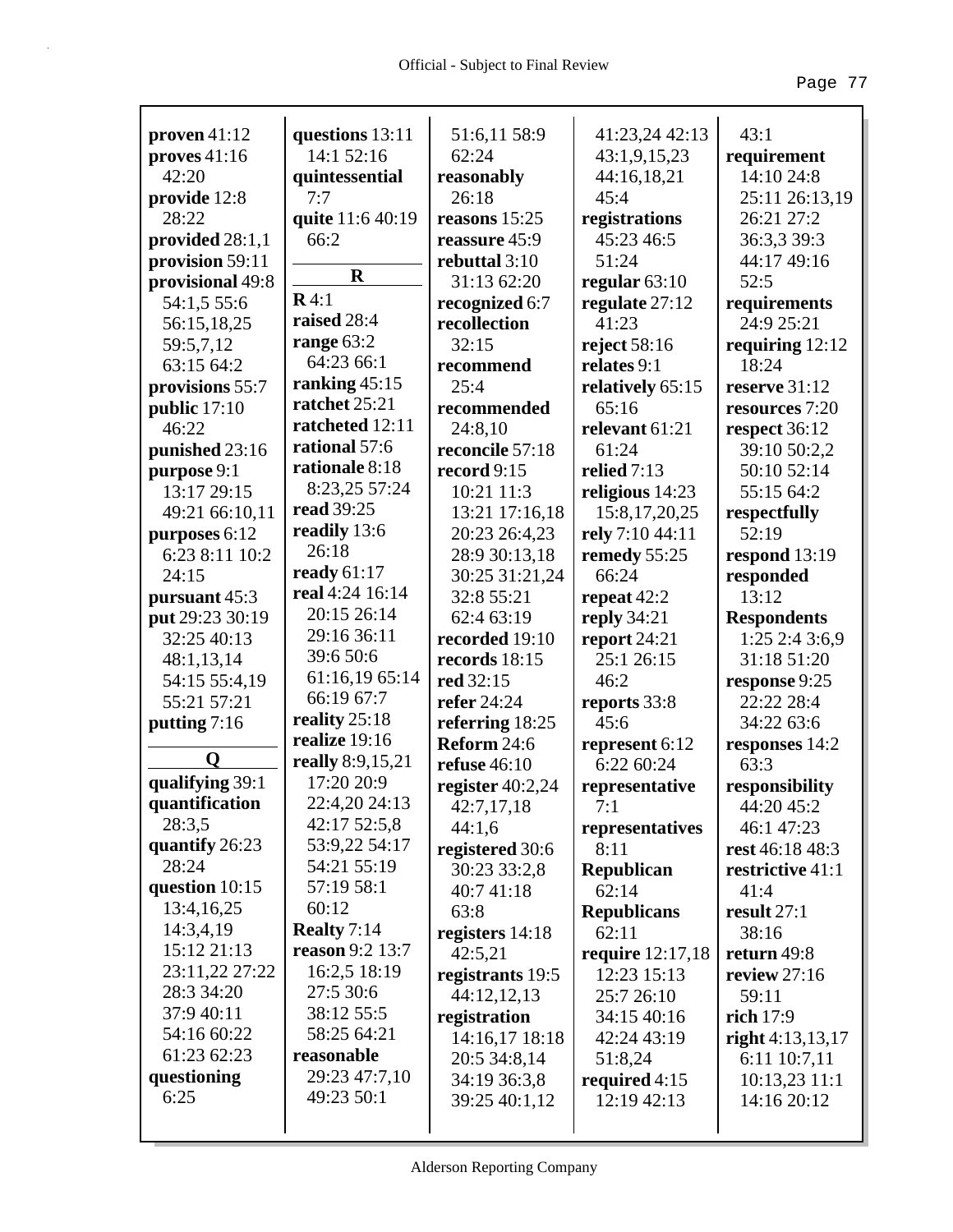| 22:8 26:7              | 25:1 37:24             | serving 13:9        | skew 27:13            | 39:22 47:16          |
|------------------------|------------------------|---------------------|-----------------------|----------------------|
| 29:20 32:16            | 42:2,3,6 44:15         | set 63:3            | skewed 38:16          | sort 13:8 25:10      |
| 36:17 37:14,22         | 47:20,21               | severe 24:2 25:9    | small $65:25$         | 26:14 55:18          |
| 38:11 42:5,12          | says 4:18 8:19         | 66:2,2              | 66:24                 | 58:4                 |
| 43:3 45:19             | 20:8,16,20             | short 33:9          | <b>Smith 1:22 3:3</b> | sorts $6:23$         |
| 47:23 48:19,20         | 22:11 26:15            | show 15:14 25:8     | 3:114:7,8,10          | sought 35:16         |
| 48:24 51:11            | 27:6,15 36:9           | 35:639:12           | 5:4,9,20 6:5,13       | <b>Souter</b> 7:9,18 |
| 59:17,18 60:7          | 55:5 58:20             | 42:24 46:23         | 7:2,10,12,20          | 10:5 27:20           |
| 61:11 63:6             | <b>Scalia</b> 5:1,7,17 | 51:9 64:3           | 8:4,7,24 9:9,14       | 28:2,11,20           |
| 66:7,12                | 6:2,8,21 8:2,5         | 65:17 67:9          | 10:13,20 11:3         | 29:7,18,21           |
| rights $4:25$ 11:8     | 10:10,18 11:16         | shown 36:14         | 11:13,18,22           | 31:25 32:12          |
| <b>ROBERTS</b> 4:3     | 11:19 15:16,19         | shows 17:16,19      | 12:10,21 13:6         | 33:15 34:1,12        |
| 9:7 10:24              | 15:23 17:3,8           | 20:1 26:4 62:6      | 13:14,20 14:7         | 35:25 36:9,15        |
| 11:11 12:6             | 21:1,9,14,22           | 63:4                | 14:12,14,25           | 36:18,24 37:3        |
| 15:4,7 16:18           | 23:9 35:1,12           | shy $27:17$         | 15:6,9,18,22          | 37:8,12,15           |
| 16:21 17:15            | 37:16,19,23            | side 22:24 27:3     | 16:4, 14, 20, 23      | 46:7,13,16           |
| 18:5,8,10,16           | 38:7 42:16             | 27:3 29:19          | 17:5,10,18            | 47:2,9,14,22         |
| 18:23 19:3,12          | 43:4 44:5              | sides $23:4$        | 18:7,8,9,13,19        | 47:25 48:6           |
| 20:2 25:25             | 48:22 49:1             | signature 12:18     | 18:25 19:7,19         | 55:10,16 56:6        |
| 26:8 31:14             | 50:17,20 56:15         | 13:5 19:25          | 19:23 20:4,4,6        | 56:8,23 57:3         |
| 44:10,23 51:13         | 56:18 60:6             | 22:3,13 23:25       | 20:8,11,15            | specialized          |
| 51:16 59:3             | 64:4,8 66:21           | 25:13 52:4          | 21:3,13,20,23         | 63:22                |
| 60:19 62:18            | scant 20:24            | 63:16,23 64:5       | 22:10,11,11,21        | specific $9:20,20$   |
| 66:9 67:12             | scare 37:16            | signed 19:2         | 22:25 23:12,20        | 12:25 26:15          |
| <b>Rokita</b> 1:13 4:6 | scourge 4:19           | significance        | 23:23 24:10,23        | 53:20                |
| role 30:22             | scrutinize 63:25       | 11:6                | 25:13 26:4,11         | specifically         |
| rolls 18:6,11,14       | scrutinized 4:23       | significant         | 27:4,24 28:8          | 60:25                |
| 18:18 19:1,4           | scurry $33:21$         | 13:22 17:2          | 28:14,25 29:11        | specified 31:7       |
| 21:19 45:13            | se 8:13                | 19:4,6,8 20:18      | 29:20 30:4,12         | spectrum 29:2        |
| 47:4,18,23             | seat 16:8,16,19        | 30:9 34:23          | 30:17,24 31:15        | speculating          |
| rule 62:2 64:21        | seats 16:21            | 35:21 36:22         | 32:13 41:17,18        | 48:18 52:25          |
| rules $26:7$           | second 59:22           | 52:18 67:8          | 62:19,20,22           | speculation 39:7     |
| run 50:6               | 60:3,3                 | significantly       | 64:7,10 66:1          | spend 40:17          |
|                        | Secretary 1:14         | 27:1                | 66:14 67:4,13         | split $61:22$        |
| S                      | 4:6 24:7,25            | signs $22:11$       | <b>Social 40:5</b>    | spoke 11:25          |
| $S$ 3:1 4:1            | 26:9                   | similar $29:14$     | <b>Solicitor</b> 1:24 | spot 14:17           |
| safeguard 63:12        | security 40:5          | simply $7:10\,23:9$ | 2:1                   | square $51:3$        |
| <b>Salerno</b> 36:1,9  | 46:22 51:7             | 42:6                | somebody 10:11        | stack 45:11          |
| salient 19:9           | see 54:23 58:25        | single $11:1$       | 11:1 16:19            | stamp $4:19$         |
| satisfactory           | send 45:23 53:8        | 19:10 20:22         | 19:13 20:6,7          | stand $40:15$        |
| 10:2 14:20             | 53:8                   | sitting $37:23$     | 20:20 54:19           | standard 36:2        |
| satisfy 5:25 39:3      | sense 33:20 44:2       | situation 19:8      | 60:1                  | 36:19 41:13          |
| 41:1                   | sent 26:6 46:5         | 35:745:5            | someone's 52:7        | standing $5:2,6$     |
| satisfying 39:4        | serve 66:10            | 46:21,24 58:3       | someplace 54:15       | 5:12,13,146:1        |
| saying $12:3$          | served $13:1,2$        | 58:4                | 57:21                 | 6:107:7,11           |
| 19:23 20:20            | 29:16 66:4             | situations 8:16     | sooner 20:18          | 8:10 9:8,13,20       |
| 21:6 22:10             | serves 66:9            | 12:22               | sorry 18:9 37:10      | 10:2,6 35:24         |
|                        |                        |                     |                       |                      |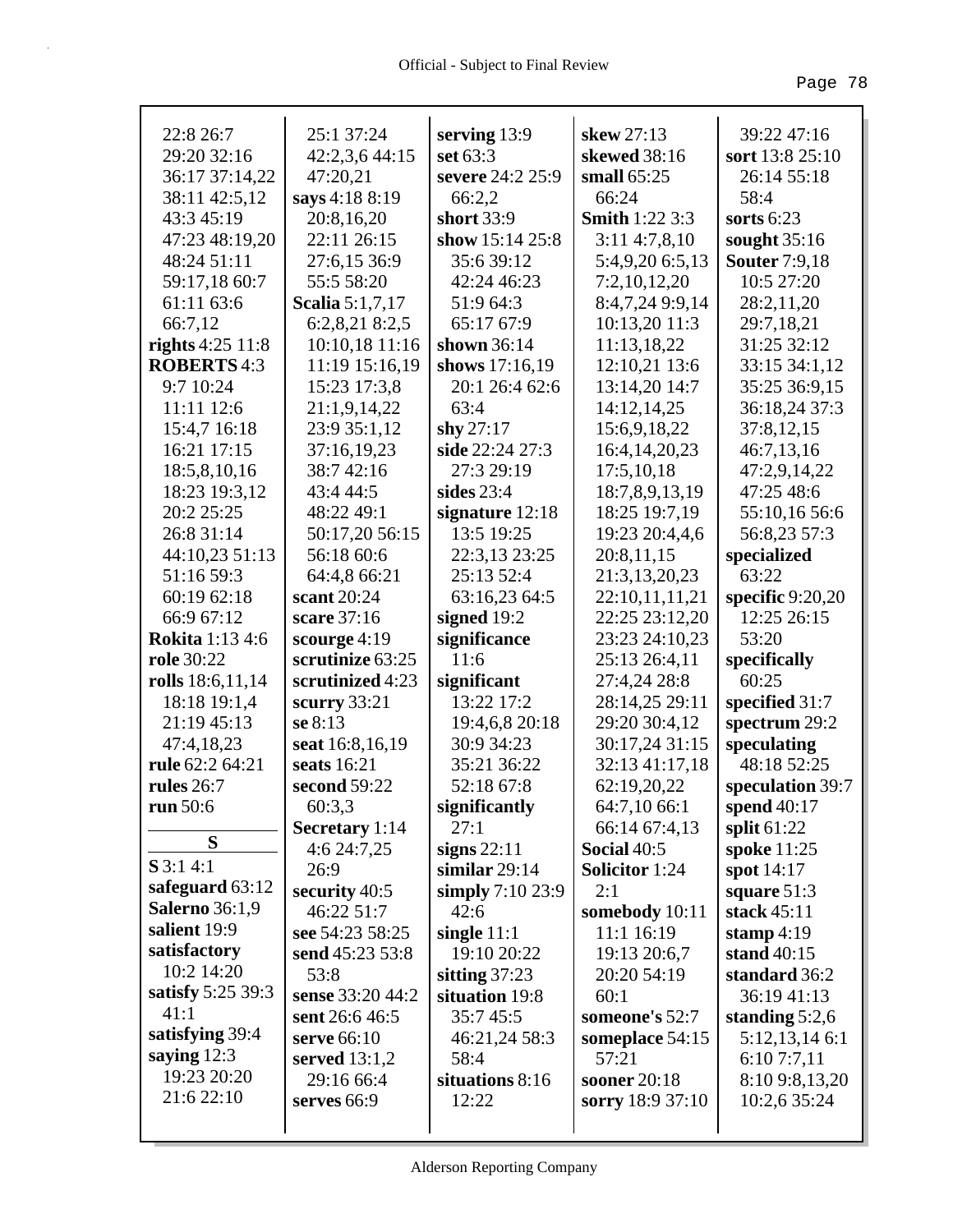| 60:20,23,23,24           | submit $8:16$         | 14:5,8 25:23     | <b>Thank 31:14</b>      | throw $67:10$    |
|--------------------------|-----------------------|------------------|-------------------------|------------------|
| 61:21 62:1               | submitted 12:3        | 39:25 40:11      | 51:13,15 62:18          | time 12:12 14:15 |
| stands 30:6              | 32:4 67:13,15         | 41:19 42:3,3     | 62:22 67:12             | 16:9,10 17:1     |
| start 51:3 62:23         | substantial 4:16      | 42:12 43:23      | <b>theory</b> 6:9 44:3  | 26:5 30:18       |
| starting $32:14$         | 30:10 34:2            | 48:10 51:2,7     | 48:8                    | 31:12 48:11      |
| 53:25                    | substantially         | 51:23 52:9       | Theresa 9:15            | 56:22            |
| state 1:14 4:18          | 29:24 30:1            | 54:16 64:9       | thing 8:24 25:4         | times 4:21 32:11 |
| 4:23 8:9 12:8            | subtle $27:13$        | systemic 64:20   | 26:14 50:6              | 33:6 34:10       |
| 12:11,17 13:1            | succeeded 31:4        | 64:22            | 52:15 53:6              | Timmons 12:24    |
| 13:1 16:3 18:3           | sue 8:19,21           |                  | 64:2 65:10              | 27:6             |
| 21:11 24:7               | sued 44:24            | T                | things $13:19$          | today $4:4$      |
| 28:18,22 42:18           | suffer 28:21          | T3:1,1           | 21:23 26:18             | today's $52:3$   |
| 43:8 45:22               | 65:16                 | take 5:19 16:25  | 40:20 42:15             | <b>TODD</b> 1:13 |
| 46:9 51:1 53:4           | sufficient 5:25       | 18:16 28:15      | 60:6                    | total 17:23 18:2 |
| 54:2 55:4,20             | 56:22 61:14           | 29:12 31:25      | think 8:17 11:9         | 33:24            |
| 57:14,15 61:22           | 63:12                 | 32:16,19 33:17   | 13:8 14:7,7             | tough 29:8 44:7  |
| 66:4                     | sufficiently 4:24     | 35:10 36:1       | $15:1,15$ 16:5          | tougher 44:1     |
| <b>States</b> 1:1,19 2:3 | 34:2                  | 40:24 44:15      | 17:20 19:4              | towns $11:10$    |
| 3:8 19:2 25:13           | suggest 50:14         | 47:7,10,17       | 22:9 26:11              | track 39:24      |
| 25:15 45:12              | 52:12,20              | 51:6 52:1,3      | 32:7,23 33:1            | trained 63:23    |
| 49:17 51:18              | suggested 10:4        | 53:24 59:13      | 34:20,21 35:10          | transportation   |
| 52:9 63:2,5,11           | suggesting            | taken 14:16 16:1 | 35:19,22 36:13          | 17:10            |
| State's 51:7             | 10:15 31:22           | 42:17,20 59:14   | 37:5,10,22              | travel 34:15     |
| statute 8:1 47:15        | suggests $54:3$       | takes $36:1$     | 40:25 41:7,21           | travesty 17:20   |
| 49:21,22 52:17           | sun $55:18$           | talk 5:2 23:24   | 42:10 43:5,10           | trial $7:10$     |
| 52:18,19 53:13           | support $9:4,4,5$     | 28:11 38:18      | 43:17,18,21             | tried 40:18      |
| 55:18 56:1               | supported 6:18        | 41:4 64:15       | 44:3,19 45:20           | trips $16:12$    |
| 65:24 66:25              | 26:19                 | 66:21            | 46:4,11,13,20           | true 13:14,20    |
| statutes 52:21           | supporting $2:3$      | talking $21:3,9$ | 50:10 52:15,24          | 15:1 25:12       |
| step 47:7,10             | 3:9 51:20             | 21:10 23:8,9     | 53:16,23 54:23          | 36:11,15 37:11   |
| 51:6,11                  | suppose $10:19$       | 26:13 33:6,7     | 56:12 57:12,24          | 47:5 48:18       |
| steps 45:20              | 14:15 18:24           | 33:12,24         | 58:8,15 59:15           | 59:10            |
| <b>Stevens</b> 30:12     | 19:7 42:16            | target 45:9      | 60:4,8,11,12            | try $10:21$ 11:7 |
| 30:21 42:25              | 56:22                 | tax 29:14 65:22  | 60:19,21,22,23          | 21:24 23:8       |
| 43:14,19,25              | supposed 22:14        | teaching 56:3    | 61:3,15,24,25           | 65:3             |
| 59:19 60:1               | 27:23,23,24           | tell 27:2 47:11  | 62:3,8 66:5             | trying $7:24$    |
| 61:19 62:8               | 66:11                 | telling $27:20$  | 67:4                    | 23:10 44:9       |
| stretch $33:16$          | <b>Supreme</b> 1:1,19 | 47:15 61:8,16    | THOMAS 1:24             | 45:9,9 57:13     |
| strict 62:24,25          | sure 26:18 36:6       | terms $33:7$     | 3:531:17                | 65:9,19          |
| strike 56:1              | 36:21 43:15           | terribly 19:14   | thought $6:2,2,9$       | turn $10:8$      |
| stringent 13:18          | 53:20,21 54:12        | 34:23 36:22      | 18:6 26:16              | turnout 62:7     |
| 44:17                    | 55:3 57:2             | test 12:23 27:7  | 35:5 44:23              | turns $59:6$     |
| strong 26:12             | surely $46:18$        | 41:9 52:20       | 48:6 49:15              | twice 16:12      |
| struck $43:21$           | survey $11:23$        | 64:19 66:8       | thousands 63:24         | two 5:13 8:15    |
| study $62:5,5$           | sway 21:25            | testify $49:19$  | threat $21:11$          | 11:9 16:12       |
| subject 12:9             | swear $50:3$          | testimony 11:24  | <b>three</b> 59:7 62:19 | 20:3,12,13       |
| 32:20                    | system $13:23$        | 30:25            | threshold $61:15$       | 28:16 39:1       |
|                          |                       |                  |                         |                  |
|                          |                       |                  |                         |                  |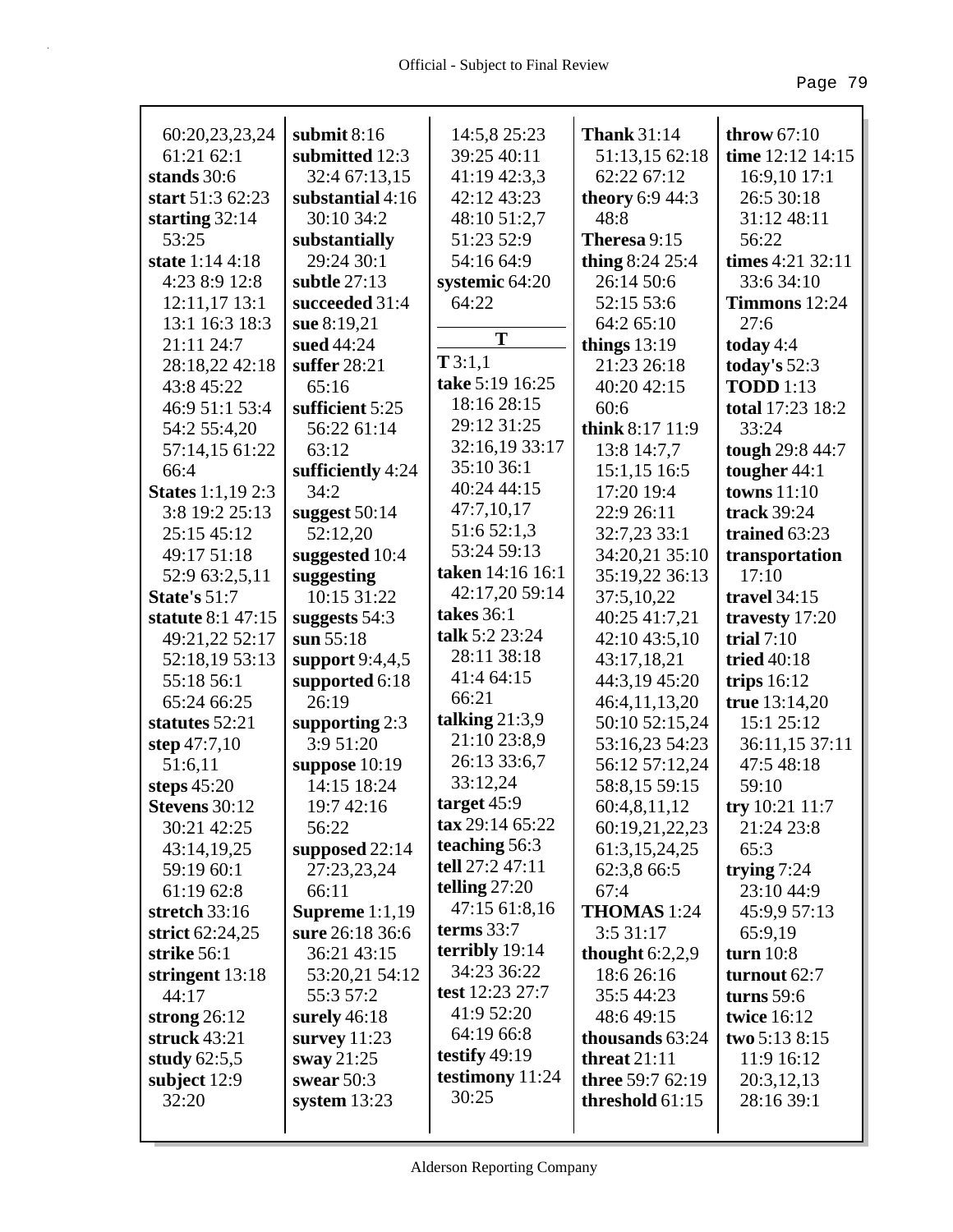| 59:22                                       | validated 53:9        | voters 4:14 28:6  | 18:13 21:9         | worked 66:16           |
|---------------------------------------------|-----------------------|-------------------|--------------------|------------------------|
| two-step $48:14$                            | validity 41:16        | 30:6 34:2,9       | 54:24 55:19        | worker 11:23           |
| two-thirds                                  | 43:9                  | 45:10 46:8        | way 6:8 16:14      | 22:12,14 58:2          |
| 33:17                                       | value $4:22$          | 47:4,18,19        | 22:1 25:19,19      | 58:5                   |
| type 19:17,20                               | various 54:25         | 48:2,13 51:4      | 26:24 37:6         | workers 5:23           |
| typically 51:9                              | vast 35:20 51:4       | 55:13 58:10,12    | 38:4 41:1,2,4      | 9:1661:6               |
|                                             | vastly 66:3           | 65:25             | 52:7,20 53:10      | works 14:8             |
| $\mathbf{U}$                                | <b>Vehicles 28:23</b> | voter's 51:25     | 53:23,23 54:20     | 67:11                  |
| ultimately 25:16                            | 32:5                  | votes 9:12 19:14  | 55:6,16 57:16      | world 14:25            |
| 37:7 65:11,13                               | verifying 52:7        | 20:16 21:25       | 58:8,14 59:15      | 15:2 24:9              |
| unable 39:3                                 | versus $64:16$        | 39:13 59:7        | 64:17 65:20        | 36:11 41:12            |
| unconstitutio                               | 67:3                  | voting $10:17$    | 67:10              | 61:16,20               |
| 8:1 14:11                                   | veteran 58:18         | 15:14 16:14       | ways 6:6 13:16     | worried 19:14          |
| 35:15 38:3,4                                | 59:16                 | 17:22 18:6,11     | 27:13 42:14        | 39:20,23               |
| 50:21                                       | vices 56:9            | 18:14,18 22:7     | Wednesday          | worth 50:23            |
| unconstitutio                               | virtue 5:15 7:15      | 25:2 27:1,1       | 1:17               | wouldn't 14:23         |
| 56:19                                       | 56:8                  | 28:19,19 30:5     | weigh $64:11$      | 42:24 43:14,19         |
| understand 7:9                              | virtues $55:25$       | 30:15 42:4        | 66:12              | 53:10                  |
| 11:6 24:16                                  | voluntarily 6:11      | 44:17 51:7,23     | weighing $64:20$   | write 40:2,4           |
| 39:24 43:16                                 | vote 4:13 6:4,17      | 54:21 56:20       | 67:2               | writing $29:22$        |
| 53:12 57:20                                 | 9:4,4,12 10:23        | 61:14             | weighty 4:24       | wrong 5:8 34:13        |
| understood                                  | 11:2,20,25            | voting-age 21:5   | weird 22:13        |                        |
| 10:24                                       | 12:5 16:3,5,8,9       |                   | well-to-do 49:1    | $\mathbf X$            |
| unexpired 18:4                              | $16:10$ 17:1,1        | W                 | went 18:1 31:5     | x 1:2,15               |
| unfortunately                               | 20:1,13,16,20         | wait 47:14 55:11  | 41:10 51:1         | Xs 64:6                |
| 45:5                                        | 23:8 32:2,18          | 55:12             | 56:24 62:7,16      |                        |
| unit 24:19                                  | 33:3,9 38:18          | wake 26:17        | 64:13              | Y                      |
| <b>United 1:1,19</b>                        | 38:25 39:8            | walk 23:7 29:21   | we'll 4:3 24:12    | year $31:3$            |
| 2:3 3:8 19:2                                | 41:18 44:1,6          | 29:21             | 26:1,2 40:13       | years 18:21 19:9       |
| 51:18                                       | 49:4 53:5,10          | walks 22:9        | 40:14,22 53:7      | 24:17 56:11,11         |
| universally                                 | 54:18 61:11,25        | wallet 59:17,18   | 54:18 63:9         | 66:7                   |
| 14:21                                       | 63:10,15 65:17        | want 8:21 15:25   | we're 25:20,20     | \$                     |
| unrealistic                                 | 66:13                 | 17:131:3          | 25:22 33:6,7       |                        |
| 59:19                                       | voted 6:3 11:14       | 32:12,13 37:8     | 33:12 34:18        | \$10 40:17<br>\$540:17 |
| unreasonable                                | 20:21                 | 40:21 41:7        | 37:12              |                        |
| 28:21                                       | voter 4:19 9:21       | 43:12,13 53:5     | we've 27:21 32:3   | $\boldsymbol{0}$       |
| untouched                                   | 11:17,20 13:4         | 54:17 58:1,3      | 38:7 45:4          | 0.0254:3               |
| 65:14                                       | 13:23 14:9            | 65:23 66:21       | 46:21              | 0511:10                |
| unusual 58:3                                | 19:1,4,10 20:4        | wanted $11:25$    | whatnot $42:23$    | $07-211:54:4$          |
| updated 20:5                                | 24:8,9 26:21          | 29:22 41:10       | whatsoever         | $07 - 251 : 124 : 4$   |
| urban 22:7 31:1                             | 34:7,16,19            | 53:9 65:10        | 25:11              |                        |
| usual $35:6$                                | 36:3,7,12 40:1        | wants 40:8 50:7   | <b>WILLIAM 1:3</b> | 1                      |
| utility $40:2$                              | 41:23,24 42:13        | wash 66:25        | willing $6:22$     | 1 17:16,25             |
| utter $65:11$                               | 43:22 44:13,21        | <b>Washington</b> | wins 19:13         | 10 10:1 11:23          |
| $\mathbf{V}$                                | 45:4,5,7,12           | 1:16,222:2        | wonder 22:5        | 32:11 34:1             |
|                                             |                       |                   |                    |                        |
|                                             | 51:11 52:3            | 7:22              | words $36:4$       | 49:9 59:4              |
| $\mathbf{v}$ 1:5,12 4:4,5<br>validate 39:13 | 63:4,8                | wasn't 13:24,24   | work 24:13         | 10,000 33:19,19        |